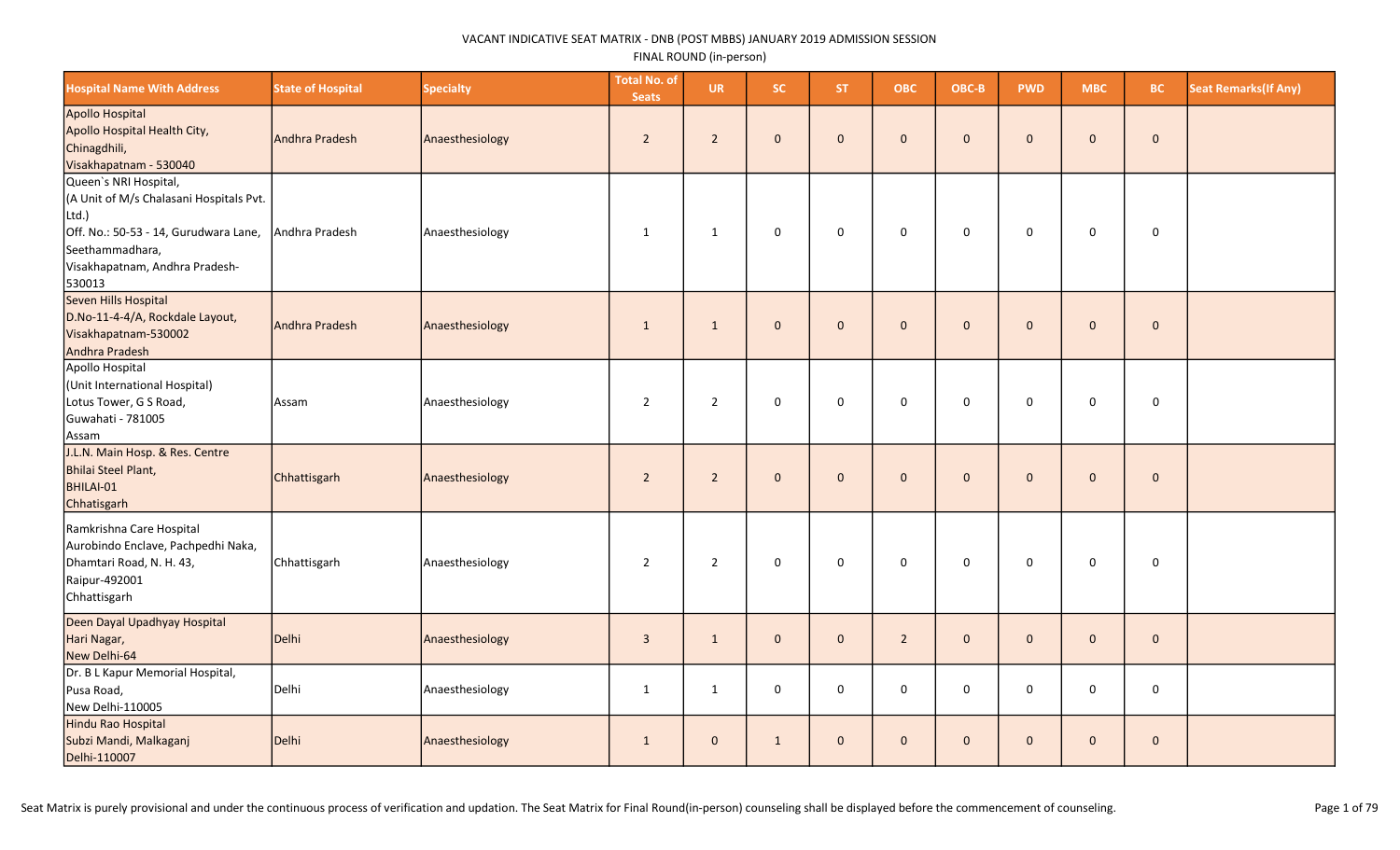| <b>Hospital Name With Address</b>                                                                                                                                                            | <b>State of Hospital</b> | <b>Specialty</b> | <b>Total No. of</b><br><b>Seats</b> | <b>UR</b>      | <b>SC</b>    | ST.          | <b>OBC</b>   | OBC-B        | <b>PWD</b>   | <b>MBC</b>   | BC.         | <b>Seat Remarks(If Any)</b> |
|----------------------------------------------------------------------------------------------------------------------------------------------------------------------------------------------|--------------------------|------------------|-------------------------------------|----------------|--------------|--------------|--------------|--------------|--------------|--------------|-------------|-----------------------------|
| Maharaja Agarsen Hospital<br>Rohtak Road, West Punjabi Bagh<br>New Delhi-110026                                                                                                              | Delhi                    | Anaesthesiology  | $\mathbf{1}$                        | $\mathbf{1}$   | 0            | $\mathbf 0$  | $\mathbf 0$  | $\mathbf 0$  | 0            | $\mathbf 0$  | $\pmb{0}$   |                             |
| Max Super Specialty Hospital<br>(A unit of Balaji Medical & Diagnostic<br><b>Research Centre)</b><br>108A, Opp Sanchar Apartments,<br>IP Extension, Patparganj,<br>New Delhi-110092<br>Delhi | Delhi                    | Anaesthesiology  | $\mathbf{1}$                        | $\mathbf{1}$   | $\mathbf 0$  | $\mathbf{0}$ | $\mathbf{0}$ | $\mathbf{0}$ | $\mathbf{0}$ | $\mathbf{0}$ | $\mathbf 0$ |                             |
| Northern Railway Central Hospital<br>Near Connaught Place,<br>New Delhi-1                                                                                                                    | Delhi                    | Anaesthesiology  | $\overline{2}$                      | $\mathbf{1}$   | $\mathbf{1}$ | $\mathbf 0$  | $\mathbf 0$  | $\mathbf{0}$ | $\Omega$     | $\mathbf 0$  | $\mathsf 0$ |                             |
| Rajiv Gandhi Cancer Institute and<br><b>Research Centre</b><br>Sec-5, Rohini,<br>New Delhi-110085<br>Delhi                                                                                   | Delhi                    | Anaesthesiology  | $\overline{3}$                      | $\overline{3}$ | $\mathbf{0}$ | $\mathbf 0$  | $\mathbf 0$  | $\mathbf{0}$ | $\mathbf{0}$ | $\mathbf{0}$ | $\pmb{0}$   |                             |
| General Hospital<br>Behind Kidney Hospital, Civil Hospital<br>road,<br>Nadiad - 387001                                                                                                       | Gujarat                  | Anaesthesiology  | 1                                   | $\mathbf{1}$   | 0            | $\mathbf 0$  | $\mathbf 0$  | $\mathbf 0$  | $\mathbf 0$  | 0            | $\mathbf 0$ |                             |
| <b>GMERS Medical College,</b><br>Nr. Pathikasharam,<br>Civil Hospital Campus,<br>Sector-12, Gandhinagar,<br>Gujarat-382012                                                                   | Gujarat                  | Anaesthesiology  | $\overline{2}$                      | $\mathbf{1}$   | $\mathbf 0$  | $\mathbf{0}$ | $\mathbf{1}$ | $\mathbf 0$  | $\mathbf{0}$ | $\mathbf{0}$ | $\pmb{0}$   |                             |
| Jamnabai General Hospital<br>Mandvi-Panigate Road,<br>Opposite SBI Bank Main Branch,<br>Vadodara - 390017                                                                                    | Gujarat                  | Anaesthesiology  | $\mathbf{1}$                        | $\mathbf{1}$   | 0            | $\mathbf 0$  | $\mathbf 0$  | $\mathbf 0$  | $\mathbf 0$  | $\mathbf 0$  | $\mathbf 0$ |                             |
| <b>SAL Hospital &amp; Medical Institute</b><br>Opp. Doordarshan, Drive-in-Road,<br>Ahmedabad-380054<br>Gujarat                                                                               | Gujarat                  | Anaesthesiology  | $\overline{2}$                      | $\overline{2}$ | $\mathbf 0$  | $\mathbf{0}$ | $\mathbf{0}$ | $\mathbf{0}$ | $\mathbf{0}$ | $\mathbf{0}$ | $\mathbf 0$ |                             |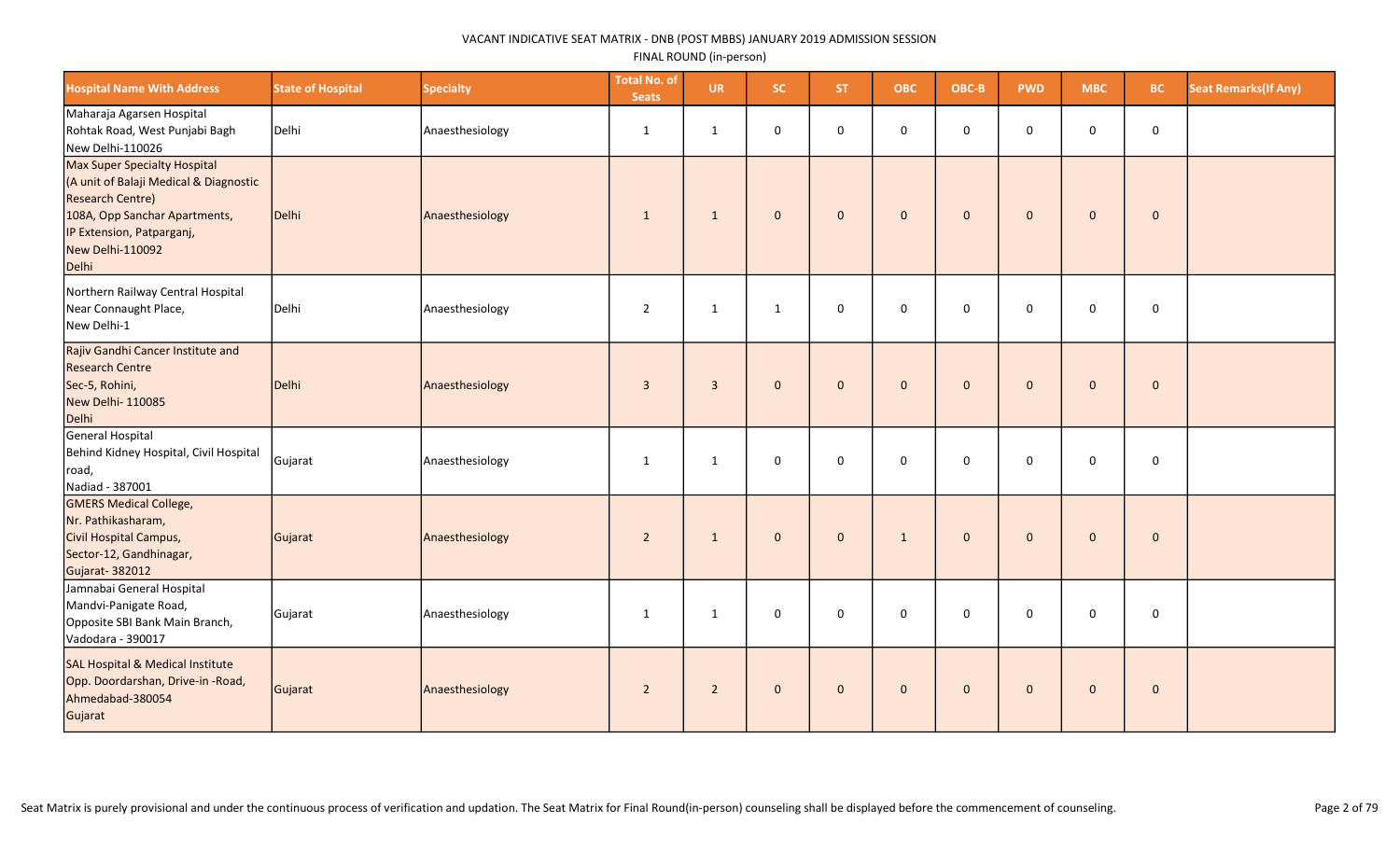| <b>Hospital Name With Address</b>                                                                                       | <b>State of Hospital</b> | <b>Specialty</b> | <b>Total No. of</b><br><b>Seats</b> | <b>UR</b>      | SC.          | ST.          | <b>OBC</b>   | OBC-B        | <b>PWD</b>   | <b>MBC</b>   | <b>BC</b>    | <b>Seat Remarks (If Any)</b> |
|-------------------------------------------------------------------------------------------------------------------------|--------------------------|------------------|-------------------------------------|----------------|--------------|--------------|--------------|--------------|--------------|--------------|--------------|------------------------------|
| Artemis Health Institute<br>Sector 51,<br>Gurgaon-122001<br>Haryana                                                     | Haryana                  | Anaesthesiology  | 1                                   | 1              | 0            | $\mathbf 0$  | $\mathbf 0$  | $\mathbf 0$  | $\mathbf 0$  | 0            | $\mathbf 0$  |                              |
| Asian Institute of Medical Sciences<br>Sector 21-A, Badkal Flyover Road,<br>Faridabad,<br>Haryana                       | Haryana                  | Anaesthesiology  | 1                                   | $\mathbf{1}$   | $\mathbf{0}$ | $\mathbf{0}$ | $\mathbf{0}$ | $\mathbf{0}$ | $\mathbf{0}$ | $\mathbf 0$  | $\mathbf 0$  |                              |
| Bhagat Phool Singh Govt. Medical<br>College for Women<br>Khanpur Kalan (Sonepat)- 131305<br>Haryana                     | Haryana                  | Anaesthesiology  | $\overline{2}$                      | $\overline{2}$ | 0            | $\mathbf 0$  | $\mathsf 0$  | $\mathbf 0$  | $\mathbf 0$  | 0            | $\mathsf 0$  |                              |
| Fortis Memorial Research Institute<br>Sector-44, Opposite HUDA CITY centre<br>Metro Station,<br>Gurgaon, Haryana-122002 | Haryana                  | Anaesthesiology  | $\mathbf{1}$                        | $\mathbf{1}$   | $\mathbf 0$  | $\mathbf{0}$ | $\mathbf 0$  | $\mathbf{0}$ | $\mathbf{0}$ | $\mathbf 0$  | $\mathbf{0}$ |                              |
| Metro Heart Institute with<br>Multispecialty<br>Sector-16 A, Faridabad,<br>Haryana-121002                               | Haryana                  | Anaesthesiology  | $\overline{2}$                      | $\overline{2}$ | 0            | $\mathbf 0$  | $\mathbf 0$  | $\Omega$     | 0            | $\mathbf 0$  | $\mathbf 0$  |                              |
| Paras HospitalS<br>C-1, Sushant Lok Phase -I,<br><b>Gurgaon - 122002</b><br>Haryana                                     | Haryana                  | Anaesthesiology  | 1                                   | 1              | $\mathbf{0}$ | $\mathbf{0}$ | $\mathbf{0}$ | $\mathbf{0}$ | $\Omega$     | $\mathbf{0}$ | $\mathbf{0}$ |                              |
| Sarvodaya Hospital and Research<br>Centre<br>YMCA Road, Sector-08,<br>Faridabad-121006<br>Haryana                       | Haryana                  | Anaesthesiology  | 1                                   | 1              | 0            | $\mathbf 0$  | $\mathbf 0$  | $\mathbf 0$  | $\mathbf 0$  | 0            | $\mathbf 0$  |                              |
| <b>Bokaro General Hospital</b><br>Bokaro Steel City,<br>BOKARO-01<br>Jharkhand                                          | Jharkhand                | Anaesthesiology  | $\overline{4}$                      | $\overline{2}$ | $\mathbf{1}$ | $\mathbf{0}$ | $\mathbf{1}$ | $\mathbf 0$  | $\mathbf{0}$ | $\mathbf 0$  | $\mathbf 0$  |                              |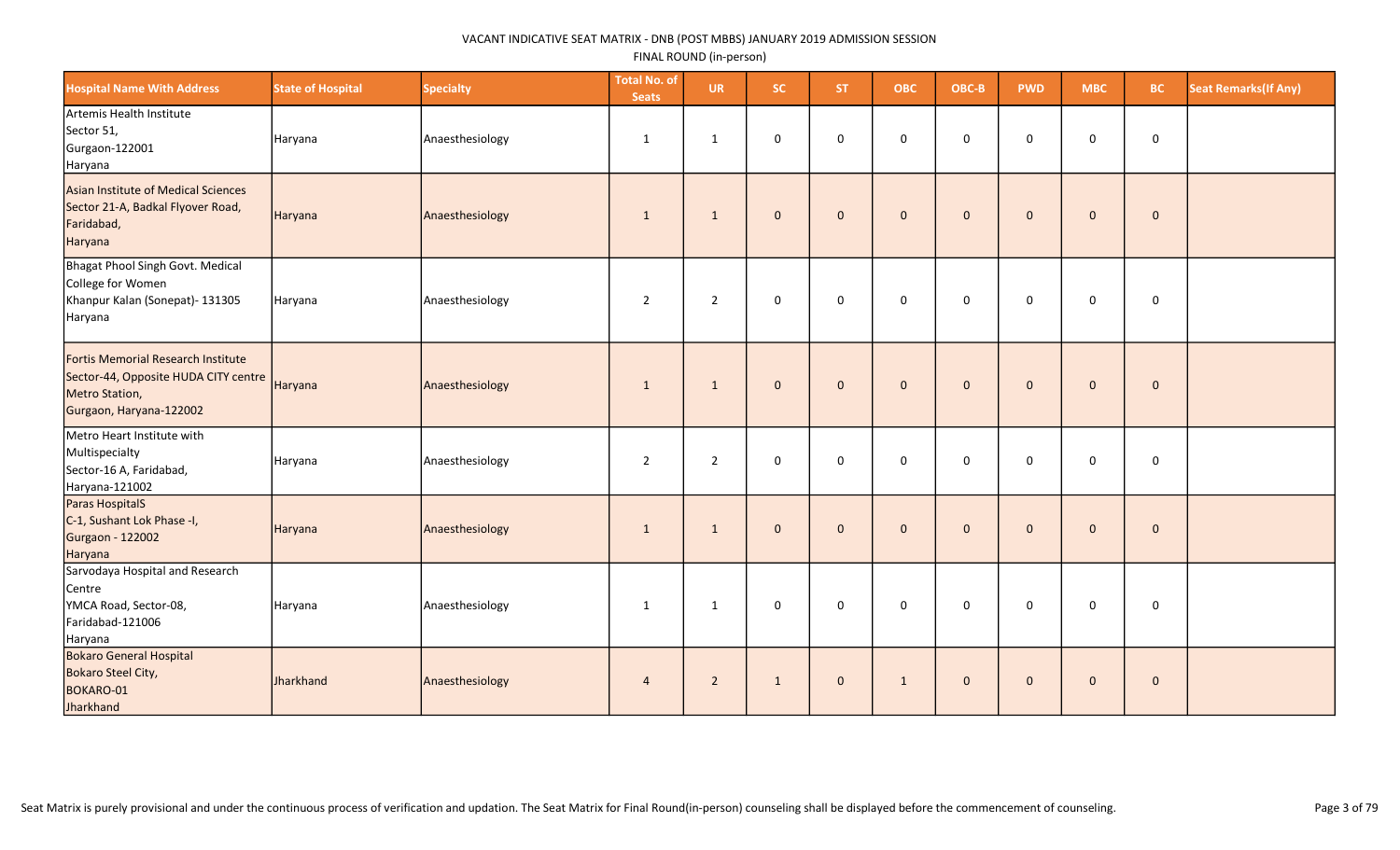| <b>Hospital Name With Address</b>                                                                                                       | <b>State of Hospital</b> | <b>Specialty</b> | <b>Total No. of</b><br><b>Seats</b> | <b>UR</b>    | <b>SC</b>    | <b>ST</b>    | <b>OBC</b>   | OBC-B        | <b>PWD</b>   | <b>MBC</b>   | <b>BC</b>   | <b>Seat Remarks (If Any)</b>                                                           |
|-----------------------------------------------------------------------------------------------------------------------------------------|--------------------------|------------------|-------------------------------------|--------------|--------------|--------------|--------------|--------------|--------------|--------------|-------------|----------------------------------------------------------------------------------------|
| Apollo Hospital<br>154/11, Opp. I.I.M.,<br>Bannerghatta Road,<br>Bangalore-560076<br>Karnataka                                          | Karnataka                | Anaesthesiology  | 3                                   | 3            | 0            | $\mathbf 0$  | $\mathbf 0$  | $\mathbf 0$  | $\mathbf 0$  | 0            | 0           |                                                                                        |
| <b>BGS Global Hospital,</b><br>67, Uttrahalli Road,<br>Kengeri,<br>Bangalore-560060<br>Karnataka                                        | Karnataka                | Anaesthesiology  | $\mathbf{1}$                        | 1            | $\mathbf{0}$ | $\Omega$     | $\mathbf 0$  | $\mathbf{0}$ | $\mathbf{0}$ | $\mathbf 0$  | $\mathbf 0$ |                                                                                        |
| Columbia Asia Hospital<br>Sy No. 10P and 12P, Ramagondanahalli<br>Villge,<br>Varthur Hobli - 560066<br>Withefield Bangalore east taluk  | Karnataka                | Anaesthesiology  | $\mathbf{1}$                        | 1            | 0            | $\mathbf 0$  | $\mathbf 0$  | $\mathbf 0$  | $\Omega$     | 0            | 0           |                                                                                        |
| Fortis Hospitals<br>154/9, Opp. IIMB Bannerghatta Road,<br>Bangalore - 560076<br>Karnataka                                              | Karnataka                | Anaesthesiology  | $\overline{1}$                      | $\mathbf{1}$ | $\mathbf{0}$ | $\mathbf{0}$ | $\mathbf{0}$ | $\mathbf{0}$ | $\mathbf{0}$ | $\mathbf{0}$ | $\mathbf 0$ |                                                                                        |
| General Hospital<br>4th 'T' Block, (Beside Rajiv Gandhi<br>University of Health Sciences)<br>Jayanagar, Bangaluru - 560041<br>Karnataka | Karnataka                | Anaesthesiology  | 1                                   | 1            | 0            | $\mathbf 0$  | $\mathsf 0$  | $\mathbf 0$  | $\mathbf 0$  | $\mathbf 0$  | $\mathsf 0$ | Candidate has to execute a<br>compulsary service bond<br>during Joining this hospital. |
| Hindustan Aeronautics Hospital<br>Bangalore Complex,<br>Bangalore-17<br>Karnataka                                                       | Karnataka                | Anaesthesiology  | $\mathbf{1}$                        | $\mathbf{1}$ | $\mathbf{0}$ | $\Omega$     | $\mathbf{0}$ | $\mathbf{0}$ | $\mathbf{0}$ | $\mathbf 0$  | $\mathbf 0$ |                                                                                        |
| K C General Hospital<br>#89 5th Cross Malleshwaram,<br>Bengaluru - 560003<br>Karnataka                                                  | Karnataka                | Anaesthesiology  | $\mathbf{1}$                        | 0            | $\mathbf{1}$ | 0            | $\mathsf 0$  | $\mathbf 0$  | 0            | 0            | $\mathbf 0$ | Candidate has to execute a<br>compulsary service bond<br>during Joining this hospital. |
| Manipal Hospital<br>98 Rustum Bagh,<br>Airport Road,<br>Bangalore - 17<br>Karnataka                                                     | Karnataka                | Anaesthesiology  | $\mathbf{1}$                        | $\mathbf{1}$ | $\mathbf{0}$ | $\mathbf{0}$ | $\mathbf{0}$ | $\mathbf{0}$ | $\mathbf{0}$ | $\mathbf{0}$ | $\pmb{0}$   |                                                                                        |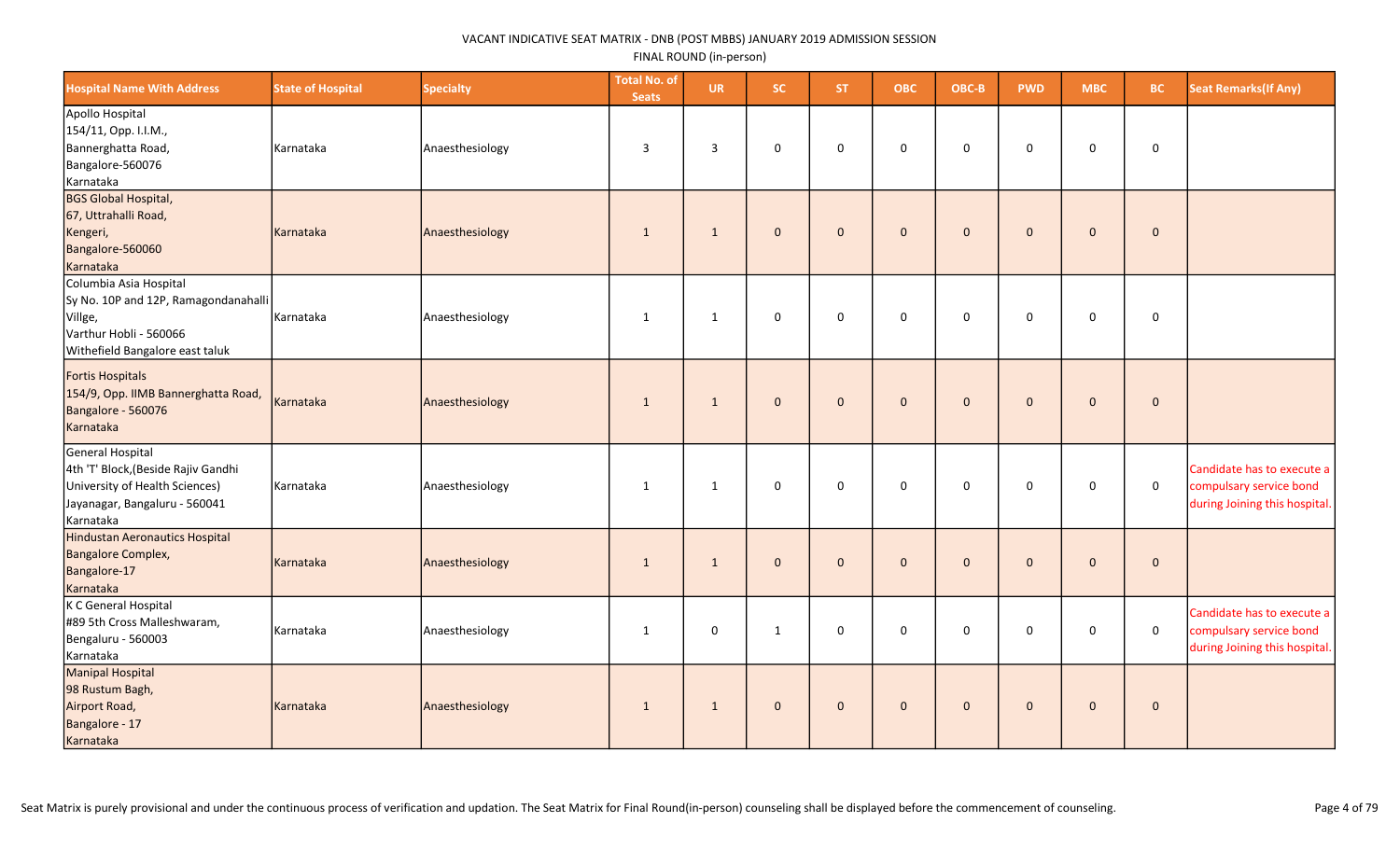| <b>Hospital Name With Address</b>                                                                                                                                              | <b>State of Hospital</b> | <b>Specialty</b> | <b>Total No. of</b><br><b>Seats</b> | <b>UR</b>      | SC.          | ST.          | <b>OBC</b>   | OBC-B        | <b>PWD</b>   | <b>MBC</b>          | <b>BC</b>   | <b>Seat Remarks (If Any)</b> |
|--------------------------------------------------------------------------------------------------------------------------------------------------------------------------------|--------------------------|------------------|-------------------------------------|----------------|--------------|--------------|--------------|--------------|--------------|---------------------|-------------|------------------------------|
| Sakra World Hospital<br>(A Unit of Takshasila Hospitals<br>Operating Private Limited)<br>No. 52/2, 52/3, Devarabeesanahalli,<br>Varthur Hobli, Bangalore - 560103<br>Karnataka | Karnataka                | Anaesthesiology  | 1                                   | 1              | $\mathbf 0$  | $\mathbf 0$  | $\mathbf 0$  | 0            | $\mathbf 0$  | $\mathbf 0$         | $\mathbf 0$ |                              |
| Santosh Hospital<br>No. 6/1 promnade road,<br>near goodwills high school,<br>Bangalore-560005<br>Karnataka                                                                     | Karnataka                | Anaesthesiology  | 1                                   | $\mathbf{1}$   | $\mathbf{0}$ | $\mathbf{0}$ | $\mathbf{0}$ | $\mathbf{0}$ | $\mathbf{0}$ | $\mathbf{0}$        | $\mathbf 0$ |                              |
| St. Martha's Hospital<br>5-Nruputhunga Rd,<br>Bangalore-01<br>Karnataka                                                                                                        | Karnataka                | Anaesthesiology  | 1                                   | 1              | $\mathbf 0$  | $\mathbf 0$  | $\mathbf 0$  | $\mathbf 0$  | $\mathbf 0$  | 0                   | $\mathsf 0$ |                              |
| Daya General Hospital<br>Shornur Road, Near Viyyur Bridge,<br>Thrissur - 680022                                                                                                | Kerala                   | Anaesthesiology  | $\overline{2}$                      | $\overline{2}$ | $\mathbf{0}$ | $\mathbf{0}$ | $\mathbf{0}$ | $\mathbf 0$  | $\mathbf{0}$ | $\mathbf 0$         | $\mathbf 0$ |                              |
| Kerala Institute of Medical Sciences<br>P B No.1, Anayara P O,<br>Trivandrum,<br>Kerala                                                                                        | Kerala                   | Anaesthesiology  | $\overline{2}$                      | $\overline{2}$ | $\mathsf 0$  | $\mathbf 0$  | $\mathbf 0$  | $\mathsf 0$  | $\mathbf 0$  | $\mathsf{O}\xspace$ | $\mathbf 0$ |                              |
| KIMS Al Shifa Hospital,<br>PO Box No. 26, Ootty Road,<br>Perintalmanna,<br>MALAPURAM- 679322<br>Kerala                                                                         | Kerala                   | Anaesthesiology  | 1                                   | $\mathbf{1}$   | $\mathbf 0$  | $\mathbf 0$  | $\mathbf 0$  | $\mathbf 0$  | $\mathbf{0}$ | $\mathbf 0$         | $\pmb{0}$   |                              |
| Lakeshore Hospital & Research Centre<br>NH 47 - Bye Pass, Nettoor P.O.,<br>Maradu, KOCHI - 682040<br>Kerala                                                                    | Kerala                   | Anaesthesiology  | 3                                   | $\overline{3}$ | 0            | $\mathbf 0$  | $\mathbf 0$  | 0            | 0            | 0                   | 0           |                              |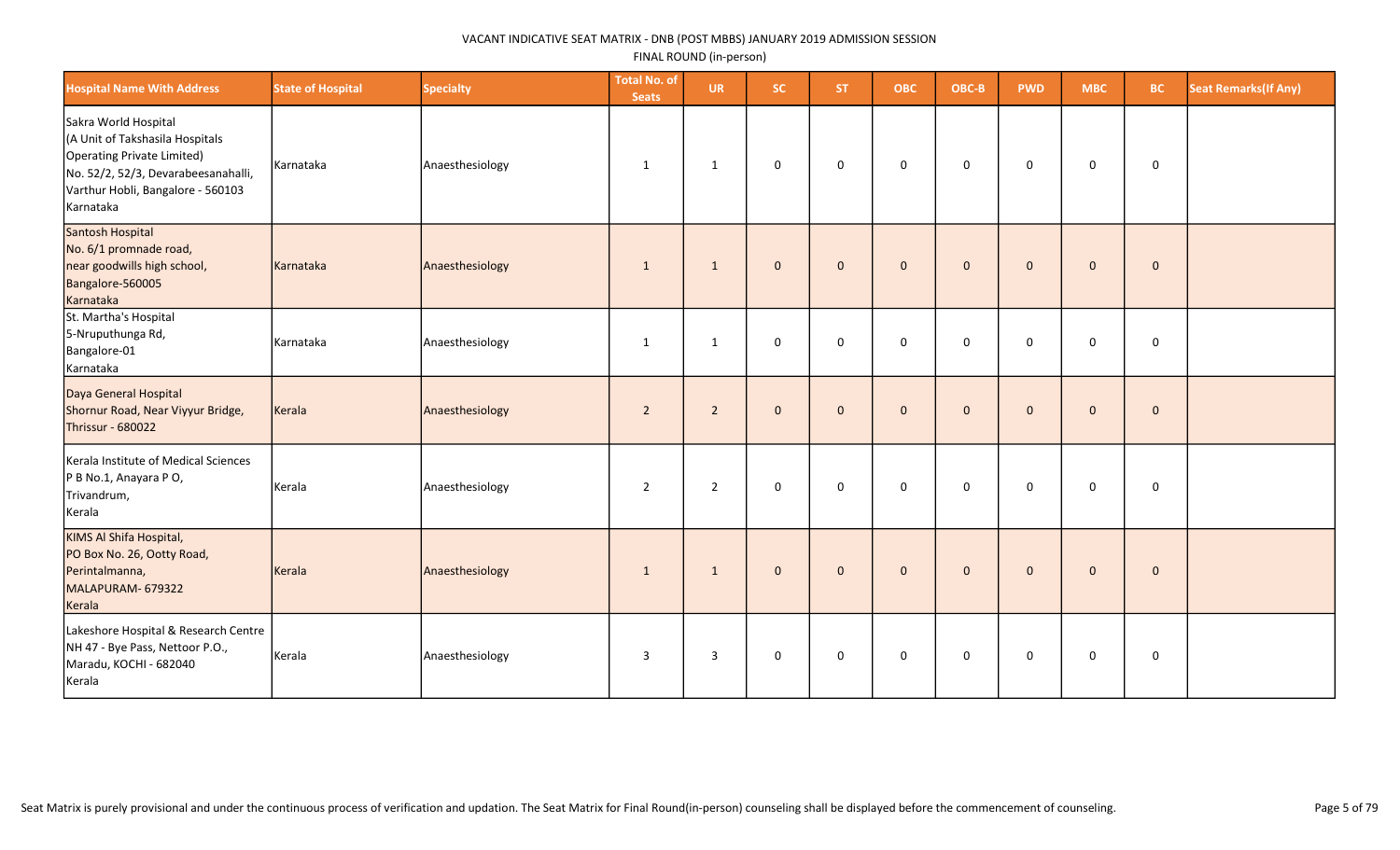| <b>Hospital Name With Address</b>                                                                                            | <b>State of Hospital</b> | <b>Specialty</b> | <b>Total No. of</b><br><b>Seats</b> | <b>UR</b>      | SC.          | ST.          | <b>OBC</b>   | OBC-B       | <b>PWD</b>   | <b>MBC</b>          | <b>BC</b>    | <b>Seat Remarks (If Any)</b> |
|------------------------------------------------------------------------------------------------------------------------------|--------------------------|------------------|-------------------------------------|----------------|--------------|--------------|--------------|-------------|--------------|---------------------|--------------|------------------------------|
| Polakulath Narayanan Renai Medicity<br>Multi Super Specialty Hospital<br>PB No. 2259, Palarivattom (PO),<br>Cochin<br>Kerala | Kerala                   | Anaesthesiology  | $\mathbf{1}$                        | $\mathbf{1}$   | $\mathbf{0}$ | $\mathbf{0}$ | $\mathbf{0}$ | $\mathbf 0$ | $\mathbf{0}$ | $\mathbf 0$         | $\mathbf{0}$ |                              |
| Bansal Hospital<br>C Sector, Shahpura<br>Bhopal - 462016                                                                     | Madhya Pradesh           | Anaesthesiology  | $\mathbf{1}$                        | $\mathbf{1}$   | 0            | 0            | $\mathbf 0$  | 0           | 0            | $\mathbf 0$         | $\mathbf 0$  |                              |
| <b>Bombay Hospital</b><br>IDA Scheme no 94/95,<br>Ring Road,<br>Indore-452010<br>Madhya Pradesh                              | Madhya Pradesh           | Anaesthesiology  | $\overline{3}$                      | $\overline{3}$ | $\mathbf{0}$ | $\mathbf{0}$ | $\mathbf{0}$ | $\mathbf 0$ | $\mathbf{0}$ | $\mathbf 0$         | $\mathbf 0$  |                              |
| City Hospital and Research Centre<br>21/2, North Civil Lines, Nagarath<br>Chowk<br>Jabalpur - 482001                         | Madhya Pradesh           | Anaesthesiology  | 1                                   | $\mathbf{1}$   | 0            | 0            | $\mathbf 0$  | 0           | 0            | 0                   | $\mathbf 0$  |                              |
| Aditya Birla Memorial Hospital<br>P.O. Chinchwad,<br>Pune-411033<br>Maharashtra                                              | Maharashtra              | Anaesthesiology  | $\overline{3}$                      | $\overline{3}$ | $\mathbf{0}$ | $\mathbf{0}$ | $\mathbf{0}$ | $\mathbf 0$ | $\mathbf{0}$ | $\pmb{0}$           | $\mathbf 0$  |                              |
| Anand Rishiji Hospital<br>& Medical Research Centre<br>124-A, Anand Rishiji Marg,<br>Ahmednagar - 414001<br>Maharashtra      | Maharashtra              | Anaesthesiology  | $\overline{2}$                      | $\overline{2}$ | $\mathbf 0$  | $\mathbf 0$  | $\mathbf 0$  | $\mathbf 0$ | 0            | $\mathbf 0$         | $\mathbf 0$  |                              |
| Deenanath Mangeshkar Hospital and<br><b>Research Centre</b><br>Erandwane,<br>Pune - 411004<br>Maharashtra                    | Maharashtra              | Anaesthesiology  | 1                                   | $\mathbf{1}$   | $\mathbf{0}$ | $\mathbf{0}$ | $\mathbf{0}$ | $\mathbf 0$ | $\mathbf{0}$ | $\mathbf 0$         | $\mathbf 0$  |                              |
| Dr. L H Hiranandani Hospital<br>Hillside Avenue,<br>Hiranandani Gardens,<br>Powai,<br>Mumbai-400076,<br>Maharashtra          | Maharashtra              | Anaesthesiology  | $\mathbf{1}$                        | $\mathbf{1}$   | $\mathbf 0$  | $\mathbf 0$  | $\mathsf 0$  | $\pmb{0}$   | 0            | $\mathsf{O}\xspace$ | $\mathsf 0$  |                              |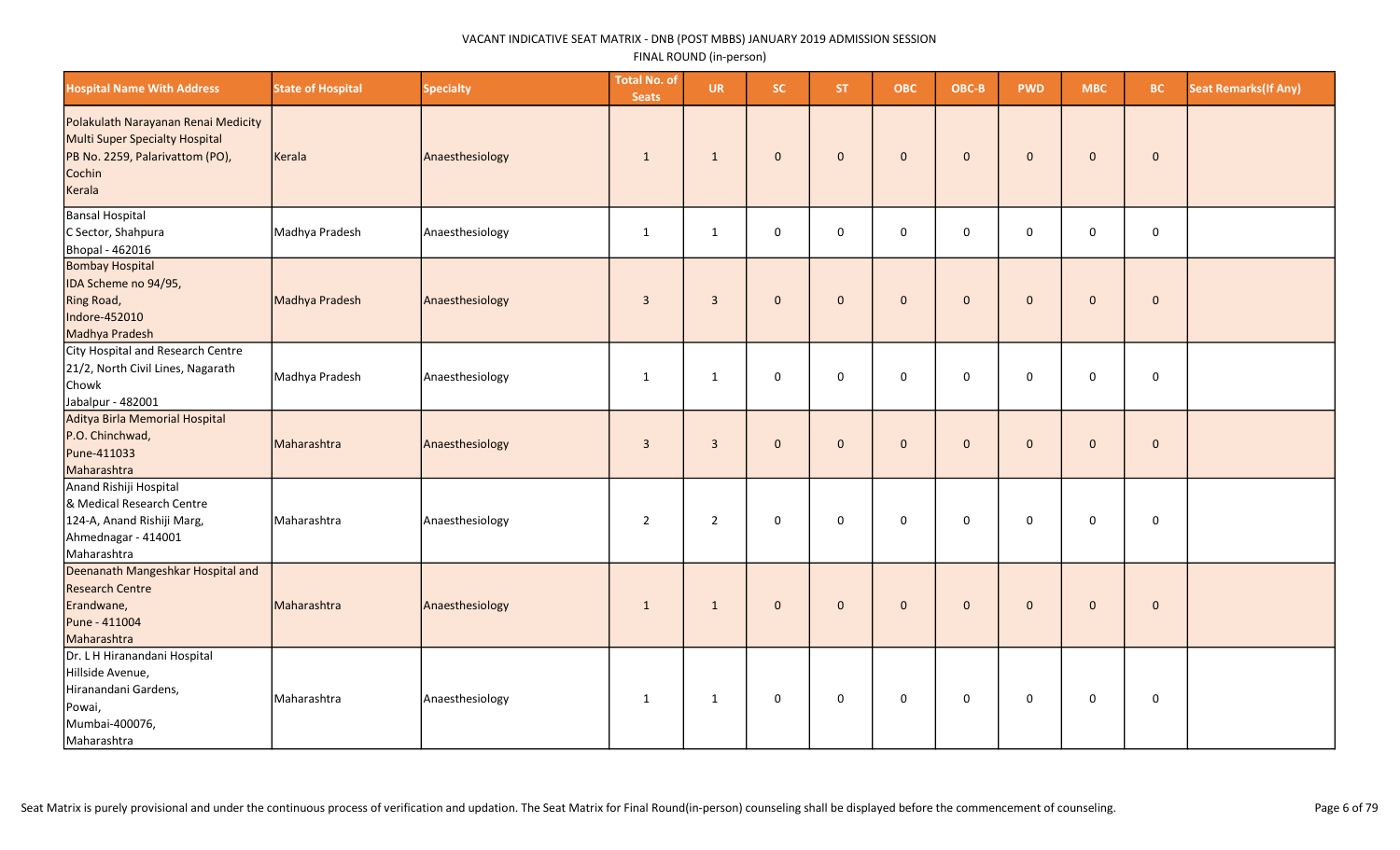| <b>Hospital Name With Address</b>                                                                                                                                                                                    | <b>State of Hospital</b> | <b>Specialty</b> | <b>Total No. of</b><br><b>Seats</b> | <b>UR</b>      | <b>SC</b>    | ST.          | <b>OBC</b>          | OBC-B               | <b>PWD</b>   | <b>MBC</b>   | BC.         | <b>Seat Remarks (If Any)</b> |
|----------------------------------------------------------------------------------------------------------------------------------------------------------------------------------------------------------------------|--------------------------|------------------|-------------------------------------|----------------|--------------|--------------|---------------------|---------------------|--------------|--------------|-------------|------------------------------|
| Dr. R N Cooper Municipal General<br>Hospital<br>(Associated with H B T<br>Hinduhridaysamrat Balasaheb<br>Thackeray) medical college)<br>North South Road No.1,<br>Vile Parle (West),<br>Mumbai-400056<br>Maharashtra | Maharashtra              | Anaesthesiology  | $\overline{2}$                      | $\mathbf{1}$   | $\mathbf{0}$ | $\mathbf{1}$ | $\mathsf{O}\xspace$ | $\mathbf 0$         | $\mathbf 0$  | $\mathbf 0$  | $\mathbf 0$ |                              |
| Fortis Hospital<br>Mulund Goregaon Link Road,<br>Mumbai-400078<br>Maharashtra                                                                                                                                        | Maharashtra              | Anaesthesiology  | $\overline{2}$                      | $\overline{2}$ | 0            | $\mathbf 0$  | 0                   | 0                   | $\mathsf 0$  | $\mathsf 0$  | $\mathbf 0$ |                              |
| Holy Spirit Hospital<br>Mahakali Road,<br>Andheri (East),<br>Mumbai-400093<br>Maharashtra                                                                                                                            | Maharashtra              | Anaesthesiology  | $\mathbf{1}$                        | $\mathbf{1}$   | $\mathbf{0}$ | $\mathbf 0$  | $\mathbf 0$         | $\mathbf{0}$        | $\mathbf{0}$ | $\mathbf 0$  | $\pmb{0}$   |                              |
| Jaslok Hospital & Res. Centre<br>15, Deshmukh Marg,<br>Mumbai-26<br>Maharashtra                                                                                                                                      | Maharashtra              | Anaesthesiology  | $\mathbf{1}$                        | $\mathbf{1}$   | 0            | $\mathbf 0$  | 0                   | $\mathsf{O}\xspace$ | 0            | $\mathsf 0$  | $\mathbf 0$ |                              |
| Lilavati Hospital & Res. Centre<br>A-791, Bandra Reclaimation,<br>Bandra West,<br>Mumbai - 50<br>Maharashtra                                                                                                         | Maharashtra              | Anaesthesiology  | $\mathbf{1}$                        | $\mathbf{1}$   | $\mathbf 0$  | $\mathbf 0$  | $\mathbf 0$         | $\mathbf 0$         | $\mathbf 0$  | $\mathbf{0}$ | $\mathbf 0$ |                              |
| Noble Hospital<br>153, Magarpatta City Road,<br>Hadapsar, Pune -411013<br>Maharashtra                                                                                                                                | Maharashtra              | Anaesthesiology  | $\mathbf{1}$                        | $\mathbf{1}$   | 0            | $\mathbf 0$  | 0                   | $\mathbf 0$         | 0            | $\mathsf 0$  | $\pmb{0}$   |                              |
| Rajarshee Chhatrapati Shahu Maharaj<br>Govt. Med. College,<br>Dasara Chowk,<br>Kolhapur<br>Maharashtra                                                                                                               | Maharashtra              | Anaesthesiology  | $\mathbf{3}$                        | $\mathbf{1}$   | $\mathbf{0}$ | $\mathbf{1}$ | $\mathbf{1}$        | $\mathbf{0}$        | $\mathbf 0$  | $\mathbf 0$  | $\mathbf 0$ |                              |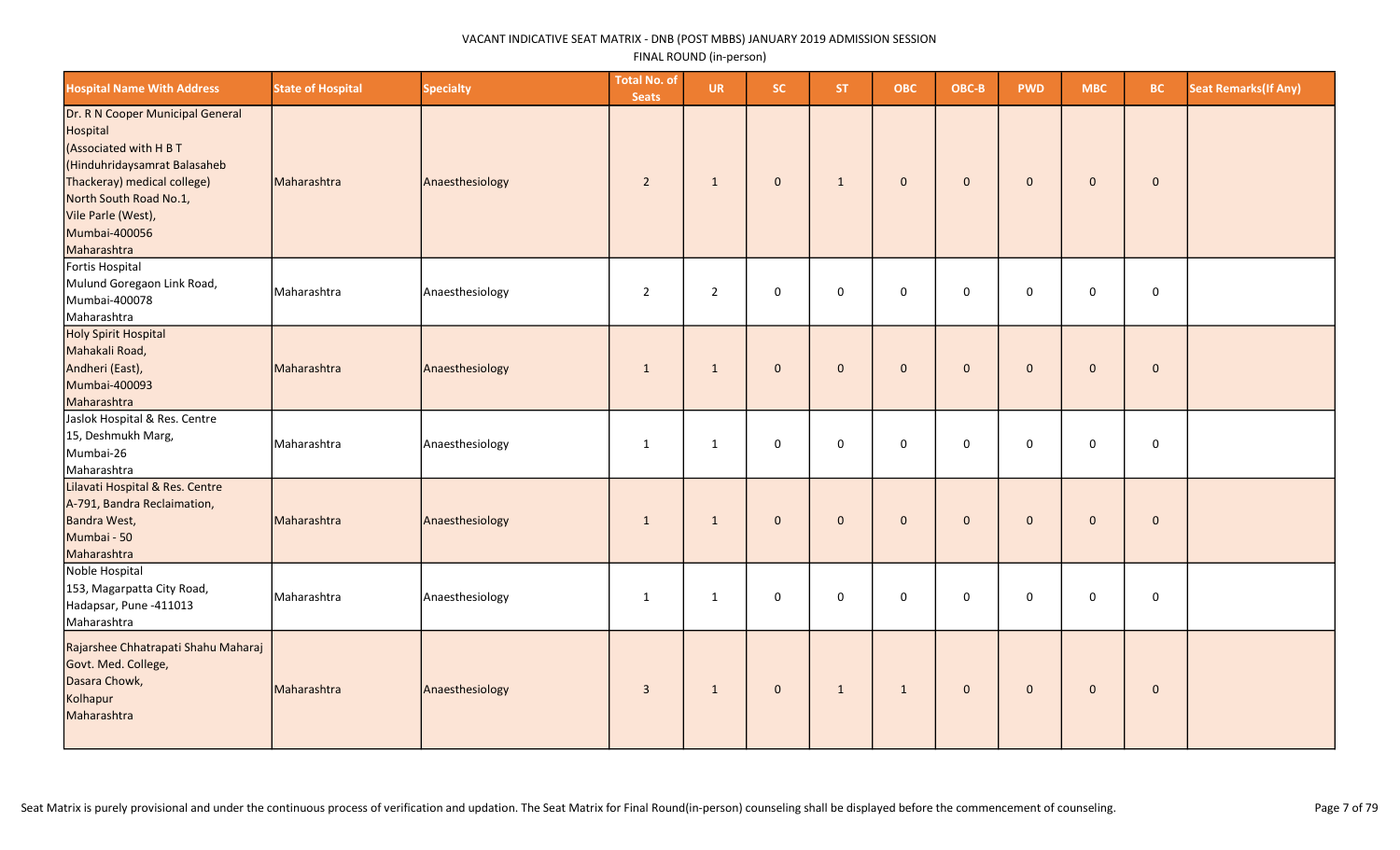| <b>Hospital Name With Address</b>                                                                                                     | <b>State of Hospital</b> | <b>Specialty</b> | <b>Total No. of</b><br><b>Seats</b> | <b>UR</b>      | SC.          | <b>ST</b>    | <b>OBC</b>     | OBC-B        | <b>PWD</b>   | <b>MBC</b>          | <b>BC</b>    | <b>Seat Remarks (If Any)</b>                                                           |
|---------------------------------------------------------------------------------------------------------------------------------------|--------------------------|------------------|-------------------------------------|----------------|--------------|--------------|----------------|--------------|--------------|---------------------|--------------|----------------------------------------------------------------------------------------|
| Ruby Hall Clinic<br>(Grant Medical Foundation)<br>40 Sassoon Road<br>Pune -411001<br>Maharashtra                                      | Maharashtra              | Anaesthesiology  | 1                                   | 1              | $\mathbf 0$  | $\mathbf 0$  | 0              | $\mathbf 0$  | $\mathbf 0$  | 0                   | 0            |                                                                                        |
| Sir Hurkisondas Nurrotumdas Hospital<br>and Research Centre<br>Raja Rammohan Roy Road,<br>Mumbai - 04<br>Maharashtra                  | Maharashtra              | Anaesthesiology  | $\mathbf{1}$                        | $\mathbf{1}$   | $\mathbf{0}$ | $\mathbf{0}$ | $\overline{0}$ | $\mathbf 0$  | $\mathbf{0}$ | $\mathsf{O}\xspace$ | $\mathbf{0}$ |                                                                                        |
| Civil Hospital<br>Dawrpui, Aizawl, Mizoram                                                                                            | Mizoram                  | Anaesthesiology  | 1                                   | 1              | $\mathbf 0$  | $\Omega$     | $\mathbf 0$    | $\mathbf 0$  | $\Omega$     | $\mathbf 0$         | $\mathbf 0$  |                                                                                        |
| <b>Apollo Hospital</b><br>Plot No. 251<br>Sainik School Road<br>Unit-15, Bhubaneshwar<br>Orissa-751005                                | <b>Orissa</b>            | Anaesthesiology  | $\mathbf{1}$                        | $\mathbf{1}$   | $\mathbf{0}$ | $\mathbf{0}$ | $\pmb{0}$      | $\mathbf 0$  | $\mathbf{0}$ | $\mathbf 0$         | $\mathbf 0$  |                                                                                        |
| Fortis Hospital<br>Fortis Hospital, Mundian Kalan,<br>Chandigarh Road,<br>Ludhiana -141015                                            | Punjab                   | Anaesthesiology  | 1                                   | $\mathbf{1}$   | $\mathbf 0$  | $\mathbf 0$  | 0              | $\mathbf 0$  | $\mathbf 0$  | 0                   | $\mathbf 0$  |                                                                                        |
| Max Super Specialty Hospital<br>A Unit of Hometrail Estate Pvt Ltd.<br>Civil Hospital Premises<br>Phase - VI, Mohali-160055<br>Punjab | Punjab                   | Anaesthesiology  | $\overline{2}$                      | $\overline{2}$ | $\mathbf{0}$ | $\mathbf{0}$ | $\mathbf{0}$   | $\mathbf 0$  | $\mathbf{0}$ | $\mathbf 0$         | $\mathbf{0}$ |                                                                                        |
| Satguru Pratap Singh Apollo Hospital<br>Sherpur Chowk,<br>Ludhiana -141003<br>Punjab                                                  | Punjab                   | Anaesthesiology  | 1                                   | $\mathbf{1}$   | $\mathbf 0$  | $\mathbf 0$  | $\mathbf 0$    | $\mathbf 0$  | $\Omega$     | 0                   | $\mathbf 0$  |                                                                                        |
| <b>SBLS Civil Hospital</b><br>Jail Road, Near Jyoti Chowk,<br>Jalandhar-144001                                                        | Punjab                   | Anaesthesiology  | $\overline{2}$                      | $\mathbf{1}$   | $\mathbf{1}$ | $\Omega$     | $\mathbf{0}$   | $\mathbf{0}$ | $\Omega$     | $\mathbf 0$         | $\mathbf 0$  | Candidate has to execute a<br>compulsary service bond<br>during Joining this hospital. |
| Fortis Escorts Hospital<br>Jawahar Lal Nehru Marg,<br>Malviya Nagar,<br>Jaipur-302017<br>Rajasthan                                    | Rajasthan                | Anaesthesiology  | $\mathbf{1}$                        | $\mathbf{1}$   | $\mathsf 0$  | $\mathbf 0$  | $\mathbf 0$    | $\mathbf 0$  | $\mathbf 0$  | $\mathbf 0$         | $\mathbf 0$  |                                                                                        |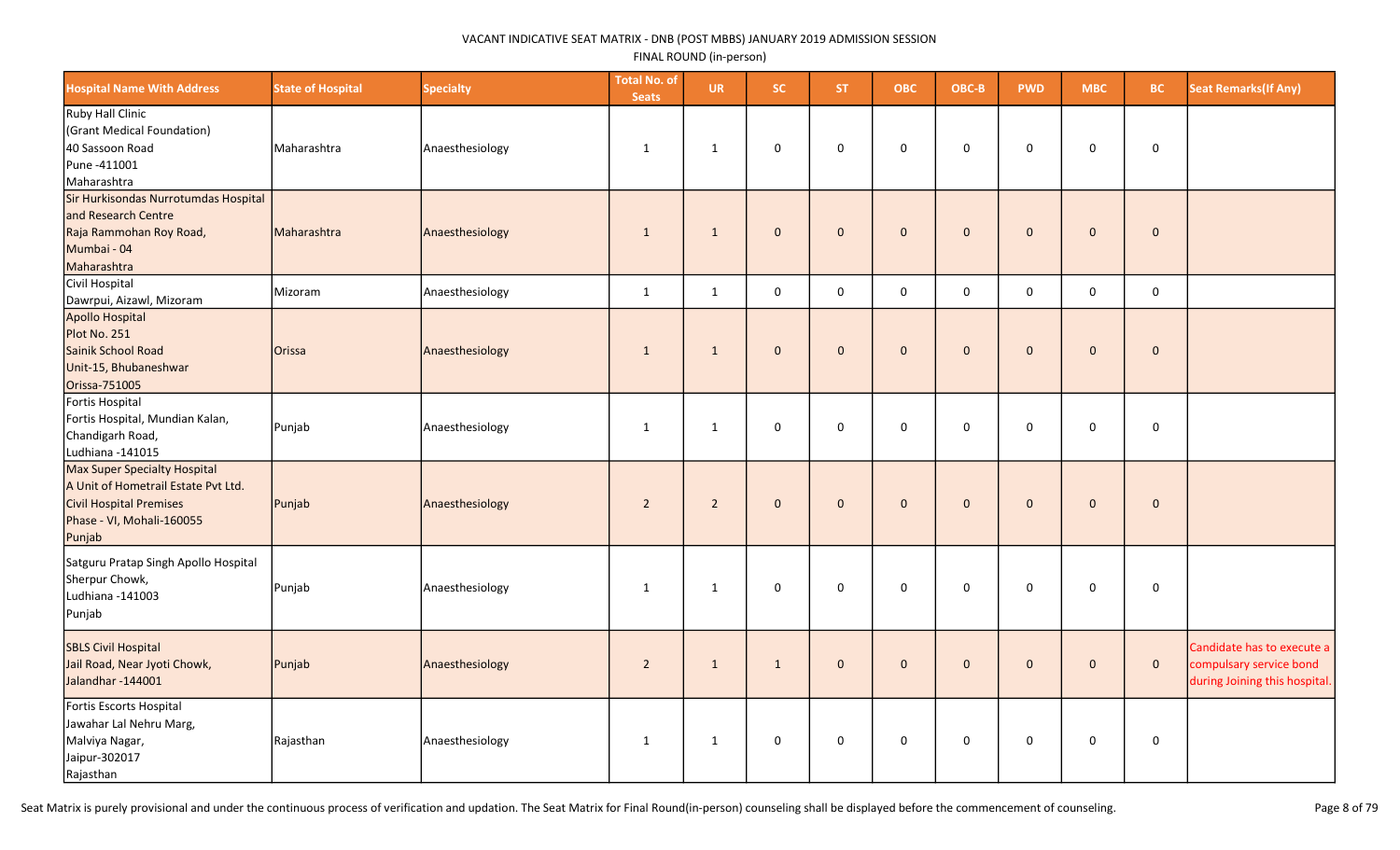| <b>Hospital Name With Address</b>                                                                                                                                 | <b>State of Hospital</b> | <b>Specialty</b> | <b>Total No. of</b><br><b>Seats</b> | <b>UR</b>      | SC.          | <b>ST</b>    | <b>OBC</b>   | OBC-B        | <b>PWD</b>   | <b>MBC</b>   | <b>BC</b>   | <b>Seat Remarks (If Any)</b> |
|-------------------------------------------------------------------------------------------------------------------------------------------------------------------|--------------------------|------------------|-------------------------------------|----------------|--------------|--------------|--------------|--------------|--------------|--------------|-------------|------------------------------|
| Rukmani Birla Hospital<br>(A unit of The Calcutta Medical<br>Research Institute)<br>Gopalpura Bypass Road, Gopalpura,<br>Near Triveni Flyover,<br>Jaipur - 302018 | Rajasthan                | Anaesthesiology  | 1                                   | $\mathbf{1}$   | $\mathbf{0}$ | $\mathbf{0}$ | $\mathbf{0}$ | $\mathbf 0$  | $\mathbf{0}$ | $\mathbf 0$  | $\mathbf 0$ |                              |
| Santokbha Durlabhji Memorial<br>Hospital<br>cum Medical Research Institute,<br>Bhawani Singh Marg,<br>JAIPUR, Rajasthan-302015                                    | Rajasthan                | Anaesthesiology  | 1                                   | $\mathbf{1}$   | $\mathsf 0$  | $\mathsf 0$  | $\mathbf 0$  | $\mathsf 0$  | $\mathbf 0$  | $\mathbf 0$  | $\mathbf 0$ |                              |
| M.I.O.T. Hospital<br>4/112, Mt-Poonamallee Rd,<br>Manapakkam,<br>CHENNAI-89<br>Tamil Nadu                                                                         | Tamil Nadu               | Anaesthesiology  | $\overline{2}$                      | $\overline{2}$ | $\mathbf 0$  | $\mathbf{0}$ | $\mathbf{0}$ | $\mathbf 0$  | $\mathbf{0}$ | $\mathbf{0}$ | $\mathbf 0$ |                              |
| Sri Ramakrishna Hospital<br>395 Sarojini Naidu Rd,<br>Sidhapudur,<br>COIMBATORE-44<br>Tamil Nadu                                                                  | Tamil Nadu               | Anaesthesiology  | 1                                   | 1              | 0            | $\mathbf 0$  | $\mathbf 0$  | $\mathbf 0$  | $\mathbf 0$  | $\mathbf 0$  | $\mathbf 0$ |                              |
| Apollo Hospital<br>Room No. 306, Office of the Director<br>of Medical Education<br>Jubilee Hills,<br>Hyderabad-500033,<br>Telangana                               | Telangana                | Anaesthesiology  | $\mathbf{1}$                        | $\mathbf{1}$   | $\mathbf 0$  | $\mathbf{0}$ | $\mathbf{0}$ | $\mathbf 0$  | $\mathbf{0}$ | $\mathbf{0}$ | $\mathbf 0$ |                              |
| KIMS Hospital<br>#1-112/86, Survey No 55/ EE,<br>Kondapur Village,<br>Serilingampally Mandal,<br>Hyderabad - 500084                                               | Telangana                | Anaesthesiology  | 1                                   | 1              | 0            | $\mathbf 0$  | $\mathbf 0$  | $\mathbf 0$  | $\mathbf 0$  | 0            | $\mathbf 0$ |                              |
| Krishna Institute of Medical Sciences<br>1-8-31/1, Minister Road,<br>Secunderabad - 500003<br>Telangana                                                           | Telangana                | Anaesthesiology  | $\overline{2}$                      | $\overline{2}$ | $\mathbf{0}$ | $\mathbf{0}$ | $\mathbf{0}$ | $\mathbf{0}$ | $\mathbf{0}$ | $\mathbf{0}$ | $\mathbf 0$ |                              |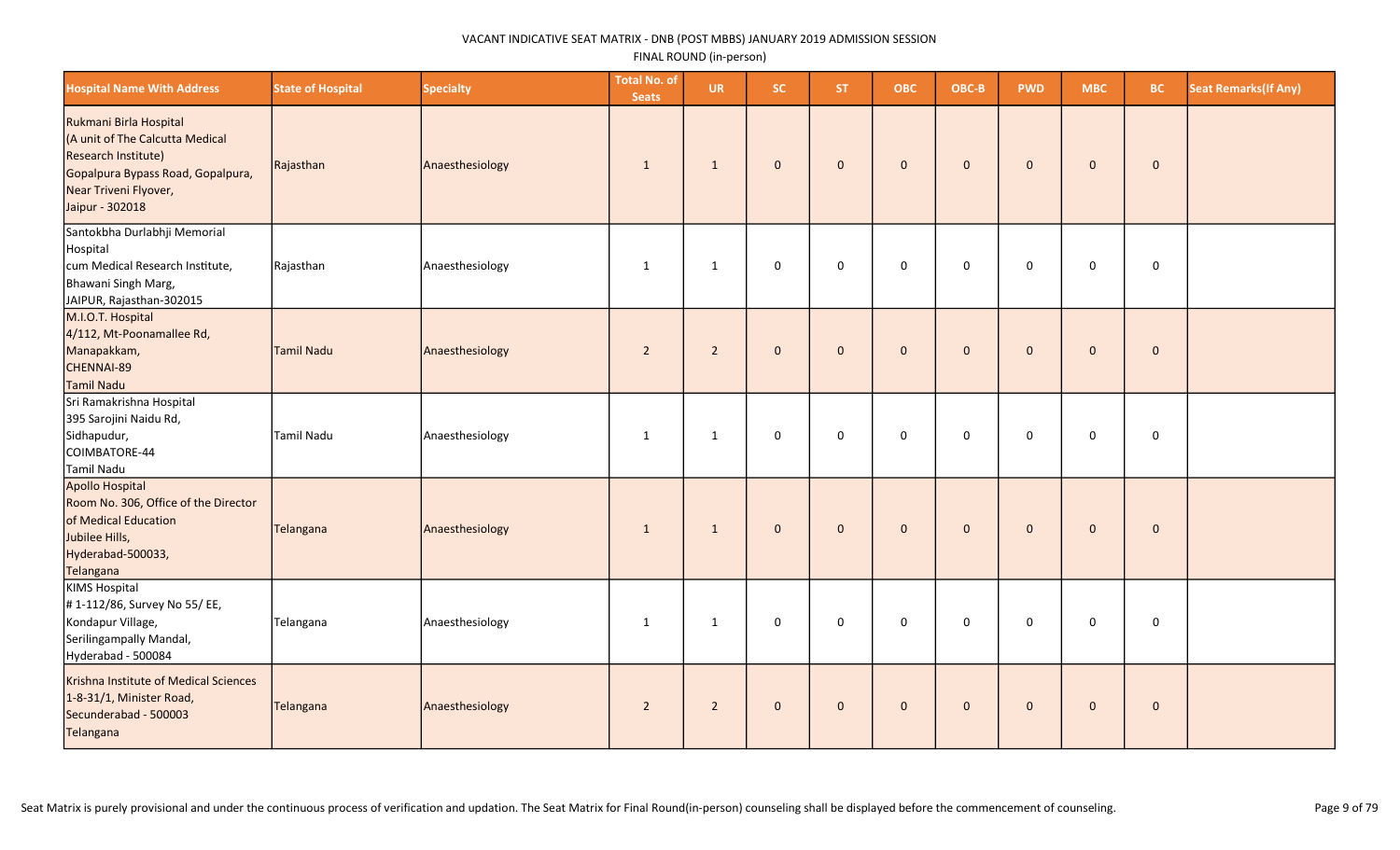| <b>Hospital Name With Address</b>                                                                                             | <b>State of Hospital</b> | <b>Specialty</b> | <b>Total No. of</b><br><b>Seats</b> | <b>UR</b>      | <b>SC</b>    | ST.          | <b>OBC</b>   | OBC-B        | <b>PWD</b>   | <b>MBC</b>     | BC.         | <b>Seat Remarks(If Any)</b> |
|-------------------------------------------------------------------------------------------------------------------------------|--------------------------|------------------|-------------------------------------|----------------|--------------|--------------|--------------|--------------|--------------|----------------|-------------|-----------------------------|
| Max Cure Hospital,<br>Behind Cyber Tower, Lane next to<br>McDonald,<br>Hi-tech City, Madhapur,<br>Hyderabad, Telangana-500081 | Telangana                | Anaesthesiology  | $\overline{2}$                      | 2              | 0            | $\mathbf 0$  | $\mathbf 0$  | $\mathbf 0$  | $\mathbf 0$  | $\mathbf 0$    | $\mathsf 0$ |                             |
| Thumbay Hospital New Life<br>16-6-104 to 109, Chadarghat,<br>Hyderabad - 500024<br>Telangana                                  | Telangana                | Anaesthesiology  | $\overline{2}$                      | $\overline{2}$ | $\mathbf 0$  | $\mathbf{0}$ | $\mathbf{0}$ | $\mathbf{0}$ | $\mathbf{0}$ | $\mathbf{0}$   | $\mathbf 0$ |                             |
| Virinchi Hospital<br>Door No. 6-3-2,3 & 3/1 Road<br>NO <sub>1</sub><br>Banjara Hills, Virinchi Circle,<br>Hyderabad - 500034  | Telangana                | Anaesthesiology  | $\overline{2}$                      | $\overline{2}$ | $\mathbf 0$  | $\mathbf 0$  | $\mathbf 0$  | $\mathbf 0$  | $\mathbf 0$  | $\mathbf 0$    | $\mathsf 0$ |                             |
| Yashoda Hospital<br>Behind Hari Hara Kala Bhawan,<br>S.P. Road, Secunderabad - 500003<br>Telangana                            | Telangana                | Anaesthesiology  | $\overline{2}$                      | $\overline{2}$ | $\mathbf{0}$ | $\mathbf{0}$ | $\mathbf{0}$ | $\mathbf{0}$ | $\Omega$     | $\mathbf 0$    | $\mathbf 0$ |                             |
| Yashoda Super Speciality Hospital<br>Nalgonda X Road, Malakpet,<br>Hyderabad-500036<br>Telangana                              | Telangana                | Anaesthesiology  | $\mathbf{1}$                        | 1              | $\mathbf 0$  | $\Omega$     | $\mathbf 0$  | $\mathbf 0$  | $\mathbf 0$  | $\mathbf 0$    | $\mathsf 0$ |                             |
| Yashoda Super Speciality Hospital<br>Raj Bhavan Road, Somajiguda,<br>Hyderabad-500082<br>Telangana                            | Telangana                | Anaesthesiology  | 1                                   | $\mathbf{1}$   | $\mathbf{0}$ | $\mathbf{0}$ | $\pmb{0}$    | $\mathbf{0}$ | $\mathbf{0}$ | $\pmb{0}$      | $\pmb{0}$   |                             |
| Balrampur Hospital<br>Golaganj<br>Lucknow - 226018                                                                            | Uttar Pradesh            | Anaesthesiology  | $\mathbf{1}$                        | $\mathsf 0$    | $\mathbf{1}$ | $\Omega$     | $\Omega$     | $\mathbf{0}$ | $\Omega$     | 0              | $\mathsf 0$ |                             |
| Vivekananda Polyclinic<br>Vivekananda puram,<br>Lucknow - 7<br><b>Uttar Pradesh</b>                                           | Uttar Pradesh            | Anaesthesiology  | $\mathbf{1}$                        | $\mathbf{1}$   | $\mathbf 0$  | $\mathbf{0}$ | $\mathbf{0}$ | $\mathbf{0}$ | $\mathbf{0}$ | $\overline{0}$ | $\pmb{0}$   |                             |
| District Hospital<br>10, Biplabi Haren Ghosh Sarani,<br>Howrah-1<br><b>West Bengal</b>                                        | <b>West Bengal</b>       | Anaesthesiology  | 1                                   | $\mathsf 0$    | 0            | $\mathbf{1}$ | $\mathsf 0$  | $\mathbf 0$  | $\mathbf 0$  | $\mathbf 0$    | $\pmb{0}$   |                             |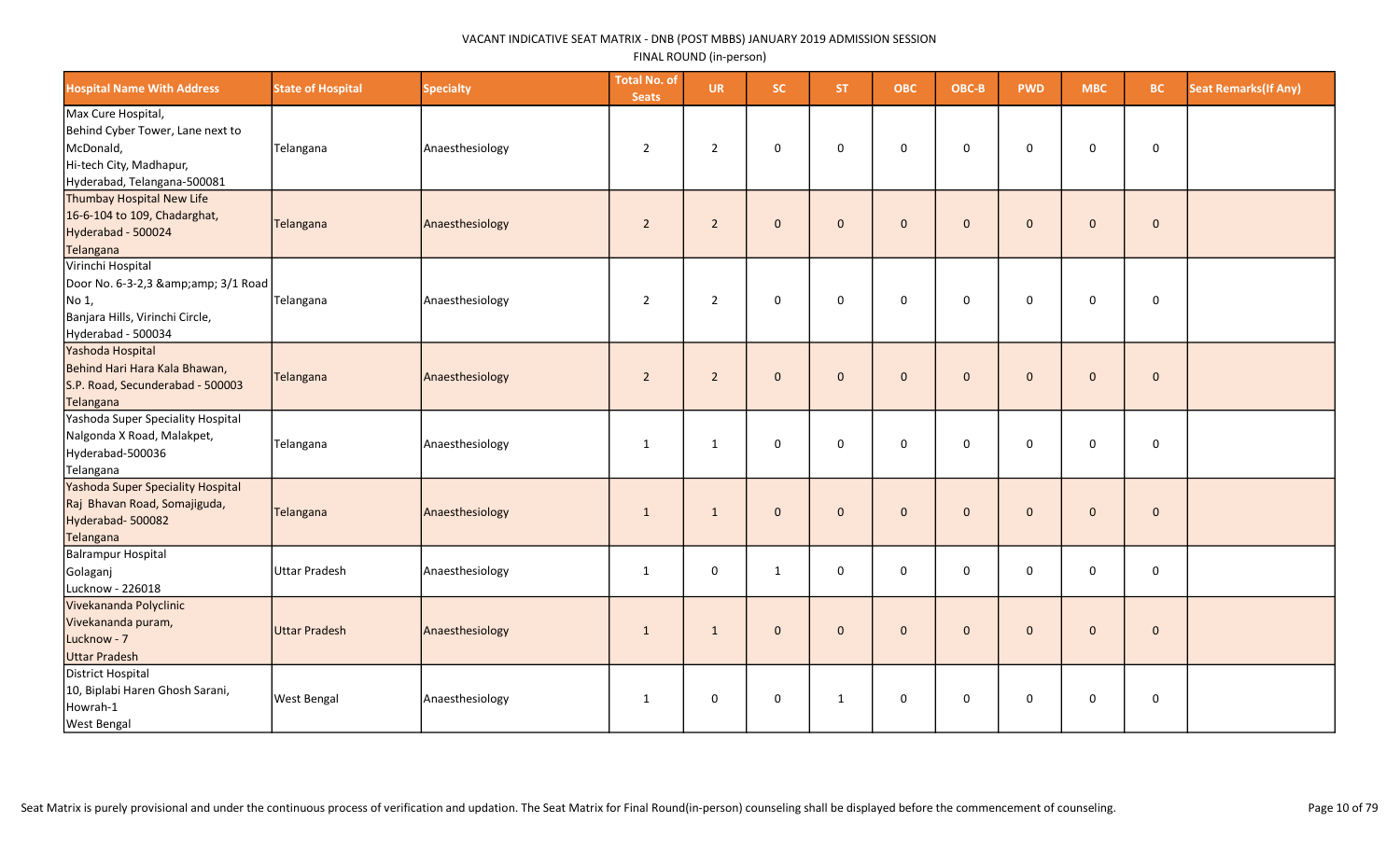| <b>Hospital Name With Address</b>                                                                                                                    | <b>State of Hospital</b> | <b>Specialty</b>                                          | <b>Total No. of</b><br><b>Seats</b> | <b>UR</b>      | SC.          | <b>ST</b>    | <b>OBC</b>   | OBC-B        | <b>PWD</b>   | <b>MBC</b>   | <b>BC</b>    | <b>Seat Remarks (If Any)</b> |
|------------------------------------------------------------------------------------------------------------------------------------------------------|--------------------------|-----------------------------------------------------------|-------------------------------------|----------------|--------------|--------------|--------------|--------------|--------------|--------------|--------------|------------------------------|
| Fortis Hospital<br>730, Anandapur, EM Bypass Road,<br>Kolkata-700107<br><b>West Bengal</b>                                                           | <b>West Bengal</b>       | Anaesthesiology                                           | $\overline{2}$                      | $\overline{2}$ | $\mathbf{0}$ | $\mathbf{0}$ | $\mathbf{0}$ | $\mathbf{0}$ | $\mathbf{0}$ | $\mathbf{0}$ | $\mathbf{0}$ |                              |
| Ramakrishna Mission Seva<br>Pratishthan,<br>Vivekananda Instt. of Medical<br>Sciences,<br>99, Sarat Bose Road,<br>KOLKATA - 26<br><b>West Bengal</b> | <b>West Bengal</b>       | Anaesthesiology                                           | $\mathbf{1}$                        | $\mathbf{1}$   | $\mathsf 0$  | $\mathbf 0$  | $\mathbf 0$  | $\mathsf 0$  | 0            | 0            | $\mathsf 0$  |                              |
| College of Medicine and JNM Hospital<br>P. O.: Kalyani District,<br>Nadia-741235 West Bengal                                                         | <b>West Bengal</b>       | Biochemistry                                              | $\overline{1}$                      | 1              | $\mathbf{0}$ | $\Omega$     | $\mathbf{0}$ | $\mathbf{0}$ | $\Omega$     | $\mathbf 0$  | $\mathbf 0$  |                              |
| Dr. B L Kapur Memorial Hospital,<br>Pusa Road,<br>New Delhi-110005                                                                                   | Delhi                    | Cardio Thoracic Surgery (Direct 6<br>Years Course)        | 1                                   | 1              | $\mathsf 0$  | $\mathbf 0$  | $\mathbf 0$  | $\mathbf 0$  | $\mathbf 0$  | 0            | 0            |                              |
| Fortis Escorts Heart Institute<br>Okhla Road,<br>New Delhi-25                                                                                        | Delhi                    | Cardio Thoracic Surgery (Direct 6<br><b>Years Course)</b> | $\mathbf{1}$                        | $\mathbf{1}$   | $\mathbf 0$  | $\mathbf{0}$ | $\mathbf 0$  | $\mathbf 0$  | $\mathbf{0}$ | $\mathbf 0$  | $\mathbf 0$  |                              |
| National Heart Institute,<br>49 Community Centre,<br>East of Kailash,<br>New Delhi-65                                                                | Delhi                    | Cardio Thoracic Surgery (Direct 6<br>Years Course)        | 1                                   | 1              | $\mathsf 0$  | $\mathbf 0$  | $\mathbf 0$  | $\mathbf 0$  | $\mathbf 0$  | $\mathsf{O}$ | $\mathsf 0$  |                              |
| Sri Sathya Sai Instt. of Higher Medical<br>Sciences<br>Whitefield, Bangalore-66<br>Karnataka                                                         | Karnataka                | Cardio Thoracic Surgery (Direct 6<br><b>Years Course)</b> | $\mathbf{1}$                        | 1              | $\mathbf 0$  | $\mathbf{0}$ | $\mathbf 0$  | $\mathbf 0$  | $\mathbf{0}$ | $\mathbf 0$  | $\mathbf 0$  |                              |
| Fortis Hospital<br>Sector-62, Phase-VIII,<br>Mohali-160062<br>Punjab                                                                                 | Punjab                   | Cardio Thoracic Surgery (Direct 6<br>Years Course)        | 1                                   | 1              | $\mathbf 0$  | $\mathbf 0$  | $\mathbf 0$  | $\mathbf 0$  | $\mathbf 0$  | 0            | $\mathbf 0$  |                              |
| Apollo Hospital<br>21Greams lane,<br>Off Greams Rd,<br>Chennai - 06<br>Tamil Nadu                                                                    | Tamil Nadu               | Cardio Thoracic Surgery (Direct 6<br><b>Years Course)</b> | $\mathbf{1}$                        | 1              | $\mathbf{0}$ | $\mathbf{0}$ | $\mathbf{0}$ | $\mathbf{0}$ | $\mathbf{0}$ | $\mathbf{0}$ | $\mathbf 0$  |                              |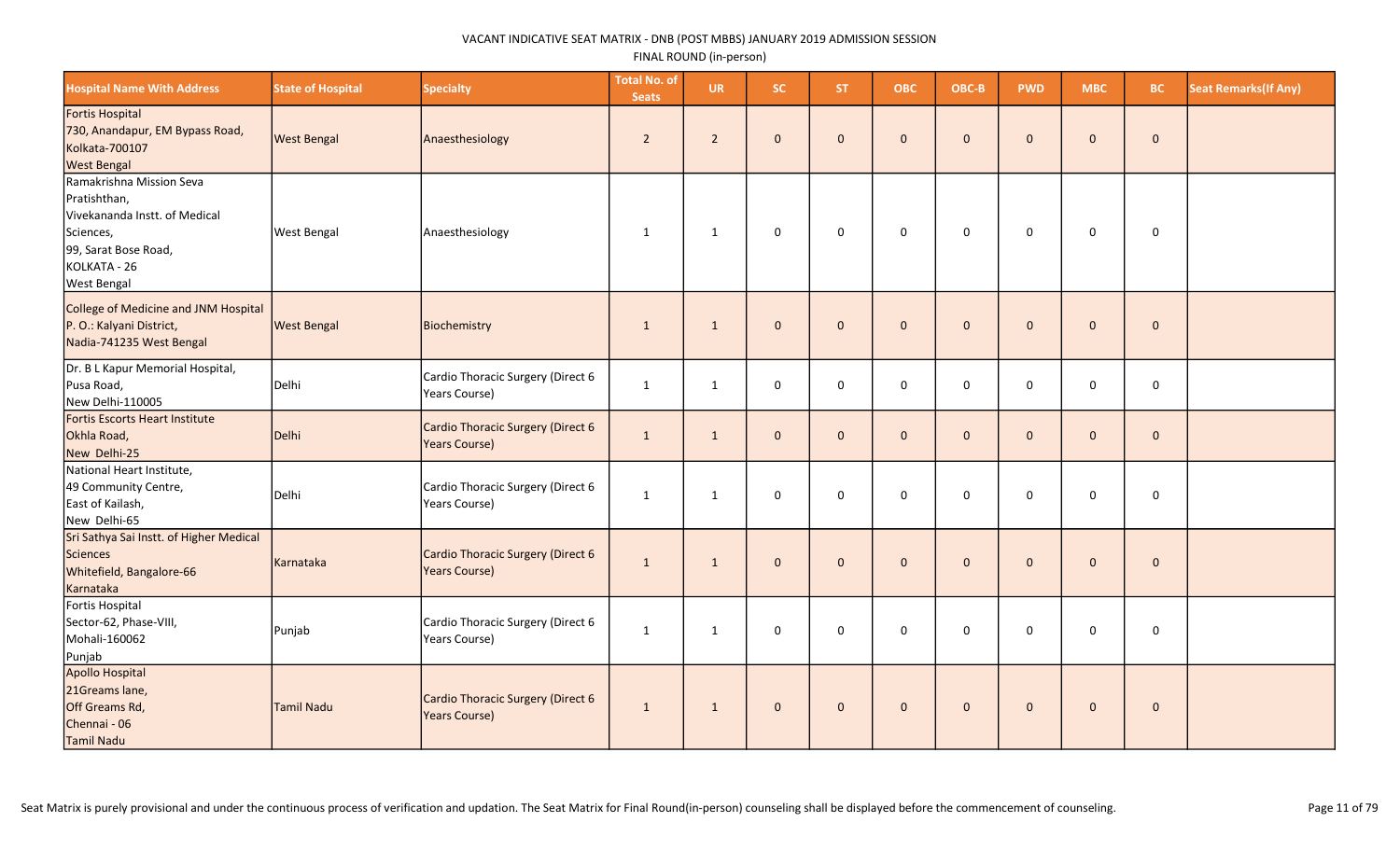| <b>Hospital Name With Address</b>                                                                                                                                                                                     | <b>State of Hospital</b> | <b>Specialty</b>                                          | <b>Total No. of</b><br><b>Seats</b> | <b>UR</b>      | <b>SC</b>      | ST.            | <b>OBC</b>   | OBC-B        | <b>PWD</b>   | <b>MBC</b>   | BC.         | <b>Seat Remarks(If Any)</b> |
|-----------------------------------------------------------------------------------------------------------------------------------------------------------------------------------------------------------------------|--------------------------|-----------------------------------------------------------|-------------------------------------|----------------|----------------|----------------|--------------|--------------|--------------|--------------|-------------|-----------------------------|
| Meenakshi Mission Hosp. & Res.<br>Centre<br>Lake Area, Melur Road,<br>MADURAI-625107<br>Tamil Nadu                                                                                                                    | <b>Tamil Nadu</b>        | Cardio Thoracic Surgery (Direct 6<br>Years Course)        | $\mathbf{1}$                        | $\mathbf{1}$   | 0              | $\mathbf 0$    | 0            | $\mathbf 0$  | $\mathbf 0$  | 0            | $\mathbf 0$ |                             |
| Apollo Hospital<br>Room No. 306, Office of the Director<br>of Medical Education<br>Jubilee Hills,<br>Hyderabad-500033,<br>Telangana                                                                                   | Telangana                | Cardio Thoracic Surgery (Direct 6<br><b>Years Course)</b> | $\overline{2}$                      | $\overline{2}$ | $\mathbf{0}$   | $\overline{0}$ | $\mathbf{0}$ | $\mathbf{0}$ | $\mathbf{0}$ | $\mathbf{0}$ | $\mathbf 0$ |                             |
| Rabindranath Tagore International<br>Institute of Cardiac Sciences<br>Premises No.1489, 124, Mukundapur,<br>E M Bypass,<br>KOLKATA - 700099<br>West Bengal                                                            | <b>West Bengal</b>       | Cardio Thoracic Surgery (Direct 6<br>Years Course)        | $\mathbf{1}$                        | $\mathbf{1}$   | 0              | $\mathbf 0$    | $\mathsf 0$  | 0            | 0            | $\mathbf 0$  | $\pmb{0}$   |                             |
| South Central Railways Hospital<br>Lallguda, Secunderabad<br>Andhra Pradesh                                                                                                                                           | Andhra Pradesh           | Dermatology and Venereology                               | $\mathbf{1}$                        | $\mathbf{1}$   | $\mathbf{0}$   | $\Omega$       | $\mathbf 0$  | $\mathbf{0}$ | $\Omega$     | $\mathbf 0$  | $\mathbf 0$ |                             |
| <b>GMERS Medical College,</b><br>Nr. Pathikasharam,<br>Civil Hospital Campus,<br>Sector-12, Gandhinagar,<br>Gujarat-382012                                                                                            | Gujarat                  | Dermatology and Venereology                               | $\overline{2}$                      | $\overline{2}$ | 0              | $\mathbf 0$    | $\pmb{0}$    | 0            | 0            | $\mathbf 0$  | $\pmb{0}$   |                             |
| Dr. R N Cooper Municipal General<br>Hospital<br>(Associated with H B T<br>(Hinduhridaysamrat Balasaheb<br>Thackeray) medical college)<br>North South Road No.1,<br>Vile Parle (West),<br>Mumbai-400056<br>Maharashtra | Maharashtra              | Dermatology and Venereology                               | $\mathbf{1}$                        | $\mathbf 0$    | $\overline{0}$ | $\Omega$       | $\mathbf{1}$ | $\mathbf{0}$ | $\mathbf{0}$ | $\mathbf{0}$ | $\mathbf 0$ |                             |
| College of Medicine and JNM Hospital<br>P. O.: Kalyani District,<br>Nadia-741235 West Bengal                                                                                                                          | <b>West Bengal</b>       | Dermatology and Venereology                               | $\mathbf{1}$                        | 0              | 0              | $\mathbf 0$    | $\mathbf{1}$ | 0            | $\mathbf 0$  | $\mathbf 0$  | 0           |                             |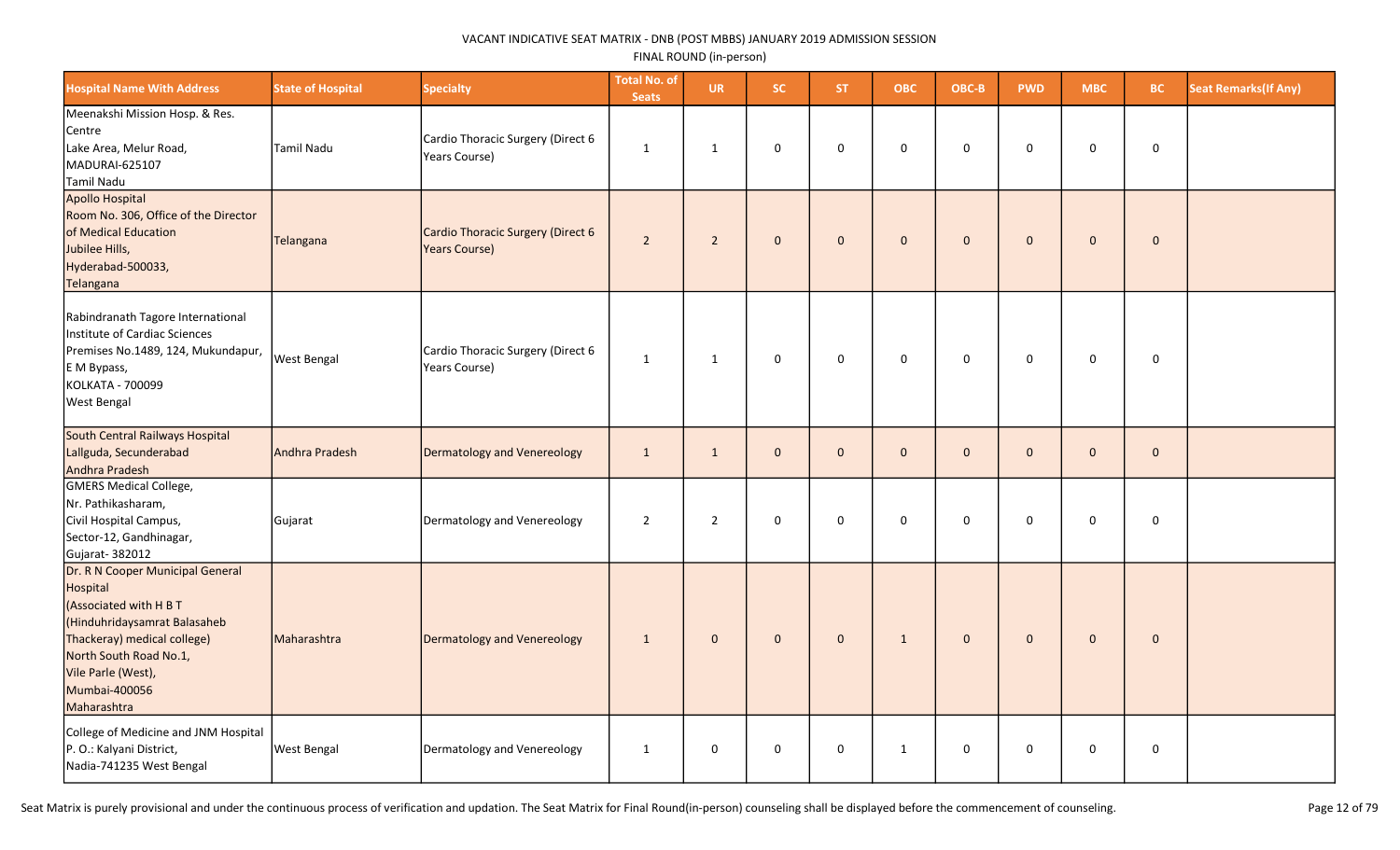| <b>Hospital Name With Address</b>                                                                                                         | <b>State of Hospital</b> | <b>Specialty</b>          | <b>Total No. of</b><br><b>Seats</b> | <b>UR</b>      | <b>SC</b>    | ST.          | <b>OBC</b>   | OBC-B        | <b>PWD</b>   | <b>MBC</b>  | <b>BC</b>   | <b>Seat Remarks (If Any)</b> |
|-------------------------------------------------------------------------------------------------------------------------------------------|--------------------------|---------------------------|-------------------------------------|----------------|--------------|--------------|--------------|--------------|--------------|-------------|-------------|------------------------------|
| Tirumala Hospital<br>Vizianagaram,<br>Lower Tank Bund Road,<br>Opp. R T C Complex,<br>Vizianagaram - 535003<br>Andhra Pradesh             | Andhra Pradesh           | <b>Emergency Medicine</b> | $\overline{2}$                      | $\overline{2}$ | $\mathbf 0$  | $\mathbf 0$  | $\mathbf 0$  | $\mathbf{0}$ | $\mathbf{0}$ | $\mathbf 0$ | $\mathbf 0$ |                              |
| Indira Gandhi Institute of Medical<br>Sciences<br>Sheikhpura,<br>PATNA-14<br>Bihar                                                        | Bihar                    | Emergency Medicine        | $\mathbf{1}$                        | $\mathsf 0$    | 0            | $\mathbf 0$  | $\mathbf{1}$ | $\Omega$     | 0            | 0           | $\pmb{0}$   |                              |
| Paras HMRI Hospital<br>NH 30, Raja Bazar, Bailey Road,<br>Patna-800014<br>Bihar                                                           | Bihar                    | <b>Emergency Medicine</b> | 1                                   | $\mathbf{1}$   | $\mathbf 0$  | $\mathbf 0$  | $\mathbf{0}$ | $\mathbf{0}$ | $\mathbf{0}$ | $\mathbf 0$ | $\mathbf 0$ |                              |
| Shalby Hospital<br>S.G. Highway,<br>Ahmedabad-54<br>Gujarat                                                                               | Gujarat                  | Emergency Medicine        | $\mathbf{1}$                        | $\mathbf{1}$   | $\mathbf 0$  | 0            | $\mathbf 0$  | $\mathbf 0$  | 0            | 0           | $\mathbf 0$ |                              |
| Sarvodaya Hospital and Research<br>Centre<br>YMCA Road, Sector-08,<br>Faridabad-121006<br>Haryana                                         | Haryana                  | <b>Emergency Medicine</b> | $\mathbf{1}$                        | $\mathbf{1}$   | $\mathbf 0$  | $\mathbf{0}$ | $\mathbf 0$  | $\mathbf{0}$ | $\mathbf{0}$ | $\mathbf 0$ | $\mathbf 0$ |                              |
| Apollo BGS Hospital<br>Adichunchanagiri Road,<br>Kuvempunagar,<br>Mysore - 23<br>Karnataka                                                | Karnataka                | Emergency Medicine        | $\mathbf{1}$                        | $\mathbf{1}$   | 0            | $\mathbf 0$  | $\mathbf 0$  | $\Omega$     | 0            | 0           | $\mathbf 0$ |                              |
| Columbia Asia Referral Hospital<br>26/1, Brigade Gateway,<br>Beside Metro Station,<br>Malleshwaram West,<br>Bangalore-560055<br>Karnataka | Karnataka                | <b>Emergency Medicine</b> | $\mathbf{1}$                        | $\mathbf{1}$   | $\mathbf{0}$ | $\mathbf{0}$ | $\mathbf{0}$ | $\mathbf{0}$ | $\mathbf{0}$ | $\mathbf 0$ | $\mathbf 0$ |                              |
| Ananthapuri Hospitals and Research<br>Institute<br>Chacka NH Bypass,<br>Thiruvananthapuram<br>Kerala-695024                               | Kerala                   | <b>Emergency Medicine</b> | $\mathbf{1}$                        | $\mathbf{1}$   | 0            | $\mathbf{0}$ | $\mathbf 0$  | $\mathbf 0$  | $\mathbf 0$  | 0           | $\mathbf 0$ |                              |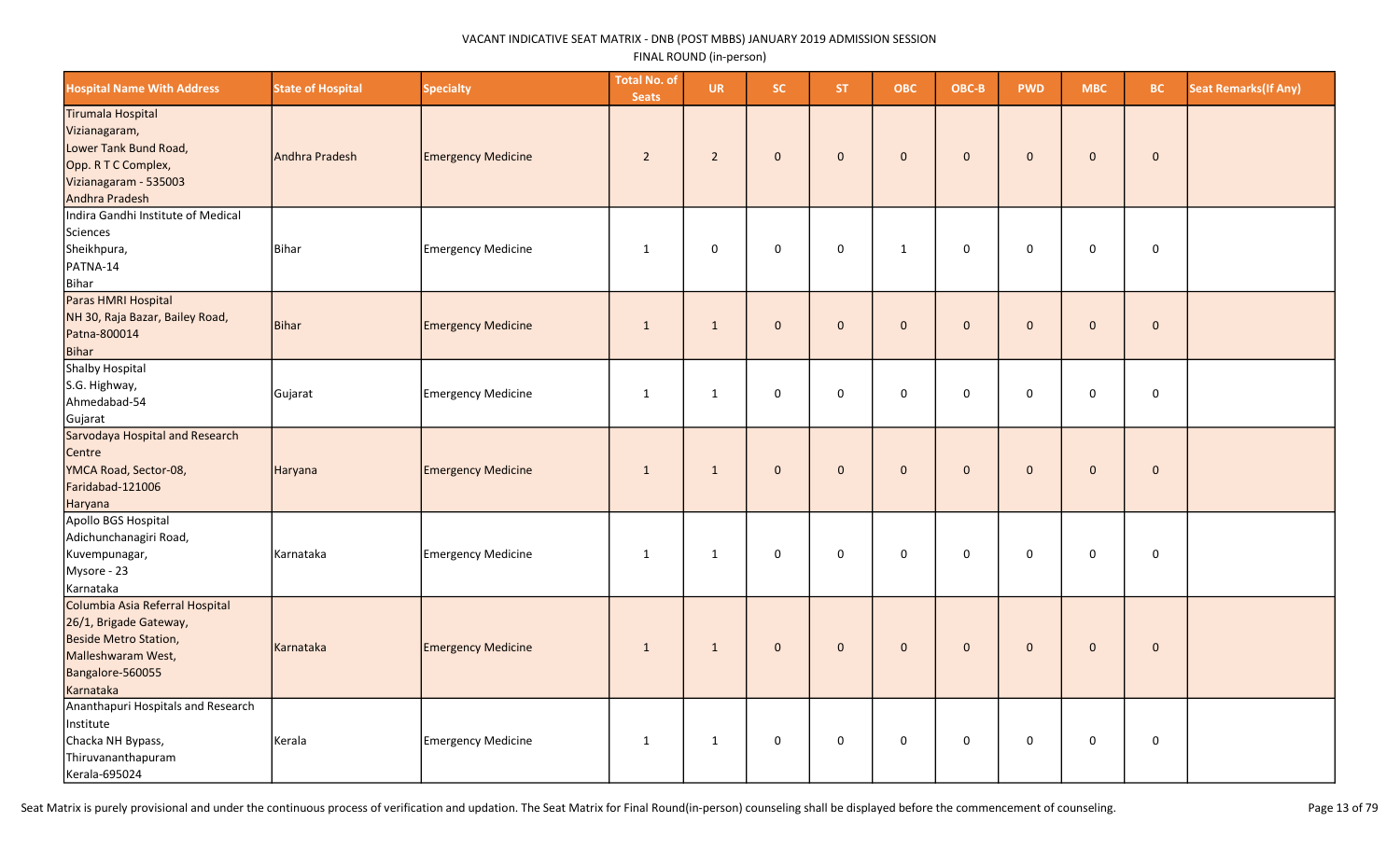| <b>Hospital Name With Address</b>                                                                                                           | <b>State of Hospital</b> | <b>Specialty</b>          | <b>Total No. of</b><br><b>Seats</b> | <b>UR</b>    | SC.          | ST.          | <b>OBC</b>          | OBC-B        | <b>PWD</b>   | <b>MBC</b>   | <b>BC</b>    | <b>Seat Remarks (If Any)</b> |
|---------------------------------------------------------------------------------------------------------------------------------------------|--------------------------|---------------------------|-------------------------------------|--------------|--------------|--------------|---------------------|--------------|--------------|--------------|--------------|------------------------------|
| Deenanath Mangeshkar Hospital and<br><b>Research Centre</b><br>Erandwane,<br>Pune - 411004<br>Maharashtra                                   | Maharashtra              | <b>Emergency Medicine</b> | 1                                   | $\mathbf{1}$ | $\mathbf{0}$ | $\mathbf{0}$ | $\mathbf{0}$        | $\mathbf 0$  | $\mathbf{0}$ | $\mathbf 0$  | $\mathbf 0$  |                              |
| Jehangir Hospital<br>32, Sassoon Road,<br>Pune-411001<br>Maharashtra                                                                        | Maharashtra              | <b>Emergency Medicine</b> | 1                                   | 1            | $\mathsf 0$  | 0            | $\mathsf{O}\xspace$ | $\mathsf 0$  | $\mathbf{0}$ | 0            | $\mathbf 0$  |                              |
| Sir Hurkisondas Nurrotumdas Hospital<br>and Research Centre<br>Raja Rammohan Roy Road,<br>Mumbai - 04<br>Maharashtra                        | Maharashtra              | <b>Emergency Medicine</b> | 1                                   | $\mathbf{1}$ | $\mathbf{0}$ | $\mathbf{0}$ | $\mathbf{0}$        | $\mathbf{0}$ | $\mathbf{0}$ | $\mathbf{0}$ | $\mathbf 0$  |                              |
| Government Medical college<br>Mullur village,<br>pudukkottai - 622004                                                                       | Tamil Nadu               | <b>Emergency Medicine</b> | $\mathbf{1}$                        | $\pmb{0}$    | $\mathbf{1}$ | $\mathbf 0$  | $\mathbf 0$         | $\mathbf 0$  | $\mathbf 0$  | 0            | $\mathsf 0$  |                              |
| Government Medical College<br>Omandurar Government Estate,<br>Chennai - 600002                                                              | <b>Tamil Nadu</b>        | <b>Emergency Medicine</b> | $\overline{2}$                      | $\mathbf{1}$ | $\mathbf{1}$ | $\mathbf{0}$ | $\mathbf{0}$        | $\mathbf 0$  | $\mathbf{0}$ | $\mathbf{0}$ | $\mathbf{0}$ |                              |
| Sri Gokulam Hospital<br>3/60, Meyannur Road,<br>SALEM - 636004<br>Tamil Nadu                                                                | Tamil Nadu               | <b>Emergency Medicine</b> | 1                                   | 1            | 0            | 0            | $\mathbf 0$         | $\mathsf 0$  | 0            | 0            | $\mathbf 0$  |                              |
| Continental Hospital<br>Plot No. 3, Road No. 2,<br>IT and Financial District,<br>Nanakramguda, Gachibowli,<br>Hyderabad-500032<br>Telangana | Telangana                | <b>Emergency Medicine</b> | $\mathbf{1}$                        | $\mathbf{1}$ | $\mathbf 0$  | $\mathbf{0}$ | $\mathbf{0}$        | $\mathbf 0$  | $\mathbf{0}$ | $\mathbf{0}$ | $\mathbf 0$  |                              |
| Max Super Specialty Hospital<br>(Formerly Pushpanjali Crosslay<br>Hospital),<br>W-3, Sector-1,<br>Vaishali,<br>NCR-201012<br>Uttar Pradesh  | Uttar Pradesh            | <b>Emergency Medicine</b> | $\mathbf{1}$                        | $\mathbf{1}$ | 0            | $\mathsf{O}$ | $\mathsf{O}$        | 0            | 0            | $\mathbf 0$  | 0            |                              |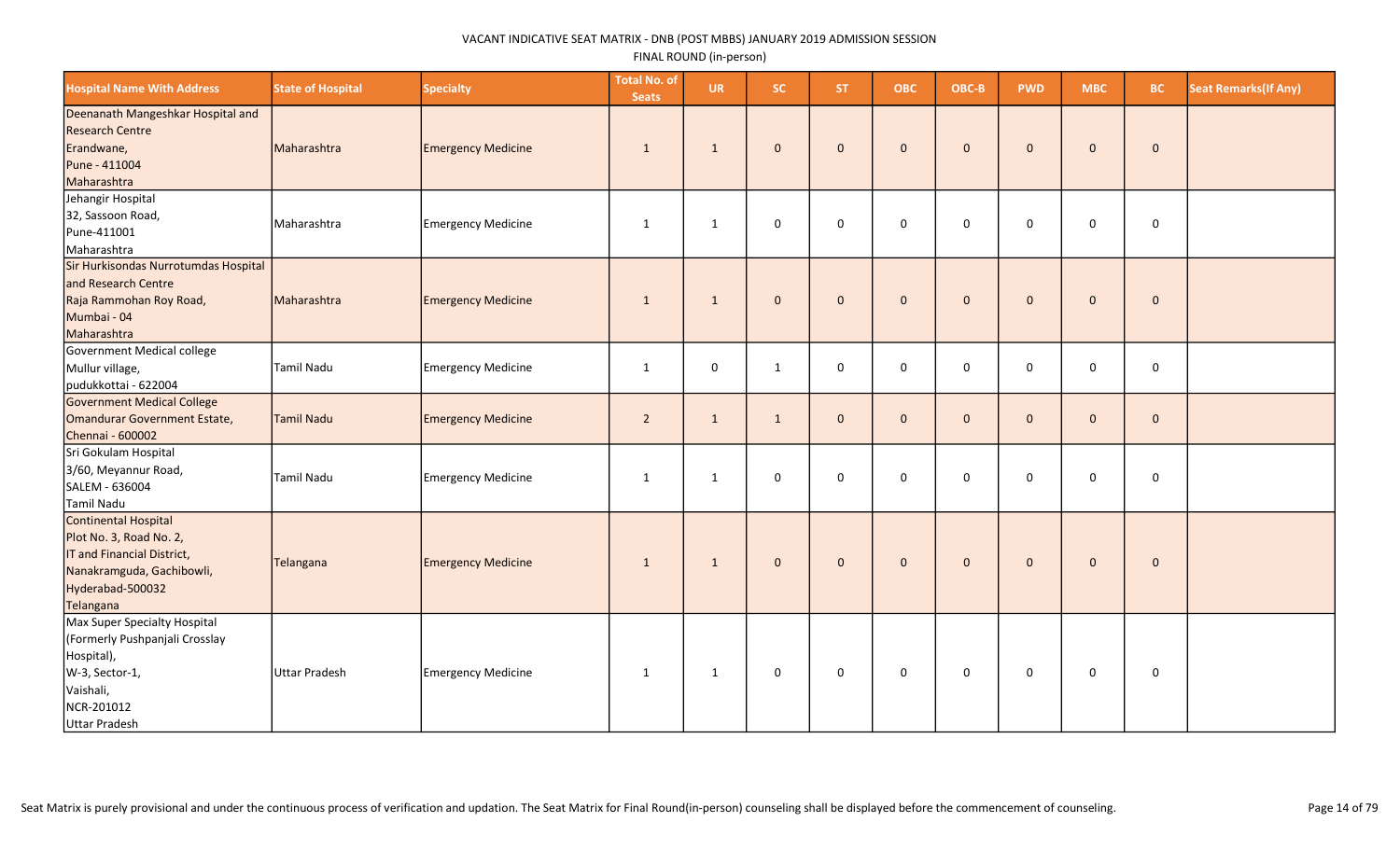| <b>Hospital Name With Address</b>                                                                                                                                 | <b>State of Hospital</b> | <b>Specialty</b>          | <b>Total No. of</b><br><b>Seats</b> | <b>UR</b>      | SC.                 | ST.          | <b>OBC</b>          | OBC-B        | <b>PWD</b>   | <b>MBC</b>          | <b>BC</b>    | <b>Seat Remarks (If Any)</b> |
|-------------------------------------------------------------------------------------------------------------------------------------------------------------------|--------------------------|---------------------------|-------------------------------------|----------------|---------------------|--------------|---------------------|--------------|--------------|---------------------|--------------|------------------------------|
| Ursala Horsman Memorial Hospital<br>Bada Chuaraha Civil Lines,<br>Kanpur - 208001                                                                                 | Uttar Pradesh            | <b>Emergency Medicine</b> | $\mathbf{1}$                        | $\mathbf 0$    | $\mathbf{0}$        | $\mathbf{0}$ | $\mathbf{1}$        | $\mathbf{0}$ | $\mathbf{0}$ | $\mathbf{0}$        | $\mathbf 0$  |                              |
| Rabindranath Tagore International<br>Institute of Cardiac Sciences<br>Premises No.1489, 124, Mukundapur,<br>E M Bypass,<br>KOLKATA - 700099<br><b>West Bengal</b> | <b>West Bengal</b>       | Emergency Medicine        | $\overline{2}$                      | $\overline{2}$ | $\mathbf 0$         | $\mathbf 0$  | $\mathsf{O}\xspace$ | $\mathsf 0$  | 0            | $\mathbf 0$         | $\mathbf 0$  |                              |
| Down Town Hospital<br>G S Road, Dispur,<br><b>GUWAHATI -781006</b><br>Assam                                                                                       | Assam                    | <b>ENT</b>                | $\mathbf{1}$                        | $\mathbf{1}$   | $\mathbf 0$         | $\mathbf{0}$ | $\mathbf{0}$        | $\mathbf 0$  | $\mathbf 0$  | $\mathbf{0}$        | $\mathbf 0$  |                              |
| J.L.N. Main Hosp. & Res. Centre<br>Bhilai Steel Plant,<br>BHILAI-01<br>Chhatisgarh                                                                                | Chhattisgarh             | ENT                       | $\mathbf{1}$                        | $\mathbf{1}$   | 0                   | $\mathbf 0$  | $\mathbf 0$         | $\mathbf 0$  | $\mathsf 0$  | $\mathbf 0$         | $\mathsf 0$  |                              |
| Max Super Specialty Hospital<br>1, Press Enclave Road,<br>Saket,<br>New Delhi-110017                                                                              | Delhi                    | <b>ENT</b>                | $\mathbf{1}$                        | $\mathbf{1}$   | $\mathsf{O}\xspace$ | $\mathbf{0}$ | $\mathbf{0}$        | $\mathbf{0}$ | $\mathbf{0}$ | $\mathbf{0}$        | $\mathbf 0$  |                              |
| Northern Railway Central Hospital<br>Near Connaught Place,<br>New Delhi-1                                                                                         | Delhi                    | ENT                       | $\mathbf{1}$                        | $\mathbf{1}$   | 0                   | $\mathbf 0$  | $\mathbf 0$         | $\mathbf 0$  | 0            | $\mathsf{O}\xspace$ | 0            |                              |
| Maharaja Agrasen Medical College<br>Nh 9, Sirsa Road, Vpo - Agroha,<br>Distt. Hisar - 125047                                                                      | Haryana                  | ENT                       | $\mathbf{1}$                        | $\mathbf{1}$   | $\mathbf 0$         | $\mathbf{0}$ | $\mathbf{0}$        | $\mathbf 0$  | $\mathbf{0}$ | $\mathbf{0}$        | $\pmb{0}$    |                              |
| Medanta The Medicity,<br>Sector-38, Gurgaon,<br>Haryana-122001                                                                                                    | Haryana                  | ENT                       | $\mathbf{1}$                        | $\mathbf{1}$   | 0                   | $\mathbf 0$  | $\mathbf 0$         | $\mathbf 0$  | $\mathbf 0$  | $\mathbf 0$         | $\mathbf 0$  |                              |
| Tata Main Hospital<br>JAMSHEDPUR-01<br>Jharkand                                                                                                                   | Jharkhand                | ENT                       | $\mathbf{1}$                        | $\mathbf{1}$   | $\pmb{0}$           | $\mathbf{0}$ | $\mathbf{0}$        | $\mathbf{0}$ | $\mathbf{0}$ | $\mathbf{0}$        | $\mathbf{0}$ |                              |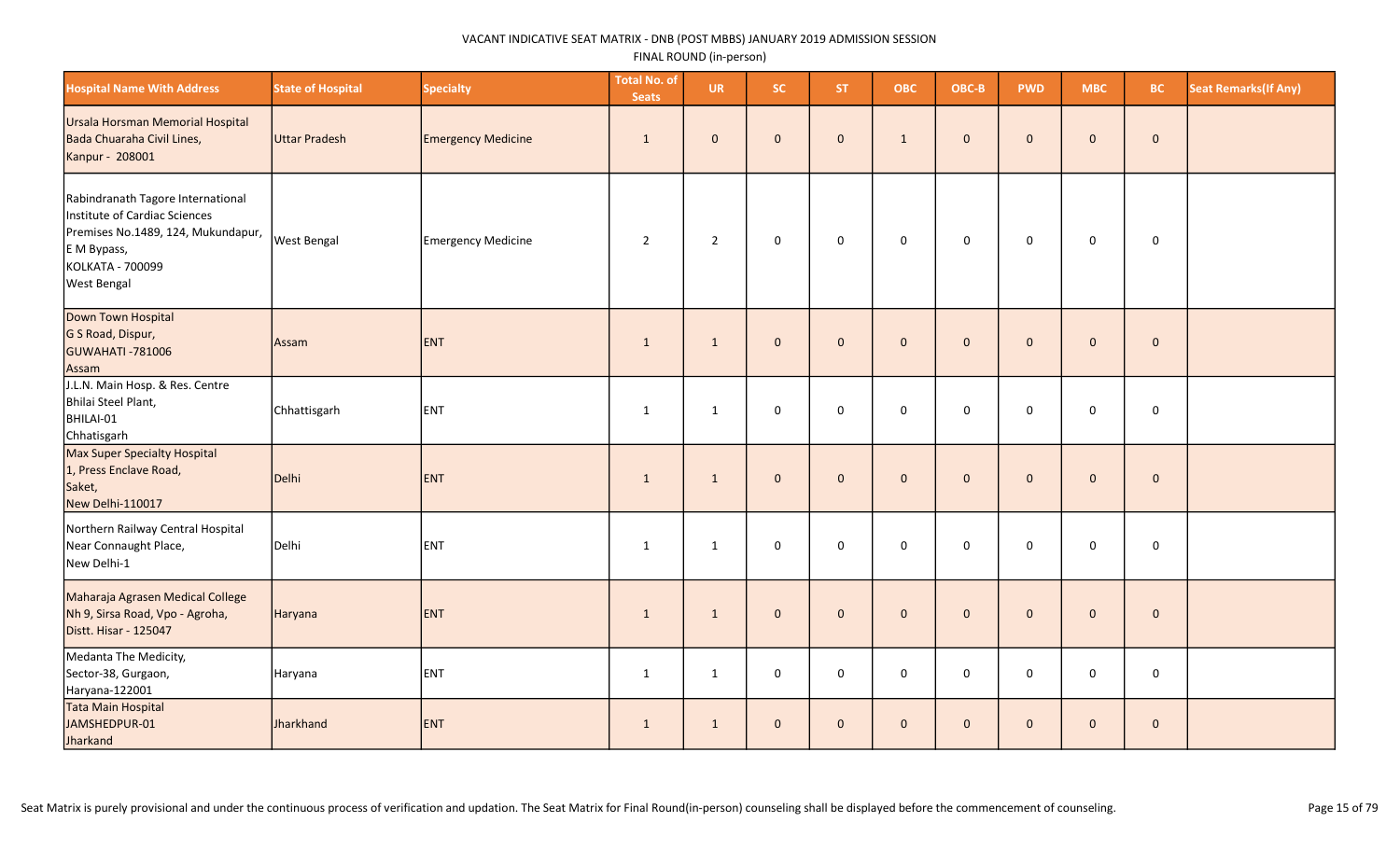| <b>Hospital Name With Address</b>                                                                                            | <b>State of Hospital</b> | <b>Specialty</b> | <b>Total No. of</b><br><b>Seats</b> | <b>UR</b>    | SC.                 | ST.          | <b>OBC</b>          | OBC-B        | <b>PWD</b>   | <b>MBC</b>          | <b>BC</b>   | <b>Seat Remarks (If Any)</b> |
|------------------------------------------------------------------------------------------------------------------------------|--------------------------|------------------|-------------------------------------|--------------|---------------------|--------------|---------------------|--------------|--------------|---------------------|-------------|------------------------------|
| Tata Motors Hospital<br>JAMSHEDPUR-01<br>Jharkhand                                                                           | Jharkhand                | ENT              | $\mathbf{1}$                        | $\mathbf{1}$ | 0                   | $\mathbf 0$  | $\mathsf 0$         | $\mathbf 0$  | $\mathbf 0$  | $\mathbf 0$         | $\mathsf 0$ |                              |
| Manipal Hospital<br>98 Rustum Bagh,<br>Airport Road,<br>Bangalore - 17<br>Karnataka                                          | Karnataka                | <b>ENT</b>       | 1                                   | $\mathbf{1}$ | $\pmb{0}$           | $\mathbf 0$  | $\mathsf{O}\xspace$ | $\mathbf 0$  | $\mathbf{0}$ | $\mathsf{O}\xspace$ | $\mathbf 0$ |                              |
| Kerala Institute of Medical Sciences<br>P B No.1, Anayara P O,<br>Trivandrum,<br>Kerala                                      | Kerala                   | ENT              | 1                                   | $\mathbf{1}$ | $\mathsf 0$         | $\mathsf{O}$ | $\mathbf 0$         | $\mathbf 0$  | 0            | 0                   | $\mathsf 0$ |                              |
| Medical Trust Hospital<br>M. G. Road,<br>KOCHI-16<br>Kerala                                                                  | Kerala                   | <b>ENT</b>       | 1                                   | $\mathbf{1}$ | $\mathbf{0}$        | $\mathbf{0}$ | $\mathbf{0}$        | $\mathbf{0}$ | $\mathbf{0}$ | $\mathbf 0$         | $\mathbf 0$ |                              |
| Bombay Hospital & Instt. of Med.<br>Sciences<br>12, Marine Lines,<br>Mumbai-20<br>Maharashtra                                | Maharashtra              | ENT              | 1                                   | 1            | $\mathbf 0$         | $\mathbf 0$  | $\mathbf{0}$        | $\mathbf 0$  | $\mathbf 0$  | $\mathbf 0$         | $\mathbf 0$ |                              |
| K.E.M. Hospital,<br>489, Rasta Peth,<br>Sardar Moodliar Road,<br>Pune-411011<br>Maharashtra                                  | Maharashtra              | <b>ENT</b>       | $\mathbf{1}$                        | $\mathbf{1}$ | $\mathbf 0$         | $\mathbf{0}$ | $\mathbf{0}$        | $\mathbf 0$  | $\mathbf{0}$ | $\mathbf{0}$        | $\mathbf 0$ |                              |
| P.D. Hinduja National Hospital<br>and Medical Research Centre,<br>Veer Savarkar Marg, Mahim,<br>Mumbai-400016<br>Maharashtra | Maharashtra              | ENT              | $\mathbf{1}$                        | $\mathbf{1}$ | 0                   | $\mathbf 0$  | $\mathsf 0$         | $\mathbf 0$  | $\mathbf 0$  | $\mathbf 0$         | $\mathbf 0$ |                              |
| Apollo Hospital<br>21Greams lane,<br>Off Greams Rd,<br>Chennai - 06<br>Tamil Nadu                                            | Tamil Nadu               | <b>ENT</b>       | $\mathbf{1}$                        | $\mathbf{1}$ | $\mathsf{O}\xspace$ | $\mathbf 0$  | $\mathbf 0$         | $\mathbf 0$  | $\mathbf{0}$ | $\mathbf 0$         | $\mathbf 0$ |                              |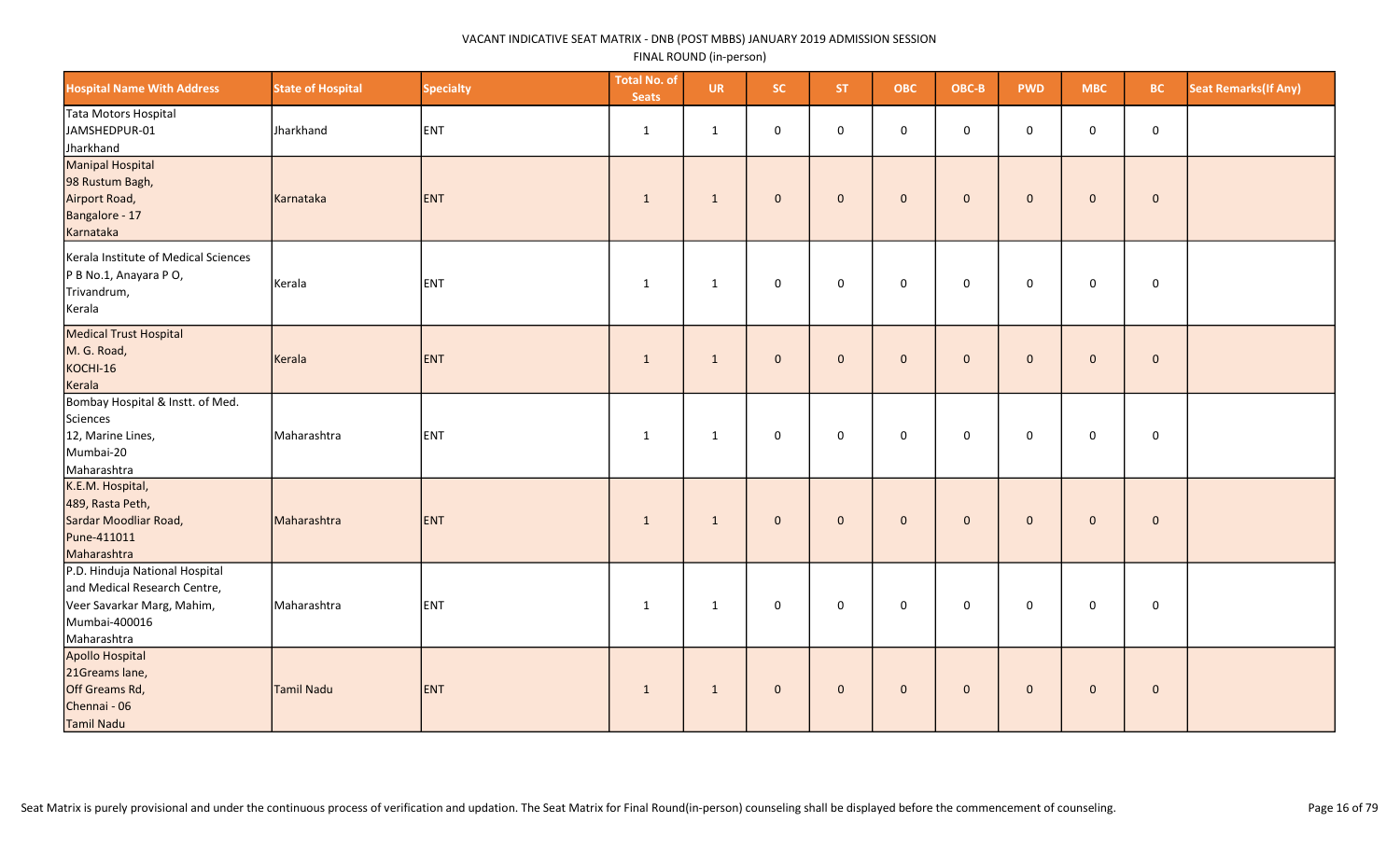| <b>Hospital Name With Address</b>                                                                           | <b>State of Hospital</b> | <b>Specialty</b>       | <b>Total No. of</b><br><b>Seats</b> | <b>UR</b>      | SC.          | <b>ST</b>    | <b>OBC</b>   | OBC-B       | <b>PWD</b>   | <b>MBC</b>   | <b>BC</b>    | <b>Seat Remarks (If Any)</b> |
|-------------------------------------------------------------------------------------------------------------|--------------------------|------------------------|-------------------------------------|----------------|--------------|--------------|--------------|-------------|--------------|--------------|--------------|------------------------------|
| KKR ENT Hospital,<br>827 Poonamallee High Road,<br>CHENNAI-10<br>Tamil Nadu                                 | Tamil Nadu               | ENT                    | $\mathbf{1}$                        | $\mathbf{1}$   | $\mathsf 0$  | $\mathbf 0$  | 0            | $\mathbf 0$ | $\mathbf 0$  | 0            | $\mathbf 0$  |                              |
| Southern Railway HQ Hospital<br>Aynavaram, Perumbur,<br>CHENNAI-23<br>Tamil Nadu                            | Tamil Nadu               | ENT                    | $\mathbf{1}$                        | $\mathbf{1}$   | $\mathbf{0}$ | $\mathbf{0}$ | $\mathbf{0}$ | $\mathbf 0$ | $\mathbf{0}$ | $\mathbf 0$  | $\mathbf{0}$ |                              |
| Krishna Institute of Medical Sciences<br>1-8-31/1, Minister Road,<br>Secunderabad - 500003<br>Telangana     | Telangana                | ENT                    | $\mathbf{1}$                        | $\mathbf{1}$   | $\mathbf 0$  | $\mathbf 0$  | 0            | $\mathbf 0$ | $\mathbf 0$  | 0            | 0            |                              |
| Yashoda Hospital<br>Behind Hari Hara Kala Bhawan,<br>S.P. Road, Secunderabad - 500003<br>Telangana          | Telangana                | <b>ENT</b>             | $\mathbf{1}$                        | $\mathbf{1}$   | $\mathbf{0}$ | $\mathbf{0}$ | $\mathbf 0$  | $\mathbf 0$ | $\mathbf{0}$ | $\mathbf 0$  | $\mathbf 0$  |                              |
| Balrampur Hospital<br>Golaganj<br>Lucknow - 226018                                                          | Uttar Pradesh            | ENT                    | $\mathbf{1}$                        | $\mathsf 0$    | $\mathbf{1}$ | 0            | 0            | $\mathbf 0$ | 0            | 0            | 0            |                              |
| Government District General Hospital,<br>Noonepalle, Nandyal,<br>Kurnool District- 518502<br>Andhra Pradesh | Andhra Pradesh           | <b>Family Medicine</b> | $\mathbf{1}$                        | $\mathbf 0$    | $\mathbf{0}$ | $\mathbf{0}$ | $\mathbf 0$  | $\mathbf 0$ | $\mathbf{1}$ | $\mathbf 0$  | $\mathbf 0$  |                              |
| Sri Sathya Sai General Hospital<br>Prashanthi Nilayam,<br>Puttaparthy, Ananthapur- 515134<br>Andhra Pradesh | Andhra Pradesh           | Family Medicine        | $\mathbf{1}$                        | $\mathbf{1}$   | $\mathbf 0$  | $\mathbf 0$  | 0            | $\mathbf 0$ | $\mathbf 0$  | $\mathsf{O}$ | $\mathsf 0$  |                              |
| Max Super Specialty Hospital<br>1, Press Enclave Road,<br>Saket,<br>New Delhi-110017                        | Delhi                    | <b>Family Medicine</b> | $\overline{2}$                      | $\overline{2}$ | $\mathbf 0$  | $\mathbf{0}$ | $\mathbf{0}$ | $\mathbf 0$ | $\mathbf{0}$ | $\mathbf 0$  | $\pmb{0}$    |                              |
| Sir Ganga Ram Hospital<br>Rajinder Nagar,<br>New Delhi-60                                                   | Delhi                    | Family Medicine        | $\mathbf{1}$                        | $\mathbf{1}$   | $\mathbf 0$  | 0            | 0            | 0           | 0            | 0            | 0            |                              |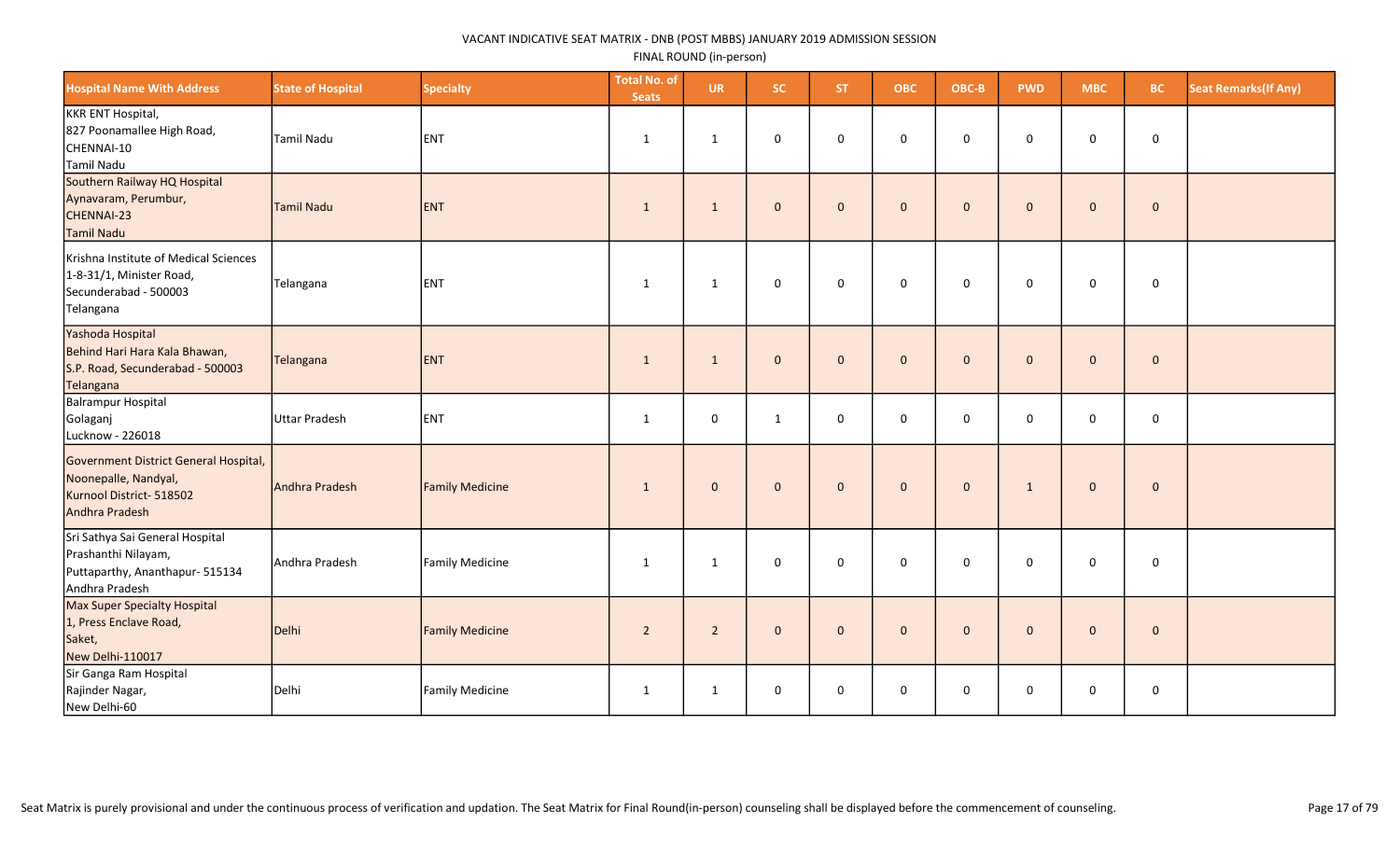| <b>Hospital Name With Address</b>                                                                                          | <b>State of Hospital</b> | <b>Specialty</b>       | <b>Total No. of</b><br><b>Seats</b> | <b>UR</b>      | SC.          | <b>ST</b>      | <b>OBC</b>   | OBC-B        | <b>PWD</b>   | <b>MBC</b>   | BC.         | <b>Seat Remarks (If Any)</b> |
|----------------------------------------------------------------------------------------------------------------------------|--------------------------|------------------------|-------------------------------------|----------------|--------------|----------------|--------------|--------------|--------------|--------------|-------------|------------------------------|
| Sterling Hospital,<br>Off. Gurukul Road<br>Behind Drive-In Cinema,<br>Ahmedabad-380052<br>Gujarat                          | Gujarat                  | <b>Family Medicine</b> | 1                                   | 1              | $\mathbf 0$  | $\mathbf{0}$   | $\mathbf{0}$ | $\mathbf{0}$ | $\mathbf{0}$ | $\mathbf{0}$ | $\mathbf 0$ |                              |
| Rangadore Memorial Hospital<br>1st Cross, Shankarapuram,<br>basavanagudi,<br>Bangalore- 560004,<br>Karnataka               | Karnataka                | Family Medicine        | $\mathbf{1}$                        | $\mathbf{1}$   | $\mathbf 0$  | $\mathbf 0$    | $\mathsf 0$  | $\mathbf 0$  | $\mathbf 0$  | $\mathbf 0$  | $\mathbf 0$ |                              |
| Sagar Hospitals-DSI<br>Shavige Malleshwara Hills,<br>Kumaraswamy Layout,<br>Banashankari,<br>Bangalore-560078<br>Karnataka | Karnataka                | <b>Family Medicine</b> | $\mathbf{1}$                        | $\mathbf{1}$   | $\mathbf{0}$ | $\overline{0}$ | $\mathbf{0}$ | $\mathbf{0}$ | $\mathbf{0}$ | $\mathbf{0}$ | $\mathbf 0$ |                              |
| Kerala Institute of Medical Sciences<br>P B No.1, Anayara P O,<br>Trivandrum,<br>Kerala                                    | Kerala                   | Family Medicine        | $\mathbf{1}$                        | $\mathbf{1}$   | $\mathbf 0$  | $\mathbf 0$    | $\mathsf 0$  | $\mathbf 0$  | $\mathbf 0$  | $\mathbf 0$  | $\mathbf 0$ |                              |
| M.G.M. Muthoot Hospital,<br>Ring Road,<br>PATHANMTHITTA - 689645<br>Kerala                                                 | Kerala                   | <b>Family Medicine</b> | $\mathbf{1}$                        | $\mathbf{1}$   | $\mathbf 0$  | $\mathbf 0$    | $\mathbf{0}$ | $\mathbf{0}$ | $\mathbf 0$  | $\mathbf 0$  | $\pmb{0}$   |                              |
| Malabar Institute of Medical Sciences<br>Mini Bye Pass, Govindapuram P.o,<br>KOZHIKODE-673016<br>Kerala                    | Kerala                   | Family Medicine        | $\mathbf{1}$                        | $\mathbf{1}$   | $\mathbf 0$  | $\mathbf 0$    | $\mathsf 0$  | $\mathsf 0$  | $\mathbf 0$  | $\mathbf 0$  | $\mathbf 0$ |                              |
| Aditya Birla Memorial Hospital<br>P.O. Chinchwad,<br>Pune-411033<br>Maharashtra                                            | Maharashtra              | <b>Family Medicine</b> | $\overline{3}$                      | $\overline{3}$ | $\mathbf 0$  | $\mathbf{0}$   | $\mathbf{0}$ | $\mathbf{0}$ | $\mathbf{0}$ | $\mathbf 0$  | $\mathbf 0$ |                              |
| Holy Spirit Hospital<br>Mahakali Road,<br>Andheri (East),<br>Mumbai-400093<br>Maharashtra                                  | Maharashtra              | Family Medicine        | $\overline{2}$                      | $\overline{2}$ | 0            | $\mathbf 0$    | $\mathsf 0$  | $\mathbf 0$  | $\mathbf 0$  | $\mathbf 0$  | $\mathbf 0$ |                              |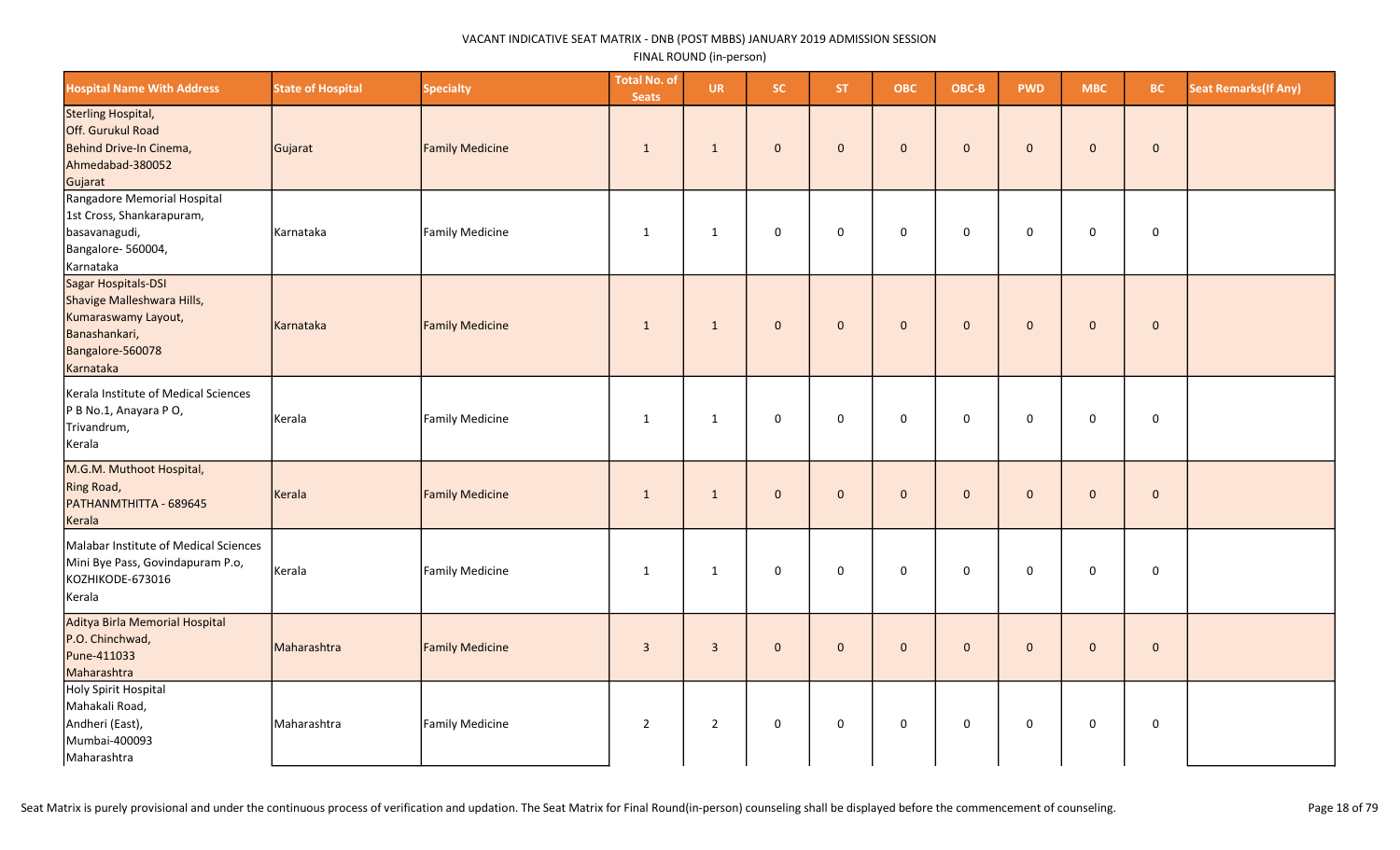| <b>Hospital Name With Address</b>                                                                                                                                       | <b>State of Hospital</b> | <b>Specialty</b>       | <b>Total No. of</b><br><b>Seats</b> | <b>UR</b>      | SC.          | <b>ST</b>      | <b>OBC</b>   | OBC-B        | <b>PWD</b>   | <b>MBC</b>   | <b>BC</b>    | <b>Seat Remarks (If Any)</b> |
|-------------------------------------------------------------------------------------------------------------------------------------------------------------------------|--------------------------|------------------------|-------------------------------------|----------------|--------------|----------------|--------------|--------------|--------------|--------------|--------------|------------------------------|
| Christian Institute of Health Sciences &<br>Research<br>4th Mile Dimapur<br>Nagaland-797115                                                                             | Nagaland                 | <b>Family Medicine</b> | $\overline{2}$                      | $\mathbf{0}$   | $\mathbf{0}$ | $\overline{2}$ | $\mathbf{0}$ | $\mathbf 0$  | $\mathbf{0}$ | $\mathbf 0$  | $\mathbf 0$  |                              |
| Indira Gandhi Govt. General Hospital &<br>PG Institute<br>PONDICHERRY - 605001<br>Pondicherry                                                                           | Pondicherry              | Family Medicine        | 1                                   | 1              | 0            | $\mathbf 0$    | $\mathbf 0$  | $\mathbf 0$  | $\mathbf 0$  | $\mathbf 0$  | $\mathsf 0$  |                              |
| C.S.I. Kalyani General Hospital<br>15, Radhakrishnan Road,<br>Mylapore,<br>Chennai - 600004<br>Tamil Nadu                                                               | Tamil Nadu               | <b>Family Medicine</b> | $\overline{2}$                      | $\overline{2}$ | $\mathbf{0}$ | $\mathbf{0}$   | $\mathbf{0}$ | $\mathbf{0}$ | $\mathbf{0}$ | $\mathbf{0}$ | $\mathbf 0$  |                              |
| Christian Fellowship Hospital<br>Oddanchatram<br>DINDIGUL DIST - 624619<br>Tamil Nadu                                                                                   | Tamil Nadu               | Family Medicine        | 1                                   | $\mathbf{1}$   | $\mathsf 0$  | $\mathbf 0$    | $\mathbf 0$  | $\mathbf 0$  | 0            | 0            | $\mathbf 0$  |                              |
| Dr. Kamakshi Memorial Hospital<br>(Dr. Kamakshi Institute of Medical<br>Sciences and Research)<br>No.1, Radial Road,<br>Pallikaranai,<br>Chennai - 600100<br>Tamil Nadu | Tamil Nadu               | <b>Family Medicine</b> | $\overline{2}$                      | $\overline{2}$ | $\mathbf 0$  | $\mathbf{0}$   | $\mathbf{0}$ | $\mathbf{0}$ | $\mathbf{0}$ | $\mathbf 0$  | $\mathbf 0$  |                              |
| Fortis Hospital<br>B-22, Sector-62,<br>Noida - 201301<br><b>Uttar Pradesh</b>                                                                                           | Uttar Pradesh            | Family Medicine        | 1                                   | $\mathbf{1}$   | $\mathsf 0$  | $\mathbf 0$    | $\mathbf 0$  | $\mathsf 0$  | $\mathbf{0}$ | $\mathsf{O}$ | $\mathbf 0$  |                              |
| Apollo Gleneagles Hospitals<br>58, Canal Circular Road,<br>Kolkata-700054<br><b>West Bengal</b>                                                                         | <b>West Bengal</b>       | <b>Family Medicine</b> | $\overline{3}$                      | $\overline{3}$ | $\mathbf{0}$ | $\mathbf{0}$   | $\mathbf{0}$ | $\mathbf{0}$ | $\mathbf{0}$ | $\mathbf{0}$ | $\mathbf{0}$ |                              |
| College of Medicine and JNM Hospital<br>P. O.: Kalyani District,<br>Nadia-741235 West Bengal                                                                            | <b>West Bengal</b>       | Forensic Medicine      | $\overline{2}$                      | $\mathbf{1}$   | $\mathsf 0$  | 1              | $\mathbf 0$  | $\mathbf 0$  | $\Omega$     | 0            | 0            |                              |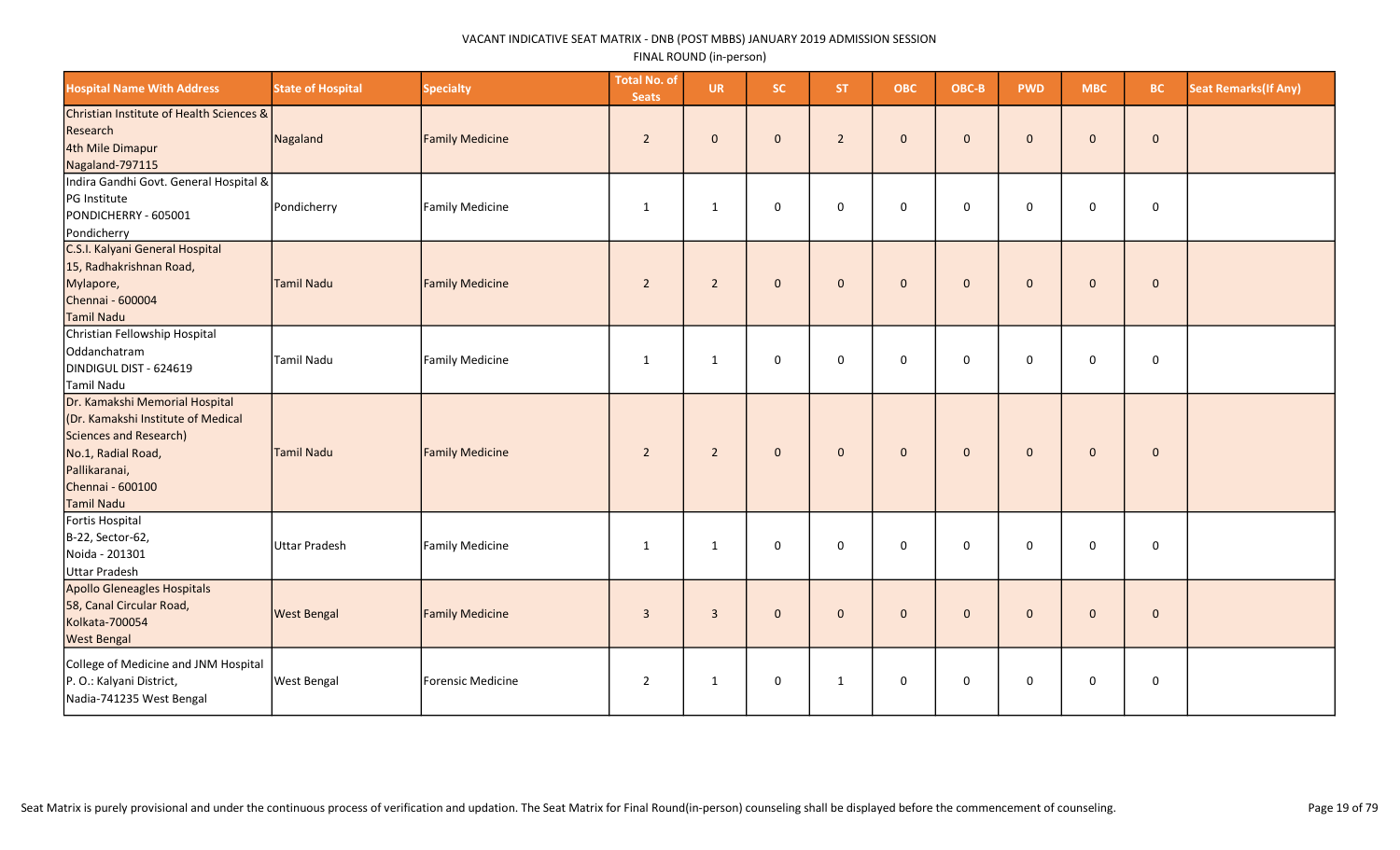| <b>Hospital Name With Address</b>                                                                                                | <b>State of Hospital</b> | <b>Specialty</b>        | <b>Total No. of</b><br><b>Seats</b> | <b>UR</b>      | SC.          | <b>ST</b>    | <b>OBC</b>     | OBC-B        | <b>PWD</b>   | <b>MBC</b>          | <b>BC</b>      | <b>Seat Remarks (If Any)</b> |
|----------------------------------------------------------------------------------------------------------------------------------|--------------------------|-------------------------|-------------------------------------|----------------|--------------|--------------|----------------|--------------|--------------|---------------------|----------------|------------------------------|
| Dr. Ramesh Cardiac and Multi<br>speciality Hospital<br>D. no. 26-14-1, Nagarampalem<br>Collector Office Road.<br>Guntur - 522004 | Andhra Pradesh           | <b>General Medicine</b> | $\mathbf{1}$                        | $\mathbf{1}$   | $\mathbf{0}$ | $\mathbf{0}$ | $\mathbf{0}$   | $\mathbf{0}$ | $\mathbf{0}$ | $\mathbf 0$         | $\mathbf 0$    |                              |
| Government District General Hospital,<br>Ramachandraraopet,<br>Eluru, West Godavari District-534006,<br>Andhra Pradesh           | Andhra Pradesh           | General Medicine        | 1                                   | $\mathbf{1}$   | $\mathbf 0$  | $\mathsf 0$  | $\mathbf 0$    | $\mathsf 0$  | $\mathbf 0$  | $\mathbf 0$         | $\mathsf 0$    |                              |
| Lalitha Super Specialty Hospital (P) Ltd.<br>Kothapet,<br>Guntur-522001<br>Andhra Pradesh                                        | Andhra Pradesh           | General Medicine        | $\overline{2}$                      | $\overline{2}$ | $\mathbf{0}$ | $\mathbf{0}$ | $\mathbf{0}$   | $\pmb{0}$    | $\mathbf{0}$ | $\pmb{0}$           | $\mathbf 0$    |                              |
| South Central Railways Hospital<br>Lallguda, Secunderabad<br>Andhra Pradesh                                                      | Andhra Pradesh           | <b>General Medicine</b> | $\mathbf{1}$                        | 1              | $\mathsf 0$  | $\mathbf 0$  | 0              | $\mathsf 0$  | $\mathbf 0$  | 0                   | $\mathbf 0$    |                              |
| Aditya Diagnostic & Hospital<br>Bordoloi Avenue<br>Dibrugarh-786005<br>Assam                                                     | Assam                    | <b>General Medicine</b> | $\mathbf{1}$                        | $\mathbf{1}$   | $\mathbf{0}$ | $\Omega$     | $\overline{0}$ | $\mathbf 0$  | $\Omega$     | $\mathbf 0$         | $\overline{0}$ |                              |
| J.L.N. Main Hosp. & Res. Centre<br>Bhilai Steel Plant,<br>BHILAI-01<br>Chhatisgarh                                               | Chhattisgarh             | General Medicine        | $\mathbf{1}$                        | $\mathbf{1}$   | $\mathsf 0$  | $\mathbf 0$  | 0              | $\mathbf 0$  | $\mathbf 0$  | 0                   | $\mathbf 0$    |                              |
| MMI Narayana Multispecialty Hospital<br>(Unit of Narayana Hrudayalaya Ltd.)<br>Dhamtari Road, Lalpur,<br>Raipur                  | Chhattisgarh             | General Medicine        | $\mathbf{1}$                        | $\mathbf{1}$   | $\mathbf{0}$ | $\mathbf{0}$ | $\mathbf{0}$   | $\mathbf 0$  | $\Omega$     | $\mathbf 0$         | $\mathbf 0$    |                              |
| Shri Balaji Institute of Medical Sceince<br>Ekta Chowk, Dubey Colony,<br>Mowa,<br>Raipur-492001<br>Chhattisgarh                  | Chhattisgarh             | General Medicine        | 1                                   | $\mathbf{1}$   | $\mathbf 0$  | $\mathbf 0$  | 0              | 0            | $\mathbf 0$  | $\mathsf{O}\xspace$ | 0              |                              |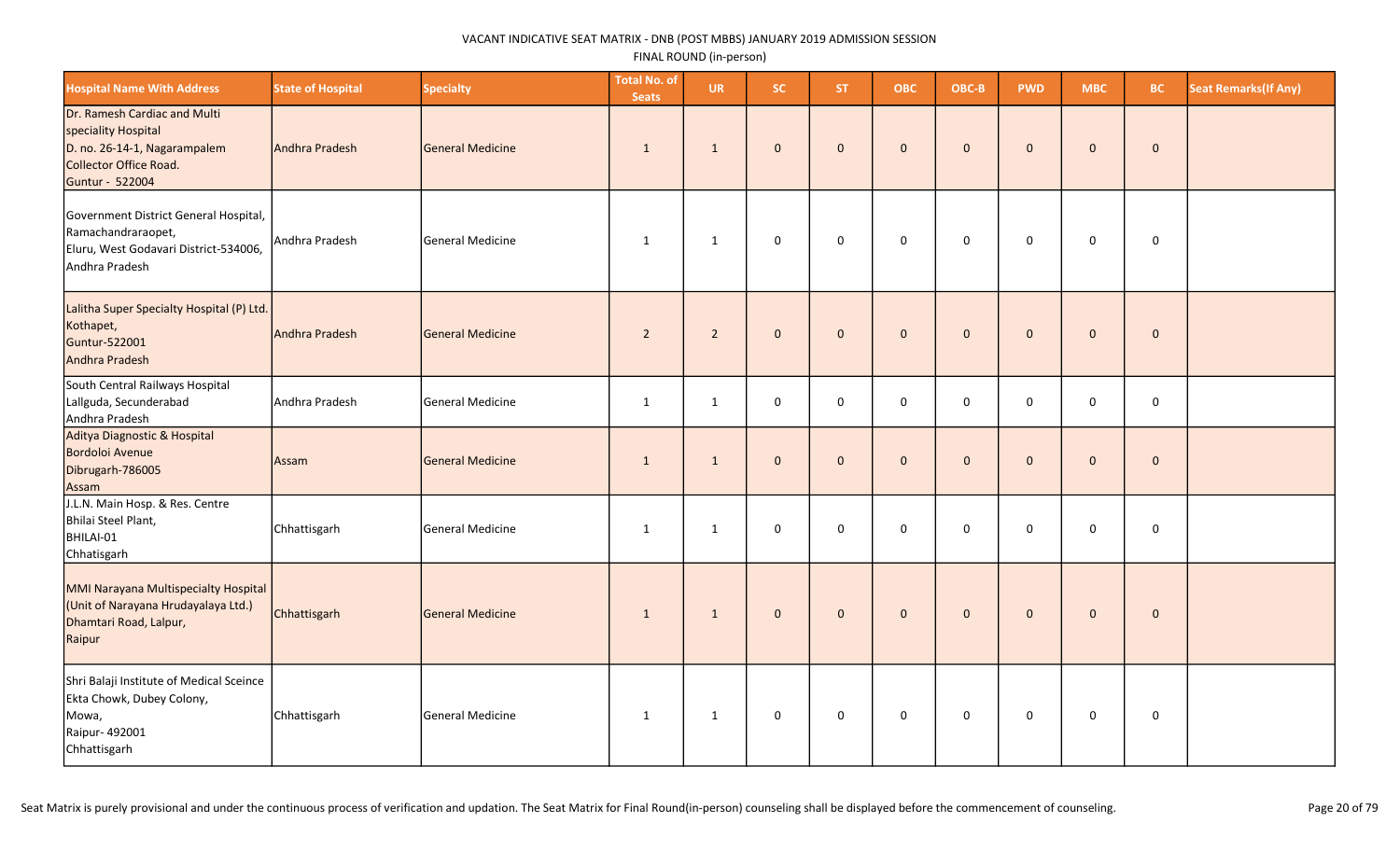| <b>Hospital Name With Address</b>                                                                                      | <b>State of Hospital</b> | <b>Specialty</b>        | <b>Total No. of</b><br><b>Seats</b> | <b>UR</b>      | SC.          | <b>ST</b>    | <b>OBC</b>          | OBC-B        | <b>PWD</b>   | <b>MBC</b>   | <b>BC</b>           | <b>Seat Remarks (If Any)</b> |
|------------------------------------------------------------------------------------------------------------------------|--------------------------|-------------------------|-------------------------------------|----------------|--------------|--------------|---------------------|--------------|--------------|--------------|---------------------|------------------------------|
| Dr. B L Kapur Memorial Hospital,<br>Pusa Road,<br>New Delhi-110005                                                     | Delhi                    | <b>General Medicine</b> | $\mathbf{1}$                        | $\mathbf{1}$   | $\mathbf{0}$ | $\mathbf{0}$ | $\mathbf{0}$        | $\mathbf{0}$ | $\mathbf{0}$ | $\mathbf{0}$ | $\mathbf{0}$        |                              |
| Fortis Hospital<br>A- Block, Shalimar Bagh,<br>Delhi- 110088                                                           | Delhi                    | <b>General Medicine</b> | $\overline{2}$                      | $\overline{2}$ | 0            | $\mathbf 0$  | $\mathsf{O}\xspace$ | $\pmb{0}$    | 0            | 0            | $\mathsf{O}\xspace$ |                              |
| Hindu Rao Hospital<br>Subzi Mandi, Malkaganj<br>Delhi-110007                                                           | Delhi                    | <b>General Medicine</b> | $\mathbf{1}$                        | $\mathbf{1}$   | $\mathbf{0}$ | $\mathbf 0$  | $\mathbf{0}$        | $\mathbf 0$  | $\mathbf{0}$ | $\mathbf{0}$ | $\mathbf 0$         |                              |
| Holy Family Hospital<br>Okhla,<br>New Delhi-25                                                                         | Delhi                    | <b>General Medicine</b> | $\mathbf{1}$                        | $\mathbf{1}$   | 0            | $\Omega$     | $\mathbf 0$         | $\mathsf 0$  | $\Omega$     | 0            | $\mathbf 0$         |                              |
| Indraprastha Apollo Hospital<br>Delhi Mathura Road,<br>Sarita Vihar,<br>New Delhi - 110076                             | Delhi                    | <b>General Medicine</b> | $\mathbf{1}$                        | 1              | $\mathbf 0$  | $\mathbf 0$  | $\mathbf 0$         | $\mathbf{0}$ | $\mathbf{0}$ | $\pmb{0}$    | $\pmb{0}$           |                              |
| Kalra Hospital & 'Shri Ram'<br>Cardiothoracic & Neuro-Sciences<br>Centre,<br>A-5 & 6, Kirti Nagar,<br>New Delhi-110015 | Delhi                    | <b>General Medicine</b> | 1                                   | $\mathbf{1}$   | $\mathbf 0$  | $\mathbf 0$  | $\mathbf 0$         | $\mathbf 0$  | $\mathbf 0$  | $\mathbf 0$  | $\pmb{0}$           |                              |
| Northern Railway Central Hospital<br>Near Connaught Place,<br>New Delhi-1                                              | Delhi                    | <b>General Medicine</b> | $\mathbf{1}$                        | 1              | $\mathbf{0}$ | $\mathbf 0$  | $\mathbf 0$         | $\mathbf{0}$ | $\mathbf{0}$ | $\mathbf 0$  | $\mathbf 0$         |                              |
| Sanjay Gandhi Memorial Hospital,<br>Mangol Puri,<br>S Block,<br>New Delhi-110083                                       | Delhi                    | General Medicine        | $\mathbf{1}$                        | $\mathbf{1}$   | $\mathbf 0$  | $\mathbf 0$  | $\mathbf 0$         | $\mathbf 0$  | 0            | 0            | $\mathbf 0$         |                              |
| St. Stephen's Hospital,<br>Tees Hazari,<br>New Delhi-7                                                                 | Delhi                    | <b>General Medicine</b> | $\mathbf{1}$                        | 1              | $\mathbf{0}$ | $\mathbf{0}$ | $\mathbf{0}$        | $\mathbf{0}$ | $\mathbf{0}$ | $\mathbf{0}$ | $\mathbf{0}$        |                              |
| Tirath Ram Shah Hospital<br>2, R. B. Ishwar Das Sahney Lane,<br>Rajpur Road,<br>Delhi-54                               | Delhi                    | <b>General Medicine</b> | $\mathbf{1}$                        | $\mathbf{1}$   | $\mathbf 0$  | $\mathbf 0$  | $\mathbf 0$         | $\mathbf 0$  | 0            | 0            | $\mathbf 0$         |                              |
| Metas Adventist Hospital<br>P.O. Box 24 Athwalines,<br>Surat-395001,<br>Gujarat                                        | Gujarat                  | General Medicine        | $\mathbf{1}$                        | $\mathbf{1}$   | $\mathbf 0$  | $\mathbf 0$  | $\pmb{0}$           | $\mathbf{0}$ | $\mathbf{0}$ | $\mathbf 0$  | $\pmb{0}$           |                              |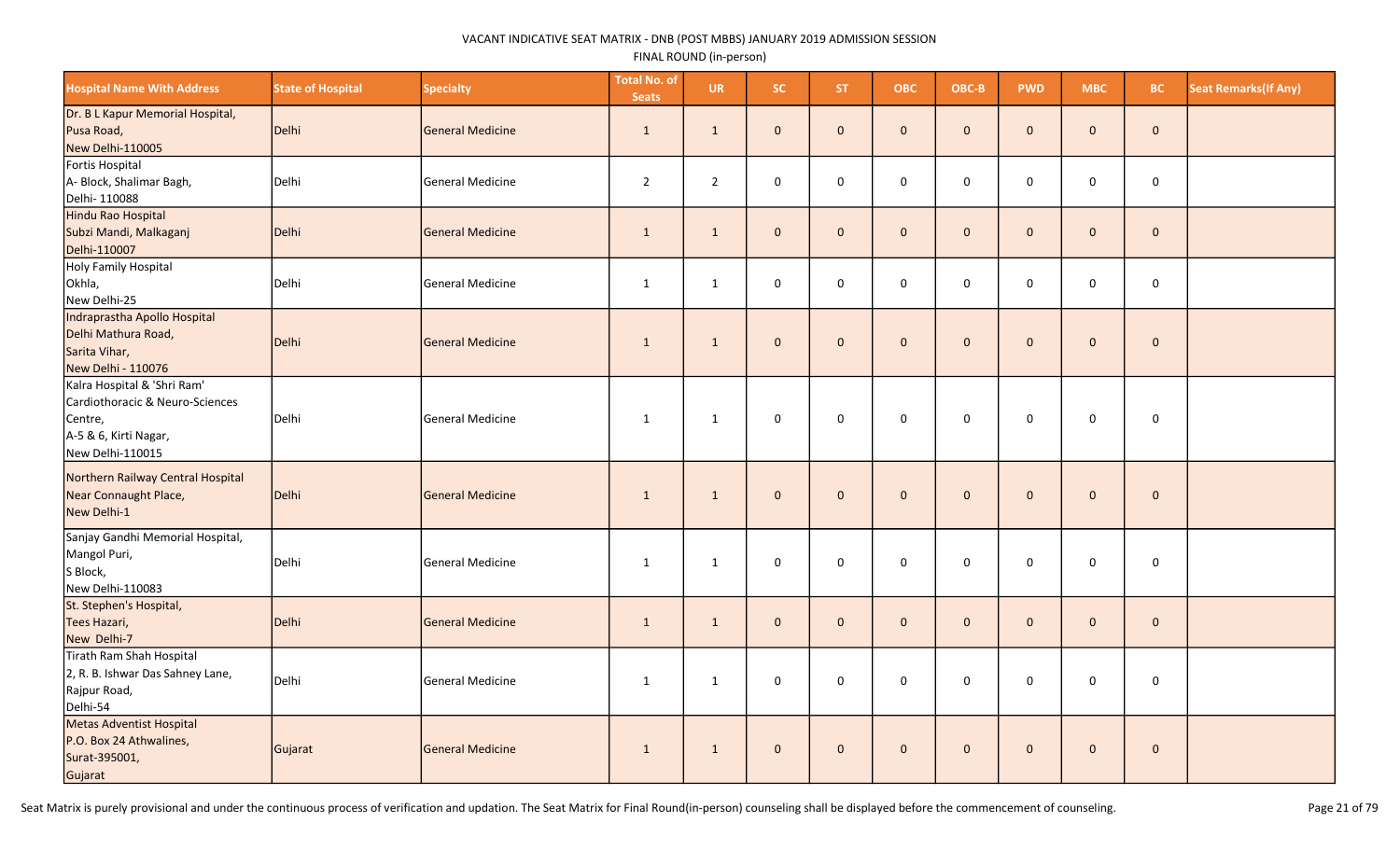| <b>Hospital Name With Address</b>                                                                                                         | <b>State of Hospital</b> | <b>Specialty</b>        | <b>Total No. of</b><br><b>Seats</b> | <b>UR</b>    | SC.          | ST.          | <b>OBC</b>          | OBC-B        | <b>PWD</b>   | <b>MBC</b>   | BC.         | <b>Seat Remarks (If Any)</b>                                                           |
|-------------------------------------------------------------------------------------------------------------------------------------------|--------------------------|-------------------------|-------------------------------------|--------------|--------------|--------------|---------------------|--------------|--------------|--------------|-------------|----------------------------------------------------------------------------------------|
| Artemis Health Institute<br>Sector 51,<br>Gurgaon-122001<br>Haryana                                                                       | Haryana                  | <b>General Medicine</b> | 1                                   | $\mathbf{1}$ | $\mathsf 0$  | $\mathbf 0$  | 0                   | $\mathbf 0$  | $\mathbf 0$  | 0            | $\mathbf 0$ |                                                                                        |
| Asian Institute of Medical Sciences<br>Sector 21-A, Badkal Flyover Road,<br>Faridabad,<br>Haryana                                         | Haryana                  | <b>General Medicine</b> | $\mathbf{1}$                        | $\mathbf{1}$ | $\mathbf 0$  | $\mathbf{0}$ | $\mathbf 0$         | $\mathbf 0$  | $\mathbf{0}$ | $\mathbf 0$  | $\pmb{0}$   |                                                                                        |
| Medanta The Medicity,<br>Sector-38, Gurgaon,<br>Haryana-122001                                                                            | Haryana                  | <b>General Medicine</b> | $\mathbf{1}$                        | $\mathbf{1}$ | $\mathsf 0$  | $\mathbf 0$  | 0                   | $\mathsf 0$  | $\mathbf 0$  | 0            | $\mathsf 0$ |                                                                                        |
| Tata Main Hospital<br>JAMSHEDPUR-01<br>Jharkand                                                                                           | Jharkhand                | <b>General Medicine</b> | $\mathbf{1}$                        | $\mathbf{1}$ | $\mathbf 0$  | $\mathbf 0$  | $\mathsf{O}\xspace$ | $\mathbf 0$  | $\mathbf 0$  | $\mathbf 0$  | $\pmb{0}$   |                                                                                        |
| Tata Motors Hospital<br>JAMSHEDPUR-01<br>Jharkhand                                                                                        | Jharkhand                | <b>General Medicine</b> | $\mathbf{1}$                        | $\mathbf{1}$ | $\mathsf 0$  | $\mathbf 0$  | 0                   | $\mathsf 0$  | $\mathbf 0$  | 0            | $\mathbf 0$ |                                                                                        |
| C.S.I. Holdsworth Memorial Hospital<br>Post Box-38<br>Mysore-21<br>Karnataka                                                              | Karnataka                | <b>General Medicine</b> | $\mathbf{1}$                        | $\mathbf{1}$ | $\mathbf 0$  | $\mathbf{0}$ | $\mathbf 0$         | $\mathbf 0$  | $\mathbf{0}$ | $\mathbf 0$  | $\pmb{0}$   |                                                                                        |
| Columbia Asia Referral Hospital<br>26/1, Brigade Gateway,<br>Beside Metro Station,<br>Malleshwaram West,<br>Bangalore-560055<br>Karnataka | Karnataka                | <b>General Medicine</b> | 1                                   | $\mathbf{1}$ | $\mathsf 0$  | $\mathbf 0$  | $\mathbf 0$         | $\mathsf 0$  | $\mathsf 0$  | $\pmb{0}$    | $\mathsf 0$ |                                                                                        |
| <b>District Hospital</b><br>B D Road, Beside DHO Office,<br>Chitradurga<br>Karnataka                                                      | Karnataka                | <b>General Medicine</b> | $\mathbf{1}$                        | $\mathbf{1}$ | $\mathbf{0}$ | $\mathbf{0}$ | $\mathbf{O}$        | $\mathbf 0$  | $\mathbf{0}$ | $\mathbf 0$  | $\mathbf 0$ | Candidate has to execute a<br>compulsary service bond<br>during Joining this hospital. |
| District Hospital<br>Killa Road,<br>Dharwad - 580008<br>Karnataka                                                                         | Karnataka                | <b>General Medicine</b> | $\overline{2}$                      | $\mathbf{1}$ | $\mathsf 0$  | 0            | 1                   | $\mathsf 0$  | 0            | 0            | $\mathbf 0$ | Candidate has to execute a<br>compulsary service bond<br>during Joining this hospital. |
| Dr. TMA Pai Hospital<br>Udupi-576101,<br>Karnataka                                                                                        | Karnataka                | <b>General Medicine</b> | $\mathbf{1}$                        | $\mathbf{1}$ | $\mathbf{0}$ | $\Omega$     | $\mathbf{0}$        | $\mathbf{0}$ | $\Omega$     | $\mathbf{0}$ | $\mathbf 0$ |                                                                                        |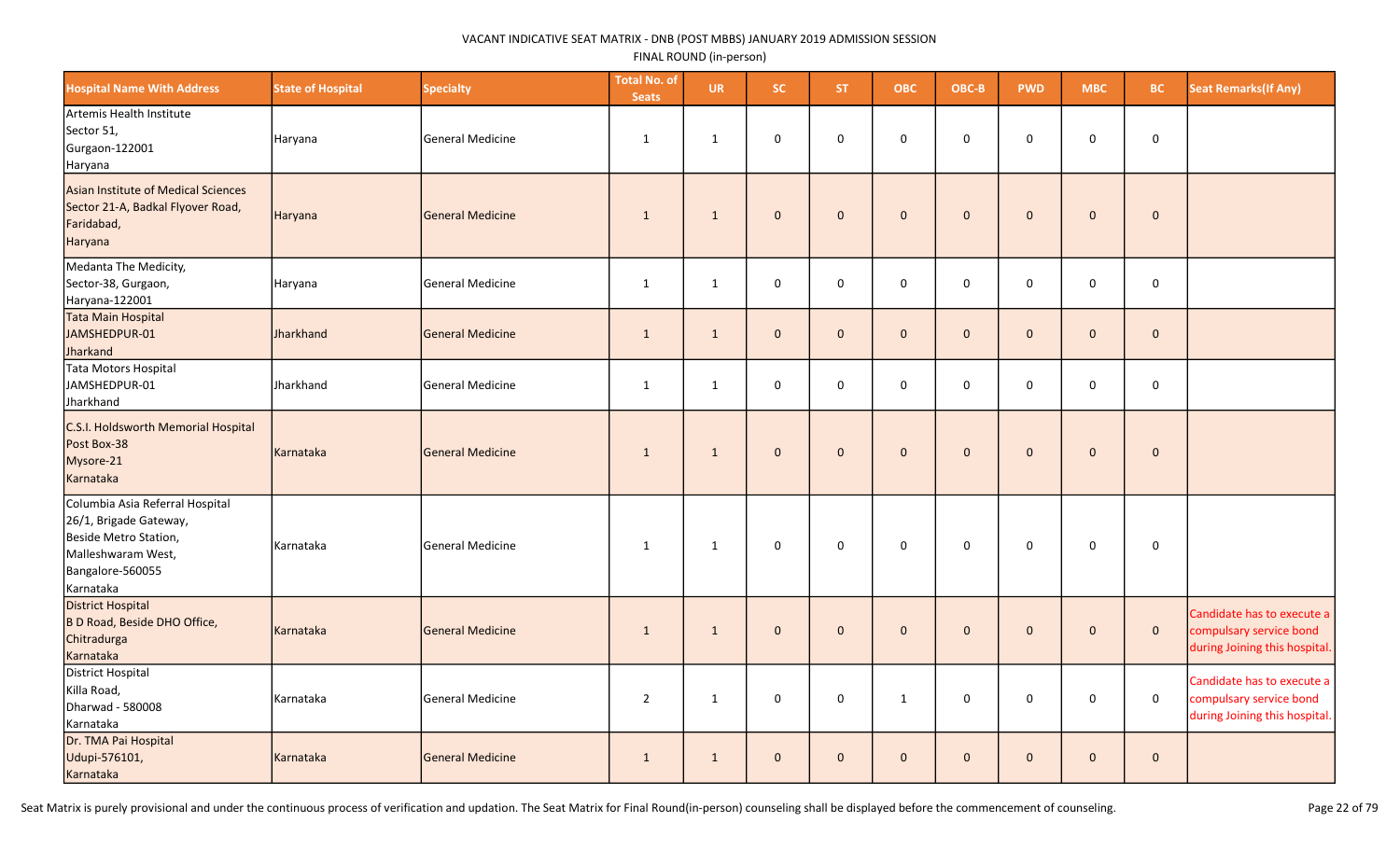| <b>Hospital Name With Address</b>                                                                                                       | <b>State of Hospital</b> | <b>Specialty</b> | <b>Total No. of</b><br><b>Seats</b> | <b>UR</b>      | SC.          | ST.          | <b>OBC</b>   | OBC-B        | <b>PWD</b>   | <b>MBC</b>   | <b>BC</b>   | <b>Seat Remarks (If Any)</b>                                                           |
|-----------------------------------------------------------------------------------------------------------------------------------------|--------------------------|------------------|-------------------------------------|----------------|--------------|--------------|--------------|--------------|--------------|--------------|-------------|----------------------------------------------------------------------------------------|
| Fortis Hospitals<br>154/9, Opp. IIMB Bannerghatta Road,<br>Bangalore - 560076<br>Karnataka                                              | Karnataka                | General Medicine | $\overline{2}$                      | $\overline{2}$ | 0            | 0            | $\mathbf 0$  | $\mathbf 0$  | 0            | 0            | $\mathbf 0$ |                                                                                        |
| General Hospital<br>4th 'T' Block, (Beside Rajiv Gandhi<br>University of Health Sciences)<br>Jayanagar, Bangaluru - 560041<br>Karnataka | Karnataka                | General Medicine | $\overline{2}$                      | 1              | $\mathbf{1}$ | $\mathbf{0}$ | $\mathbf{0}$ | $\mathbf 0$  | $\mathbf{0}$ | $\mathbf{0}$ | $\mathbf 0$ | Candidate has to execute a<br>compulsary service bond<br>during Joining this hospital. |
| Mallige Medical Centre,<br>31/32 Crescent Road,<br>BANGALORE - 01<br>Karnataka                                                          | Karnataka                | General Medicine | 1                                   | $\mathbf{1}$   | $\mathsf 0$  | $\mathbf 0$  | $\mathbf 0$  | $\mathbf 0$  | $\mathbf 0$  | $\mathsf{O}$ | $\mathsf 0$ |                                                                                        |
| Mallya Hospital<br>No.2 Vittal Mallya Road,<br>Bangalore 01,<br>Karnataka                                                               | Karnataka                | General Medicine | $\mathbf{1}$                        | $\mathbf{1}$   | $\mathbf 0$  | $\mathbf{0}$ | $\mathbf{0}$ | $\mathbf 0$  | $\mathbf{0}$ | $\mathbf 0$  | $\mathbf 0$ |                                                                                        |
| St. Philomena Hospital<br>No. 4, Campbell Road,<br>Viveknagar PO,<br>Bangalore-560047<br>Karnataka                                      | Karnataka                | General Medicine | 1                                   | $\mathbf{1}$   | 0            | $\mathbf 0$  | $\mathbf 0$  | 0            | $\mathbf 0$  | 0            | $\mathbf 0$ |                                                                                        |
| Cosmopolitan Hospital<br>Murinjapalam, Pattom PO,<br>TRIVANDRUM-04<br>Kerala                                                            | Kerala                   | General Medicine | 1                                   | $\mathbf{1}$   | $\mathbf{0}$ | $\mathbf{0}$ | $\mathbf{0}$ | $\mathbf 0$  | $\mathbf{0}$ | $\mathbf 0$  | $\mathbf 0$ |                                                                                        |
| District Hospital<br>Court Road,<br>Palakkad - 678001                                                                                   | Kerala                   | General Medicine | 1                                   | $\mathbf{1}$   | $\mathsf 0$  | $\mathbf 0$  | $\mathbf 0$  | $\mathbf 0$  | $\mathbf 0$  | 0            | $\mathbf 0$ |                                                                                        |
| Holy Cross Hospital<br>Kottiyam,<br>KOLLAM-691571<br>Kerala                                                                             | Kerala                   | General Medicine | 1                                   | 1              | $\mathbf{0}$ | $\mathbf{0}$ | $\mathbf{0}$ | $\mathbf{0}$ | $\Omega$     | $\mathbf{0}$ | $\mathbf 0$ |                                                                                        |
| Kannur Medical College Hospital<br>Anjarakandy Po,<br>Kannur - 670612                                                                   | Kerala                   | General Medicine | $\overline{3}$                      | 3              | 0            | 0            | $\mathbf 0$  | 0            | 0            | 0            | 0           |                                                                                        |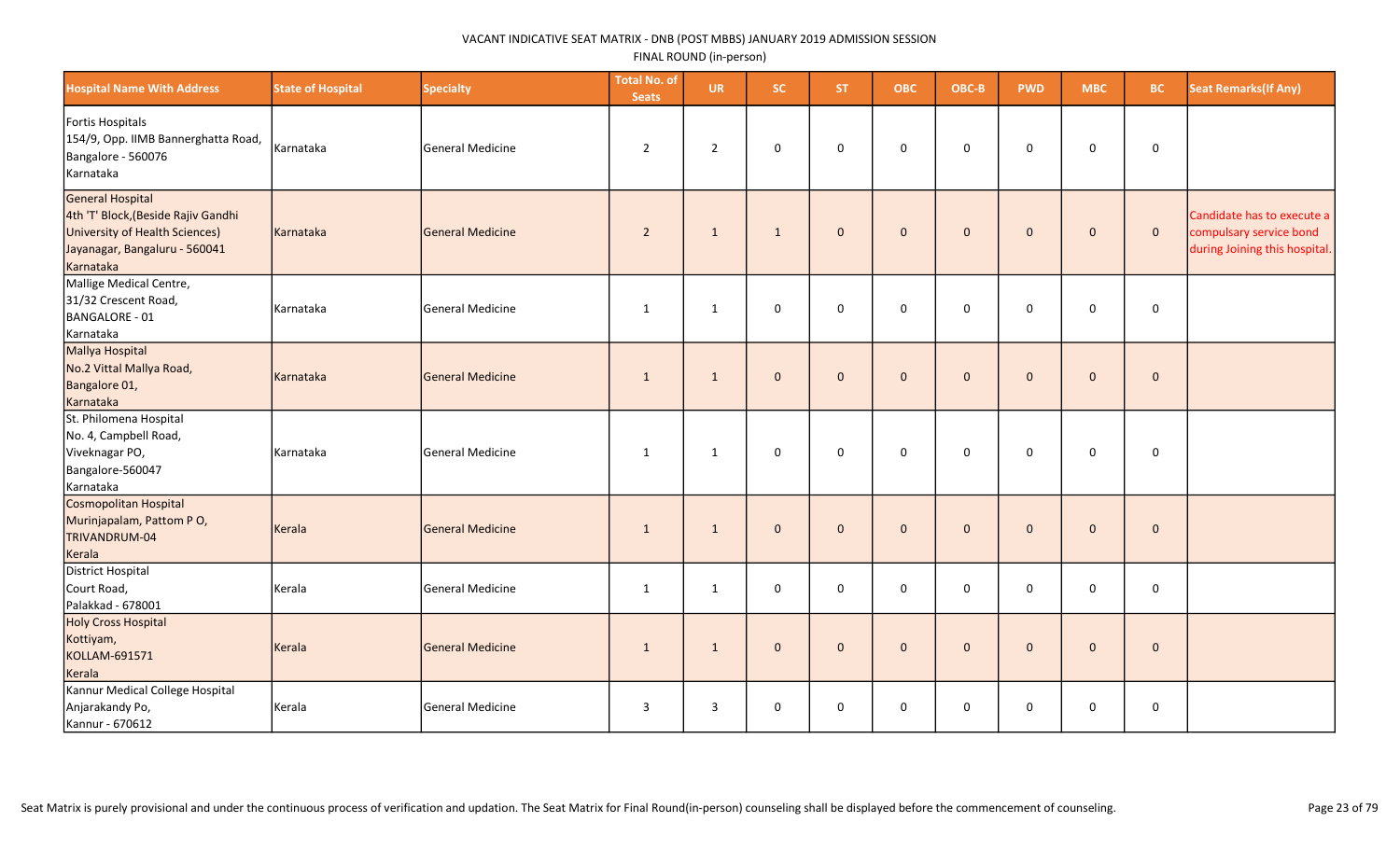| <b>Hospital Name With Address</b>                                                                                                                                       | <b>State of Hospital</b> | <b>Specialty</b> | <b>Total No. of</b><br><b>Seats</b> | <b>UR</b>      | <b>SC</b>    | ST.          | <b>OBC</b>   | OBC-B        | <b>PWD</b>   | <b>MBC</b>   | <b>BC</b>    | <b>Seat Remarks (If Any)</b> |
|-------------------------------------------------------------------------------------------------------------------------------------------------------------------------|--------------------------|------------------|-------------------------------------|----------------|--------------|--------------|--------------|--------------|--------------|--------------|--------------|------------------------------|
| Kerala Institute of Medical Sciences<br>P B No.1, Anayara P O,<br>Trivandrum,<br>Kerala                                                                                 | Kerala                   | General Medicine | $\overline{3}$                      | $\overline{3}$ | $\mathbf{0}$ | $\mathbf{0}$ | $\mathbf{0}$ | $\mathbf{0}$ | $\mathbf{0}$ | $\mathbf{0}$ | $\mathbf{0}$ |                              |
| Lourdes Hospital<br>Pachalam,<br>Ernakulam,<br>KOCHI-12 kerala                                                                                                          | Kerala                   | General Medicine | $\mathbf{1}$                        | $\mathbf{1}$   | $\mathbf 0$  | $\Omega$     | $\mathbf 0$  | $\mathbf 0$  | $\mathbf 0$  | 0            | $\mathbf 0$  |                              |
| Amaltas Institute of Medical Sciences<br>Dewas Ujjain Highway<br>Village Bangar<br>Dewas - 455001<br>Madhya Pradesh                                                     | Madhya Pradesh           | General Medicine | $\mathbf{1}$                        | $\mathbf{1}$   | $\mathbf 0$  | $\mathbf 0$  | $\mathbf{0}$ | $\pmb{0}$    | $\mathbf 0$  | $\pmb{0}$    | $\pmb{0}$    |                              |
| Bansal Hospital<br>C Sector, Shahpura<br>Bhopal - 462016                                                                                                                | Madhya Pradesh           | General Medicine | $\overline{2}$                      | $\overline{2}$ | 0            | 0            | $\mathbf 0$  | $\mathbf 0$  | $\mathbf 0$  | 0            | $\mathbf 0$  |                              |
| Choithram Hospital and Research<br>Centre<br>Manik Bagh Road,<br>INDORE-14<br>Madhya Pradesh                                                                            | Madhya Pradesh           | General Medicine | $\mathbf{1}$                        | $\mathbf{1}$   | $\mathbf 0$  | $\mathbf{0}$ | $\mathbf 0$  | $\mathbf{0}$ | $\mathbf{0}$ | $\mathbf{0}$ | $\mathbf 0$  |                              |
| Apollo Hospital<br>Parsik Hill Road, Plot no 13,<br>Sector 23, CBD Belapur,<br>Navi Mumbai - 400614                                                                     | Maharashtra              | General Medicine | $\mathbf{1}$                        | $\mathbf{1}$   | 0            | $\Omega$     | $\mathbf 0$  | $\Omega$     | 0            | 0            | $\mathbf 0$  |                              |
| Apple Saraswati Multispecialty<br>Hospital<br>(Apple Hospitals and Research<br>Institute Ltd.)<br>804/2, 805/2, E Ward, Bhosalewadi,<br>Kadamwadi Road, Kolhapur-416003 | Maharashtra              | General Medicine | 1                                   | $\mathbf{1}$   | $\mathbf 0$  | $\mathbf 0$  | $\mathbf{0}$ | $\mathbf 0$  | $\mathbf 0$  | $\mathbf 0$  | $\mathbf 0$  |                              |
| Bhabha Atomic Research Centre &<br>Hospital,<br>Anushakti Nagar,<br>MUMBAI-94<br>Maharashtra                                                                            | Maharashtra              | General Medicine | $\mathbf{1}$                        | $\mathbf{1}$   | 0            | $\mathbf 0$  | $\mathbf 0$  | $\mathbf 0$  | 0            | 0            | $\mathsf 0$  |                              |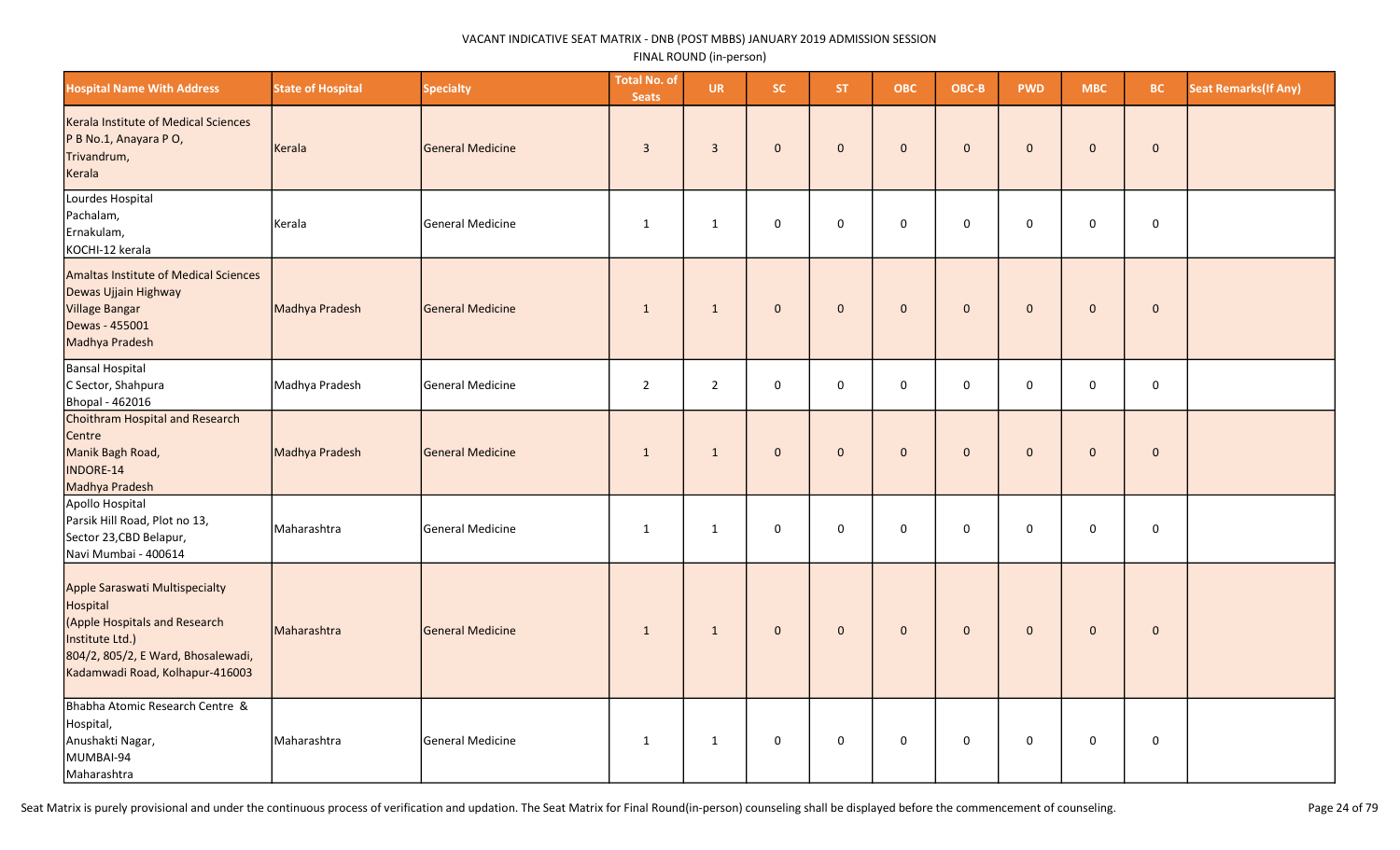| <b>Hospital Name With Address</b>                                                                                                                                                                                     | <b>State of Hospital</b> | <b>Specialty</b> | <b>Total No. of</b><br><b>Seats</b> | <b>UR</b>      | <b>SC</b>    | ST.            | <b>OBC</b>   | OBC-B        | <b>PWD</b>   | <b>MBC</b>   | <b>BC</b>    | <b>Seat Remarks(If Any)</b> |
|-----------------------------------------------------------------------------------------------------------------------------------------------------------------------------------------------------------------------|--------------------------|------------------|-------------------------------------|----------------|--------------|----------------|--------------|--------------|--------------|--------------|--------------|-----------------------------|
| Bhaktivedanta Hospital &<br>Research Institute<br>Srishti Complex, Bhaktivedanta Swami<br>Marg,<br>Mira Road (East),<br>Thane - 401107                                                                                | Maharashtra              | General Medicine | $\mathbf{1}$                        | $\mathbf{1}$   | $\mathbf 0$  | $\mathbf 0$    | $\mathbf 0$  | $\mathbf{0}$ | $\mathbf{0}$ | $\mathbf 0$  | $\pmb{0}$    |                             |
| Dr. B. Nanavati Hospital<br>Vivekanand Rd.,<br>Vile Parle West,<br>Mumbai-56<br>Maharashtra                                                                                                                           | Maharashtra              | General Medicine | 2                                   | $\overline{2}$ | 0            | $\mathbf 0$    | 0            | 0            | $\mathbf 0$  | $\mathbf 0$  | $\mathbf 0$  |                             |
| Dr. R N Cooper Municipal General<br>Hospital<br>(Associated with H B T<br>(Hinduhridaysamrat Balasaheb<br>Thackeray) medical college)<br>North South Road No.1,<br>Vile Parle (West),<br>Mumbai-400056<br>Maharashtra | Maharashtra              | General Medicine | $\mathbf{1}$                        | $\mathbf 0$    | $\mathbf{1}$ | $\mathbf 0$    | $\mathbf 0$  | $\mathbf{0}$ | $\mathbf{0}$ | $\mathbf{0}$ | $\mathbf 0$  |                             |
| Fortis Hospital<br>Mulund Goregaon Link Road,<br>Mumbai-400078<br>Maharashtra                                                                                                                                         | Maharashtra              | General Medicine | $\mathbf{1}$                        | $\mathbf{1}$   | $\mathbf 0$  | $\Omega$       | $\mathsf 0$  | $\mathbf 0$  | $\mathbf 0$  | $\mathbf 0$  | $\pmb{0}$    |                             |
| Holy Family Hospital<br>St. Andrew's Road,<br><b>Bandra West,</b><br>Mumbai-400050<br>Maharashtra                                                                                                                     | Maharashtra              | General Medicine | $\overline{2}$                      | $\overline{2}$ | $\mathbf{0}$ | $\overline{0}$ | $\mathbf{0}$ | $\mathbf{0}$ | $\mathbf{0}$ | $\mathbf{0}$ | $\mathbf{0}$ |                             |
| Jaslok Hospital & Res. Centre<br>15, Deshmukh Marg,<br>Mumbai-26<br>Maharashtra                                                                                                                                       | Maharashtra              | General Medicine | $\overline{2}$                      | $\overline{2}$ | $\mathbf 0$  | $\mathbf 0$    | $\mathbf 0$  | $\mathbf 0$  | $\Omega$     | $\mathbf 0$  | $\mathbf 0$  |                             |
| Jupiter Hospital<br>Eastern Express Highway,<br>Thane-400601<br>Maharashtra                                                                                                                                           | Maharashtra              | General Medicine | $\mathbf{1}$                        | $\mathbf{1}$   | $\mathbf{0}$ | $\mathbf{0}$   | $\mathbf{0}$ | $\mathbf{0}$ | $\mathbf{0}$ | $\mathbf{0}$ | $\mathbf 0$  |                             |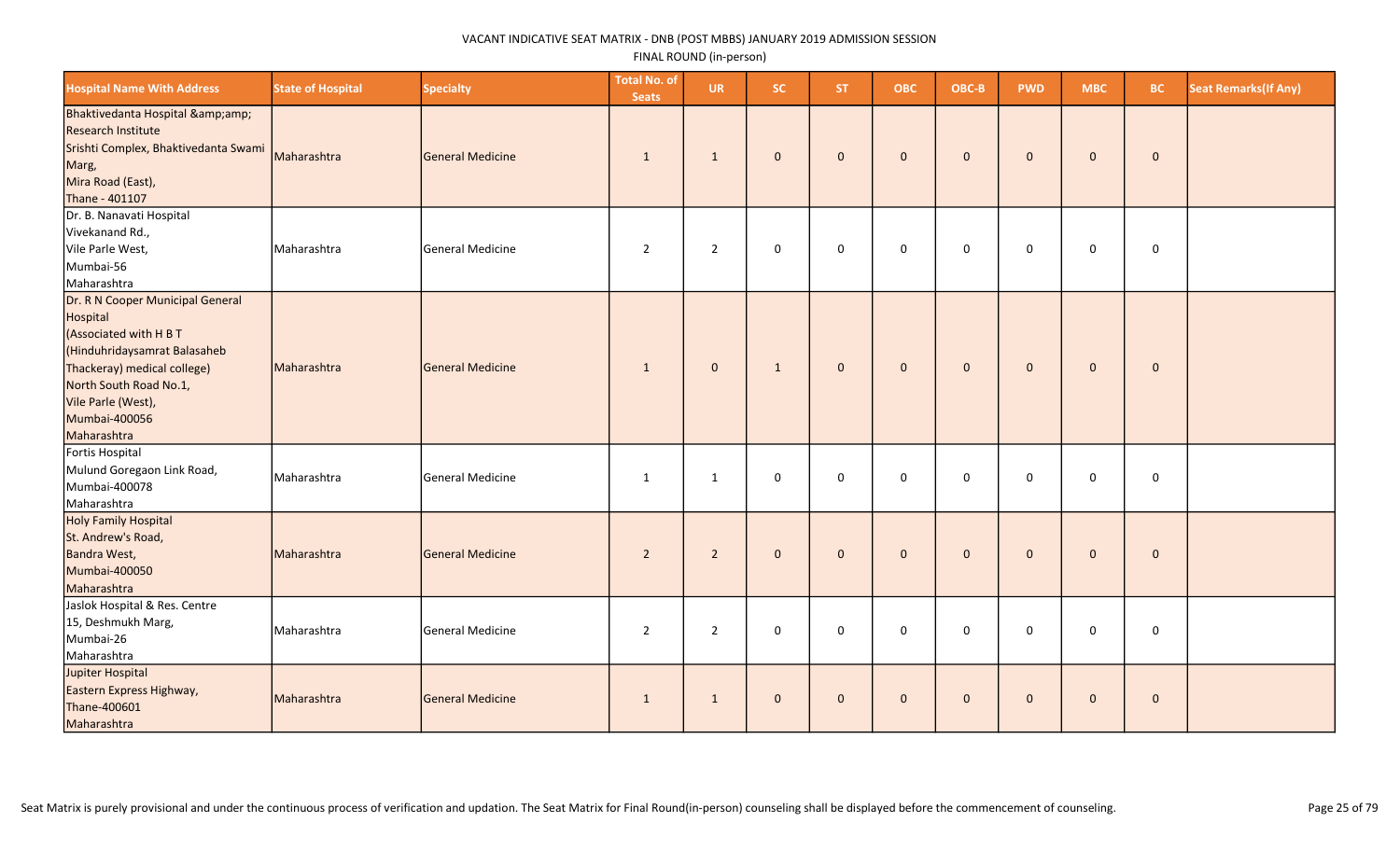| <b>Hospital Name With Address</b>                                                                                                                            | <b>State of Hospital</b> | <b>Specialty</b>        | <b>Total No. of</b><br><b>Seats</b> | <b>UR</b>      | <b>SC</b>    | ST.         | <b>OBC</b>   | OBC-B        | <b>PWD</b>   | <b>MBC</b>   | <b>BC</b>    | <b>Seat Remarks (If Any)</b>                                                           |
|--------------------------------------------------------------------------------------------------------------------------------------------------------------|--------------------------|-------------------------|-------------------------------------|----------------|--------------|-------------|--------------|--------------|--------------|--------------|--------------|----------------------------------------------------------------------------------------|
| Kokilaben Dhirubhai Ambani Hospital<br>& Medical Research Institute<br>Achyutrao Patwardhan Marg,<br>4 Bunglows,<br>Andheri (w),<br>Mumbai-51<br>Maharashtra | Maharashtra              | General Medicine        | 1                                   | $\mathbf{1}$   | 0            | $\mathbf 0$ | 0            | $\mathbf 0$  | $\mathbf 0$  | 0            | 0            |                                                                                        |
| P.D. Hinduja National Hospital<br>and Medical Research Centre,<br>Veer Savarkar Marg, Mahim,<br>Mumbai-400016<br>Maharashtra                                 | Maharashtra              | General Medicine        | $\mathbf{1}$                        | $\mathbf{1}$   | $\mathbf{0}$ | $\mathbf 0$ | $\mathbf 0$  | $\mathbf{0}$ | $\mathbf{0}$ | $\mathbf 0$  | $\mathbf 0$  |                                                                                        |
| Rajarshee Chhatrapati Shahu Maharaj<br>Govt. Med. College,<br>Dasara Chowk,<br>Kolhapur<br>Maharashtra                                                       | Maharashtra              | <b>General Medicine</b> | $\overline{2}$                      | $\overline{2}$ | 0            | $\mathbf 0$ | $\mathbf 0$  | $\mathbf 0$  | $\mathbf 0$  | $\mathbf 0$  | $\mathbf 0$  |                                                                                        |
| Civil Hospital<br>Dawrpui, Aizawl, Mizoram                                                                                                                   | Mizoram                  | <b>General Medicine</b> | $\mathbf{1}$                        | 1              | $\mathbf{0}$ | $\Omega$    | $\mathbf{0}$ | $\mathbf{0}$ | $\Omega$     | $\mathbf{0}$ | $\mathbf{0}$ |                                                                                        |
| Grecian Super Speciality Hospital<br>(A unit of R.G.S Healthcare Pvt. Ltd),<br>Sector-69, Opp. Village Kumbra,<br>S.A.S Nagar, Mohali - 60062                | Punjab                   | <b>General Medicine</b> | $\mathbf{1}$                        | 1              | 0            | $\mathbf 0$ | $\mathsf 0$  | $\mathbf 0$  | $\mathbf 0$  | 0            | 0            |                                                                                        |
| SBLS Civil Hospital<br>Jail Road, Near Jyoti Chowk,<br>Jalandhar-144001                                                                                      | Punjab                   | General Medicine        | $\mathbf{1}$                        | $\mathbf 0$    | $\mathbf{1}$ | $\mathbf 0$ | $\mathbf 0$  | $\pmb{0}$    | $\mathbf{0}$ | $\mathbf 0$  | $\mathbf 0$  | Candidate has to execute a<br>compulsary service bond<br>during Joining this hospital. |
| Santokbha Durlabhji Memorial<br>Hospital<br>cum Medical Research Institute,<br>Bhawani Singh Marg,<br>JAIPUR, Rajasthan-302015                               | Rajasthan                | General Medicine        | $\mathbf{1}$                        | $\mathbf{1}$   | 0            | $\mathbf 0$ | $\mathbf 0$  | $\mathsf 0$  | 0            | $\mathbf 0$  | $\pmb{0}$    |                                                                                        |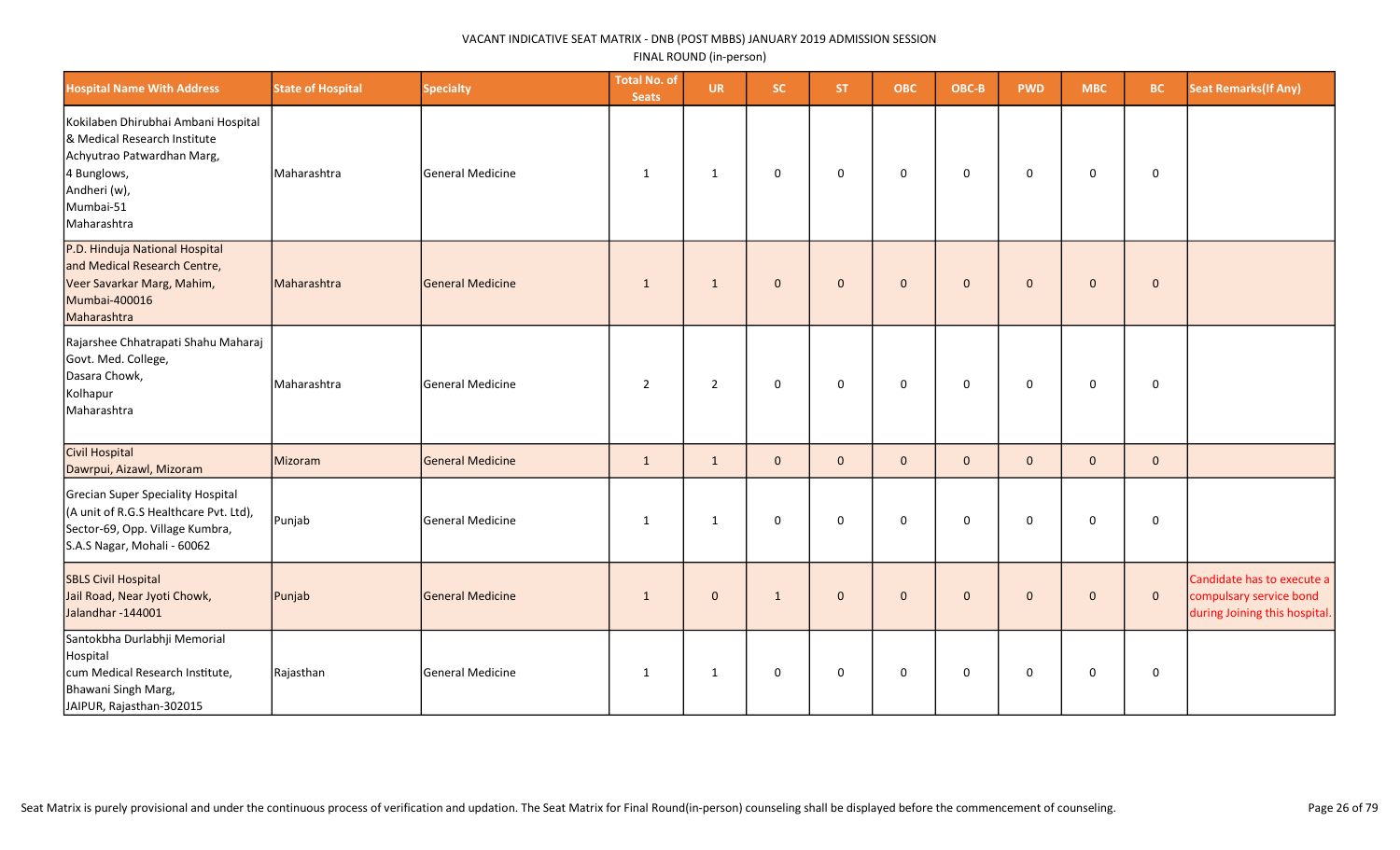| <b>Hospital Name With Address</b>                                                                                   | <b>State of Hospital</b> | <b>Specialty</b>        | <b>Total No. of</b><br><b>Seats</b> | <b>UR</b>    | SC.          | <b>ST</b>    | <b>OBC</b>   | OBC-B       | <b>PWD</b>   | <b>MBC</b>   | <b>BC</b>    | <b>Seat Remarks (If Any)</b> |
|---------------------------------------------------------------------------------------------------------------------|--------------------------|-------------------------|-------------------------------------|--------------|--------------|--------------|--------------|-------------|--------------|--------------|--------------|------------------------------|
| Apollo Hospital<br>21Greams lane,<br>Off Greams Rd,<br>Chennai - 06<br>Tamil Nadu                                   | <b>Tamil Nadu</b>        | General Medicine        | $\mathbf{1}$                        | $\mathbf{1}$ | $\mathbf 0$  | $\mathbf{0}$ | $\mathbf{0}$ | $\mathbf 0$ | $\mathbf{0}$ | $\mathbf 0$  | $\bf{0}$     |                              |
| Apollo Specialty Hospital,<br>Lake View Road, K K Nagar,<br>Madurai, Tamil Nadu-625014                              | <b>Tamil Nadu</b>        | General Medicine        | $\mathbf{1}$                        | $\mathbf{1}$ | $\mathbf 0$  | $\Omega$     | $\mathbf 0$  | $\mathbf 0$ | $\mathbf 0$  | $\mathbf 0$  | $\mathbf 0$  |                              |
| Government Head Quarters Hospital,<br>EVN Road, Erode - 638009<br>Tamil Nadu                                        | <b>Tamil Nadu</b>        | General Medicine        | $\overline{2}$                      | $\mathbf{0}$ | $\mathbf 0$  | $\mathbf 0$  | $\mathbf 0$  | $\mathbf 0$ | $\mathbf{0}$ | $\mathbf{1}$ | $\mathbf{1}$ |                              |
| Kovai Medical Centre,<br>Post Box No. 3209,<br>Avinashi Road,<br>Civil Arodrom Post,<br>COIMBATORE-14<br>Tamil Nadu | <b>Tamil Nadu</b>        | General Medicine        | $\mathbf{1}$                        | $\mathbf{1}$ | $\mathbf 0$  | $\mathbf 0$  | 0            | 0           | 0            | $\mathsf 0$  | $\mathbf 0$  |                              |
| Meenakshi Mission Hosp. & Res.<br>Centre<br>Lake Area, Melur Road,<br>MADURAI-625107<br>Tamil Nadu                  | <b>Tamil Nadu</b>        | General Medicine        | $\overline{2}$                      | $2^{\circ}$  | $\mathbf{0}$ | $\mathbf{0}$ | $\mathbf{0}$ | $\mathbf 0$ | $\mathbf{0}$ | $\mathbf 0$  | $\mathbf 0$  |                              |
| Southern Railway HQ Hospital<br>Aynavaram, Perumbur,<br>CHENNAI-23<br>Tamil Nadu                                    | <b>Tamil Nadu</b>        | <b>General Medicine</b> | $\mathbf{1}$                        | $\mathbf{1}$ | $\mathsf 0$  | $\mathbf 0$  | $\mathbf 0$  | $\mathbf 0$ | $\mathbf 0$  | 0            | $\mathsf 0$  |                              |
| Sri Ramakrishna Hospital<br>395 Sarojini Naidu Rd,<br>Sidhapudur,<br>COIMBATORE-44<br>Tamil Nadu                    | <b>Tamil Nadu</b>        | General Medicine        | $\mathbf{1}$                        | $\mathbf{1}$ | $\mathbf{0}$ | $\mathbf{0}$ | $\mathbf{0}$ | $\mathbf 0$ | $\mathbf{0}$ | $\mathbf 0$  | $\mathbf 0$  |                              |
| Aditya Hospital<br>4-1-16, Adjacent Endowments Office,<br>Tilak Road, Abids,<br>Hyderabad-500001<br>Telangana       | Telangana                | <b>General Medicine</b> | $\mathbf{1}$                        | $\mathbf{1}$ | $\mathsf 0$  | $\mathbf 0$  | $\mathbf 0$  | 0           | $\mathbf 0$  | 0            | $\mathbf 0$  |                              |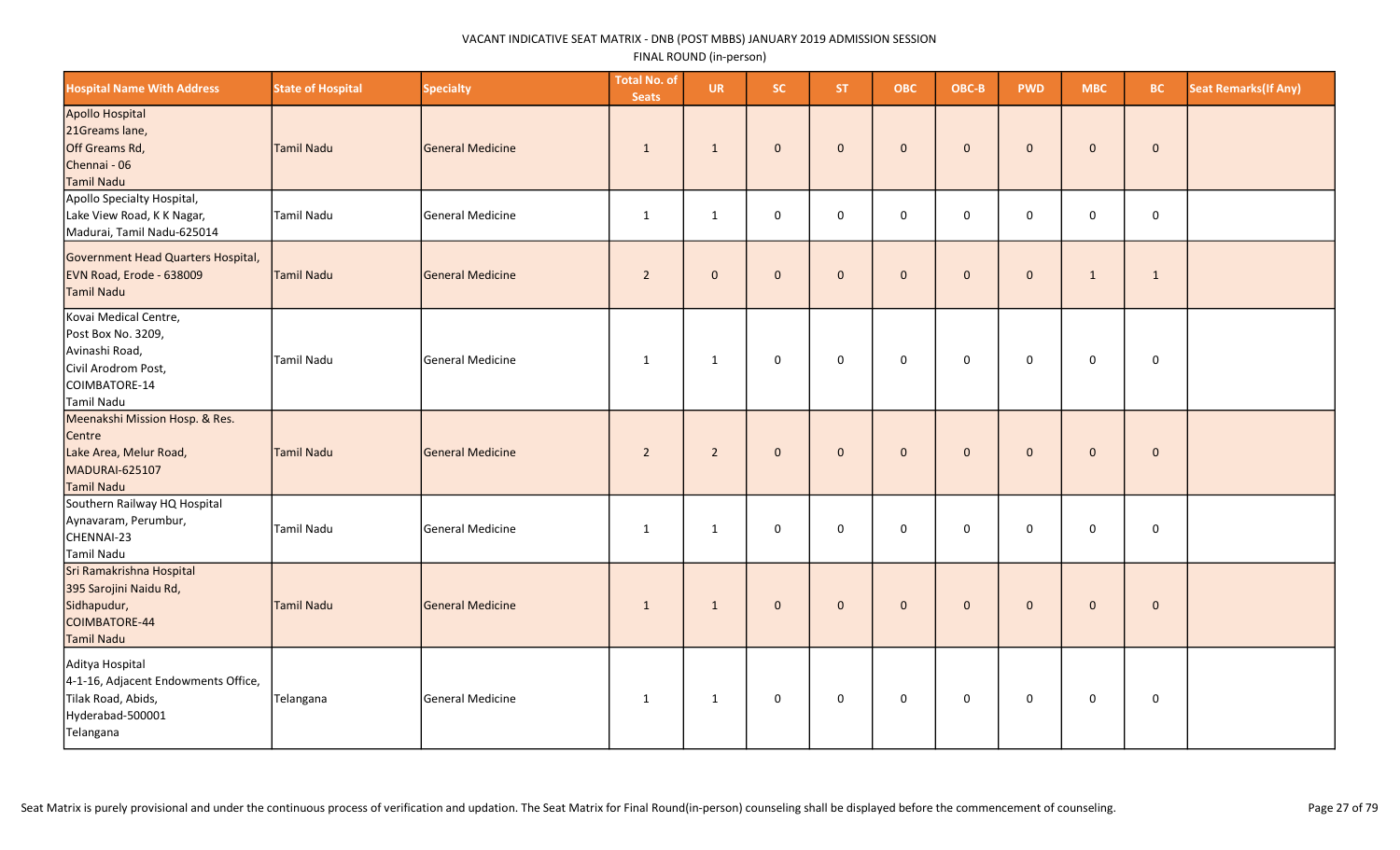| <b>Hospital Name With Address</b>                                                                                                           | <b>State of Hospital</b> | <b>Specialty</b>        | <b>Total No. of</b><br><b>Seats</b> | <b>UR</b>      | <b>SC</b>    | ST.          | <b>OBC</b>   | OBC-B        | <b>PWD</b>   | <b>MBC</b>   | <b>BC</b>    | <b>Seat Remarks(If Any)</b> |
|---------------------------------------------------------------------------------------------------------------------------------------------|--------------------------|-------------------------|-------------------------------------|----------------|--------------|--------------|--------------|--------------|--------------|--------------|--------------|-----------------------------|
| Continental Hospital<br>Plot No. 3, Road No. 2,<br>IT and Financial District,<br>Nanakramguda, Gachibowli,<br>Hyderabad-500032<br>Telangana | Telangana                | <b>General Medicine</b> | 1                                   | 1              | $\mathbf{0}$ | $\mathbf{0}$ | $\mathbf{0}$ | $\mathbf{0}$ | $\mathbf{0}$ | $\mathbf{0}$ | $\mathbf 0$  |                             |
| Krishna Institute of Medical Sciences<br>1-8-31/1, Minister Road,<br>Secunderabad - 500003<br>Telangana                                     | Telangana                | General Medicine        | 1                                   | 1              | $\mathbf 0$  | $\mathbf 0$  | $\mathbf 0$  | $\mathbf 0$  | $\mathbf 0$  | 0            | 0            |                             |
| MaxCure Hospital<br>(Formerly- Mediciti Hospital)<br>5-9-22 Secretariat Road,<br>Hyderabad - 500063<br>Telangana                            | Telangana                | <b>General Medicine</b> | $\mathbf{1}$                        | $\mathbf{1}$   | $\mathbf{0}$ | $\mathbf{0}$ | $\mathbf 0$  | $\mathbf{0}$ | $\mathbf{0}$ | $\mathbf{0}$ | $\mathbf{0}$ |                             |
| Princess Durru Shevar Children's and<br>General Hospital<br>Purana Haveli,<br>Hyderabad - 2<br>Telangana                                    | Telangana                | <b>General Medicine</b> | 1                                   | 1              | $\mathbf 0$  | $\mathbf 0$  | $\mathbf 0$  | $\mathbf 0$  | $\mathbf 0$  | $\mathbf 0$  | $\mathsf 0$  |                             |
| Yashoda Super Speciality Hospital<br>Nalgonda X Road, Malakpet,<br>Hyderabad-500036<br>Telangana                                            | Telangana                | General Medicine        | $\mathbf{1}$                        | 1              | $\mathbf{0}$ | $\Omega$     | $\mathbf{0}$ | $\Omega$     | $\Omega$     | $\mathbf{0}$ | $\mathbf 0$  |                             |
| Yashoda Super Speciality Hospital<br>Raj Bhavan Road, Somajiguda,<br>Hyderabad-500082<br>Telangana                                          | Telangana                | General Medicine        | $\mathbf{1}$                        | 1              | $\mathbf 0$  | $\Omega$     | $\Omega$     | $\Omega$     | $\Omega$     | $\Omega$     | $\mathsf 0$  |                             |
| <b>Balrampur Hospital</b><br>Golaganj<br>Lucknow - 226018                                                                                   | Uttar Pradesh            | General Medicine        | $\overline{3}$                      | $\overline{2}$ | $\mathbf{0}$ | $\mathbf{0}$ | $\mathbf{1}$ | $\mathbf{0}$ | $\mathbf{0}$ | $\mathbf{0}$ | $\mathbf{0}$ |                             |
| Dr Shyama Prasad Mukherjee (Civil)<br>Hospital<br>4-A, Park Road, Hazratganj,<br>Lucknow - 226001                                           | Uttar Pradesh            | <b>General Medicine</b> | 1                                   | $\mathbf 0$    | $\mathbf{1}$ | $\mathbf 0$  | $\mathbf 0$  | $\Omega$     | $\Omega$     | 0            | 0            |                             |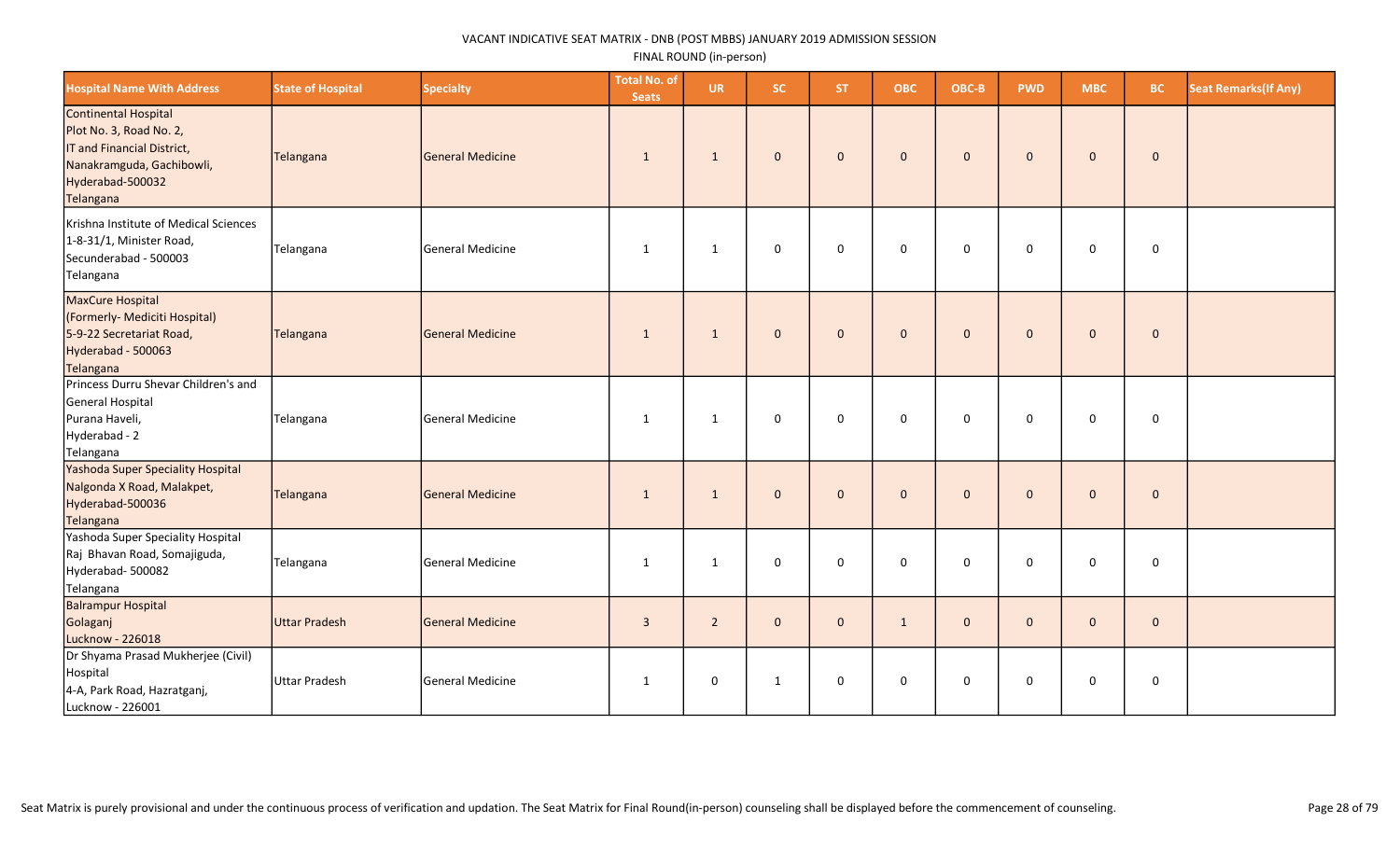| <b>Hospital Name With Address</b>                                                                                                               | <b>State of Hospital</b> | <b>Specialty</b>        | <b>Total No. of</b><br><b>Seats</b> | <b>UR</b>      | <b>SC</b>           | <b>ST</b>      | <b>OBC</b>   | OBC-B               | <b>PWD</b>   | <b>MBC</b>   | BC.         | <b>Seat Remarks (If Any)</b> |
|-------------------------------------------------------------------------------------------------------------------------------------------------|--------------------------|-------------------------|-------------------------------------|----------------|---------------------|----------------|--------------|---------------------|--------------|--------------|-------------|------------------------------|
| Dr. Ram Manohar Lohia Combined<br>Hospital<br>Vibhutikhand, Gomtinagar,<br>Lucknow<br>Uttar Pradesh                                             | Uttar Pradesh            | General Medicine        | $\mathbf{1}$                        | $\mathbf{1}$   | $\mathsf{O}\xspace$ | $\mathbf 0$    | $\mathbf 0$  | $\mathbf 0$         | $\mathbf{0}$ | $\mathbf{0}$ | $\pmb{0}$   |                              |
| Nayati Multi Super Specialty Hospital<br>Behind Sawaria Gas Station,<br>NH-2 Mathura - Delhi Bypass<br>Uttar Pradesh - 281001                   | <b>Uttar Pradesh</b>     | <b>General Medicine</b> | $\overline{2}$                      | $\overline{2}$ | $\mathbf 0$         | $\mathbf 0$    | $\mathbf 0$  | $\mathbf 0$         | $\mathbf 0$  | $\mathbf 0$  | $\pmb{0}$   |                              |
| P.L. Sharma District Hospital<br>Ahmad Road, Near Ghantaghar,<br>Meerut City - 250002                                                           | Uttar Pradesh            | General Medicine        | $\mathbf{1}$                        | $\mathbf{0}$   | $\mathbf{0}$        | $\mathbf{0}$   | $\mathbf{1}$ | $\mathbf{0}$        | $\mathbf{0}$ | $\mathbf{0}$ | $\mathbf 0$ |                              |
| Shri Shiv Prasad Gupta Divisional<br>District Hospital<br>Kabirchaura,<br>Varanasi, -221001                                                     | <b>Uttar Pradesh</b>     | <b>General Medicine</b> | $\overline{2}$                      | $\mathbf{1}$   | $\mathbf 0$         | $\mathbf 0$    | 1            | $\mathbf 0$         | $\mathbf 0$  | 0            | $\mathbf 0$ |                              |
| Tej Bahadur Sapru Hospital<br>Stanley Road,<br>Allahabad - 211002                                                                               | Uttar Pradesh            | General Medicine        | $\mathbf{1}$                        | $\mathbf{0}$   | $\mathbf{1}$        | $\overline{0}$ | $\mathbf 0$  | $\mathbf 0$         | $\mathbf{0}$ | $\mathbf{0}$ | $\mathbf 0$ |                              |
| Ursala Horsman Memorial Hospital<br>Bada Chuaraha Civil Lines,<br>Kanpur - 208001                                                               | Uttar Pradesh            | <b>General Medicine</b> | $\mathbf{1}$                        | $\mathsf 0$    | 0                   | $\mathbf 0$    | $\mathbf{1}$ | $\mathbf 0$         | $\mathbf 0$  | $\mathbf 0$  | $\mathsf 0$ |                              |
| Vivekananda Polyclinic<br>Vivekananda puram,<br>Lucknow - 7<br>Uttar Pradesh                                                                    | <b>Uttar Pradesh</b>     | General Medicine        | $\mathbf{1}$                        | $\mathbf{1}$   | $\mathbf{0}$        | $\overline{0}$ | $\mathbf 0$  | $\mathbf 0$         | $\mathbf{0}$ | $\mathbf{0}$ | $\mathbf 0$ |                              |
| Advanced Medicare & Research<br>Institute(AMRI)<br>P-4 & 5, CIT Scheme 72,<br>Block A, Gariahat Road,<br>Kolkata - 700029<br><b>West Bengal</b> | <b>West Bengal</b>       | General Medicine        | $\mathbf{1}$                        | $\mathbf{1}$   | $\mathbf 0$         | $\mathbf 0$    | $\mathsf 0$  | $\mathsf{O}\xspace$ | $\mathbf 0$  | $\mathbf 0$  | $\mathbf 0$ |                              |
| <b>B.R. Singh Hospital &amp;</b><br>Centre for Med. Edn & Res.<br>Eastern Railway,<br>Sealdah,<br>KOLKATA-14<br><b>West Bengal</b>              | <b>West Bengal</b>       | <b>General Medicine</b> | $\mathbf{1}$                        | $\mathbf{1}$   | $\mathsf{O}\xspace$ | $\mathbf 0$    | $\mathbf 0$  | $\mathbf 0$         | $\mathbf 0$  | $\mathbf 0$  | $\mathbf 0$ |                              |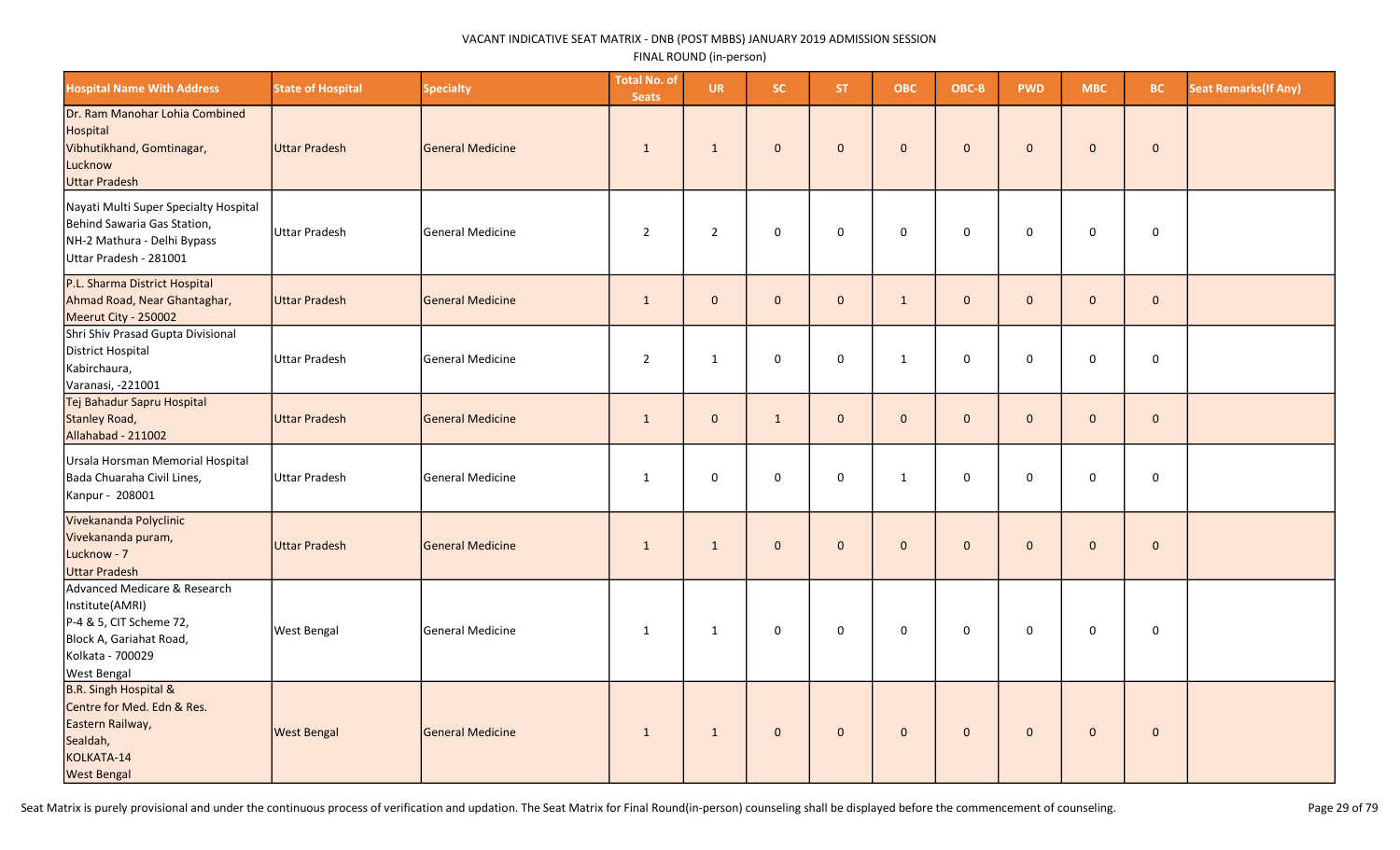| <b>Hospital Name With Address</b>                                                                                 | <b>State of Hospital</b> | <b>Specialty</b>        | <b>Total No. of</b><br><b>Seats</b> | <b>UR</b>      | <b>SC</b>           | <b>ST</b>      | <b>OBC</b>   | OBC-B               | <b>PWD</b>   | <b>MBC</b>   | <b>BC</b>   | <b>Seat Remarks(If Any)</b> |
|-------------------------------------------------------------------------------------------------------------------|--------------------------|-------------------------|-------------------------------------|----------------|---------------------|----------------|--------------|---------------------|--------------|--------------|-------------|-----------------------------|
| District Hospital<br>5, D L Roy Road,<br>Krishnagar,<br>Nadia- 741101<br><b>West Bengal</b>                       | <b>West Bengal</b>       | General Medicine        | $\mathbf{1}$                        | 0              | 0                   | $\mathbf{1}$   | 0            | 0                   | $\mathbf 0$  | $\mathbf 0$  | 0           |                             |
| Narayana Superspecialty Hospital<br>(A Unit of MMHRL)<br>120/1 Andul Road,<br>Howrah-711103<br><b>West Bengal</b> | <b>West Bengal</b>       | <b>General Medicine</b> | $\mathbf{1}$                        | $\mathbf{1}$   | $\mathbf{0}$        | $\mathbf{0}$   | $\mathbf{0}$ | $\mathbf{0}$        | $\mathbf{0}$ | $\mathbf{0}$ | $\mathbf 0$ |                             |
| Rural Development Trust Hospital<br>Kadiri Road, Bathalapalli,<br>ANANTAPUR - 515661                              | Andhra Pradesh           | General Surgery         | $\mathbf{1}$                        | $\mathbf{1}$   | 0                   | $\mathbf 0$    | $\mathbf 0$  | $\mathsf{O}\xspace$ | 0            | $\mathbf 0$  | $\mathbf 0$ |                             |
| Seven Hills Hospital<br>D.No-11-4-4/A, Rockdale Layout,<br>Visakhapatnam-530002<br>Andhra Pradesh                 | Andhra Pradesh           | General Surgery         | $\overline{2}$                      | $\overline{2}$ | $\mathbf{0}$        | $\overline{0}$ | $\mathbf 0$  | $\mathbf 0$         | $\mathbf{0}$ | $\mathbf{0}$ | $\pmb{0}$   |                             |
| South Central Railways Hospital<br>Lallguda, Secunderabad<br>Andhra Pradesh                                       | Andhra Pradesh           | <b>General Surgery</b>  | $\mathbf{1}$                        | $\mathbf{1}$   | 0                   | $\mathbf 0$    | 0            | 0                   | $\mathbf 0$  | $\mathbf 0$  | $\mathbf 0$ |                             |
| Government Multi Specialty Hospital<br>Sector - 16,<br><b>CHANDIGARH</b>                                          | Chandigarh               | <b>General Surgery</b>  | $\mathbf{1}$                        | $\mathbf{1}$   | $\mathsf{O}\xspace$ | $\overline{0}$ | $\pmb{0}$    | $\mathbf{0}$        | $\mathbf{0}$ | $\mathbf 0$  | $\pmb{0}$   |                             |
| J.L.N. Main Hosp. & Res. Centre<br>Bhilai Steel Plant,<br>BHILAI-01<br>Chhatisgarh                                | Chhattisgarh             | General Surgery         | $\mathbf{1}$                        | $\mathbf{1}$   | 0                   | $\mathbf 0$    | $\mathbf 0$  | 0                   | $\mathbf 0$  | $\mathbf 0$  | $\mathbf 0$ |                             |
| Deen Dayal Upadhyay Hospital<br>Hari Nagar,<br>New Delhi-64                                                       | Delhi                    | <b>General Surgery</b>  | $\overline{3}$                      | $\mathbf{1}$   | $\mathbf{1}$        | $\mathbf{0}$   | $\mathbf{1}$ | $\mathbf{0}$        | $\mathbf{0}$ | $\mathbf 0$  | $\mathbf 0$ |                             |
| Hindu Rao Hospital<br>Subzi Mandi, Malkaganj<br>Delhi-110007                                                      | Delhi                    | <b>General Surgery</b>  | $\mathbf{1}$                        | 0              | $\mathbf 0$         | $\mathbf{1}$   | $\mathbf 0$  | $\mathbf 0$         | $\mathbf 0$  | $\mathbf 0$  | 0           |                             |
| Holy Family Hospital<br>Okhla,<br>New Delhi-25                                                                    | Delhi                    | General Surgery         | $\mathbf{1}$                        | $\mathbf{1}$   | $\mathbf{0}$        | $\mathbf{0}$   | $\mathbf 0$  | $\mathbf{0}$        | $\mathbf{0}$ | $\mathbf 0$  | $\mathbf 0$ |                             |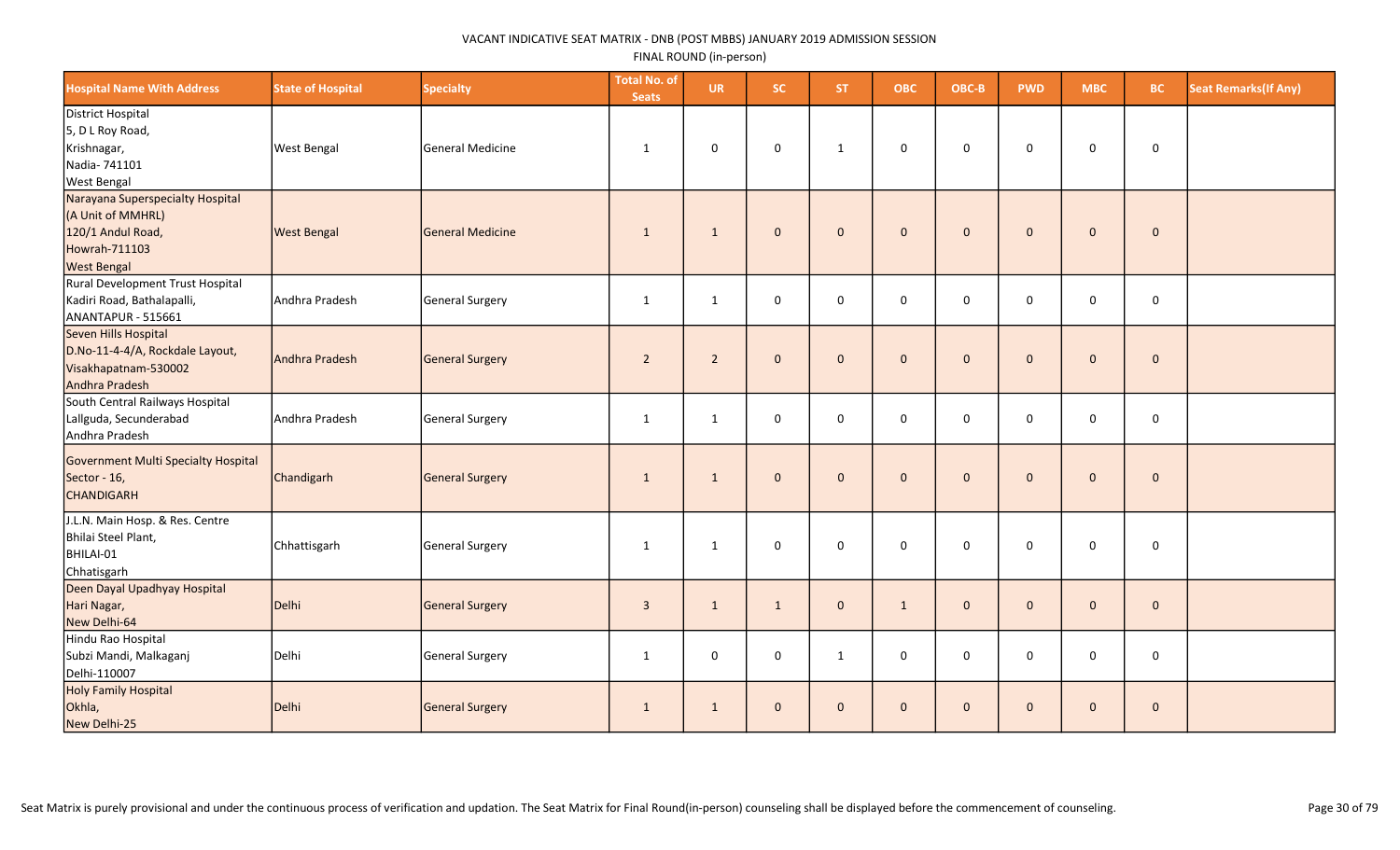| <b>Hospital Name With Address</b>                                                                             | <b>State of Hospital</b> | <b>Specialty</b> | <b>Total No. of</b><br><b>Seats</b> | <b>UR</b>      | SC.          | <b>ST</b>    | <b>OBC</b>   | OBC-B        | <b>PWD</b>   | <b>MBC</b>          | <b>BC</b>   | <b>Seat Remarks (If Any)</b> |
|---------------------------------------------------------------------------------------------------------------|--------------------------|------------------|-------------------------------------|----------------|--------------|--------------|--------------|--------------|--------------|---------------------|-------------|------------------------------|
| Indraprastha Apollo Hospital<br>Delhi Mathura Road,<br>Sarita Vihar,<br>New Delhi - 110076                    | Delhi                    | General Surgery  | 1                                   | 1              | 0            | $\mathbf 0$  | $\mathbf 0$  | 0            | $\mathbf 0$  | $\mathbf 0$         | $\mathbf 0$ |                              |
| Max Super Specialty Hospital<br>FC-50, C and D Block<br>Shalimar Bagh<br>New Delhi-110088                     | Delhi                    | General Surgery  | $\mathbf{1}$                        | $\mathbf{1}$   | $\mathbf 0$  | $\mathbf{0}$ | $\mathbf{0}$ | $\mathbf 0$  | $\mathbf{0}$ | $\mathbf{0}$        | $\mathbf 0$ |                              |
| Northern Railway Central Hospital<br>Near Connaught Place,<br>New Delhi-1                                     | Delhi                    | General Surgery  | $\overline{2}$                      | 1              | 1            | $\mathbf 0$  | $\mathbf 0$  | $\mathbf 0$  | $\mathbf 0$  | 0                   | $\mathbf 0$ |                              |
| Shri Balaji Action Medical Institute,<br>FC-34, A-4,<br>Paschim Vihar,<br>New Delhi - 110063                  | Delhi                    | General Surgery  | 1                                   | $\mathbf{1}$   | $\mathbf 0$  | $\mathbf{0}$ | $\mathbf{0}$ | $\mathbf{0}$ | $\mathbf{0}$ | $\mathbf{0}$        | $\pmb{0}$   |                              |
| St. Stephen's Hospital,<br>Tees Hazari,<br>New Delhi-7                                                        | Delhi                    | General Surgery  | $\overline{2}$                      | $\overline{2}$ | $\mathbf 0$  | $\mathbf 0$  | $\mathbf 0$  | $\mathbf 0$  | $\mathbf 0$  | 0                   | $\mathbf 0$ |                              |
| Apollo Hospital International<br>Plot No. 1A, GIDC Estate<br>Bhat, District - Gandhi Nagar -382428<br>Gujarat | Gujarat                  | General Surgery  | $\mathbf{1}$                        | $\mathbf{1}$   | $\mathbf{0}$ | $\mathbf{0}$ | $\mathbf{0}$ | $\mathbf 0$  | $\mathbf{0}$ | $\mathsf{O}\xspace$ | $\mathbf 0$ |                              |
| Artemis Health Institute<br>Sector 51,<br>Gurgaon-122001<br>Haryana                                           | Haryana                  | General Surgery  | 1                                   | 1              | $\mathsf 0$  | $\mathbf 0$  | $\mathbf 0$  | $\mathbf 0$  | $\mathbf 0$  | 0                   | $\mathbf 0$ |                              |
| Sarvodaya Hospital and Research<br>Centre<br>YMCA Road, Sector-08,<br>Faridabad-121006<br>Haryana             | Haryana                  | General Surgery  | $\mathbf{1}$                        | $\mathbf{1}$   | $\mathbf 0$  | $\mathbf{0}$ | $\mathbf 0$  | $\mathbf 0$  | $\mathbf{0}$ | $\mathsf{O}\xspace$ | $\pmb{0}$   |                              |
| Bokaro General Hospital<br>Bokaro Steel City,<br>BOKARO-01<br>Jharkhand                                       | Jharkhand                | General Surgery  | $\overline{2}$                      | $\mathbf{1}$   | $\mathsf 0$  | $\mathbf 0$  | $\mathbf{1}$ | $\mathsf 0$  | $\mathbf 0$  | 0                   | $\mathbf 0$ |                              |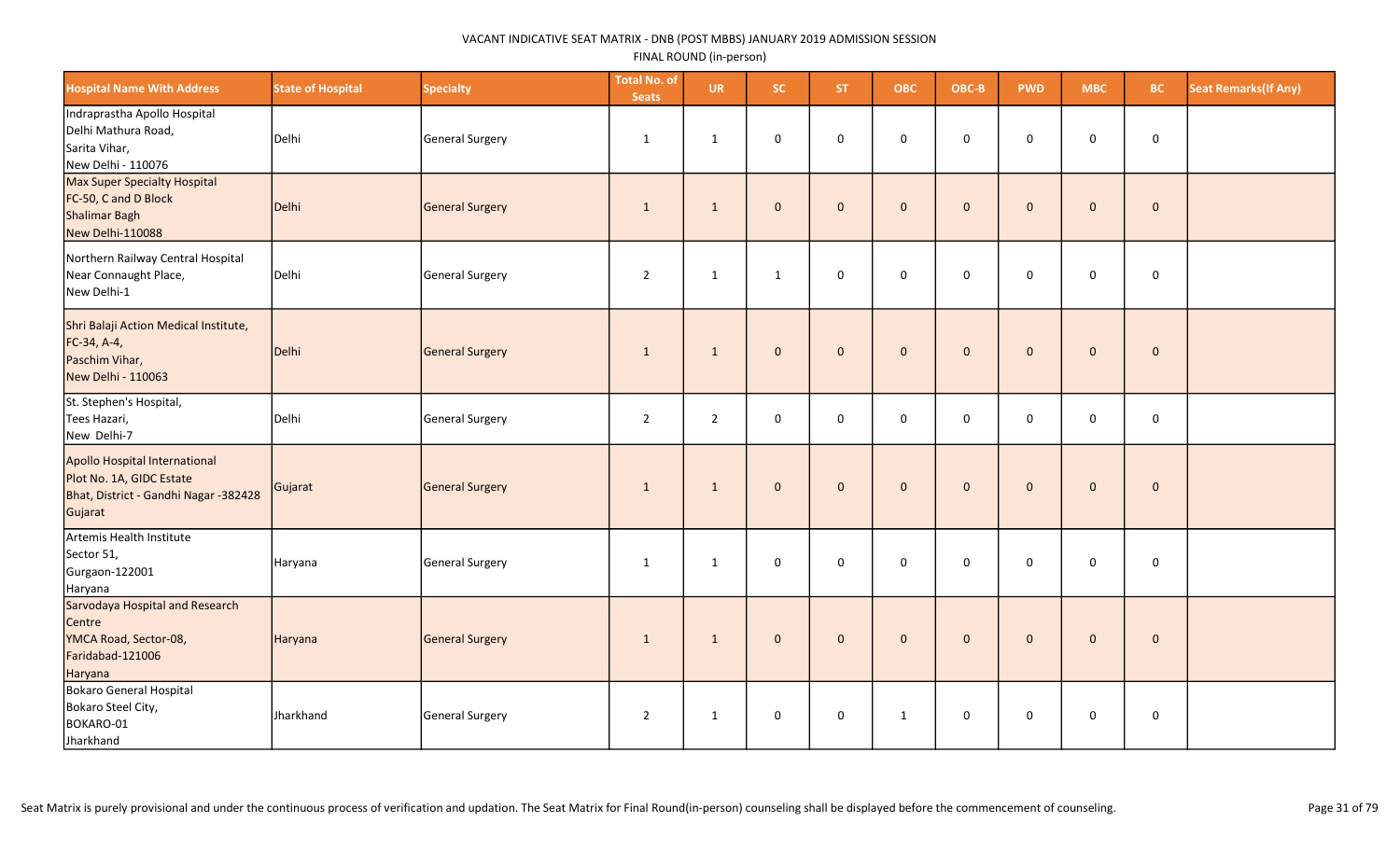| <b>Hospital Name With Address</b>                                                                                    | <b>State of Hospital</b> | <b>Specialty</b> | <b>Total No. of</b><br><b>Seats</b> | <b>UR</b>      | <b>SC</b>           | <b>ST</b>    | <b>OBC</b>   | OBC-B        | <b>PWD</b>   | <b>MBC</b>          | <b>BC</b>    | <b>Seat Remarks (If Any)</b>                                                           |
|----------------------------------------------------------------------------------------------------------------------|--------------------------|------------------|-------------------------------------|----------------|---------------------|--------------|--------------|--------------|--------------|---------------------|--------------|----------------------------------------------------------------------------------------|
| Tata Main Hospital<br>JAMSHEDPUR-01<br>Jharkand                                                                      | <b>Jharkhand</b>         | General Surgery  | 1                                   | $\mathbf{1}$   | $\mathbf{0}$        | $\mathbf{0}$ | $\mathbf{0}$ | $\mathbf{0}$ | $\mathbf{0}$ | $\mathbf{0}$        | $\mathbf{0}$ |                                                                                        |
| Tata Motors Hospital<br>JAMSHEDPUR-01<br>Jharkhand                                                                   | Jharkhand                | General Surgery  | $\mathbf{1}$                        | $\mathbf{1}$   | $\mathsf 0$         | $\mathbf 0$  | $\mathbf 0$  | $\mathbf 0$  | $\mathbf 0$  | 0                   | $\mathbf 0$  |                                                                                        |
| Apollo BGS Hospital<br>Adichunchanagiri Road,<br>Kuvempunagar,<br>Mysore - 23<br>Karnataka                           | Karnataka                | General Surgery  | 1                                   | 1              | $\mathbf{0}$        | $\mathbf{0}$ | $\mathbf{0}$ | $\mathbf 0$  | $\mathbf{0}$ | $\mathbf 0$         | $\mathbf 0$  |                                                                                        |
| Aster CMI Hospital<br>#43/2, New Airport Road,<br>NH - 7, Sahakara Nagar,<br>Hebbal, Bangalore - 560092<br>Karnataka | Karnataka                | General Surgery  | 1                                   | $\mathbf{1}$   | $\mathsf{O}\xspace$ | $\mathbf 0$  | $\mathsf 0$  | $\mathbf 0$  | $\mathsf 0$  | $\mathsf 0$         | $\mathbf 0$  |                                                                                        |
| Bhagwan Mahaveer Jain Hospital<br>Miles Road,<br>Bangalore-560052.<br>Karnataka                                      | Karnataka                | General Surgery  | 1                                   | $\mathbf{1}$   | $\mathbf 0$         | $\mathbf 0$  | $\mathbf 0$  | $\mathbf 0$  | $\mathbf{0}$ | $\mathsf{O}\xspace$ | $\pmb{0}$    |                                                                                        |
| C.S.I. Holdsworth Memorial Hospital<br>Post Box-38<br>Mysore-21<br>Karnataka                                         | Karnataka                | General Surgery  | 1                                   | $\mathbf{1}$   | 0                   | $\mathbf 0$  | 0            | $\mathbf 0$  | 0            | $\mathbf 0$         | $\mathbf 0$  |                                                                                        |
| K C General Hospital<br>#89 5th Cross Malleshwaram,<br>Bengaluru - 560003<br>Karnataka                               | Karnataka                | General Surgery  | 1                                   | $\mathbf{0}$   | $\mathbf{0}$        | $\mathbf{0}$ | $\mathbf{1}$ | $\mathbf{0}$ | $\mathbf{0}$ | $\mathbf 0$         | $\mathbf 0$  | Candidate has to execute a<br>compulsary service bond<br>during Joining this hospital. |
| Narayana Hrudayalaya,<br>258/A, Bommasandra Industrial Area,<br>Anekal Taluk,<br>Bangalore-560099<br>Karnataka       | Karnataka                | General Surgery  | $\overline{2}$                      | $\overline{2}$ | $\mathsf 0$         | $\mathbf 0$  | $\mathbf 0$  | $\mathbf 0$  | $\mathbf 0$  | $\mathbf 0$         | $\mathbf 0$  |                                                                                        |
| Sagar Hospital<br>No. 44/54, 30th Cross,<br>Tilak Nagar, Jayanagar Extn.,<br>Bangalore-41<br>Karnataka               | Karnataka                | General Surgery  | $\mathbf{1}$                        | $\mathbf{1}$   | $\mathbf 0$         | $\mathbf{0}$ | $\mathbf{0}$ | $\mathbf 0$  | $\mathbf{0}$ | $\mathsf{O}\xspace$ | $\pmb{0}$    |                                                                                        |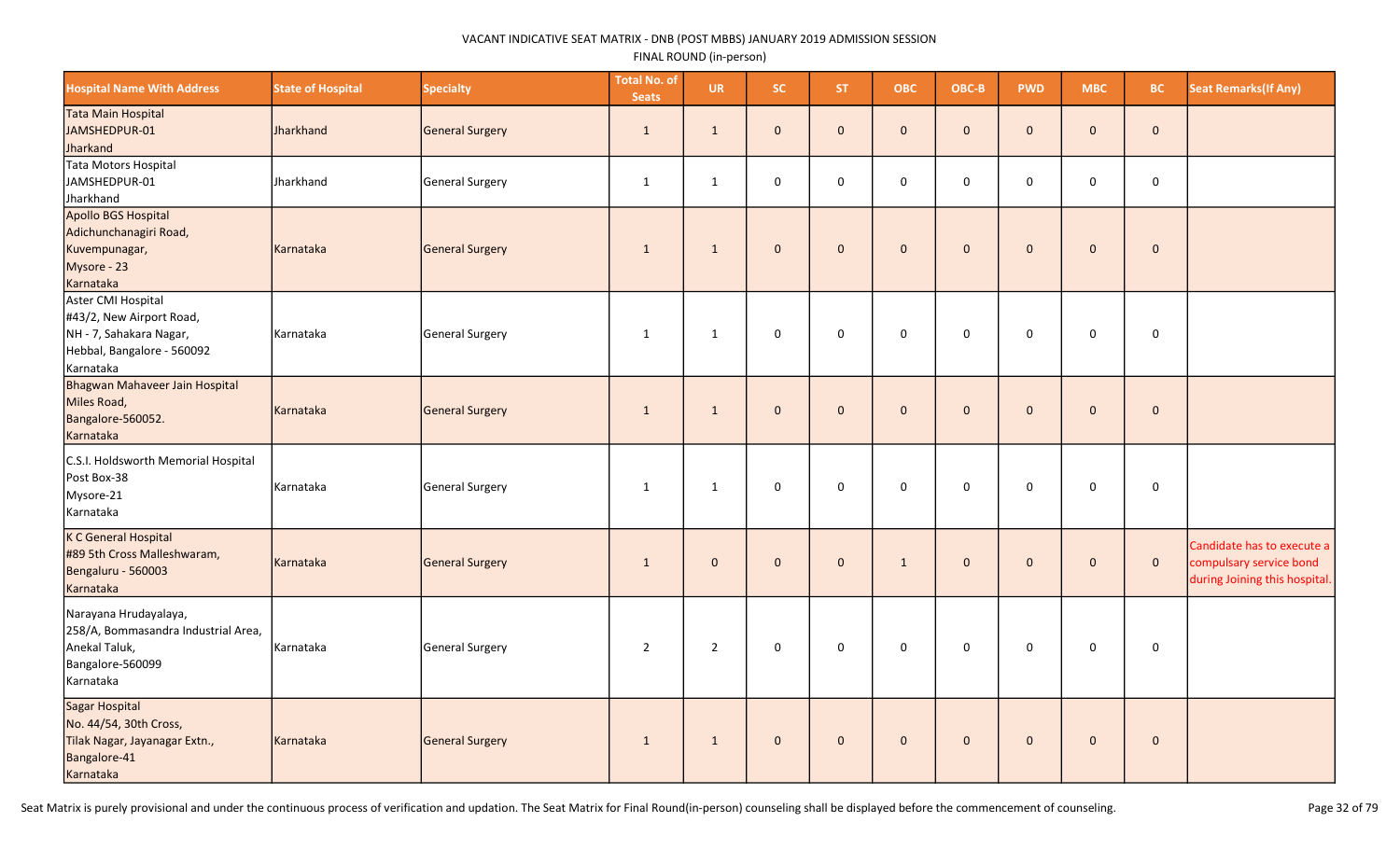| <b>Hospital Name With Address</b>                                                                           | <b>State of Hospital</b> | <b>Specialty</b> | <b>Total No. of</b><br><b>Seats</b> | <b>UR</b>      | SC.          | ST.            | <b>OBC</b>          | OBC-B               | <b>PWD</b>   | <b>MBC</b>          | BC.         | <b>Seat Remarks (If Any)</b> |
|-------------------------------------------------------------------------------------------------------------|--------------------------|------------------|-------------------------------------|----------------|--------------|----------------|---------------------|---------------------|--------------|---------------------|-------------|------------------------------|
| Sahyadri Narayana Multispecialty<br>Hospital<br>Harakere, N T Road,<br>Shimoga-577202<br>Karnataka          | Karnataka                | General Surgery  | $\overline{2}$                      | $\overline{2}$ | 0            | $\mathbf 0$    | 0                   | $\mathbf 0$         | $\mathbf 0$  | $\mathbf 0$         | $\mathbf 0$ |                              |
| Sparsh Super Specialty Hospital<br>#4/1, Tumkur Road,<br>Yeshwanthpur,<br>Bangalore - 560022                | Karnataka                | General Surgery  | $\mathbf{1}$                        | $\mathbf{1}$   | $\mathbf{0}$ | $\overline{0}$ | $\mathsf{O}\xspace$ | $\mathbf{0}$        | $\mathbf{0}$ | $\mathbf{0}$        | $\mathbf 0$ |                              |
| St. Martha's Hospital<br>5-Nruputhunga Rd,<br>Bangalore-01<br>Karnataka                                     | Karnataka                | General Surgery  | $\mathbf{1}$                        | $\mathbf{1}$   | 0            | $\mathbf 0$    | 0                   | 0                   | 0            | 0                   | $\mathbf 0$ |                              |
| Holy Cross Hospital<br>Kottiyam,<br>KOLLAM-691571<br>Kerala                                                 | Kerala                   | General Surgery  | $\mathbf{1}$                        | $\mathbf{1}$   | $\mathbf{0}$ | $\overline{0}$ | $\mathbf 0$         | $\mathbf{0}$        | $\mathbf{0}$ | $\mathbf{0}$        | $\mathbf 0$ |                              |
| Kerala Institute of Medical Sciences<br>P B No.1, Anayara P O,<br>Trivandrum,<br>Kerala                     | Kerala                   | General Surgery  | $\mathbf{1}$                        | $\mathbf{1}$   | 0            | $\mathbf 0$    | $\mathsf 0$         | 0                   | $\mathbf 0$  | $\mathbf 0$         | $\mathbf 0$ |                              |
| Malabar Institute of Medical Sciences<br>Mini Bye Pass, Govindapuram P.o,<br>KOZHIKODE-673016<br>Kerala     | Kerala                   | General Surgery  | $\mathbf{1}$                        | $\mathbf{1}$   | $\mathbf{0}$ | $\overline{0}$ | $\mathbf 0$         | $\mathbf{0}$        | $\mathbf{0}$ | $\mathbf{0}$        | $\mathbf 0$ |                              |
| BHEL Kasturba Hospital,<br>BHOPAL-22<br>Madhya Pradesh                                                      | Madhya Pradesh           | General Surgery  | $\mathbf{1}$                        | $\mathbf{1}$   | 0            | $\mathsf 0$    | $\mathsf{O}\xspace$ | $\mathsf{O}\xspace$ | $\mathbf 0$  | $\mathsf{O}\xspace$ | $\pmb{0}$   |                              |
| <b>City Hospital and Research Centre</b><br>21/2, North Civil Lines, Nagarath<br>Chowk<br>Jabalpur - 482001 | Madhya Pradesh           | General Surgery  | $\mathbf{1}$                        | $\mathbf{1}$   | $\mathbf{0}$ | $\overline{0}$ | $\mathbf 0$         | $\mathbf{0}$        | $\mathbf{0}$ | $\mathbf 0$         | $\mathbf 0$ |                              |
| Aditya Birla Memorial Hospital<br>P.O. Chinchwad,<br>Pune-411033<br>Maharashtra                             | Maharashtra              | General Surgery  | $\mathbf{1}$                        | $\mathbf{1}$   | 0            | $\mathsf 0$    | 0                   | 0                   | 0            | $\mathbf 0$         | $\mathbf 0$ |                              |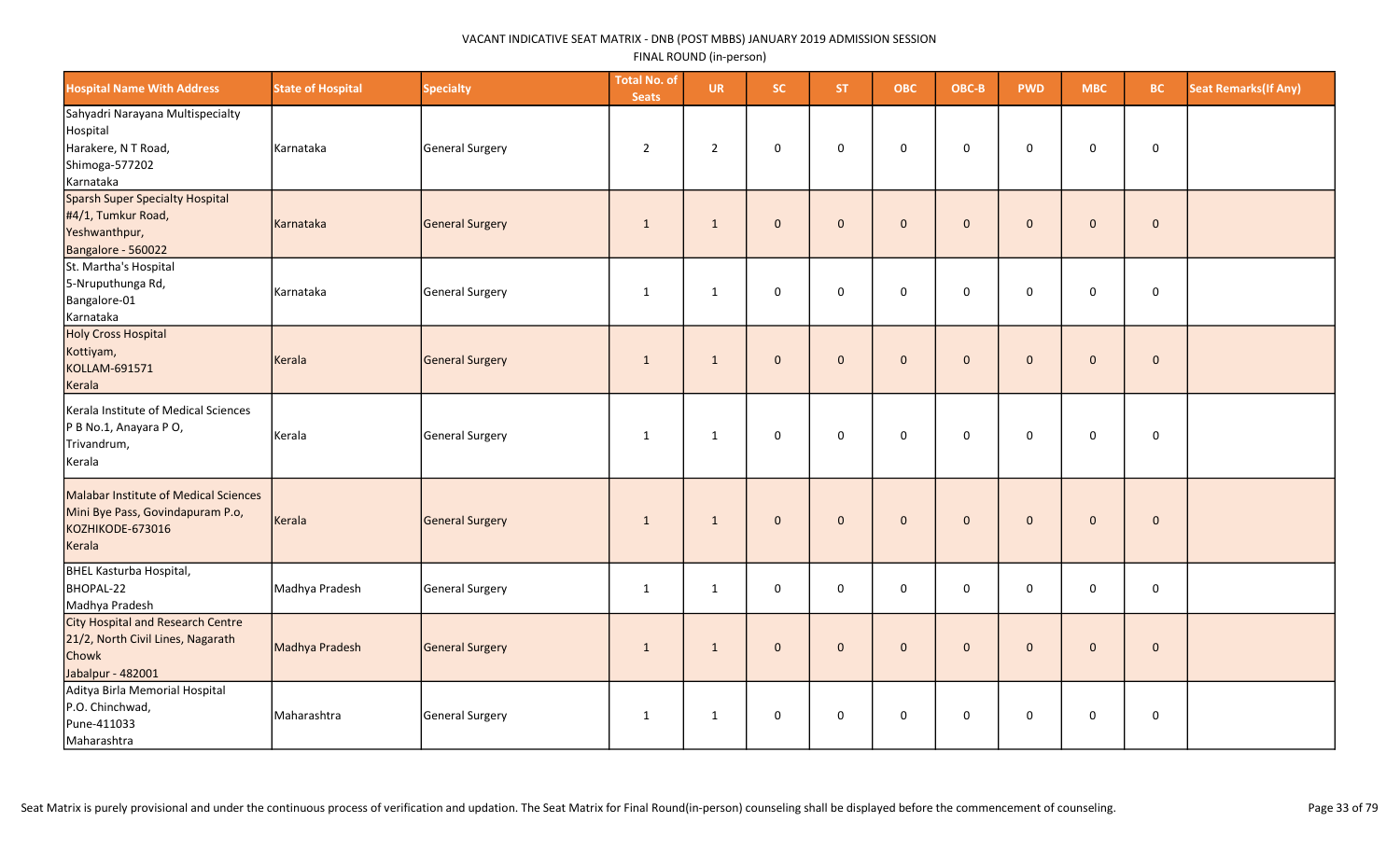| <b>Hospital Name With Address</b>                                                                                                                                                                                     | <b>State of Hospital</b> | <b>Specialty</b> | <b>Total No. of</b><br><b>Seats</b> | <b>UR</b>    | <b>SC</b>    | <b>ST</b>    | <b>OBC</b>   | OBC-B        | <b>PWD</b>   | <b>MBC</b>   | BC.         | <b>Seat Remarks (If Any)</b> |
|-----------------------------------------------------------------------------------------------------------------------------------------------------------------------------------------------------------------------|--------------------------|------------------|-------------------------------------|--------------|--------------|--------------|--------------|--------------|--------------|--------------|-------------|------------------------------|
| Dr. Babasaheb Ambedkar Central<br>Railway Hospital<br>Byculla,<br>Mumbai-27<br>Maharashtra                                                                                                                            | Maharashtra              | General Surgery  | $\mathbf{1}$                        | $\mathbf{1}$ | $\mathbf 0$  | $\mathbf{0}$ | $\mathbf{0}$ | $\mathbf{0}$ | $\mathbf{0}$ | $\mathbf 0$  | $\mathbf 0$ |                              |
| Dr. Hedgewar Rugnalaya<br>Garkheda,<br>Aurangabad-431005<br>Maharashtra                                                                                                                                               | Maharashtra              | General Surgery  | $\mathbf{1}$                        | $\mathbf{1}$ | 0            | $\mathbf 0$  | $\mathsf 0$  | $\mathbf 0$  | $\mathsf 0$  | $\mathbf 0$  | $\mathbf 0$ |                              |
| Dr. L H Hiranandani Hospital<br>Hillside Avenue,<br>Hiranandani Gardens,<br>Powai,<br>Mumbai-400076,<br>Maharashtra                                                                                                   | Maharashtra              | General Surgery  | $\mathbf{1}$                        | 1            | $\mathbf{0}$ | $\mathbf 0$  | $\mathbf 0$  | $\mathbf{0}$ | $\mathbf{0}$ | $\mathbf 0$  | $\pmb{0}$   |                              |
| Dr. R N Cooper Municipal General<br>Hospital<br>(Associated with H B T<br>(Hinduhridaysamrat Balasaheb<br>Thackeray) medical college)<br>North South Road No.1,<br>Vile Parle (West),<br>Mumbai-400056<br>Maharashtra | Maharashtra              | General Surgery  | $\mathbf{1}$                        | 0            | $\mathbf{1}$ | 0            | $\mathbf 0$  | $\mathbf 0$  | $\mathbf 0$  | $\mathbf 0$  | $\mathbf 0$ |                              |
| Fortis Hospital<br>Mulund Goregaon Link Road,<br>Mumbai-400078<br>Maharashtra                                                                                                                                         | Maharashtra              | General Surgery  | $\mathbf{1}$                        | $\mathbf{1}$ | $\mathbf 0$  | $\mathbf 0$  | $\mathbf{0}$ | $\mathbf{0}$ | $\mathbf{0}$ | $\mathbf 0$  | $\mathbf 0$ |                              |
| K.J. Somaiya Medical College<br>Eastern Highway, Sion,<br>Mumbai-400022<br>Maharashtra                                                                                                                                | Maharashtra              | General Surgery  | $\mathbf{1}$                        | $\mathbf{1}$ | 0            | $\mathbf 0$  | $\mathsf 0$  | $\mathbf 0$  | $\mathbf 0$  | $\mathbf 0$  | $\mathsf 0$ |                              |
| Kamalnayan Bajaj Hospital<br>(Marathwada Medical & Research<br>Institute's)<br>Gut No. 43, Beed Bypass Road,<br>Satara Parisar, Aurangabad- 431005<br>Maharashtra                                                     | Maharashtra              | General Surgery  | $\mathbf{1}$                        | $\mathbf{1}$ | $\mathbf{0}$ | $\mathbf 0$  | $\mathbf 0$  | $\mathbf{0}$ | $\mathbf{0}$ | $\mathbf{0}$ | $\mathbf 0$ |                              |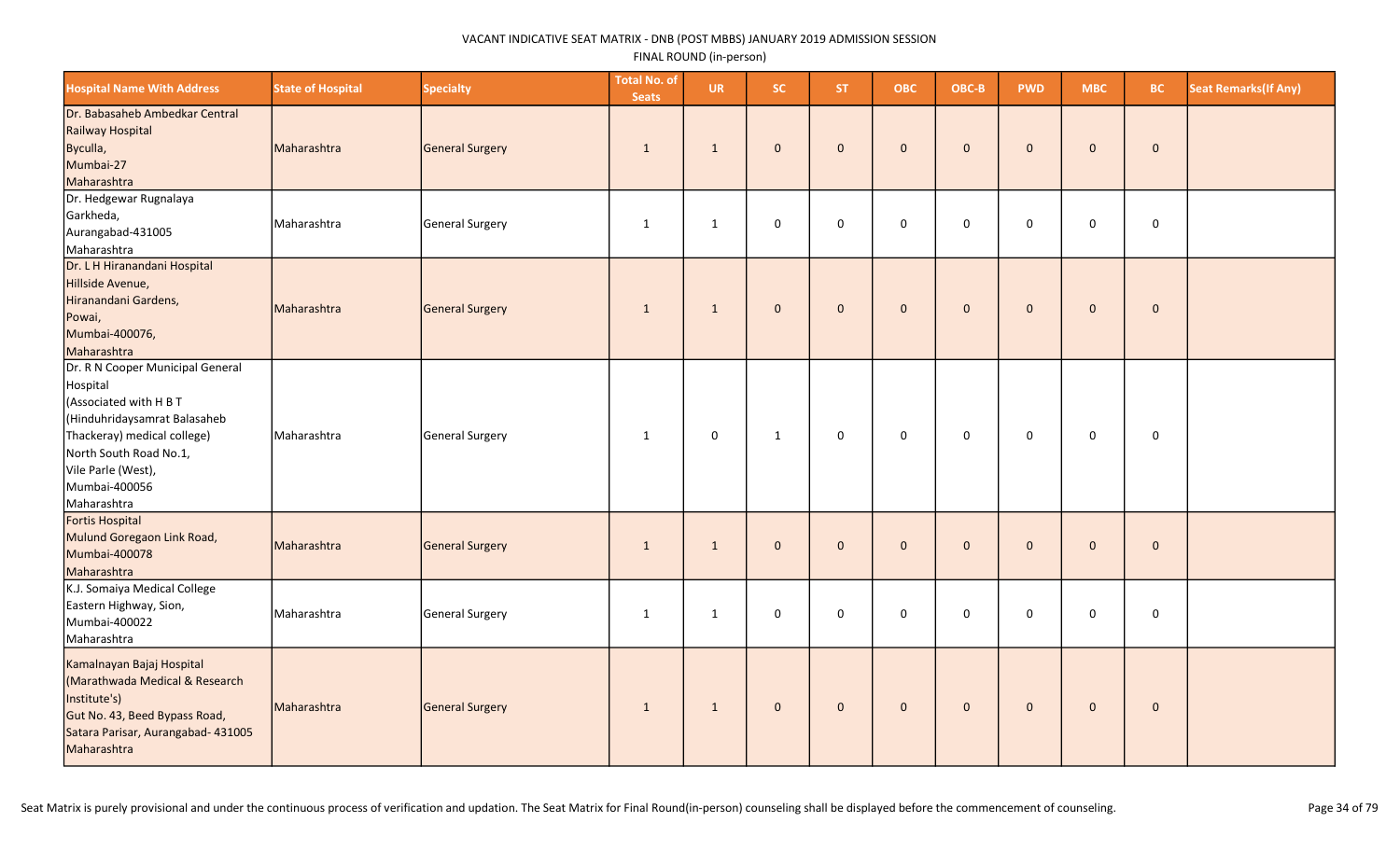| <b>Hospital Name With Address</b>                                                                                            | <b>State of Hospital</b> | <b>Specialty</b> | <b>Total No. of</b><br><b>Seats</b> | <b>UR</b>      | SC.          | ST.          | <b>OBC</b>   | OBC-B        | <b>PWD</b>   | <b>MBC</b>   | <b>BC</b>   | <b>Seat Remarks (If Any)</b> |
|------------------------------------------------------------------------------------------------------------------------------|--------------------------|------------------|-------------------------------------|----------------|--------------|--------------|--------------|--------------|--------------|--------------|-------------|------------------------------|
| Lilavati Hospital & Res. Centre<br>A-791, Bandra Reclaimation,<br>Bandra West,<br>Mumbai - 50<br>Maharashtra                 | Maharashtra              | General Surgery  | $\overline{2}$                      | $\overline{2}$ | $\mathbf 0$  | $\mathbf 0$  | $\mathbf 0$  | $\mathbf 0$  | $\mathbf 0$  | $\mathbf 0$  | $\mathbf 0$ |                              |
| Noble Hospital<br>153, Magarpatta City Road,<br>Hadapsar, Pune -411013<br>Maharashtra                                        | Maharashtra              | General Surgery  | $\mathbf{1}$                        | $\mathbf{1}$   | $\mathbf{0}$ | $\mathbf{0}$ | $\mathbf 0$  | $\mathbf{0}$ | $\mathbf{0}$ | $\mathbf{0}$ | $\pmb{0}$   |                              |
| P.D. Hinduja National Hospital<br>and Medical Research Centre,<br>Veer Savarkar Marg, Mahim,<br>Mumbai-400016<br>Maharashtra | Maharashtra              | General Surgery  | $\overline{2}$                      | $\overline{2}$ | $\mathbf 0$  | $\mathbf 0$  | $\mathsf 0$  | $\mathbf 0$  | $\mathbf 0$  | $\mathbf 0$  | $\mathsf 0$ |                              |
| Rajarshee Chhatrapati Shahu Maharaj<br>Govt. Med. College,<br>Dasara Chowk,<br>Kolhapur<br>Maharashtra                       | Maharashtra              | General Surgery  | $\overline{3}$                      | $\overline{2}$ | $\mathbf{0}$ | $\mathbf 0$  | $\mathbf{1}$ | $\mathbf 0$  | $\mathbf{0}$ | $\mathbf 0$  | $\pmb{0}$   |                              |
| Ruby Hall Clinic<br>(Grant Medical Foundation)<br>40 Sassoon Road<br>Pune -411001<br>Maharashtra                             | Maharashtra              | General Surgery  | 1                                   | $\mathbf{1}$   | 0            | $\mathbf 0$  | $\mathbf 0$  | $\mathbf 0$  | $\mathbf 0$  | $\mathbf 0$  | $\mathbf 0$ |                              |
| Sahyadri Speciality Hospital<br>30-C, Erandwane,<br>Karve Road,<br>Pune -411004<br>Maharashtra                               | Maharashtra              | General Surgery  | $\mathbf{1}$                        | $\mathbf{1}$   | $\mathbf{0}$ | $\mathbf{0}$ | $\mathbf 0$  | $\mathbf{0}$ | $\mathbf{0}$ | $\mathbf{0}$ | $\mathbf 0$ |                              |
| Saifee Hospital<br>Post Box 3771, 15/17,<br>Maharshi Karve Marg,<br>Mumbai - 400004<br>Maharashtra                           | Maharashtra              | General Surgery  | $\overline{2}$                      | $\overline{2}$ | $\mathbf 0$  | $\mathbf 0$  | $\mathsf 0$  | $\mathsf 0$  | $\mathbf 0$  | $\mathbf 0$  | $\mathbf 0$ |                              |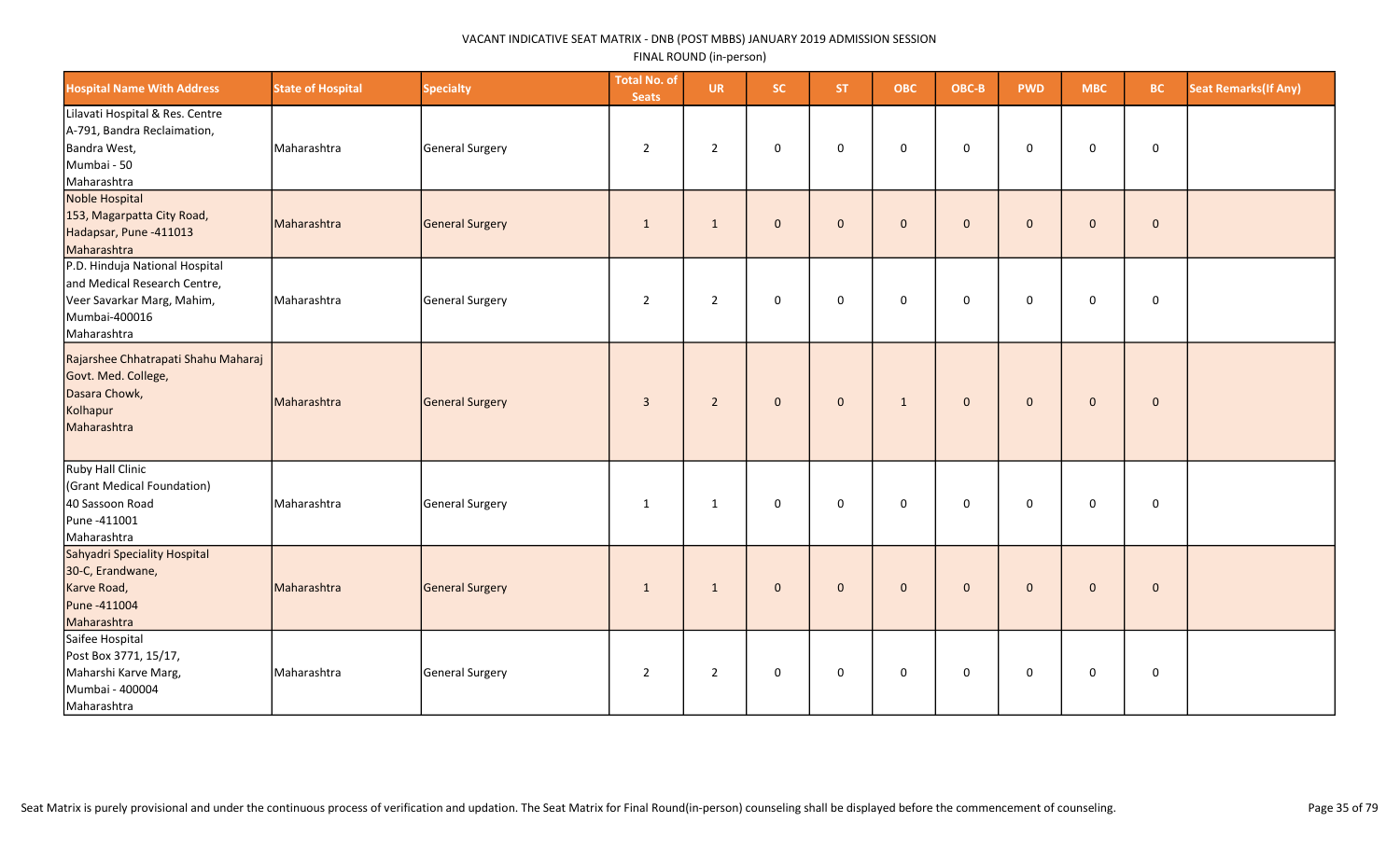| <b>Hospital Name With Address</b>                                                                                                                    | <b>State of Hospital</b> | <b>Specialty</b> | <b>Total No. of</b><br><b>Seats</b> | <b>UR</b>    | SC.          | <b>ST</b>    | <b>OBC</b>   | OBC-B        | <b>PWD</b>   | <b>MBC</b>   | <b>BC</b>   | <b>Seat Remarks (If Any)</b> |
|------------------------------------------------------------------------------------------------------------------------------------------------------|--------------------------|------------------|-------------------------------------|--------------|--------------|--------------|--------------|--------------|--------------|--------------|-------------|------------------------------|
| Sir Hurkisondas Nurrotumdas Hospital<br>and Research Centre<br>Raja Rammohan Roy Road,<br>Mumbai - 04<br>Maharashtra                                 | Maharashtra              | General Surgery  | 1                                   | 1            | $\mathbf{0}$ | $\mathbf{0}$ | $\mathbf{0}$ | $\mathbf{0}$ | $\mathbf{0}$ | $\mathbf{0}$ | $\mathbf 0$ |                              |
| Fortis Hospital<br>Sector-62, Phase-VIII,<br>Mohali-160062<br>Punjab                                                                                 | Punjab                   | General Surgery  | $\overline{3}$                      | 3            | $\mathsf 0$  | $\mathbf 0$  | $\mathbf 0$  | $\mathbf 0$  | $\mathbf 0$  | $\mathbf 0$  | $\mathbf 0$ |                              |
| <b>Grecian Super Speciality Hospital</b><br>(A unit of R.G.S Healthcare Pvt. Ltd),<br>Sector-69, Opp. Village Kumbra,<br>S.A.S Nagar, Mohali - 60062 | Punjab                   | General Surgery  | 1                                   | 1            | $\mathbf 0$  | $\mathbf{0}$ | $\mathbf{0}$ | $\mathbf 0$  | $\mathbf{0}$ | $\mathbf{0}$ | $\mathbf 0$ |                              |
| Max Super Specialty Hospital<br>A Unit of Hometrail Estate Pvt Ltd.<br>Civil Hospital Premises<br>Phase - VI, Mohali-160055<br>Punjab                | Punjab                   | General Surgery  | 1                                   | $\mathbf{1}$ | $\mathsf 0$  | 0            | $\mathbf 0$  | $\mathbf 0$  | 0            | 0            | $\mathbf 0$ |                              |
| Satguru Pratap Singh Apollo Hospital<br>Sherpur Chowk,<br>Ludhiana -141003<br>Punjab                                                                 | Punjab                   | General Surgery  | $\overline{2}$                      | $\sqrt{2}$   | $\mathbf 0$  | $\mathbf{0}$ | $\mathbf{0}$ | $\mathbf 0$  | $\Omega$     | $\mathbf{0}$ | $\mathbf 0$ |                              |
| Narayana Multispeciality Hospital<br>Sec-28, Rana Sanga Marg,<br>Pratap Nagar,<br>Jaipur-302033                                                      | Rajasthan                | General Surgery  | 1                                   | $\mathbf{1}$ | 0            | $\Omega$     | $\mathbf 0$  | 0            | $\Omega$     | 0            | $\mathbf 0$ |                              |
| Sikkim-Manipal Institute of Medical<br>Sciences<br>5th Mile, Tadong,<br>Sikkim-737102<br><b>GANGTOK</b><br>Sikkim                                    | Sikkim                   | General Surgery  | 1                                   | 1            | $\mathbf{0}$ | $\mathbf{0}$ | $\mathbf{0}$ | $\mathbf 0$  | $\mathbf{0}$ | $\mathbf 0$  | $\mathbf 0$ |                              |
| Apollo Hospital<br>21Greams lane,<br>Off Greams Rd,<br>Chennai - 06<br>Tamil Nadu                                                                    | Tamil Nadu               | General Surgery  | 1                                   | $\mathbf{1}$ | $\mathsf 0$  | $\mathbf 0$  | $\mathbf 0$  | 0            | $\mathbf 0$  | 0            | $\mathbf 0$ |                              |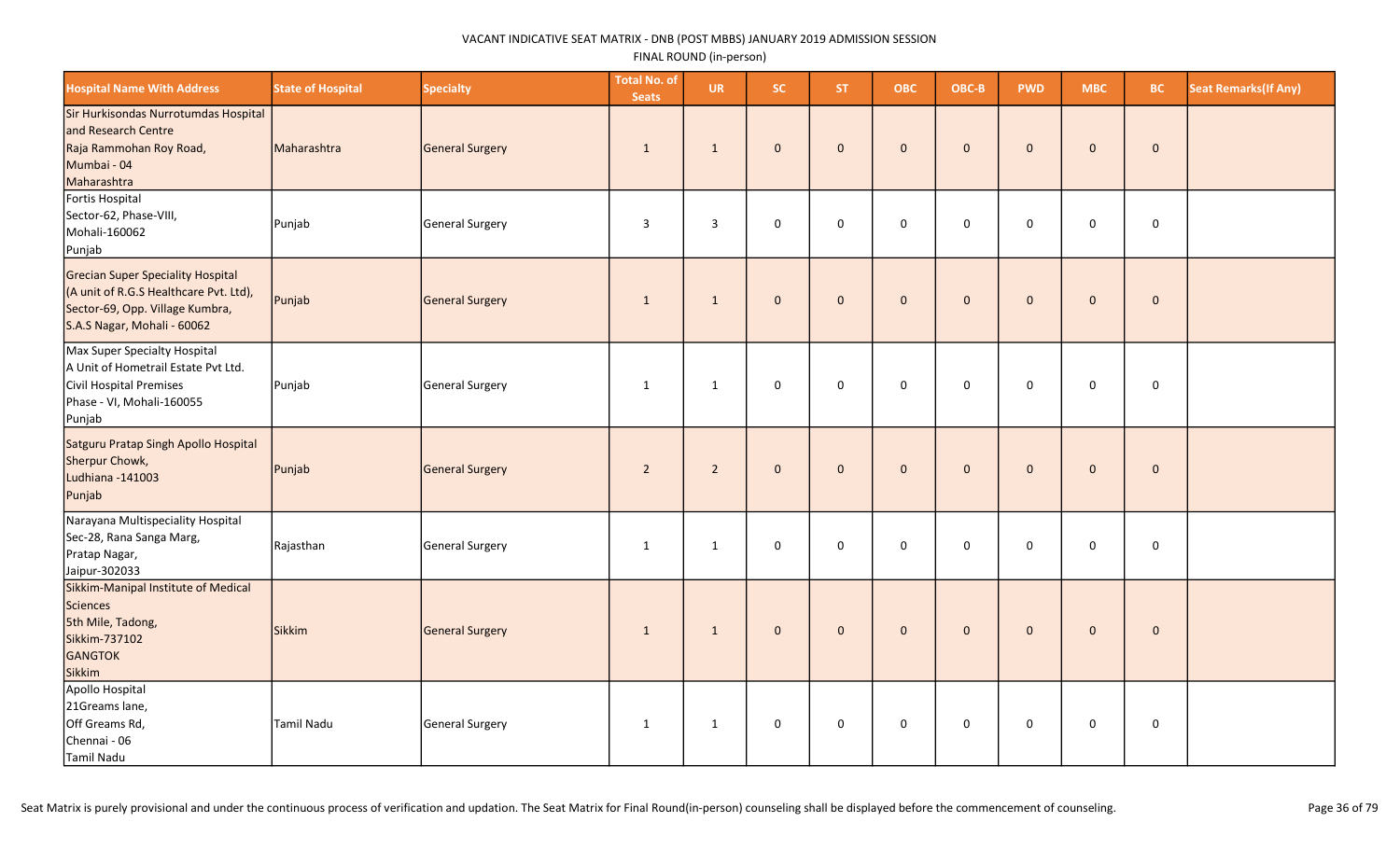| <b>Hospital Name With Address</b>                                                                                                | <b>State of Hospital</b> | <b>Specialty</b>       | <b>Total No. of</b><br><b>Seats</b> | <b>UR</b>      | SC.          | <b>ST</b>    | <b>OBC</b>     | OBC-B        | <b>PWD</b>   | <b>MBC</b>   | BC.          | <b>Seat Remarks (If Any)</b>                                                           |
|----------------------------------------------------------------------------------------------------------------------------------|--------------------------|------------------------|-------------------------------------|----------------|--------------|--------------|----------------|--------------|--------------|--------------|--------------|----------------------------------------------------------------------------------------|
| Southern Railway HQ Hospital<br>Aynavaram, Perumbur,<br>CHENNAI-23<br>Tamil Nadu                                                 | <b>Tamil Nadu</b>        | <b>General Surgery</b> | $\mathbf{1}$                        | $\mathbf{0}$   | $\mathbf{0}$ | $\mathbf{0}$ | $\mathbf{1}$   | $\mathbf{0}$ | $\Omega$     | $\mathbf 0$  | $\mathbf{0}$ |                                                                                        |
| St. Isabel's Hospital<br>49, Oliver Road, Mylapore,<br>Chennai-600004<br>Tamil Nadu                                              | <b>Tamil Nadu</b>        | <b>General Surgery</b> | $\mathbf{1}$                        | 1              | $\mathsf 0$  | $\mathbf 0$  | 0              | $\mathbf 0$  | $\Omega$     | 0            | 0            |                                                                                        |
| Care Hospital<br>Road No. 1, Banjara Hills,<br>Hyderabad - 34<br>Telangana                                                       | Telangana                | <b>General Surgery</b> | $\mathbf{1}$                        | $\mathbf{1}$   | $\mathbf{0}$ | $\mathbf{0}$ | $\mathbf{0}$   | $\mathbf 0$  | $\mathbf{0}$ | $\mathbf 0$  | $\mathbf{0}$ |                                                                                        |
| Citizen Specialty Hospital<br>1-100/CCH, Near Aparna Sarvor,<br>Nallagandla, Serilingampally,<br>Hyderabad - 500019<br>Telangana | Telangana                | General Surgery        | $\mathbf{1}$                        | $\mathbf{1}$   | $\mathbf 0$  | $\mathbf 0$  | $\mathbf 0$    | $\mathbf 0$  | $\mathbf 0$  | 0            | $\mathbf 0$  |                                                                                        |
| <b>ESIC Medical College Hospital and</b><br>Super Specialty Hospital,<br>Sanath Nagar,<br>Hyderabad - 500038                     | Telangana                | <b>General Surgery</b> | $\mathbf{1}$                        | $\mathbf{1}$   | $\mathbf{0}$ | $\mathbf{0}$ | $\overline{0}$ | $\mathbf 0$  | $\mathbf{0}$ | $\mathbf 0$  | $\mathbf{0}$ | Candidate has to execute a<br>compulsary service bond<br>during Joining this hospital. |
| MaxCure Hospital<br>(Formerly- Mediciti Hospital)<br>5-9-22 Secretariat Road,<br>Hyderabad - 500063<br>Telangana                 | Telangana                | General Surgery        | $\overline{2}$                      | $\overline{2}$ | $\mathbf 0$  | $\mathbf 0$  | $\mathbf 0$    | $\mathbf 0$  | $\mathbf 0$  | 0            | $\mathbf 0$  |                                                                                        |
| Virinchi Hospital<br>Door No. 6-3-2,3 & 3/1 Road<br>No 1,<br>Banjara Hills, Virinchi Circle,<br>Hyderabad - 500034               | Telangana                | <b>General Surgery</b> | $\mathbf{1}$                        | $\mathbf{1}$   | $\mathbf{0}$ | $\Omega$     | $\mathbf{0}$   | $\mathbf{0}$ | $\Omega$     | $\mathbf{0}$ | $\mathbf 0$  |                                                                                        |
| Yashoda Hospital<br>Behind Hari Hara Kala Bhawan,<br>S.P. Road, Secunderabad - 500003<br>Telangana                               | Telangana                | <b>General Surgery</b> | $\mathbf{1}$                        | $\mathbf{1}$   | $\mathbf{0}$ | $\Omega$     | $\Omega$       | $\Omega$     | $\Omega$     | 0            | $\mathbf 0$  |                                                                                        |
| Dr. Ram Manohar Lohia Combined<br>Hospital<br>Vibhutikhand, Gomtinagar,<br>Lucknow<br><b>Uttar Pradesh</b>                       | <b>Uttar Pradesh</b>     | <b>General Surgery</b> | $\mathbf{1}$                        | $\mathbf 1$    | $\mathbf{0}$ | $\mathbf{0}$ | $\mathbf{0}$   | $\mathbf{0}$ | $\Omega$     | $\mathbf{0}$ | $\pmb{0}$    |                                                                                        |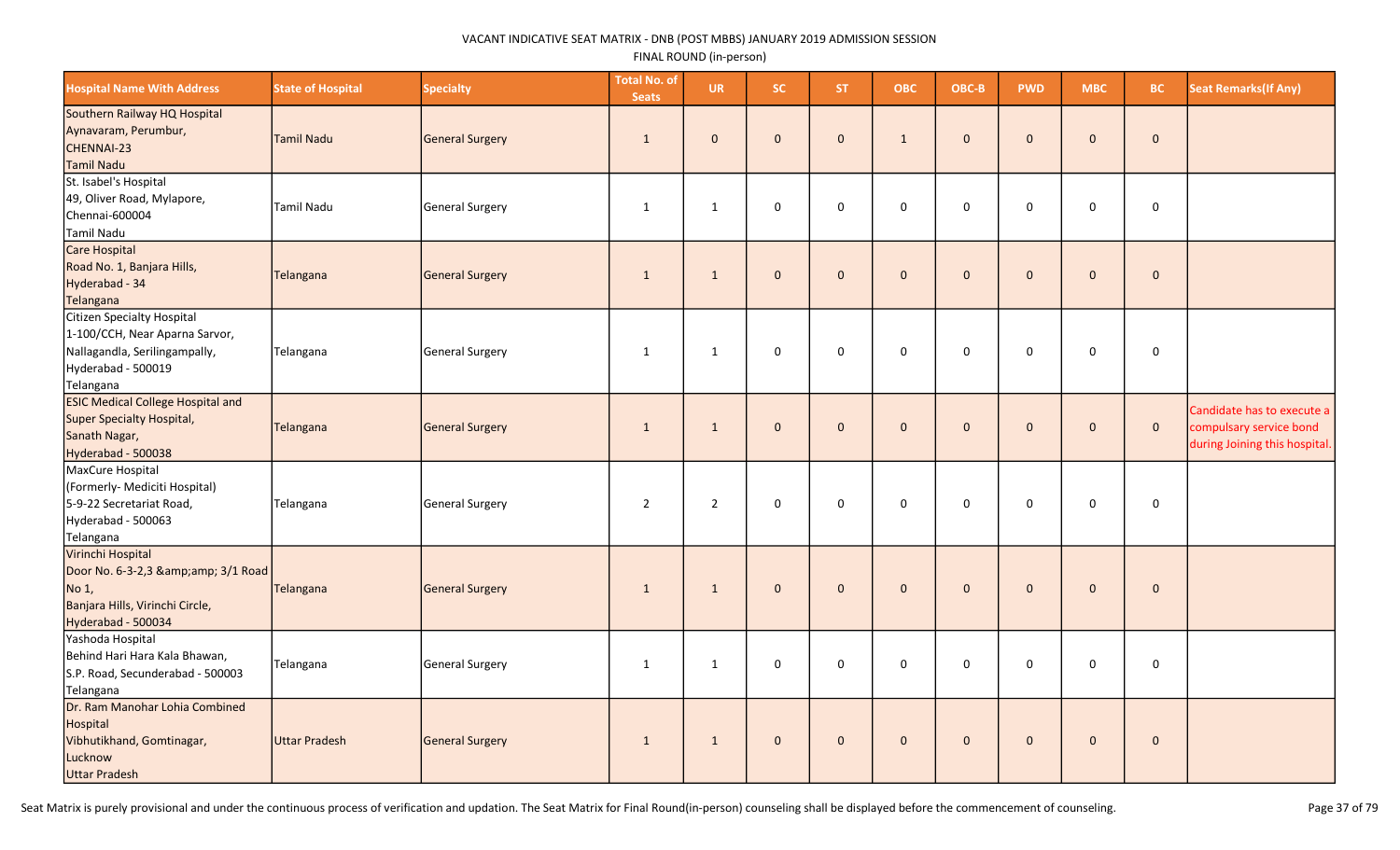| <b>Hospital Name With Address</b>                                                                                                                    | <b>State of Hospital</b> | <b>Specialty</b>                                                         | <b>Total No. of</b><br><b>Seats</b> | <b>UR</b>    | <b>SC</b>    | ST.            | <b>OBC</b>   | OBC-B        | <b>PWD</b>   | <b>MBC</b>   | BC.         | <b>Seat Remarks (If Any)</b> |
|------------------------------------------------------------------------------------------------------------------------------------------------------|--------------------------|--------------------------------------------------------------------------|-------------------------------------|--------------|--------------|----------------|--------------|--------------|--------------|--------------|-------------|------------------------------|
| Maharana Pratap District Combined<br>Hospital<br>Kutubkhana Road Bareilly - 243003<br><b>Uttar Pradesh</b>                                           | Uttar Pradesh            | General Surgery                                                          | $\mathbf{1}$                        | $\mathbf{1}$ | 0            | $\mathbf 0$    | 0            | 0            | 0            | 0            | 0           |                              |
| Deben Mahato (Sadar) Hospital<br>Purulia<br><b>West Bengal</b>                                                                                       | <b>West Bengal</b>       | General Surgery                                                          | $\mathbf{1}$                        | $\mathbf{0}$ | $\mathbf{0}$ | $\Omega$       | $\mathbf 0$  | $\mathbf{1}$ | $\mathbf{0}$ | $\mathbf{0}$ | $\mathbf 0$ |                              |
| Ramakrishna Mission Seva<br>Pratishthan,<br>Vivekananda Instt. of Medical<br>Sciences,<br>99, Sarat Bose Road,<br>KOLKATA - 26<br><b>West Bengal</b> | <b>West Bengal</b>       | General Surgery                                                          | 1                                   | $\mathbf{1}$ | 0            | $\mathbf 0$    | $\pmb{0}$    | 0            | $\mathbf 0$  | $\mathbf 0$  | 0           |                              |
| The Calcutta Medical Research<br>Institute<br>7/2-Diamond Harbour Rd,<br>KOLKATA-27<br><b>West Bengal</b>                                            | <b>West Bengal</b>       | General Surgery                                                          | $\mathbf{1}$                        | $\mathbf{1}$ | $\mathbf 0$  | $\overline{0}$ | $\mathbf 0$  | $\mathbf 0$  | $\mathbf{0}$ | $\mathbf 0$  | $\mathbf 0$ |                              |
| Medica Superspecialty Hospital<br>127 Mukundapur, E M Bypass,<br>Kolkata-700099<br><b>West Bengal</b>                                                | <b>West Bengal</b>       | <b>Health Administration Including</b><br><b>Hospital Administration</b> | $\mathbf{1}$                        | $\mathbf{1}$ | 0            | $\mathbf 0$    | 0            | 0            | 0            | $\mathsf{O}$ | 0           |                              |
| Dr. B L Kapur Memorial Hospital,<br>Pusa Road,<br>New Delhi-110005                                                                                   | Delhi                    | Immunohematology and trans<br><b>Fusion Medicine</b>                     | $\mathbf{1}$                        | 1            | $\mathbf{0}$ | $\mathbf{0}$   | $\mathbf{0}$ | $\mathbf{0}$ | $\mathbf{0}$ | $\mathbf{0}$ | $\mathbf 0$ |                              |
| Indraprastha Apollo Hospital<br>Delhi Mathura Road,<br>Sarita Vihar,<br>New Delhi - 110076                                                           | Delhi                    | Immunohematology and trans<br>Fusion Medicine                            | $\mathbf{1}$                        | $\mathbf{1}$ | 0            | $\mathbf 0$    | $\pmb{0}$    | 0            | $\mathbf 0$  | $\mathbf 0$  | $\pmb{0}$   |                              |
| Medanta The Medicity,<br>Sector-38, Gurgaon,<br>Haryana-122001                                                                                       | Haryana                  | Immunohematology and trans<br><b>Fusion Medicine</b>                     | $\mathbf{1}$                        | $\mathbf{1}$ | $\mathbf{0}$ | $\mathbf{0}$   | $\mathbf{0}$ | $\mathbf{0}$ | $\mathbf{0}$ | $\mathbf{0}$ | $\mathbf 0$ |                              |
| Santokbha Durlabhji Memorial<br>Hospital<br>cum Medical Research Institute,<br>Bhawani Singh Marg,<br>JAIPUR, Rajasthan-302015                       | Rajasthan                | Immunohematology and trans<br><b>Fusion Medicine</b>                     | $\mathbf{1}$                        | $\mathbf{1}$ | 0            | $\mathbf 0$    | 0            | 0            | $\mathbf 0$  | $\mathsf{O}$ | 0           |                              |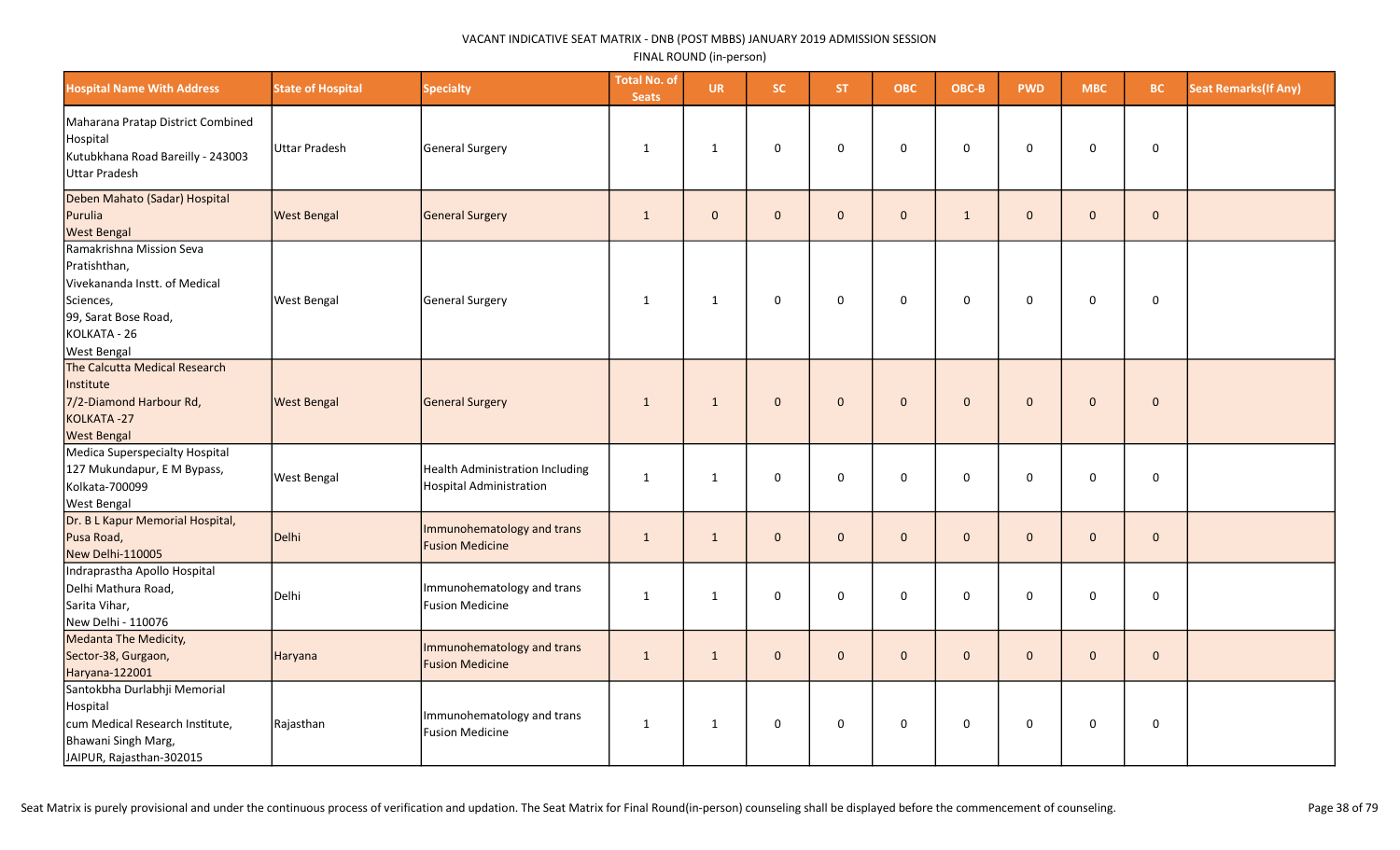| <b>Hospital Name With Address</b>                                                                                                                                           | <b>State of Hospital</b> | <b>Specialty</b>                                     | <b>Total No. of</b><br><b>Seats</b> | <b>UR</b>      | <b>SC</b>    | ST.            | <b>OBC</b>   | OBC-B        | <b>PWD</b>   | <b>MBC</b>   | BC.          | <b>Seat Remarks (If Any)</b> |
|-----------------------------------------------------------------------------------------------------------------------------------------------------------------------------|--------------------------|------------------------------------------------------|-------------------------------------|----------------|--------------|----------------|--------------|--------------|--------------|--------------|--------------|------------------------------|
| Nayati Multi Super Specialty Hospital<br>Behind Sawaria Gas Station,<br>NH-2 Mathura - Delhi Bypass<br>Uttar Pradesh - 281001                                               | Uttar Pradesh            | Immunohematology and trans<br><b>Fusion Medicine</b> | $\overline{2}$                      | $\overline{2}$ | $\mathbf{0}$ | $\mathbf{0}$   | $\mathbf{0}$ | $\mathbf{0}$ | $\mathbf{0}$ | $\mathbf{0}$ | $\mathbf 0$  |                              |
| National Institute of Tuberculosis and<br><b>Respiratory Diseases</b><br>(Formerly Known as L.R.S. Instt. of T.B.<br>& Allied Scs)<br>Sri Aurobindo Marg,<br>New Delhi - 30 | Delhi                    | Microbiology                                         | 1                                   | $\mathbf 0$    | $\mathbf 0$  | $\Omega$       | 1            | $\mathbf 0$  | $\mathbf 0$  | $\mathbf 0$  | $\mathbf 0$  |                              |
| Breach Candy Hospital Trust<br>60-A,<br>Bhulabhai Desai Road,<br>Mumbai-400026<br>Maharashtra                                                                               | Maharashtra              | Microbiology                                         | $\mathbf{1}$                        | $\mathbf{1}$   | $\mathbf{0}$ | $\overline{0}$ | $\mathbf{0}$ | $\mathbf{0}$ | $\mathbf{0}$ | $\mathbf{0}$ | $\mathbf{0}$ |                              |
| Global Hospital<br>6-1-1070,<br>Lakdi-Ka-Pool,<br>Hyderabad-4<br>Telangana                                                                                                  | Telangana                | Microbiology                                         | $\mathbf{1}$                        | 1              | 0            | $\mathbf 0$    | $\mathsf 0$  | $\mathbf 0$  | $\mathbf 0$  | $\mathbf 0$  | $\mathsf 0$  |                              |
| Krishna Institute of Medical Sciences<br>1-8-31/1, Minister Road,<br>Secunderabad - 500003<br>Telangana                                                                     | Telangana                | Microbiology                                         | $\overline{2}$                      | $\overline{2}$ | $\mathbf{0}$ | $\overline{0}$ | $\mathbf{0}$ | $\mathbf{0}$ | $\mathbf{0}$ | $\mathbf{0}$ | $\mathbf 0$  |                              |
| College of Medicine and JNM Hospital<br>P. O.: Kalyani District,<br>Nadia-741235 West Bengal                                                                                | <b>West Bengal</b>       | Microbiology                                         | $\mathbf 1$                         | 0              | 0            | $\mathbf 0$    | $\mathsf 0$  | $\mathbf 0$  | $\mathbf{1}$ | $\mathbf 0$  | $\mathbf 0$  |                              |
| Manipal Hospital<br>98 Rustum Bagh,<br>Airport Road,<br>Bangalore - 17<br>Karnataka                                                                                         | Karnataka                | Neuro Surgery (Direct 6 Years<br>Course)             | $\mathbf{1}$                        | $\mathbf{1}$   | $\mathbf{0}$ | $\mathbf 0$    | $\mathbf 0$  | $\mathbf{0}$ | $\mathbf{0}$ | $\mathbf{0}$ | $\mathbf 0$  |                              |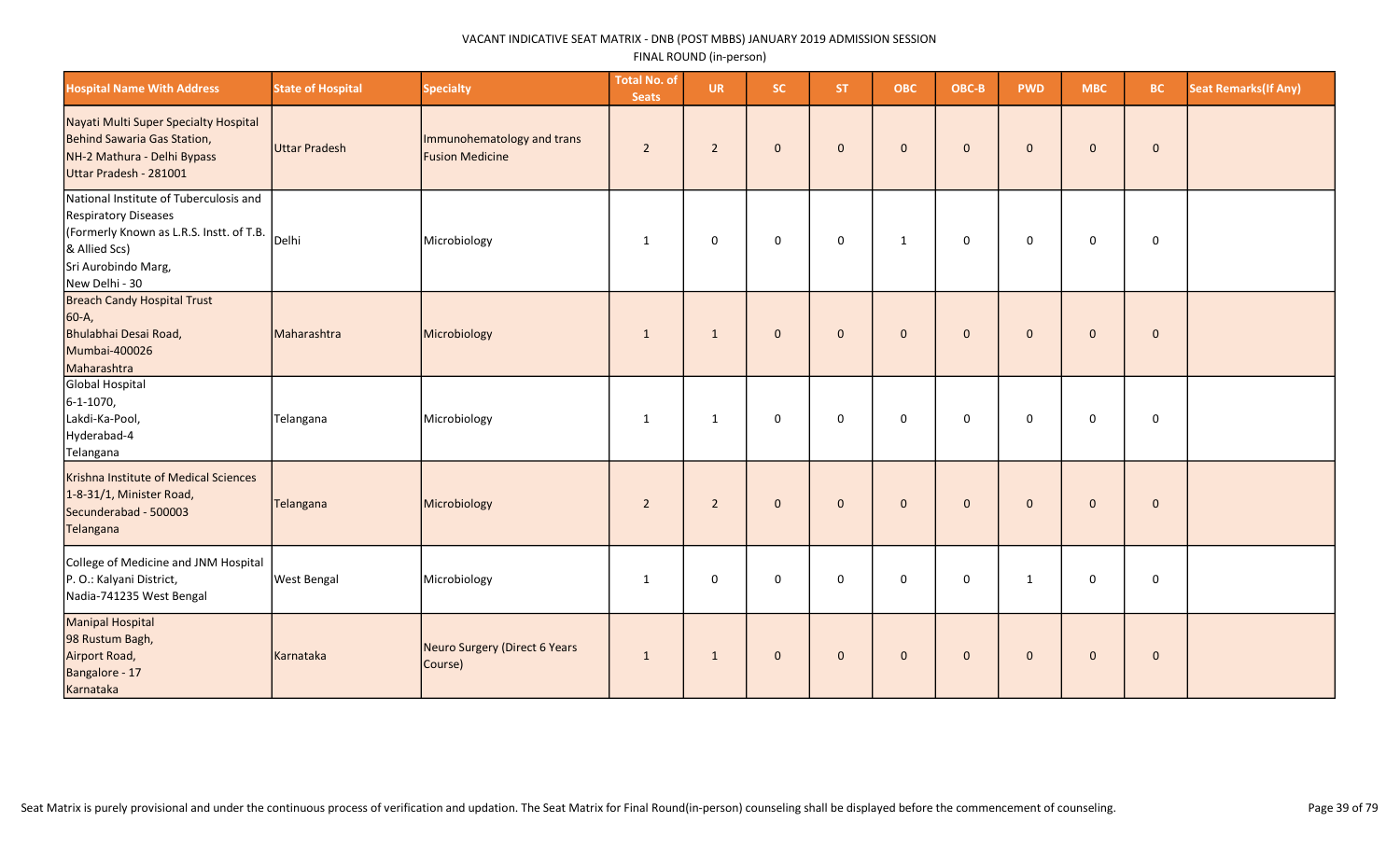| <b>Hospital Name With Address</b>                                                                                                                                    | <b>State of Hospital</b> | <b>Specialty</b>                         | <b>Total No. of</b><br><b>Seats</b> | <b>UR</b>      | <b>SC</b>           | ST.          | <b>OBC</b>  | OBC-B        | <b>PWD</b>   | <b>MBC</b>          | <b>BC</b>   | <b>Seat Remarks (If Any)</b> |
|----------------------------------------------------------------------------------------------------------------------------------------------------------------------|--------------------------|------------------------------------------|-------------------------------------|----------------|---------------------|--------------|-------------|--------------|--------------|---------------------|-------------|------------------------------|
| Narayana Hrudayalaya,<br>258/A, Bommasandra Industrial Area,<br>Anekal Taluk,<br>Bangalore-560099<br>Karnataka                                                       | Karnataka                | Neuro Surgery (Direct 6 Years<br>Course) | $\mathbf{1}$                        | $\mathbf{1}$   | 0                   | $\mathbf 0$  | $\mathsf 0$ | $\mathbf 0$  | $\mathbf 0$  | 0                   | $\mathbf 0$ |                              |
| Indo American Hospital,<br>Brain & Spine Centre,<br>Chemmanakary,<br>Near Vaikom - 686143<br>Kerala                                                                  | Kerala                   | Neuro Surgery (Direct 6 Years<br>Course) | $\mathbf{1}$                        | $\mathbf{1}$   | $\mathbf 0$         | $\mathbf{0}$ | $\mathbf 0$ | $\mathbf{0}$ | $\mathbf 0$  | $\mathbf 0$         | $\pmb{0}$   |                              |
| Western India Institute of<br>Neurosciences,<br>183/1, B, Nagala Park, Kolhapur,<br>Maharashtra                                                                      | Maharashtra              | Neuro Surgery (Direct 6 Years<br>Course) | $\overline{2}$                      | $\overline{2}$ | 0                   | $\mathbf 0$  | $\mathbf 0$ | $\mathbf 0$  | $\mathbf 0$  | 0                   | $\mathsf 0$ |                              |
| Kamineni Hospital<br>(associated with Kamineni Academy of<br>Medical Sciences and Research Center)  <br> Telangana<br>L. B. Nagar,<br>Hyderabad -500068<br>Telangana |                          | Neuro Surgery (Direct 6 Years<br>Course) | $\mathbf{1}$                        | $\mathbf{1}$   | $\mathbf{0}$        | $\mathbf{0}$ | $\mathbf 0$ | $\mathbf{0}$ | $\mathbf{0}$ | $\mathbf 0$         | $\mathbf 0$ |                              |
| Narayana Hrudayalaya,<br>258/A, Bommasandra Industrial Area,<br>Anekal Taluk,<br>Bangalore-560099<br>Karnataka                                                       | Karnataka                | Nuclear Medicine                         | 1                                   | $\mathbf{1}$   | 0                   | $\mathbf{0}$ | $\mathbf 0$ | $\mathbf 0$  | $\mathbf 0$  | $\mathsf{O}\xspace$ | $\mathsf 0$ |                              |
| P.D. Hinduja National Hospital<br>and Medical Research Centre,<br>Veer Savarkar Marg, Mahim,<br>Mumbai-400016<br>Maharashtra                                         | Maharashtra              | Nuclear Medicine                         | $\mathbf{1}$                        | $\mathbf{1}$   | $\mathbf 0$         | $\mathbf 0$  | $\mathbf 0$ | $\mathbf{0}$ | $\mathbf{0}$ | $\mathbf 0$         | $\mathbf 0$ |                              |
| Seth G.S. Medical College<br>& KEM Hospital,<br>Parel,<br>Mumbai - 12<br>Maharashtra                                                                                 | Maharashtra              | Nuclear Medicine                         | 1                                   | $\pmb{0}$      | $\mathsf{O}\xspace$ | $\mathbf 0$  | $\pmb{0}$   | $\mathbf 0$  | $\mathbf{1}$ | 0                   | $\mathbf 0$ |                              |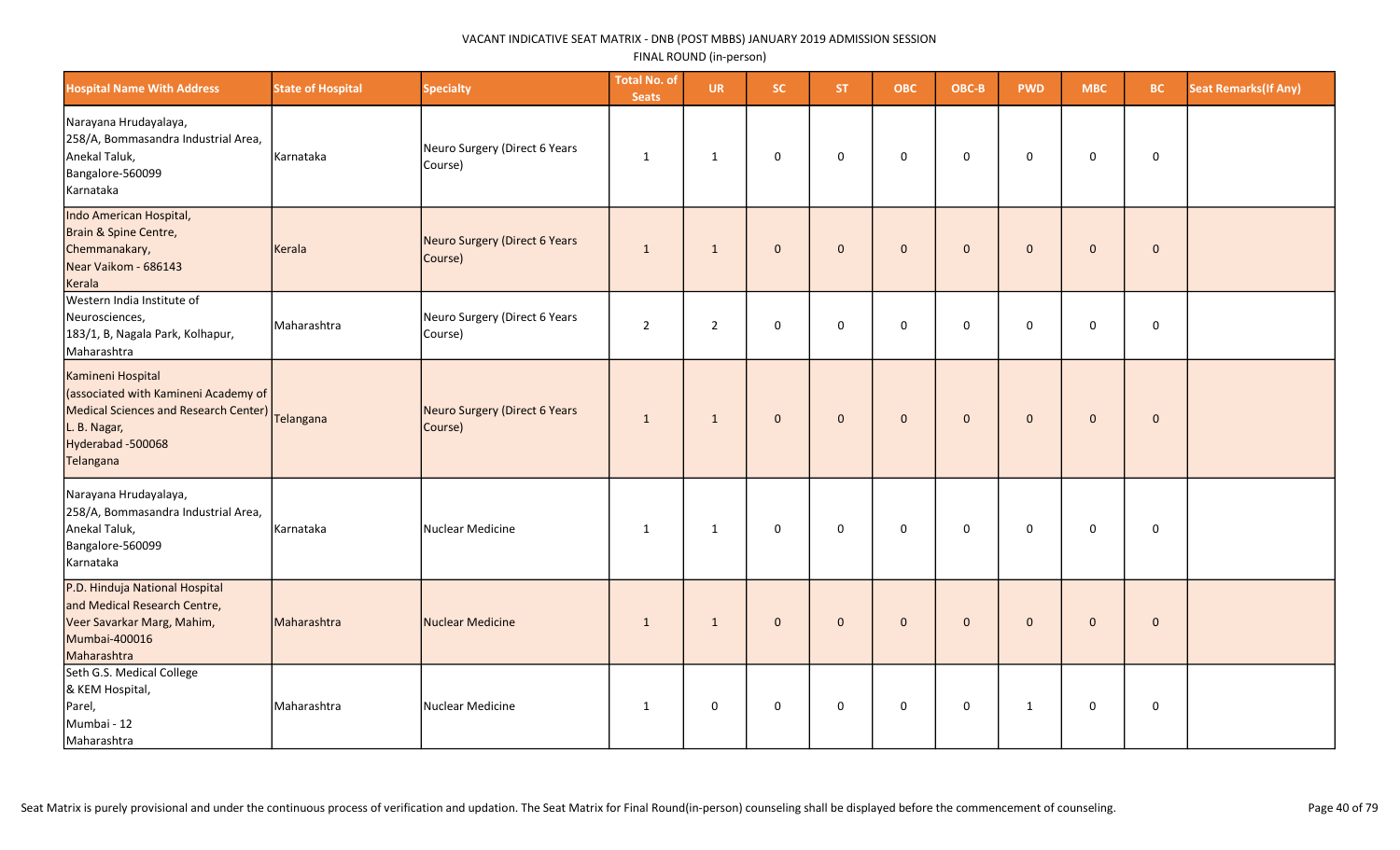| <b>Hospital Name With Address</b>                                                                                                       | <b>State of Hospital</b> | <b>Specialty</b>                  | <b>Total No. of</b><br><b>Seats</b> | <b>UR</b>      | <b>SC</b>           | <b>ST</b>    | <b>OBC</b>   | OBC-B        | <b>PWD</b>   | <b>MBC</b>     | <b>BC</b>           | <b>Seat Remarks(If Any)</b> |
|-----------------------------------------------------------------------------------------------------------------------------------------|--------------------------|-----------------------------------|-------------------------------------|----------------|---------------------|--------------|--------------|--------------|--------------|----------------|---------------------|-----------------------------|
| <b>Rural Development Trust Hospital</b><br>Kadiri Road, Bathalapalli,<br>ANANTAPUR - 515661                                             | Andhra Pradesh           | <b>Obstetrics and Gynaecology</b> | $\mathbf{1}$                        | $\mathbf{1}$   | $\mathbf{0}$        | $\mathbf{0}$ | $\mathbf 0$  | $\mathbf{0}$ | $\mathbf{0}$ | $\mathbf{0}$   | $\mathbf 0$         |                             |
| South Central Railways Hospital<br>Lallguda, Secunderabad<br>Andhra Pradesh                                                             | Andhra Pradesh           | Obstetrics and Gynaecology        | $\mathbf{1}$                        | $\mathbf{1}$   | 0                   | $\mathbf 0$  | $\mathbf 0$  | $\mathbf 0$  | $\mathbf 0$  | 0              | $\mathbf 0$         |                             |
| Government Multi Specialty Hospital<br>Sector - 16,<br><b>CHANDIGARH</b>                                                                | Chandigarh               | <b>Obstetrics and Gynaecology</b> | $\mathbf{1}$                        | 1              | $\mathbf 0$         | $\mathbf{0}$ | $\mathbf 0$  | $\mathbf{0}$ | $\mathbf{0}$ | $\overline{0}$ | $\mathbf 0$         |                             |
| Govt. Medical College (Maharani<br>Hospital)<br>Jagadalpur<br>Chattishgarh                                                              | Chhattisgarh             | <b>Obstetrics and Gynaecology</b> | $\mathbf{1}$                        | $\mathbf 0$    | 0                   | $\mathbf{1}$ | $\mathbf 0$  | $\mathbf 0$  | $\Omega$     | 0              | $\mathbf 0$         |                             |
| <b>Batra Hospital and Medical Research</b><br>Centre<br>1, Tuglakabad Institutional Area,<br>Mehrauli Badarpu Road,<br>New Delhi-110062 | Delhi                    | <b>Obstetrics and Gynaecology</b> | $\mathbf{1}$                        | $\mathbf{1}$   | $\mathbf{0}$        | $\Omega$     | $\mathbf{0}$ | $\mathbf{0}$ | $\Omega$     | $\mathbf 0$    | $\pmb{0}$           |                             |
| Deen Dayal Upadhyay Hospital<br>Hari Nagar,<br>New Delhi-64                                                                             | Delhi                    | <b>Obstetrics and Gynaecology</b> | $\overline{2}$                      | $\overline{2}$ | $\mathbf 0$         | $\Omega$     | $\mathbf 0$  | $\mathbf 0$  | $\Omega$     | 0              | $\mathbf 0$         |                             |
| Dr. B L Kapur Memorial Hospital,<br>Pusa Road,<br>New Delhi-110005                                                                      | Delhi                    | <b>Obstetrics and Gynaecology</b> | $\mathbf{1}$                        | $\mathbf{1}$   | $\mathbf{0}$        | $\mathbf{0}$ | $\mathbf 0$  | $\mathbf{0}$ | $\mathbf{0}$ | $\mathbf 0$    | $\mathbf 0$         |                             |
| Holy Family Hospital<br>Okhla,<br>New Delhi-25                                                                                          | Delhi                    | <b>Obstetrics and Gynaecology</b> | $\mathbf{3}$                        | $\mathbf{3}$   | 0                   | 0            | $\mathbf 0$  | $\mathsf 0$  | $\Omega$     | 0              | $\mathsf{O}\xspace$ |                             |
| Northern Railway Central Hospital<br>Near Connaught Place,<br>New Delhi-1                                                               | Delhi                    | <b>Obstetrics and Gynaecology</b> | $\mathbf{1}$                        | $\mathbf{0}$   | $\mathbf{1}$        | $\mathbf{0}$ | $\mathbf 0$  | $\mathbf{0}$ | $\Omega$     | $\mathbf{0}$   | $\pmb{0}$           |                             |
| Sanjay Gandhi Memorial Hospital,<br>Mangol Puri,<br>S Block,<br>New Delhi-110083                                                        | Delhi                    | <b>Obstetrics and Gynaecology</b> | $\overline{2}$                      | $\mathbf{1}$   | 0                   | $\mathbf 0$  | $\mathbf{1}$ | $\mathbf 0$  | $\mathbf 0$  | 0              | $\mathbf 0$         |                             |
| Shri Dada Dev Matri Avum Shishu<br>Chikitsalaya<br>Dabri, New Delhi - 110045<br>Delhi                                                   | Delhi                    | <b>Obstetrics and Gynaecology</b> | $\mathbf{1}$                        | $\mathbf{1}$   | $\mathsf{O}\xspace$ | $\mathbf{0}$ | $\pmb{0}$    | $\mathbf{0}$ | $\pmb{0}$    | $\pmb{0}$      | $\pmb{0}$           |                             |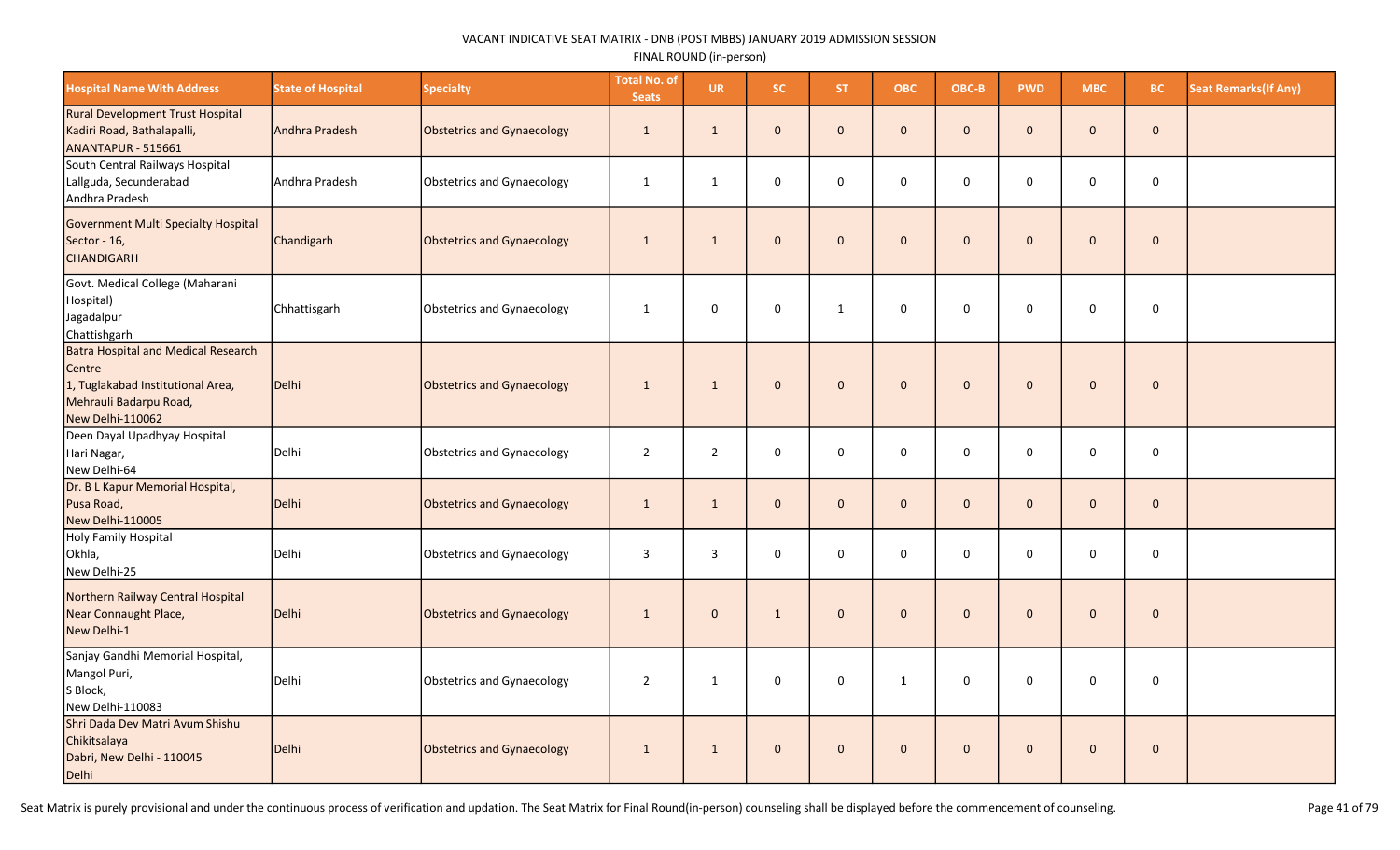| <b>Hospital Name With Address</b>                                                                          | <b>State of Hospital</b> | <b>Specialty</b>           | <b>Total No. of</b><br><b>Seats</b> | <b>UR</b>    | SC.          | ST.          | <b>OBC</b>   | OBC-B        | <b>PWD</b>   | <b>MBC</b>   | BC           | <b>Seat Remarks(If Any)</b>                                                            |
|------------------------------------------------------------------------------------------------------------|--------------------------|----------------------------|-------------------------------------|--------------|--------------|--------------|--------------|--------------|--------------|--------------|--------------|----------------------------------------------------------------------------------------|
| St. Stephen's Hospital,<br>Tees Hazari,<br>New Delhi-7                                                     | Delhi                    | Obstetrics and Gynaecology | $\mathbf{1}$                        | $\mathbf{1}$ | $\mathbf 0$  | $\Omega$     | 0            | $\mathbf 0$  | $\Omega$     | $\mathbf 0$  | 0            |                                                                                        |
| Artemis Health Institute<br>Sector 51,<br>Gurgaon-122001<br>Haryana                                        | Haryana                  | Obstetrics and Gynaecology | $\mathbf{1}$                        | $\mathbf{1}$ | $\mathbf{0}$ | $\mathbf{0}$ | $\mathbf{0}$ | $\mathbf{0}$ | $\mathbf{0}$ | $\mathbf{0}$ | $\mathbf{0}$ |                                                                                        |
| Fortis Escorts Hospital,<br>Neelam Bata Road, Faridabad,<br>Haryana-121002                                 | Haryana                  | Obstetrics and Gynaecology | $\mathbf{1}$                        | $\mathbf{1}$ | $\mathbf 0$  | 0            | 0            | $\mathbf 0$  | $\mathbf 0$  | $\mathbf 0$  | 0            |                                                                                        |
| Apollo BGS Hospital<br>Adichunchanagiri Road,<br>Kuvempunagar,<br>Mysore - 23<br>Karnataka                 | Karnataka                | Obstetrics and Gynaecology | $\mathbf{1}$                        | $\mathbf{1}$ | $\mathbf{0}$ | $\mathbf{0}$ | $\mathbf{0}$ | $\mathbf{0}$ | $\mathbf{0}$ | $\mathbf{0}$ | $\mathbf{0}$ |                                                                                        |
| Bhagwan Mahaveer Jain Hospital<br>Miles Road,<br>Bangalore-560052.<br>Karnataka                            | Karnataka                | Obstetrics and Gynaecology | $\mathbf{1}$                        | $\mathbf{1}$ | $\mathbf 0$  | 0            | 0            | $\mathbf 0$  | $\mathbf 0$  | 0            | 0            |                                                                                        |
| <b>District Hospital</b><br>B D Road, Beside DHO Office,<br>Chitradurga<br>Karnataka                       | Karnataka                | Obstetrics and Gynaecology | $\mathbf{1}$                        | $\mathbf{0}$ | 1            | $\mathbf{0}$ | $\mathbf{0}$ | $\mathbf 0$  | $\mathbf{0}$ | $\mathbf{0}$ | $\mathbf{0}$ | Candidate has to execute a<br>compulsary service bond<br>during Joining this hospital. |
| District Hospital<br>Killa Road,<br>Dharwad - 580008<br>Karnataka                                          | Karnataka                | Obstetrics and Gynaecology | $\mathbf{1}$                        | $\mathbf{1}$ | $\mathbf 0$  | 0            | 0            | 0            | 0            | 0            | $\mathbf 0$  | Candidate has to execute a<br>compulsary service bond<br>during Joining this hospital. |
| K C General Hospital<br>#89 5th Cross Malleshwaram,<br>Bengaluru - 560003<br>Karnataka                     | Karnataka                | Obstetrics and Gynaecology | $\overline{2}$                      | $\mathbf{1}$ | $\mathbf{0}$ | $\mathbf{0}$ | $\mathbf{1}$ | $\mathbf 0$  | $\mathbf{0}$ | $\mathbf 0$  | $\mathbf 0$  | Candidate has to execute a<br>compulsary service bond<br>during Joining this hospital. |
| Santosh Hospital<br>No. 6/1 promnade road,<br>near goodwills high school,<br>Bangalore-560005<br>Karnataka | Karnataka                | Obstetrics and Gynaecology | $\mathbf{1}$                        | $\mathbf{1}$ | $\mathbf 0$  | $\mathbf 0$  | 0            | $\mathbf 0$  | $\mathbf 0$  | $\pmb{0}$    | 0            |                                                                                        |
| Cosmopolitan Hospital<br>Murinjapalam, Pattom PO,<br>TRIVANDRUM-04<br>Kerala                               | Kerala                   | Obstetrics and Gynaecology | $\mathbf{1}$                        | $\mathbf{1}$ | $\mathbf{0}$ | $\mathbf{0}$ | $\mathbf{0}$ | $\mathbf 0$  | $\mathbf{0}$ | $\mathbf 0$  | $\mathbf 0$  |                                                                                        |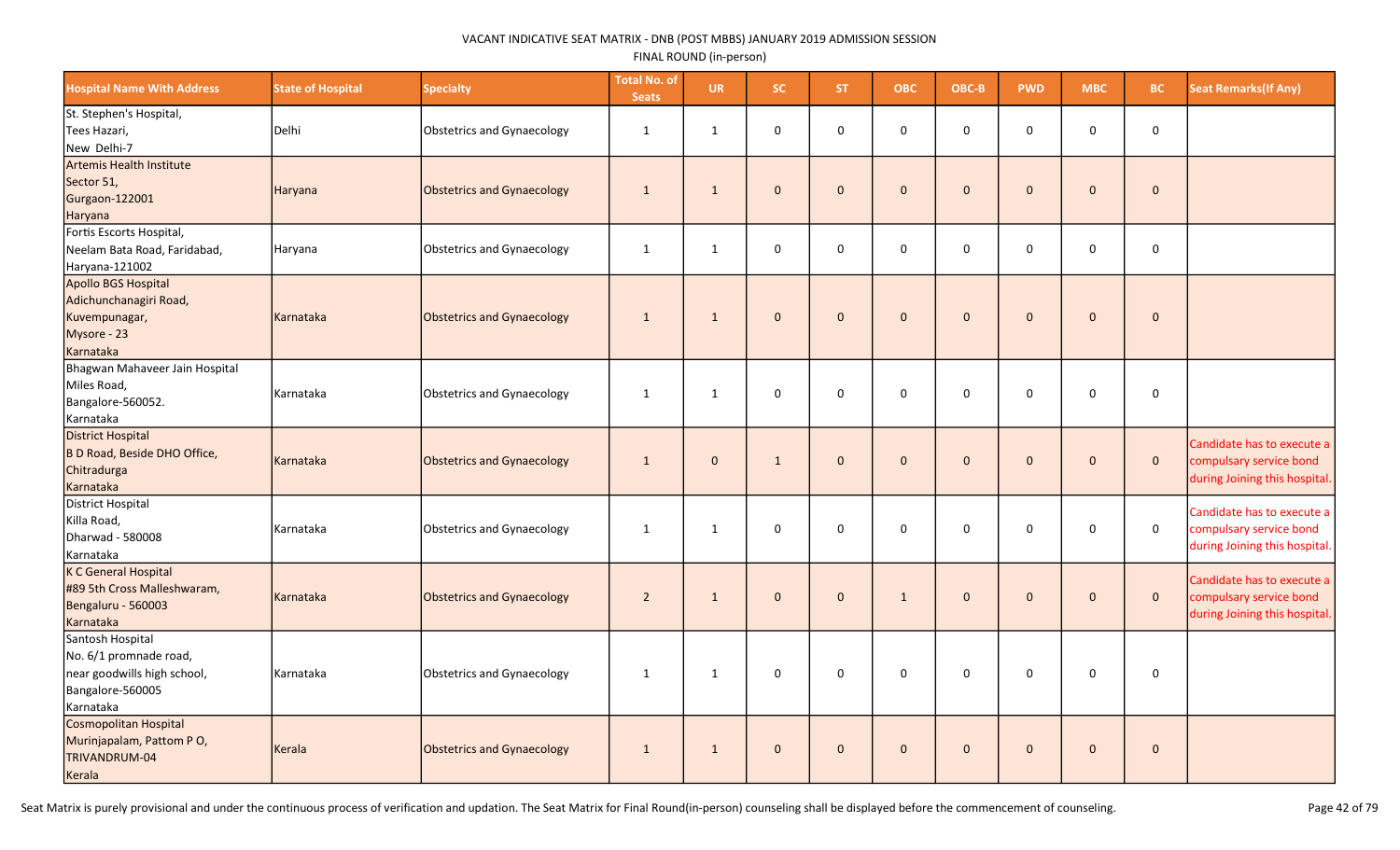| <b>Hospital Name With Address</b>                                                                                            | <b>State of Hospital</b> | <b>Specialty</b>           | <b>Total No. of</b><br><b>Seats</b> | <b>UR</b>      | <b>SC</b>    | <b>ST</b>      | <b>OBC</b>   | OBC-B        | <b>PWD</b>   | <b>MBC</b>   | <b>BC</b>   | <b>Seat Remarks (If Any)</b> |
|------------------------------------------------------------------------------------------------------------------------------|--------------------------|----------------------------|-------------------------------------|----------------|--------------|----------------|--------------|--------------|--------------|--------------|-------------|------------------------------|
| Daya General Hospital<br>Shornur Road, Near Viyyur Bridge,<br>Thrissur - 680022                                              | Kerala                   | Obstetrics and Gynaecology | $\mathbf{1}$                        | $\mathbf{1}$   | $\mathbf 0$  | $\mathbf 0$    | $\mathsf 0$  | $\mathbf 0$  | $\mathbf 0$  | $\mathbf 0$  | $\mathbf 0$ |                              |
| Kerala Institute of Medical Sciences<br>P B No.1, Anayara P O,<br>Trivandrum,<br>Kerala                                      | Kerala                   | Obstetrics and Gynaecology | $\mathbf{1}$                        | 1              | $\mathbf{0}$ | $\overline{0}$ | $\mathbf{0}$ | $\mathbf{0}$ | $\mathbf{0}$ | $\mathbf{0}$ | $\mathbf 0$ |                              |
| Lakshmi Hospital<br>Diwan's Road, Cochin - 682016<br>Kerala                                                                  | Kerala                   | Obstetrics and Gynaecology | $\mathbf{1}$                        | $\mathbf{1}$   | 0            | $\mathbf 0$    | $\mathbf 0$  | $\mathbf 0$  | $\mathbf 0$  | $\mathbf 0$  | 0           |                              |
| Little Flower Hospital,<br>Post Box No. 23,<br>ANGAMALLY - 683572<br>Kerala                                                  | Kerala                   | Obstetrics and Gynaecology | 1                                   | 1              | $\mathbf{0}$ | $\overline{0}$ | $\mathbf 0$  | $\mathbf{0}$ | $\mathbf{0}$ | $\mathbf{0}$ | $\mathbf 0$ |                              |
| Malabar Institute of Medical Sciences<br>Mini Bye Pass, Govindapuram P.o,<br>KOZHIKODE-673016<br>Kerala                      | Kerala                   | Obstetrics and Gynaecology | 1                                   | 1              | 0            | $\mathbf 0$    | $\mathbf 0$  | 0            | 0            | $\mathbf 0$  | $\pmb{0}$   |                              |
| Mother Hospital<br>Olari (PO) Pullazhi,<br>THRISSUR-12<br>Kerala                                                             | Kerala                   | Obstetrics and Gynaecology | $\mathbf{1}$                        | $\mathbf{1}$   | $\mathbf{0}$ | $\mathbf{0}$   | $\mathbf 0$  | $\mathbf{0}$ | $\mathbf{0}$ | $\mathbf{0}$ | $\mathbf 0$ |                              |
| Polakulath Narayanan Renai Medicity<br>Multi Super Specialty Hospital<br>PB No. 2259, Palarivattom (PO),<br>Cochin<br>Kerala | Kerala                   | Obstetrics and Gynaecology | $\mathbf{1}$                        | 1              | $\mathbf 0$  | $\mathbf 0$    | $\mathbf 0$  | $\mathbf 0$  | $\Omega$     | $\mathbf 0$  | $\mathbf 0$ |                              |
| <b>BHEL Kasturba Hospital,</b><br>BHOPAL-22<br>Madhya Pradesh                                                                | Madhya Pradesh           | Obstetrics and Gynaecology | $\sqrt{2}$                          | $\overline{2}$ | $\mathbf{0}$ | $\overline{0}$ | $\mathbf{0}$ | $\mathbf{0}$ | $\Omega$     | $\mathbf{0}$ | $\pmb{0}$   |                              |
| Deenanath Mangeshkar Hospital and<br>Research Centre<br>Erandwane,<br>Pune - 411004<br>Maharashtra                           | Maharashtra              | Obstetrics and Gynaecology | 1                                   | $\mathbf{1}$   | 0            | $\mathbf 0$    | 0            | $\mathbf 0$  | $\mathbf 0$  | 0            | $\mathbf 0$ |                              |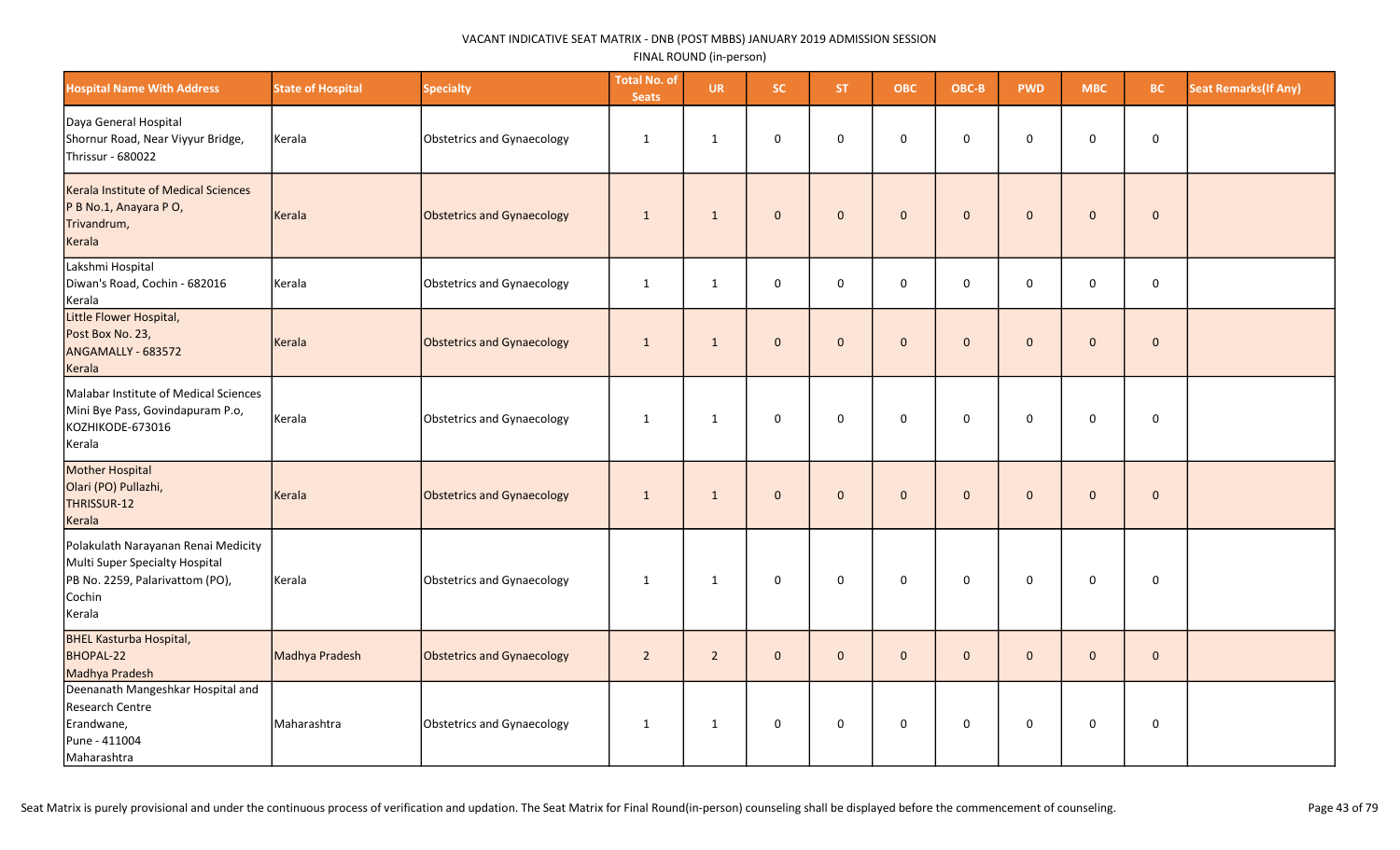| <b>Hospital Name With Address</b>                                                                                                                                                                                     | <b>State of Hospital</b> | <b>Specialty</b>           | <b>Total No. of</b><br><b>Seats</b> | <b>UR</b>      | <b>SC</b>    | ST.          | <b>OBC</b>   | OBC-B        | <b>PWD</b>   | <b>MBC</b>   | <b>BC</b>   | <b>Seat Remarks (If Any)</b> |
|-----------------------------------------------------------------------------------------------------------------------------------------------------------------------------------------------------------------------|--------------------------|----------------------------|-------------------------------------|----------------|--------------|--------------|--------------|--------------|--------------|--------------|-------------|------------------------------|
| Dr. Babasaheb Ambedkar Central<br>Railway Hospital<br>Byculla,<br>Mumbai-27<br>Maharashtra                                                                                                                            | Maharashtra              | Obstetrics and Gynaecology | $\mathbf{1}$                        | 1              | $\mathbf{0}$ | $\mathbf 0$  | $\mathbf{0}$ | $\mathbf{0}$ | $\mathbf{0}$ | $\mathbf 0$  | $\mathbf 0$ |                              |
| Dr. L H Hiranandani Hospital<br>Hillside Avenue,<br>Hiranandani Gardens,<br>Powai,<br>Mumbai-400076,<br>Maharashtra                                                                                                   | Maharashtra              | Obstetrics and Gynaecology | $\overline{2}$                      | $\overline{2}$ | 0            | $\mathbf 0$  | $\mathbf 0$  | $\mathbf 0$  | $\mathbf 0$  | 0            | $\mathbf 0$ |                              |
| Dr. R N Cooper Municipal General<br>Hospital<br>(Associated with H B T<br>(Hinduhridaysamrat Balasaheb<br>Thackeray) medical college)<br>North South Road No.1,<br>Vile Parle (West),<br>Mumbai-400056<br>Maharashtra | Maharashtra              | Obstetrics and Gynaecology | 1                                   | $\mathbf{0}$   | $\mathbf{1}$ | $\mathbf{0}$ | $\mathbf 0$  | $\mathbf{0}$ | $\mathbf 0$  | $\mathbf 0$  | $\mathbf 0$ |                              |
| Holy Family Hospital<br>St. Andrew's Road,<br>Bandra West,<br>Mumbai-400050<br>Maharashtra                                                                                                                            | Maharashtra              | Obstetrics and Gynaecology | 1                                   | $\mathbf{1}$   | 0            | $\mathbf 0$  | $\mathbf 0$  | $\mathbf 0$  | $\mathbf 0$  | 0            | $\mathbf 0$ |                              |
| K.E.M. Hospital,<br>489, Rasta Peth,<br>Sardar Moodliar Road,<br>Pune-411011<br>Maharashtra                                                                                                                           | Maharashtra              | Obstetrics and Gynaecology | $\mathbf{1}$                        | $\mathbf{0}$   | $\mathbf{1}$ | $\mathbf 0$  | $\mathbf{0}$ | $\mathbf{0}$ | $\mathbf{0}$ | $\mathbf{0}$ | $\mathbf 0$ |                              |
| Lilavati Hospital & Res. Centre<br>A-791, Bandra Reclaimation,<br>Bandra West,<br>Mumbai - 50<br>Maharashtra                                                                                                          | Maharashtra              | Obstetrics and Gynaecology | $\overline{2}$                      | $\overline{2}$ | $\mathsf 0$  | $\mathbf 0$  | $\mathbf 0$  | $\mathsf 0$  | $\mathsf 0$  | $\mathsf 0$  | $\mathbf 0$ |                              |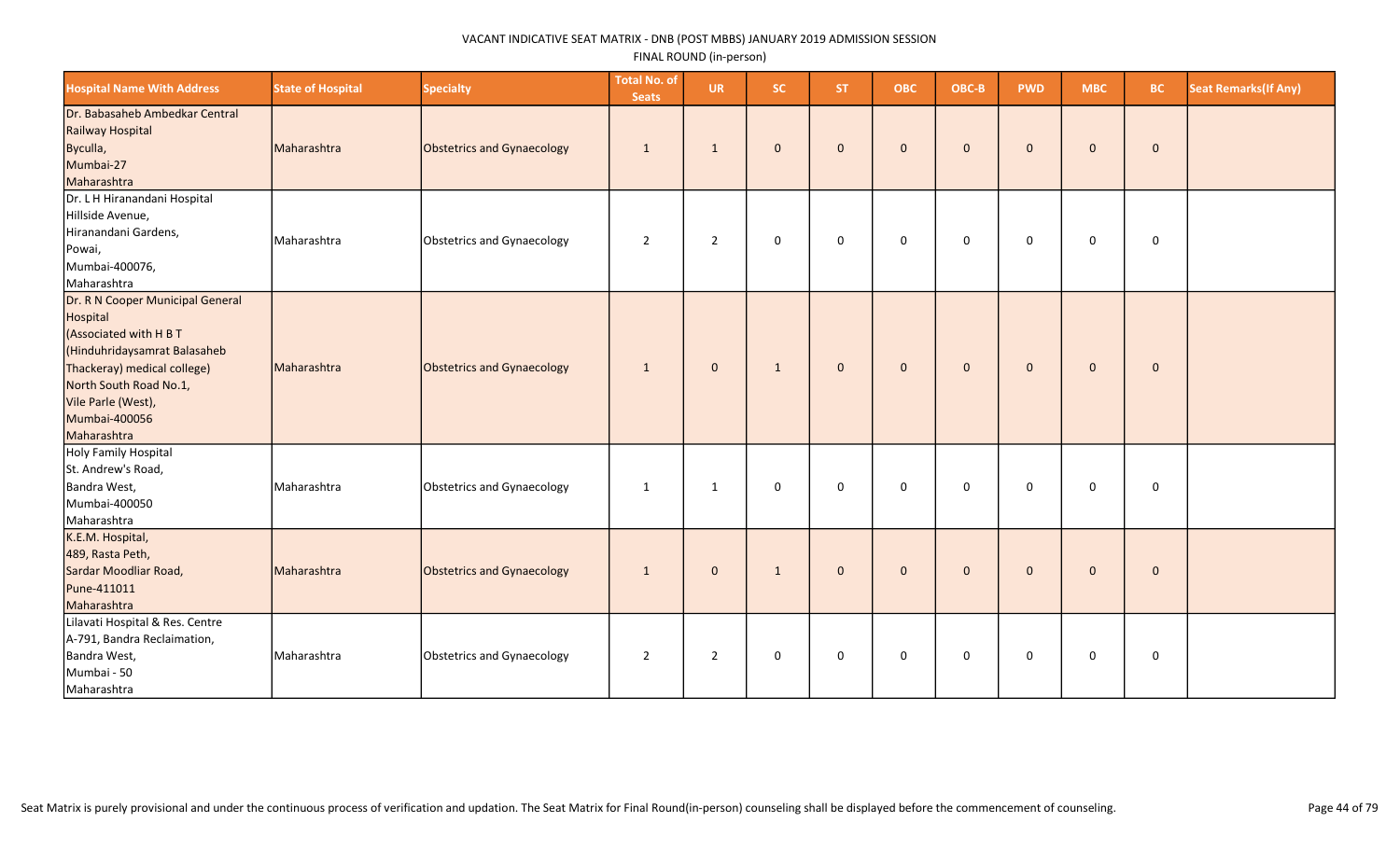| <b>Hospital Name With Address</b>                                                                                                              | <b>State of Hospital</b> | <b>Specialty</b>                  | <b>Total No. of</b><br><b>Seats</b> | <b>UR</b>      | SC.          | <b>ST</b>    | <b>OBC</b>   | OBC-B        | <b>PWD</b>   | <b>MBC</b>   | <b>BC</b>   | <b>Seat Remarks (If Any)</b>                                                           |
|------------------------------------------------------------------------------------------------------------------------------------------------|--------------------------|-----------------------------------|-------------------------------------|----------------|--------------|--------------|--------------|--------------|--------------|--------------|-------------|----------------------------------------------------------------------------------------|
| Rajarshee Chhatrapati Shahu Maharaj<br>Govt. Med. College,<br>Dasara Chowk,<br>Kolhapur<br>Maharashtra                                         | Maharashtra              | Obstetrics and Gynaecology        | $\mathbf{1}$                        | $\mathbf{0}$   | $\mathbf{0}$ | $\mathbf{0}$ | 1            | $\mathbf{0}$ | $\mathbf{0}$ | $\mathbf{0}$ | $\mathbf 0$ |                                                                                        |
| Ruby Hall Clinic<br>(Grant Medical Foundation)<br>40 Sassoon Road<br>Pune -411001<br>Maharashtra                                               | Maharashtra              | <b>Obstetrics and Gynaecology</b> | $\overline{2}$                      | $\overline{2}$ | $\mathsf 0$  | $\mathbf 0$  | $\mathbf 0$  | $\mathbf 0$  | $\mathbf 0$  | $\mathbf 0$  | 0           |                                                                                        |
| Nazareth Hospital<br>Laitumkhrah,<br>Shillong- 793003<br>Meghalaya                                                                             | Meghalaya                | <b>Obstetrics and Gynaecology</b> | 1                                   | $\mathbf{1}$   | $\mathbf{0}$ | $\mathbf{0}$ | $\mathbf{0}$ | $\mathbf 0$  | $\mathbf{0}$ | $\mathbf 0$  | $\mathbf 0$ |                                                                                        |
| Civil Hospital<br>Dawrpui, Aizawl, Mizoram                                                                                                     | Mizoram                  | <b>Obstetrics and Gynaecology</b> | $\mathbf{1}$                        | 1              | $\mathbf 0$  | $\mathbf 0$  | $\mathbf 0$  | $\mathbf 0$  | $\Omega$     | 0            | 0           |                                                                                        |
| Mata Kaushalya Governement<br>Hospital<br>Near Court Complex<br>Lahori Gate, Patiala - 147001<br>Punjab                                        | Punjab                   | <b>Obstetrics and Gynaecology</b> | $\overline{2}$                      | $\mathbf{1}$   | $\mathbf{1}$ | $\mathbf{0}$ | $\mathbf{0}$ | $\mathbf{0}$ | $\mathbf{0}$ | $\mathbf{0}$ | $\mathbf 0$ | Candidate has to execute a<br>compulsary service bond<br>during Joining this hospital. |
| Santokbha Durlabhji Memorial<br>Hospital<br>cum Medical Research Institute,<br>Bhawani Singh Marg,<br>JAIPUR, Rajasthan-302015                 | Rajasthan                | <b>Obstetrics and Gynaecology</b> | $\mathbf{1}$                        | $\mathbf{1}$   | 0            | $\mathbf 0$  | 0            | $\mathbf 0$  | $\mathbf 0$  | 0            | $\pmb{0}$   |                                                                                        |
| <b>Apollo Hospital</b><br>21Greams lane,<br>Off Greams Rd,<br>Chennai - 06<br>Tamil Nadu                                                       | <b>Tamil Nadu</b>        | <b>Obstetrics and Gynaecology</b> | $\mathbf{1}$                        | $\mathbf{1}$   | $\mathbf{0}$ | $\mathbf{0}$ | $\mathbf{0}$ | $\mathbf{0}$ | $\mathbf{0}$ | $\mathbf{0}$ | $\mathbf 0$ |                                                                                        |
| Dr. Rangarajan Memorial hospital<br>(Sundaram Medical Foundation)<br>4th Avenue, Santhi Colony,<br>Anna Nagar,<br>CHENNAI-600040<br>Tamil Nadu | <b>Tamil Nadu</b>        | <b>Obstetrics and Gynaecology</b> | $\mathbf{1}$                        | $\mathbf{1}$   | 0            | 0            | 0            | 0            | 0            | 0            | 0           |                                                                                        |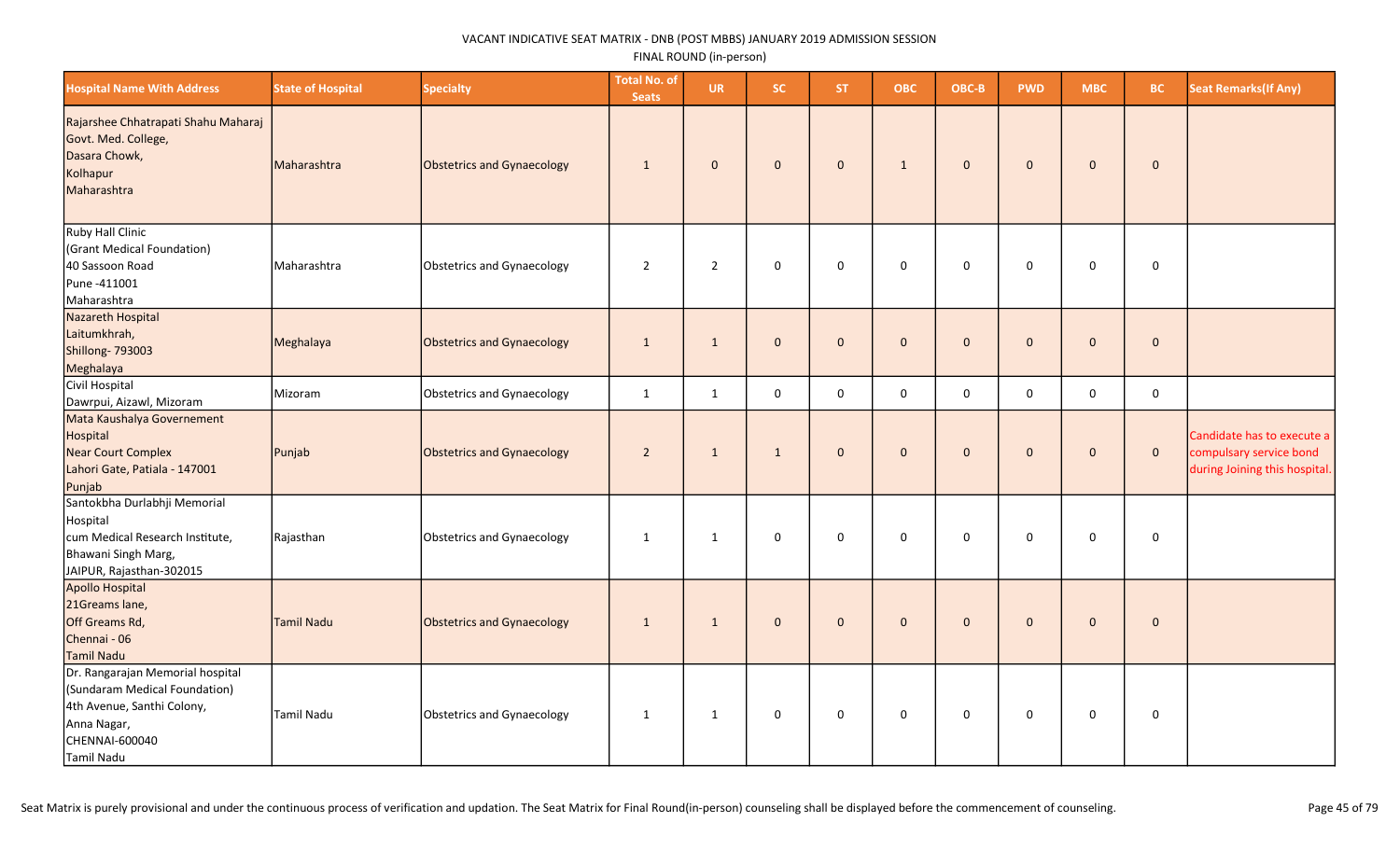| <b>Hospital Name With Address</b>                                                                                                                    | <b>State of Hospital</b> | <b>Specialty</b>           | <b>Total No. of</b><br><b>Seats</b> | <b>UR</b>      | <b>SC</b>    | ST.            | <b>OBC</b>   | OBC-B        | <b>PWD</b>   | <b>MBC</b>   | <b>BC</b>    | <b>Seat Remarks (If Any)</b> |
|------------------------------------------------------------------------------------------------------------------------------------------------------|--------------------------|----------------------------|-------------------------------------|----------------|--------------|----------------|--------------|--------------|--------------|--------------|--------------|------------------------------|
| G Kuppuswamy Naidu Memorial<br>Hospital,<br>Post Box No. 6327, Nethaji Road,<br>Pappanaickenpalayam,<br>Coimbatore, Tamil Nadu-641037                | Tamil Nadu               | Obstetrics and Gynaecology | $\mathbf{1}$                        | $\mathbf{1}$   | $\mathbf{0}$ | $\mathbf{0}$   | $\mathbf{0}$ | $\mathbf{0}$ | $\mathbf{0}$ | $\mathbf{0}$ | $\mathbf{0}$ |                              |
| Government Head Quarters Hospital,<br>Kovilpatti 628501<br>Thoothukudi District,<br>Tamil Nadu                                                       | Tamil Nadu               | Obstetrics and Gynaecology | $\mathbf{1}$                        | $\mathbf 0$    | $\mathbf{1}$ | $\Omega$       | $\mathbf 0$  | $\mathbf 0$  | $\mathbf 0$  | $\mathbf 0$  | $\mathbf 0$  |                              |
| Government Head Quarters Hospital,<br>No. 5, Railway Road,<br>Kanchipuram - 631501<br>Tamil Nadu                                                     | Tamil Nadu               | Obstetrics and Gynaecology | $\mathbf{1}$                        | $\mathbf{0}$   | $\mathbf{0}$ | $\overline{0}$ | $\mathbf{0}$ | $\mathbf{0}$ | $\mathbf{0}$ | $\mathbf{1}$ | $\mathbf{0}$ |                              |
| K.G. Hospital & PG Medical Institute<br>No.5, Arts College Rd,<br>COIMBATORE-18<br><b>Tamil Nadu</b>                                                 | Tamil Nadu               | Obstetrics and Gynaecology | $\mathbf{1}$                        | $\mathbf{1}$   | 0            | $\mathbf 0$    | $\mathsf 0$  | $\mathsf 0$  | $\mathsf 0$  | $\mathbf 0$  | $\mathbf 0$  |                              |
| Kovai Medical Centre,<br>Post Box No. 3209,<br>Avinashi Road,<br>Civil Arodrom Post,<br>COIMBATORE-14<br>Tamil Nadu                                  | Tamil Nadu               | Obstetrics and Gynaecology | $\mathbf{1}$                        | $\mathbf{1}$   | $\mathbf{0}$ | $\mathbf 0$    | $\mathbf{0}$ | $\mathbf{0}$ | $\mathbf{0}$ | $\mathbf{0}$ | $\mathbf 0$  |                              |
| Mehta Multispecialty Hospital,<br>(Formerly Known as Dr. Mehta's<br>Hospital)<br>2, McNichols Road, 3rd Lane,<br>Chetpet, Chennai, Tamil Nadu-600031 | Tamil Nadu               | Obstetrics and Gynaecology | $\mathbf{1}$                        | $\mathbf{1}$   | 0            | $\mathbf 0$    | $\mathbf 0$  | $\mathsf 0$  | $\mathsf 0$  | $\mathsf 0$  | $\mathbf 0$  |                              |
| Sri Ramakrishna Hospital<br>395 Sarojini Naidu Rd,<br>Sidhapudur,<br>COIMBATORE-44<br>Tamil Nadu                                                     | Tamil Nadu               | Obstetrics and Gynaecology | $\overline{2}$                      | $\overline{2}$ | $\mathbf{0}$ | $\mathbf{0}$   | $\mathbf 0$  | $\mathbf{0}$ | $\mathbf{0}$ | $\mathbf{0}$ | $\mathbf 0$  |                              |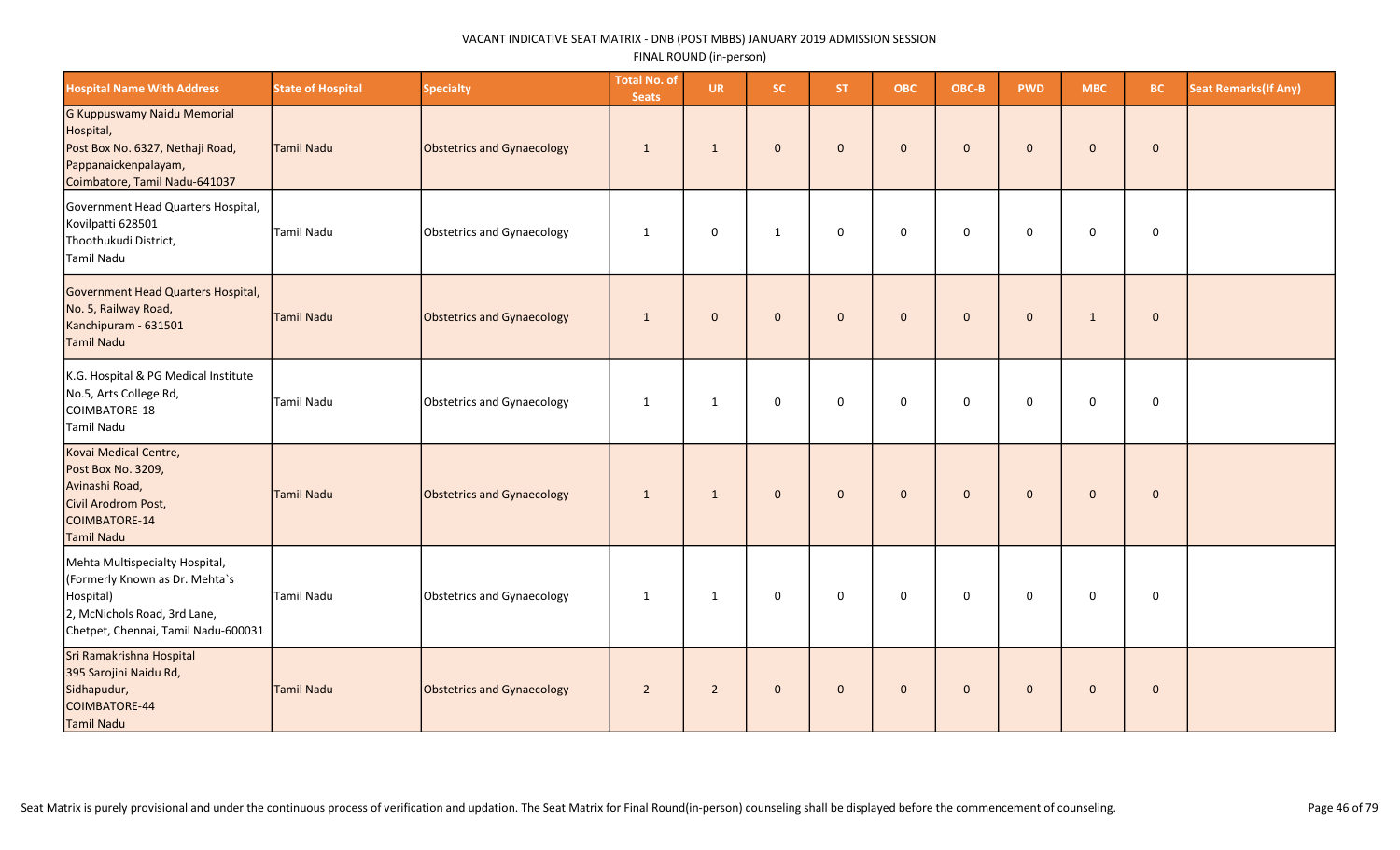| <b>Hospital Name With Address</b>                                                                                                  | <b>State of Hospital</b> | <b>Specialty</b>           | <b>Total No. of</b><br><b>Seats</b> | <b>UR</b>      | SC.          | ST.          | <b>OBC</b>   | OBC-B        | <b>PWD</b>   | <b>MBC</b>   | <b>BC</b>   | <b>Seat Remarks (If Any)</b> |
|------------------------------------------------------------------------------------------------------------------------------------|--------------------------|----------------------------|-------------------------------------|----------------|--------------|--------------|--------------|--------------|--------------|--------------|-------------|------------------------------|
| Durgabai Deshmukh Hospital<br>Mahila Sabha Bldg.,<br>Univ. Road,<br>Hyderabad -44<br>Telangana                                     | Telangana                | Obstetrics and Gynaecology | 1                                   | 1              | 0            | $\mathbf 0$  | $\mathbf 0$  | $\Omega$     | 0            | 0            | $\mathbf 0$ |                              |
| Fehmicare Hospital<br>8-3-229/37 A, Tahirvilla,<br>Yousufguda Checkpost,<br>Hyderabad-500045<br>Telangana                          | Telangana                | Obstetrics and Gynaecology | $\mathbf{1}$                        | 1              | $\mathbf{0}$ | $\mathbf{0}$ | $\mathbf{0}$ | $\mathbf 0$  | $\mathbf{0}$ | $\mathbf 0$  | $\mathbf 0$ |                              |
| Krishna Institute of Medical Sciences<br>1-8-31/1, Minister Road,<br>Secunderabad - 500003<br>Telangana                            | Telangana                | Obstetrics and Gynaecology | 1                                   | 1              | 0            | $\mathbf 0$  | $\mathbf 0$  | $\mathbf 0$  | $\mathbf 0$  | 0            | $\mathbf 0$ |                              |
| Vijay Marie Hospital & Educational<br>Society<br>Khairatabad,<br>Hyderabad-4<br>Telangana                                          | Telangana                | Obstetrics and Gynaecology | 1                                   | $\mathbf{1}$   | $\mathbf{0}$ | $\mathbf{0}$ | $\mathbf{0}$ | $\Omega$     | $\mathbf{0}$ | $\mathbf{0}$ | $\mathbf 0$ |                              |
| Yashoda Super Speciality Hospital<br>Raj Bhavan Road, Somajiguda,<br>Hyderabad-500082<br>Telangana                                 | Telangana                | Obstetrics and Gynaecology | $\overline{2}$                      | $\overline{2}$ | 0            | 0            | $\mathsf 0$  | $\mathbf 0$  | 0            | 0            | $\mathsf 0$ |                              |
| <b>B.R. Singh Hospital &amp;</b><br>Centre for Med. Edn & Res.<br>Eastern Railway,<br>Sealdah,<br>KOLKATA-14<br><b>West Bengal</b> | <b>West Bengal</b>       | Obstetrics and Gynaecology | $\overline{2}$                      | $\mathbf{1}$   | $\mathbf{0}$ | $\mathbf{0}$ | $\mathbf{1}$ | $\mathbf{0}$ | $\mathbf{0}$ | $\mathbf 0$  | $\mathbf 0$ |                              |
| College of Medicine and JNM Hospital<br>P. O.: Kalyani District,<br>Nadia-741235 West Bengal                                       | <b>West Bengal</b>       | Obstetrics and Gynaecology | 1                                   | $\mathbf{1}$   | $\mathbf 0$  | $\mathbf 0$  | $\mathbf 0$  | $\Omega$     | $\Omega$     | 0            | $\mathbf 0$ |                              |
| Durgapur Steel Plant Hospital<br>Durgapur,<br><b>West Bengal</b>                                                                   | <b>West Bengal</b>       | Obstetrics and Gynaecology | 1                                   | $\mathbf{1}$   | $\mathbf{0}$ | $\mathbf 0$  | $\mathbf 0$  | $\mathbf{0}$ | $\mathbf{0}$ | $\mathbf 0$  | $\mathbf 0$ |                              |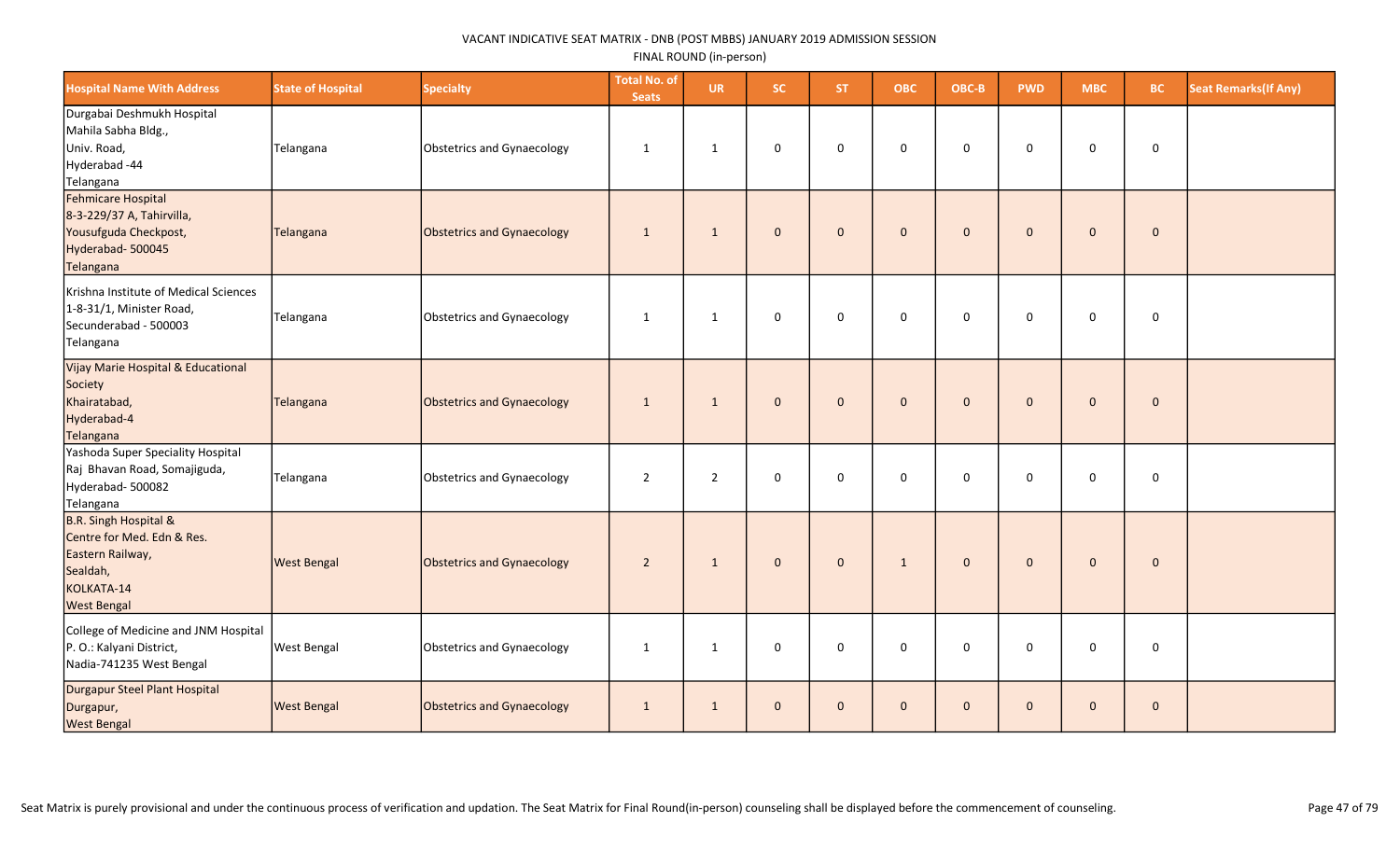| <b>Hospital Name With Address</b>                                                                             | <b>State of Hospital</b> | <b>Specialty</b>                  | <b>Total No. of</b><br><b>Seats</b> | <b>UR</b>      | SC.                 | ST.          | <b>OBC</b>   | OBC-B        | <b>PWD</b>   | <b>MBC</b>          | BC.          | <b>Seat Remarks (If Any)</b> |
|---------------------------------------------------------------------------------------------------------------|--------------------------|-----------------------------------|-------------------------------------|----------------|---------------------|--------------|--------------|--------------|--------------|---------------------|--------------|------------------------------|
| M R Bangur Hospital,<br>Tollygunge,<br>Kolkata - 700033<br><b>West Bengal</b>                                 | <b>West Bengal</b>       | <b>Obstetrics and Gynaecology</b> | $\mathbf{1}$                        | $\mathbf{1}$   | 0                   | 0            | $\mathbf 0$  | 0            | 0            | 0                   | $\mathbf 0$  |                              |
| Sambhu Nath Pandit Hospital<br>11, Lala Lajpat Rai Sarani,<br>Kolkata-20<br><b>West Bengal</b>                | <b>West Bengal</b>       | Obstetrics and Gynaecology        | $\mathbf{1}$                        | $\mathbf{1}$   | $\mathbf 0$         | $\mathbf{0}$ | $\mathbf{0}$ | $\mathbf 0$  | $\mathbf{0}$ | $\mathbf{0}$        | $\mathbf 0$  |                              |
| South Eastern Railways Central<br>Hospital<br>11, Garden Reach Road,<br>KOLKATA-43<br><b>West Bengal</b>      | <b>West Bengal</b>       | <b>Obstetrics and Gynaecology</b> | $\mathbf{1}$                        | $\mathsf 0$    | $\mathbf 0$         | $\mathbf 0$  | $\mathbf{1}$ | $\mathbf 0$  | $\mathbf 0$  | $\mathsf{O}\xspace$ | $\mathsf 0$  |                              |
| Sankar Foundation Eye Hospital,<br>D.No. 19-50, sai Madhva Nagar,<br>Vishakhapatnam,<br>Andhra Pradesh-530047 | Andhra Pradesh           | Ophthalmology                     | $\mathbf{1}$                        | 1              | $\mathbf{0}$        | $\mathbf{0}$ | $\mathbf{0}$ | $\mathbf{0}$ | $\mathbf{0}$ | $\mathbf 0$         | $\mathbf 0$  |                              |
| South Central Railways Hospital<br>Lallguda, Secunderabad<br>Andhra Pradesh                                   | Andhra Pradesh           | Ophthalmology                     | 1                                   | $\mathbf{1}$   | $\mathsf{O}\xspace$ | 0            | $\mathsf 0$  | $\pmb{0}$    | 0            | $\mathsf{O}\xspace$ | $\mathbf 0$  |                              |
| Visakha Eye Hospital<br>8-1-64, Peda Waltair,<br>Visakhapatnam - 530017                                       | Andhra Pradesh           | Ophthalmology                     | $\overline{2}$                      | $\overline{2}$ | $\mathbf{0}$        | $\mathbf{0}$ | $\mathbf{0}$ | $\mathbf{0}$ | $\mathbf{0}$ | $\mathbf{0}$        | $\mathbf{0}$ |                              |
| Lions Eye Hospital<br>Park Road Lions Enclave Silchar,<br>Cachar,<br>Assam 788001                             | Assam                    | Ophthalmology                     | $\overline{2}$                      | $\overline{2}$ | $\mathbf 0$         | 0            | $\mathbf 0$  | 0            | 0            | 0                   | $\mathbf 0$  |                              |
| Sri Sankaradeva Nethralaya<br>96, Bashistha Road,<br>Beltola,<br>GUWAHATI - 781028<br>Assam                   | Assam                    | Ophthalmology                     | $\mathbf{1}$                        | $\mathbf{1}$   | $\mathbf{0}$        | $\mathbf{0}$ | $\mathbf{0}$ | $\mathbf 0$  | $\mathbf{0}$ | $\mathbf{0}$        | $\mathbf 0$  |                              |
| MGM Eye Insitute<br>5th Mile, Vidhan Sabha Road,<br>Raipur-493111<br>Chhattisgarh                             | Chhattisgarh             | Ophthalmology                     | $\mathbf{1}$                        | $\mathbf{1}$   | $\mathbf 0$         | 0            | $\mathbf 0$  | $\mathbf 0$  | 0            | 0                   | $\mathbf 0$  |                              |
| Deen Dayal Upadhyay Hospital<br>Hari Nagar,<br>New Delhi-64                                                   | Delhi                    | Ophthalmology                     | 1                                   | $\mathbf 0$    | $\mathbf{1}$        | $\mathbf 0$  | $\mathbf{0}$ | $\mathbf 0$  | $\mathbf{0}$ | $\mathbf{0}$        | $\mathbf 0$  |                              |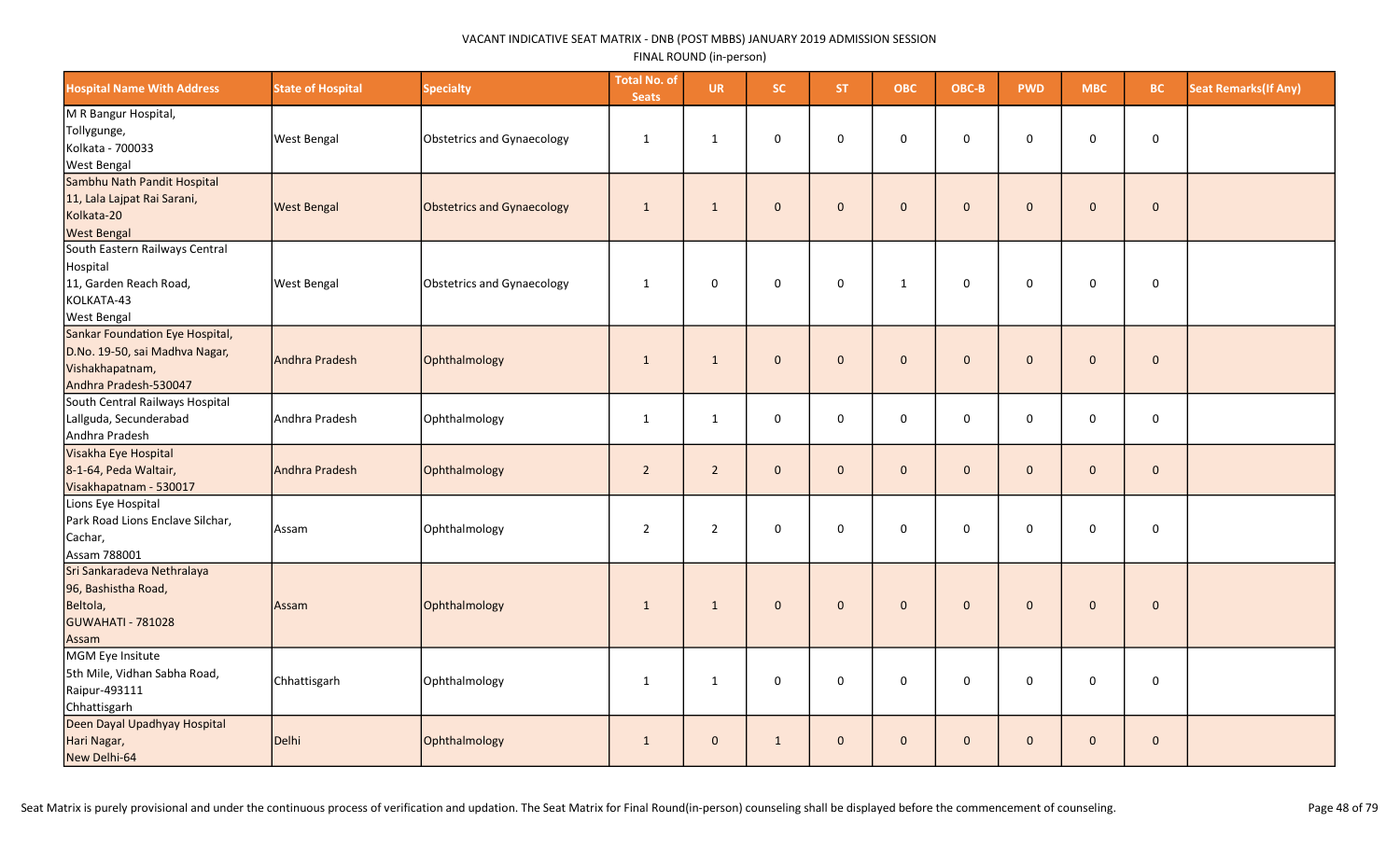| <b>Hospital Name With Address</b>                                                                                 | <b>State of Hospital</b> | <b>Specialty</b> | <b>Total No. of</b><br><b>Seats</b> | <b>UR</b>      | SC.                 | <b>ST</b>    | <b>OBC</b>   | OBC-B               | <b>PWD</b>   | <b>MBC</b>   | BC           | <b>Seat Remarks(If Any)</b>                                                            |
|-------------------------------------------------------------------------------------------------------------------|--------------------------|------------------|-------------------------------------|----------------|---------------------|--------------|--------------|---------------------|--------------|--------------|--------------|----------------------------------------------------------------------------------------|
| Dr. Shroff's Charity Eye Hospital<br>5027, Kedar Nath Road,<br>Daryaganj, New Delhi-110002                        | Delhi                    | Ophthalmology    | $\mathbf{1}$                        | $\mathbf{1}$   | $\mathsf{O}\xspace$ | $\mathbf 0$  | 0            | $\mathbf 0$         | $\mathbf 0$  | $\mathsf 0$  | 0            |                                                                                        |
| Mohan Eye Hospital<br>11/B Ganga Ram Hospital Marg,<br>New Delhi-60                                               | Delhi                    | Ophthalmology    | $\mathbf{1}$                        | $\mathbf{1}$   | $\mathbf 0$         | $\mathbf{0}$ | $\mathbf 0$  | $\mathbf{0}$        | $\mathbf{0}$ | $\mathbf 0$  | $\mathbf 0$  |                                                                                        |
| St. Stephen's Hospital,<br>Tees Hazari,<br>New Delhi-7                                                            | Delhi                    | Ophthalmology    | $\mathbf{1}$                        | $\mathbf{1}$   | $\mathbf 0$         | $\mathbf 0$  | $\mathbf 0$  | $\mathsf{O}\xspace$ | $\Omega$     | $\mathbf 0$  | 0            |                                                                                        |
| Drashti Nethralaya<br>Chakalia Road, Near GIDC,<br>Delsar Road,<br>Dahod-389151<br>Gujarat                        | Gujarat                  | Ophthalmology    | $\mathbf{1}$                        | $\mathbf{1}$   | $\mathbf 0$         | $\mathbf{0}$ | $\mathbf{0}$ | $\mathbf{0}$        | $\mathbf{0}$ | $\mathbf 0$  | $\mathbf 0$  |                                                                                        |
| Rotary Eye Institute<br>Dudhia Talav,<br>NAVASARI-396445<br>Gujarat                                               | Gujarat                  | Ophthalmology    | $\mathbf{1}$                        | $\mathbf{1}$   | $\mathbf 0$         | $\mathbf 0$  | 0            | $\mathsf{O}\xspace$ | $\mathbf 0$  | $\mathbf 0$  | 0            |                                                                                        |
| <b>Bhagat Phool Singh Govt. Medical</b><br><b>College for Women</b><br>Khanpur Kalan (Sonepat)- 131305<br>Haryana | Haryana                  | Ophthalmology    | $\mathbf{1}$                        | $\mathbf{1}$   | $\mathbf{0}$        | $\mathbf{0}$ | $\mathbf{0}$ | $\mathbf 0$         | $\mathbf{0}$ | $\mathbf{0}$ | $\mathbf 0$  |                                                                                        |
| Bokaro General Hospital<br>Bokaro Steel City,<br>BOKARO-01<br>Jharkhand                                           | Jharkhand                | Ophthalmology    | $\mathbf{1}$                        | 0              | $\mathsf{O}\xspace$ | $\Omega$     | $\mathbf{1}$ | $\mathsf 0$         | 0            | 0            | $\mathsf 0$  |                                                                                        |
| <b>District Hospital</b><br>B H Road,<br>Tumakuru,<br>Karnataka                                                   | Karnataka                | Ophthalmology    | $\mathbf{1}$                        | $\mathbf{0}$   | $\mathbf{0}$        | $\mathbf{0}$ | $\mathbf{1}$ | $\mathbf{0}$        | $\mathbf{0}$ | $\mathbf 0$  | $\mathbf{0}$ | Candidate has to execute a<br>compulsary service bond<br>during Joining this hospital. |
| District Hospital<br>Killa Road,<br>Dharwad - 580008<br>Karnataka                                                 | Karnataka                | Ophthalmology    | $\mathbf{1}$                        | $\mathbf{1}$   | $\mathsf 0$         | 0            | 0            | $\mathbf 0$         | 0            | $\mathsf 0$  | $\mathsf 0$  | Candidate has to execute a<br>compulsary service bond<br>during Joining this hospital. |
| M.M. Joshi Eye Hospital,<br>Padmanarayanalaya, Gokul Road,<br>Hosur, HUBLI,<br>Karnataka-580021                   | Karnataka                | Ophthalmology    | $\overline{2}$                      | $\overline{2}$ | $\mathbf{0}$        | $\mathbf{0}$ | $\pmb{0}$    | $\mathsf{O}\xspace$ | $\mathbf{0}$ | $\mathbf{0}$ | $\mathbf 0$  |                                                                                        |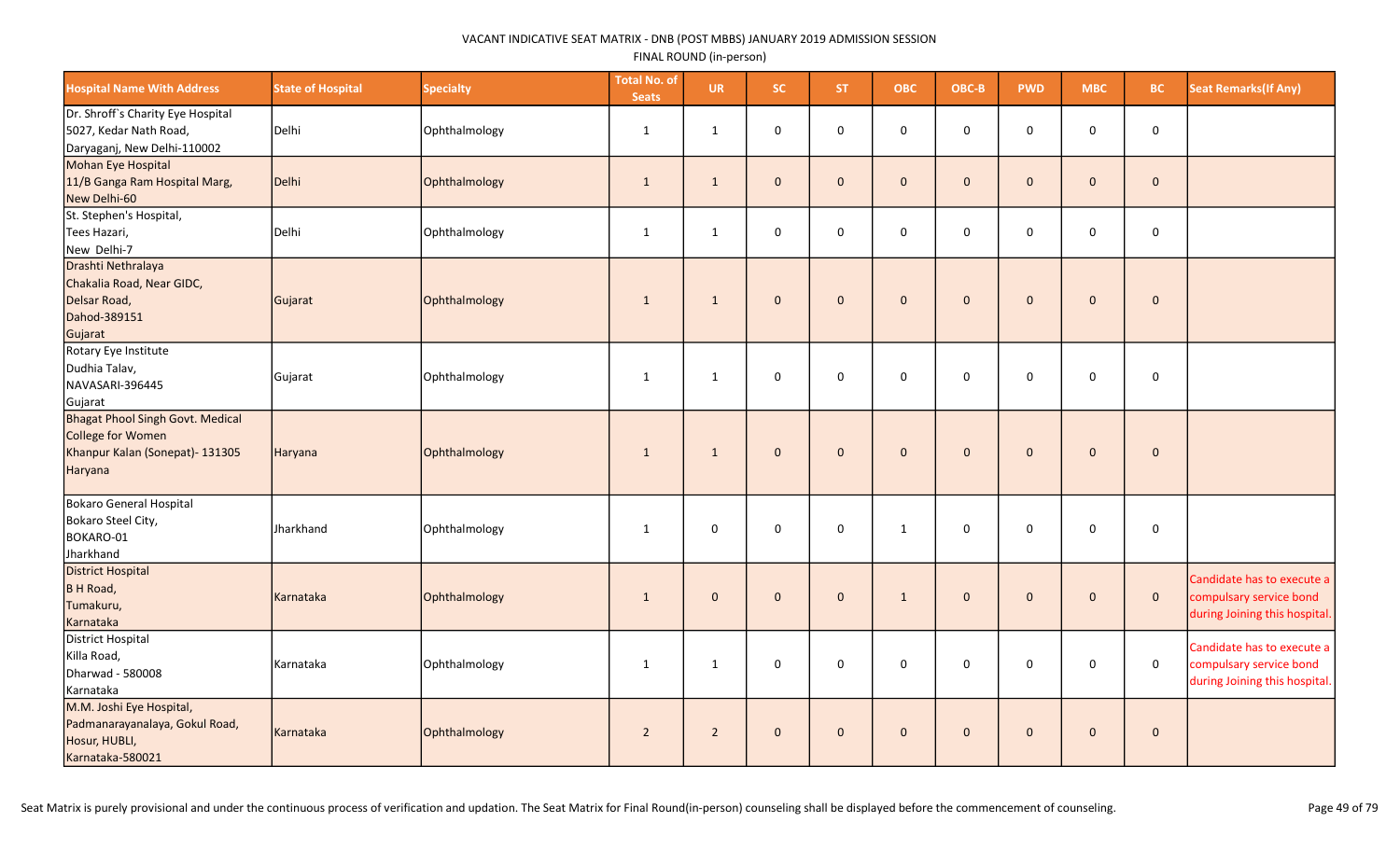| <b>Hospital Name With Address</b>                                                                                                                       | <b>State of Hospital</b> | <b>Specialty</b> | <b>Total No. of</b><br><b>Seats</b> | <b>UR</b>      | SC.          | <b>ST</b>    | <b>OBC</b>          | OBC-B       | <b>PWD</b>   | <b>MBC</b>          | <b>BC</b>    | <b>Seat Remarks (If Any)</b> |
|---------------------------------------------------------------------------------------------------------------------------------------------------------|--------------------------|------------------|-------------------------------------|----------------|--------------|--------------|---------------------|-------------|--------------|---------------------|--------------|------------------------------|
| Al Salama Eye Hospital,<br>Palakad Road,<br>Perinthalmanna - 679322<br>Kerala                                                                           | Kerala                   | Ophthalmology    | $\overline{2}$                      | $\overline{2}$ | $\mathbf 0$  | $\mathbf 0$  | $\mathbf 0$         | $\mathsf 0$ | $\mathbf 0$  | 0                   | $\mathbf 0$  |                              |
| Chaithanya Eye Hospital,<br>Kesavadasapuram,<br>TRIVANDRUM,<br><b>Kerala-695004</b>                                                                     | Kerala                   | Ophthalmology    | $\mathbf{1}$                        | $\mathbf{1}$   | $\mathbf 0$  | $\Omega$     | $\mathbf{O}$        | $\mathbf 0$ | $\Omega$     | $\pmb{0}$           | $\pmb{0}$    |                              |
| Comtrust Eye Hospital<br>Mini Bye Pass Road,<br>Puthiyara, Calicut-673004<br>Kerala                                                                     | Kerala                   | Ophthalmology    | $\mathbf{1}$                        | $\mathbf{1}$   | $\mathbf 0$  | $\mathbf 0$  | $\mathbf 0$         | $\mathsf 0$ | $\mathbf 0$  | 0                   | $\mathbf 0$  |                              |
| Dr. Tony's Superspeciality Eye Institute<br>Near Govt. Higher Secondary School,<br>High Road, Aluva, Ernakulam<br>Kerala-683101                         | Kerala                   | Ophthalmology    | $\mathbf{1}$                        | $\mathbf{1}$   | $\mathbf{0}$ | $\mathbf{0}$ | $\mathbf{0}$        | $\mathbf 0$ | $\mathbf{0}$ | $\mathbf 0$         | $\mathbf 0$  |                              |
| Choithram Netralaya<br>Shriram Talawadi,<br>Dhar Road,<br>Indore-4453001<br>Madhya Pradesh                                                              | Madhya Pradesh           | Ophthalmology    | $\mathbf{1}$                        | $\mathbf{1}$   | $\mathsf 0$  | $\mathbf 0$  | $\mathbf 0$         | $\mathsf 0$ | $\mathbf 0$  | 0                   | $\mathbf 0$  |                              |
| Ratan Jyoti Netralaya Opthalmic<br>Institute and Research Centre<br>18 Vikas Nagar,<br>Near Sai Baba Mandir,<br><b>Gwalior-474002</b><br>Madhya Pradesh | Madhya Pradesh           | Ophthalmology    | $\mathbf{1}$                        | $\mathbf{1}$   | $\mathbf{0}$ | $\mathbf{0}$ | $\mathbf{0}$        | $\mathbf 0$ | $\mathbf{0}$ | $\mathbf 0$         | $\mathbf{0}$ |                              |
| Deenanath Mangeshkar Hospital and<br>Research Centre<br>Erandwane,<br>Pune - 411004<br>Maharashtra                                                      | Maharashtra              | Ophthalmology    | 1                                   | $\mathbf{1}$   | $\mathsf 0$  | $\mathbf 0$  | $\mathsf{O}\xspace$ | $\mathsf 0$ | $\mathbf 0$  | $\mathsf{O}\xspace$ | $\mathsf 0$  |                              |
| K.J. Somaiya Medical College<br>Eastern Highway, Sion,<br>Mumbai-400022<br>Maharashtra                                                                  | Maharashtra              | Ophthalmology    | $\mathbf{1}$                        | $\mathbf{1}$   | $\mathbf{0}$ | $\mathbf{0}$ | $\mathbf{0}$        | $\mathbf 0$ | $\mathbf{0}$ | $\pmb{0}$           | $\mathbf 0$  |                              |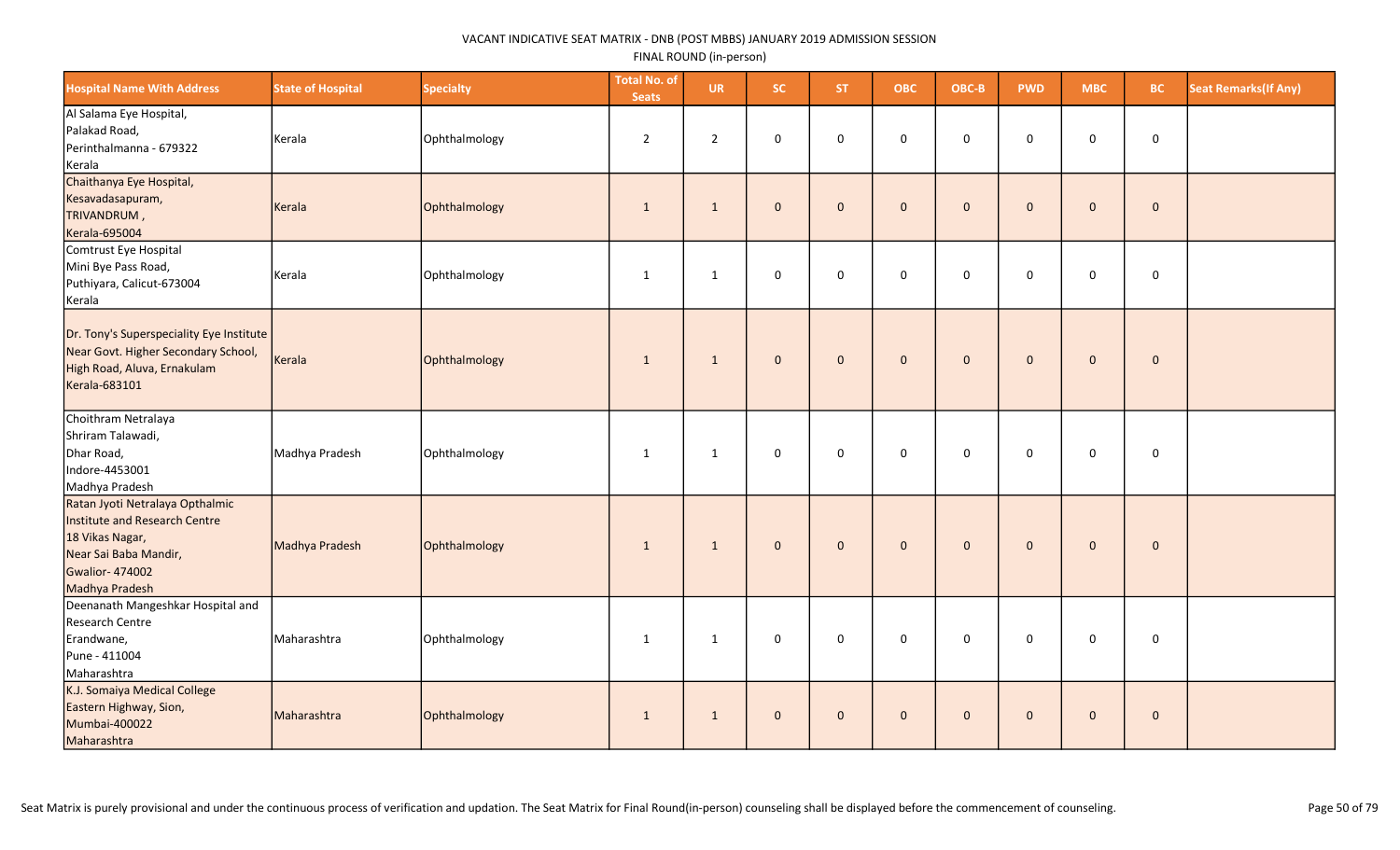| <b>Hospital Name With Address</b>                                                                                              | <b>State of Hospital</b> | <b>Specialty</b> | <b>Total No. of</b><br><b>Seats</b> | <b>UR</b>      | SC.                 | ST.          | <b>OBC</b>          | OBC-B        | <b>PWD</b>   | <b>MBC</b>          | <b>BC</b>   | <b>Seat Remarks (If Any)</b> |
|--------------------------------------------------------------------------------------------------------------------------------|--------------------------|------------------|-------------------------------------|----------------|---------------------|--------------|---------------------|--------------|--------------|---------------------|-------------|------------------------------|
| Mahatme Eye Bank & Eye Hospital<br>2163 C, Chintaman Nagar,<br>Near Rajiv Nagar,<br>Wardha Road,<br>Nagpur-25<br>Maharashtra   | Maharashtra              | Ophthalmology    | $\mathbf{1}$                        | 1              | 0                   | $\mathsf{O}$ | $\mathsf{O}$        | 0            | 0            | $\mathbf 0$         | $\mathbf 0$ |                              |
| Sarakshi Netralaya<br>Plot No 19 Rajiv Nagar Wardha Road<br>Nagpur - 440025                                                    | Maharashtra              | Ophthalmology    | 1                                   | $\mathbf{1}$   | $\mathbf{0}$        | $\mathbf{0}$ | $\mathbf{0}$        | $\mathbf{0}$ | $\mathbf{0}$ | $\mathsf{O}\xspace$ | $\mathbf 0$ |                              |
| Shri Ganapati Nethralaya<br>JALNA 431202<br>Maharashtra                                                                        | Maharashtra              | Ophthalmology    | $\mathbf{1}$                        | $\mathbf{1}$   | 0                   | 0            | $\mathsf{O}\xspace$ | $\mathbf 0$  | 0            | $\mathsf{O}\xspace$ | $\mathbf 0$ |                              |
| Suraj Eye Institute<br>559, New Colony,<br>Nagpur-440001<br>Maharashtra                                                        | Maharashtra              | Ophthalmology    | 1                                   | 1              | $\pmb{0}$           | $\mathbf{0}$ | $\mathbf{0}$        | $\mathbf{0}$ | $\mathbf{0}$ | $\mathbf{0}$        | $\mathbf 0$ |                              |
| Shija Hospitals & Res. Instiute<br>Langol,<br>Imphal - 795004<br>Manipur                                                       | Manipur                  | Ophthalmology    | $\mathbf{1}$                        | 1              | $\mathsf 0$         | $\mathbf 0$  | 0                   | $\mathsf 0$  | $\mathbf 0$  | 0                   | $\mathsf 0$ |                              |
| Ispat General Hospital<br>Rourkela Steel Plant,<br><b>ROURKELA - 769005</b><br>Orissa                                          | Orissa                   | Ophthalmology    | $\overline{2}$                      | $\mathbf{1}$   | $\mathbf{0}$        | $\mathbf{0}$ | $\mathbf{1}$        | $\mathbf 0$  | $\mathbf{0}$ | $\mathbf{0}$        | $\mathbf 0$ |                              |
| J.P.M. Rotary Eye Hospital & Research<br>Institute<br>C.D.A. Sector-VI,<br>Bidanasi, Market Nagar,<br>Cuttack-753014<br>Orissa | Orissa                   | Ophthalmology    | $\overline{2}$                      | $\overline{2}$ | $\pmb{0}$           | $\mathbf 0$  | $\mathsf{O}\xspace$ | $\pmb{0}$    | 0            | $\mathbf 0$         | $\mathbf 0$ |                              |
| <b>Aravind Eye Hospitals</b><br>Abishekapakkam Road,<br>Pondicherry-605007<br>Pondicherry                                      | Pondicherry              | Ophthalmology    | $\mathbf{1}$                        | $\mathbf{1}$   | $\mathbf{0}$        | $\mathbf 0$  | $\mathbf{0}$        | $\mathbf{0}$ | $\mathbf{0}$ | $\mathbf{0}$        | $\mathbf 0$ |                              |
| Indira Gandhi Govt. General Hospital &<br>PG Institute<br>PONDICHERRY - 605001<br>Pondicherry                                  | Pondicherry              | Ophthalmology    | $\mathbf{1}$                        | $\mathbf{1}$   | $\mathsf{O}\xspace$ | $\mathbf 0$  | $\mathbf 0$         | $\mathbf 0$  | $\mathbf 0$  | 0                   | $\mathsf 0$ |                              |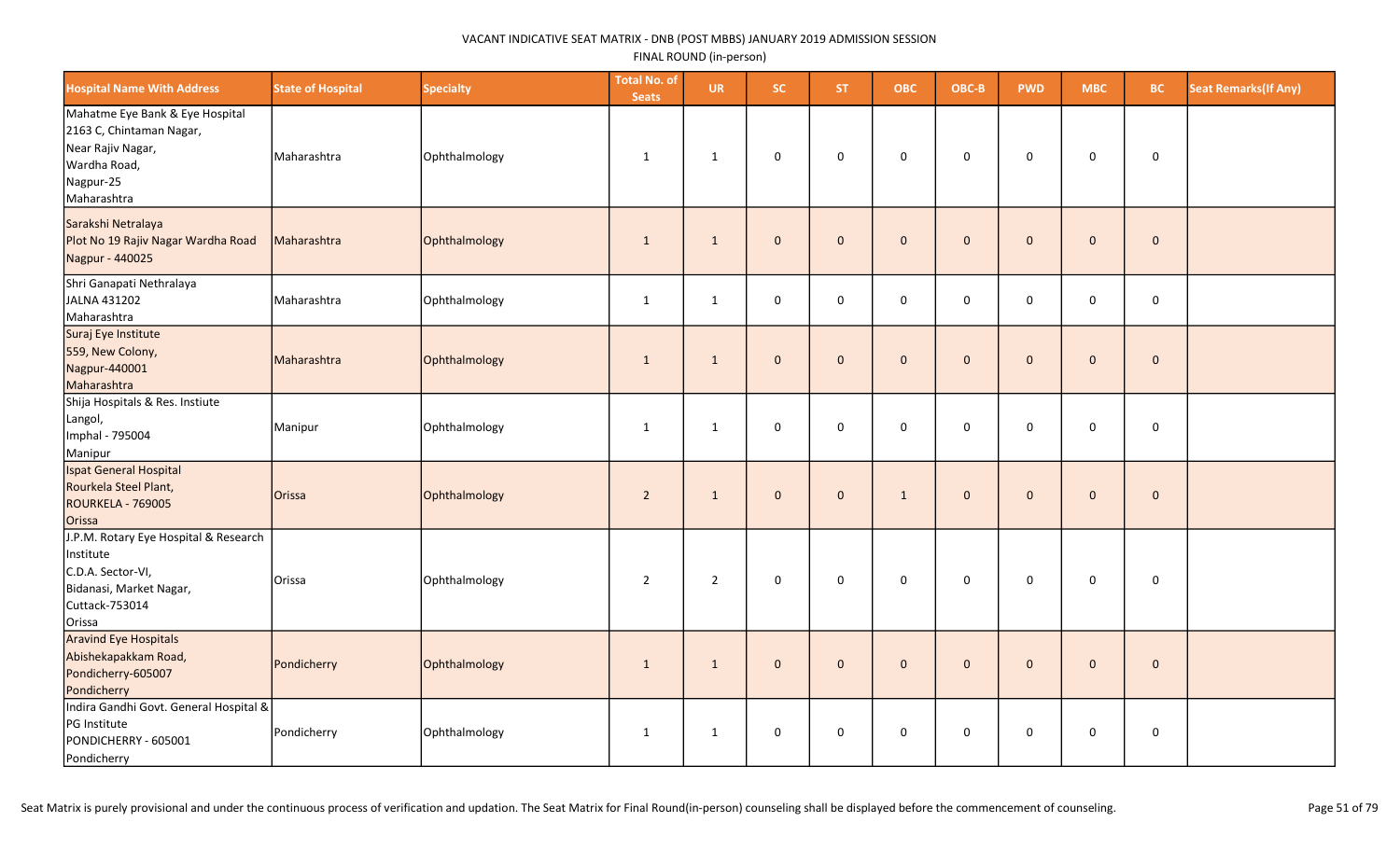| <b>Hospital Name With Address</b>                                                                                                                | <b>State of Hospital</b> | <b>Specialty</b> | <b>Total No. of</b><br><b>Seats</b> | <b>UR</b>      | SC.          | <b>ST</b>    | <b>OBC</b>          | OBC-B        | <b>PWD</b>   | <b>MBC</b>          | <b>BC</b>   | <b>Seat Remarks (If Any)</b> |
|--------------------------------------------------------------------------------------------------------------------------------------------------|--------------------------|------------------|-------------------------------------|----------------|--------------|--------------|---------------------|--------------|--------------|---------------------|-------------|------------------------------|
| Anand Hospital & Eye Centre<br>21, Bharat Mata Lane<br>Jamnalal Bajaj Marg<br>C-Scheme, Jaipur-302 001<br>Rajasthan                              | Rajasthan                | Ophthalmology    | 1                                   | $\mathbf{1}$   | $\mathbf{0}$ | $\mathbf{0}$ | $\mathbf{0}$        | $\mathbf{0}$ | $\mathbf{0}$ | $\mathbf{0}$        | $\mathbf 0$ |                              |
| Dr. Kothari's Eye Hospital<br>Patel Circle, Udaipur<br>Rajasthan                                                                                 | Rajasthan                | Ophthalmology    | $\mathbf{1}$                        | $\mathbf{1}$   | $\mathsf 0$  | $\mathbf 0$  | $\mathbf 0$         | $\mathsf 0$  | $\mathsf 0$  | $\mathbf 0$         | $\mathbf 0$ |                              |
| Arvind Eye Hospital,<br>Avinashi Road,<br>COIMBATORE,<br>Tamil Nadu-14                                                                           | Tamil Nadu               | Ophthalmology    | $\overline{2}$                      | $\overline{2}$ | $\mathbf{0}$ | $\mathbf{0}$ | $\mathbf{0}$        | $\mathbf{0}$ | $\mathbf{0}$ | $\mathbf{0}$        | $\mathbf 0$ |                              |
| Rajan Eye Care Hospital<br>No.5 Vidyodaya East,<br>2nd Street, T. Nagar,<br>CHENNAI-17<br>Tamil Nadu                                             | Tamil Nadu               | Ophthalmology    | 1                                   | $\mathbf{1}$   | 0            | $\mathbf 0$  | $\mathbf 0$         | 0            | $\mathbf 0$  | $\mathbf 0$         | $\mathbf 0$ |                              |
| Sankara Eye Hospital<br>No.1, 3rd Street,<br>Sri Sankara Nagar, Pammal,<br>Chennai 600075<br>Tamil Nadu                                          | Tamil Nadu               | Ophthalmology    | $\overline{2}$                      | $\overline{2}$ | $\mathbf{0}$ | $\mathbf{0}$ | $\mathbf{0}$        | $\mathbf 0$  | $\mathbf{0}$ | $\mathsf{O}\xspace$ | $\mathbf 0$ |                              |
| Sankara Nethralaya (Medical Research<br>Foundation)<br>18, College Road,<br>CHENNAI - 06<br>Tamil Nadu                                           | Tamil Nadu               | Ophthalmology    | $\mathbf{1}$                        | $\mathbf{1}$   | $\mathsf 0$  | $\mathsf 0$  | $\mathsf{O}\xspace$ | $\mathsf 0$  | $\mathsf 0$  | $\mathbf 0$         | $\mathbf 0$ |                              |
| Anand Eye Institute<br>#7-147/1, Nagendra Nagar Colony,<br>Opp: Indian Oil Petrol Pump,<br>Habsiguda Main Road,<br>Hyderabad-500007<br>Telangana | Telangana                | Ophthalmology    | 1                                   | $\mathbf{1}$   | $\mathbf 0$  | $\mathbf 0$  | $\mathbf 0$         | $\mathbf 0$  | $\mathbf{0}$ | $\mathsf{O}\xspace$ | $\pmb{0}$   |                              |
| Krishna Institute of Medical Sciences<br>1-8-31/1, Minister Road,<br>Secunderabad - 500003<br>Telangana                                          | Telangana                | Ophthalmology    | 1                                   | $\mathbf{1}$   | 0            | 0            | 0                   | 0            | 0            | $\mathbf 0$         | 0           |                              |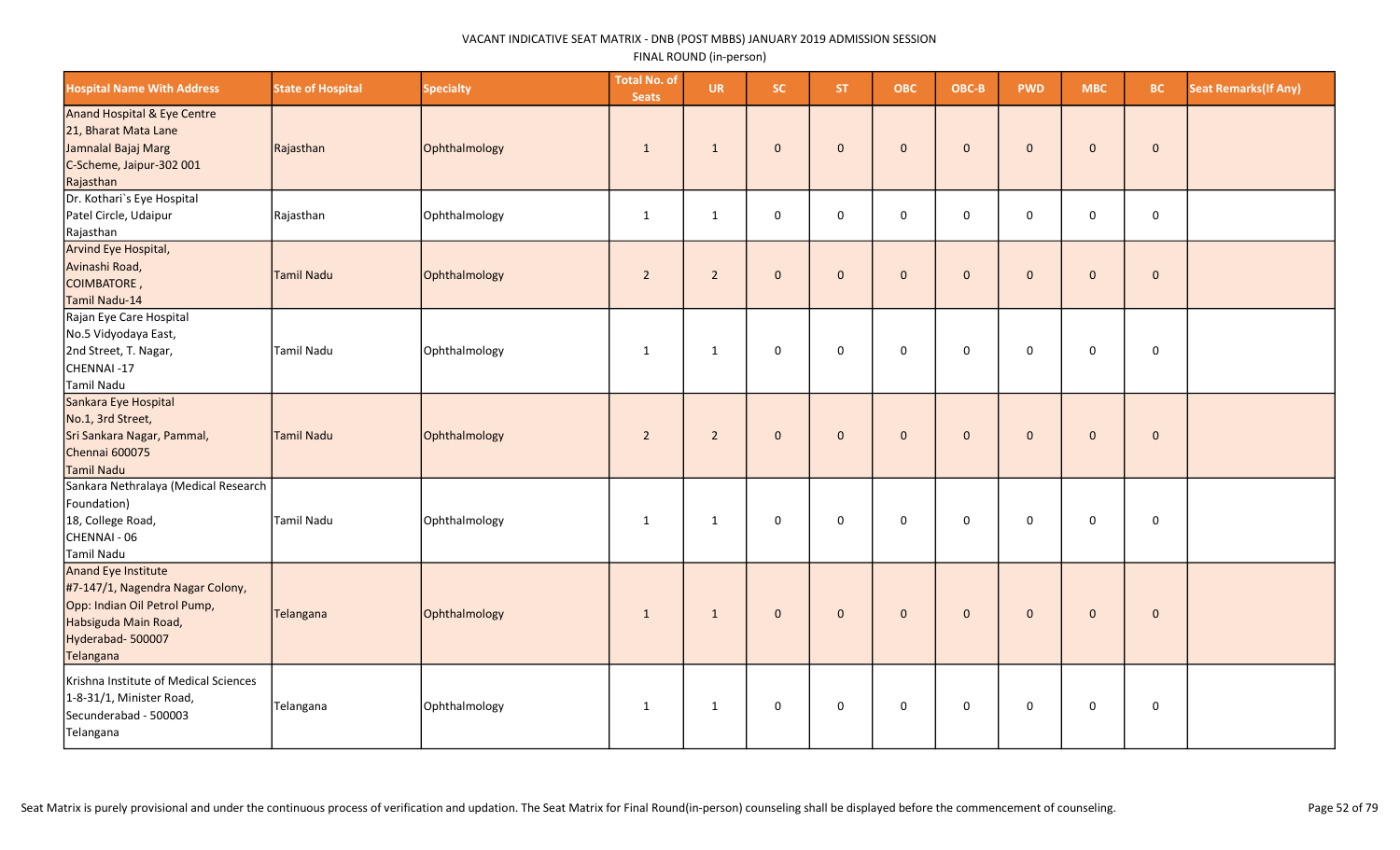| <b>Hospital Name With Address</b>                                                                                                                    | <b>State of Hospital</b> | <b>Specialty</b> | <b>Total No. of</b><br><b>Seats</b> | <b>UR</b>      | SC.                 | ST.            | <b>OBC</b>   | OBC-B        | <b>PWD</b>   | <b>MBC</b>   | <b>BC</b>    | <b>Seat Remarks (If Any)</b> |
|------------------------------------------------------------------------------------------------------------------------------------------------------|--------------------------|------------------|-------------------------------------|----------------|---------------------|----------------|--------------|--------------|--------------|--------------|--------------|------------------------------|
| Lions Club Sadhu Ram Eye Hospital<br>1-2-8 Gagan Mahal Rd,<br>Domalguda,<br>Hyderabad - 29<br>Telangana                                              | Telangana                | Ophthalmology    | $\mathbf{1}$                        | $\mathbf{1}$   | $\mathbf{0}$        | $\mathbf{0}$   | $\mathbf{0}$ | $\mathbf{0}$ | $\mathbf 0$  | $\mathbf{0}$ | $\mathbf{0}$ |                              |
| MediVision Eye & Health Care Centre,<br>10-3-304/1 to 4, Indira Sadan,<br>Humayun Nagar, Near NMDC,<br>Hyderabad-500028<br>Telangana                 | Telangana                | Ophthalmology    | $\mathbf{1}$                        | $\mathbf{1}$   | 0                   | $\mathbf 0$    | $\mathsf 0$  | $\mathbf 0$  | $\mathbf 0$  | $\mathsf 0$  | $\mathsf 0$  |                              |
| Dr. Mohanlal Memorial Gandhi Eye<br>Hospital,<br>ALIGARH (UP)<br><b>Uttar Pradesh</b>                                                                | Uttar Pradesh            | Ophthalmology    | $\overline{2}$                      | $\overline{2}$ | $\mathsf{O}\xspace$ | $\overline{0}$ | $\mathbf 0$  | $\mathbf{0}$ | $\mathbf 0$  | $\mathbf 0$  | $\mathbf 0$  |                              |
| Prakash Netra Kendr<br>NH-2, Vipul Khand IV,<br>Gomti Nagar,<br>Lucknow-10<br>Uttar Pradesh                                                          | Uttar Pradesh            | Ophthalmology    | $\mathbf{1}$                        | $\mathbf{1}$   | 0                   | $\mathbf 0$    | $\mathbf 0$  | $\mathbf 0$  | $\mathbf 0$  | $\mathbf 0$  | $\mathsf 0$  |                              |
| Vivekananda Polyclinic<br>Vivekananda puram,<br>Lucknow - 7<br><b>Uttar Pradesh</b>                                                                  | Uttar Pradesh            | Ophthalmology    | $\mathbf{1}$                        | $\mathbf{1}$   | $\mathbf{0}$        | $\overline{0}$ | $\mathbf 0$  | $\mathbf{0}$ | $\mathbf{0}$ | $\mathbf 0$  | $\mathbf{0}$ |                              |
| Sankara Nethralaya<br>(A Unit of Medical Research<br>Foundation)<br>No. 147 Mukundapur, E M Bypass,<br>Near Purva Jadupar Thanam,<br>Kolkata- 700099 | <b>West Bengal</b>       | Ophthalmology    | $\mathbf{1}$                        | 1              | $\mathbf 0$         | $\mathbf 0$    | $\mathsf 0$  | $\mathbf 0$  | $\mathbf 0$  | $\mathbf 0$  | $\mathsf 0$  |                              |
| Susrut Eye Foundation<br>HB-36/A/1, Sector III,<br>Salt Lake City,<br>Kolkatta-700106<br><b>West Bengal</b>                                          | <b>West Bengal</b>       | Ophthalmology    | $\mathbf{1}$                        | $\mathbf{1}$   | $\mathbf 0$         | $\mathbf 0$    | $\mathbf 0$  | $\mathbf{0}$ | $\mathbf{0}$ | $\mathbf 0$  | $\mathbf{0}$ |                              |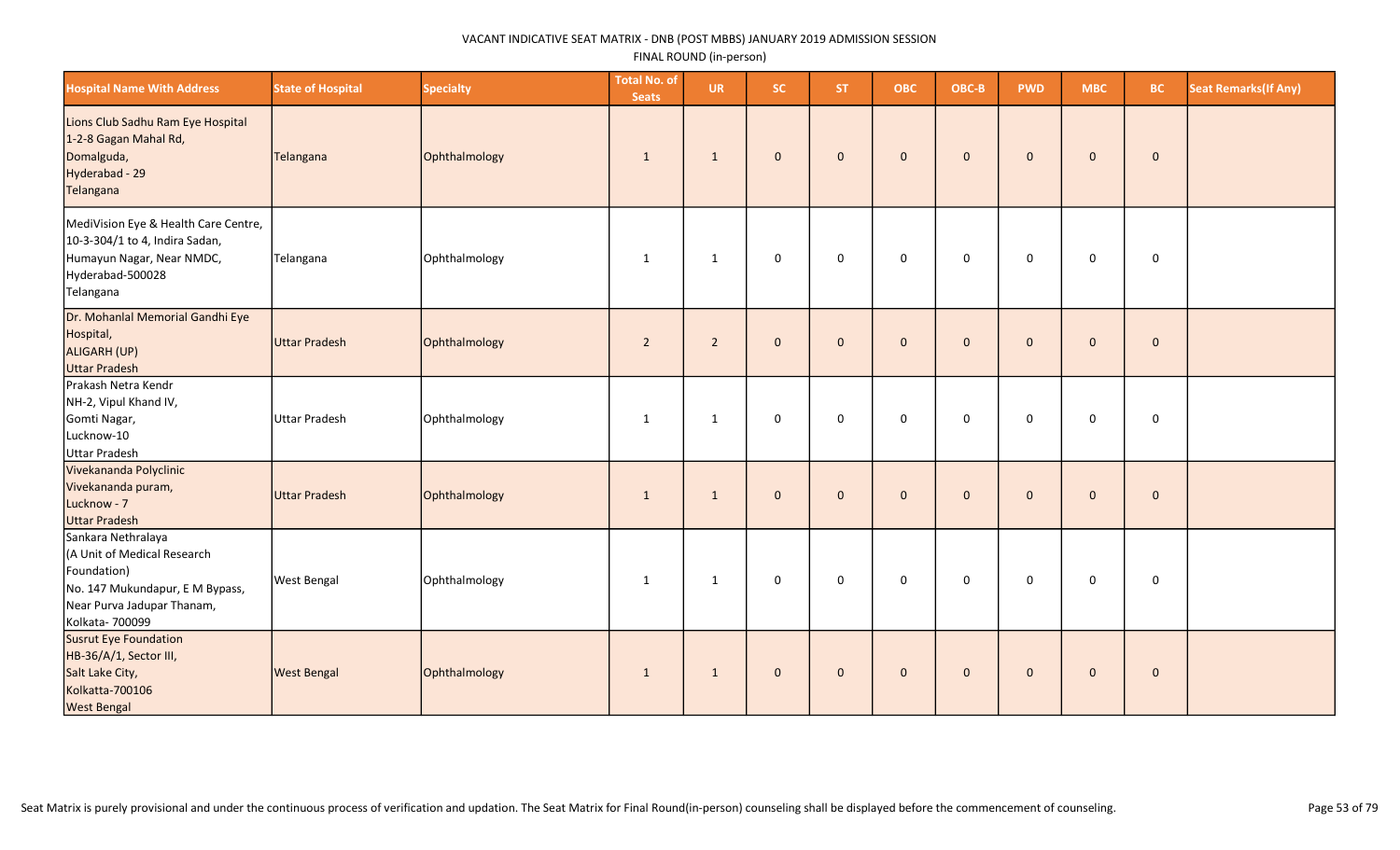| <b>Hospital Name With Address</b>                                                                                                                                                             | <b>State of Hospital</b> | <b>Specialty</b>          | <b>Total No. of</b><br><b>Seats</b> | <b>UR</b>      | SC.          | ST.          | <b>OBC</b>          | OBC-B        | <b>PWD</b>   | <b>MBC</b>   | <b>BC</b>    | <b>Seat Remarks (If Any)</b> |
|-----------------------------------------------------------------------------------------------------------------------------------------------------------------------------------------------|--------------------------|---------------------------|-------------------------------------|----------------|--------------|--------------|---------------------|--------------|--------------|--------------|--------------|------------------------------|
| Balaji Institute of Surgery, Research<br>and Rehabilitation for the Disabled<br>Hospital (BIRRD)<br>Tirumala Tirupati Devasthanams,<br>Tirupati, Chittoor District,<br>Andhra Pradesh- 517507 | Andhra Pradesh           | Orthopedic Surgery        | $\overline{2}$                      | $\overline{2}$ | $\mathbf 0$  | $\mathbf 0$  | $\mathsf{O}\xspace$ | $\mathbf 0$  | $\mathbf 0$  | $\mathbf 0$  | $\mathbf 0$  |                              |
| Government District General Hospital,<br>Ramachandraraopet,<br>Eluru, West Godavari District-534006,<br>Andhra Pradesh                                                                        | Andhra Pradesh           | Orthopedic Surgery        | $\mathbf{1}$                        | $\mathbf{0}$   | $\mathbf{1}$ | $\mathbf{0}$ | $\mathbf{0}$        | $\mathbf 0$  | $\mathbf{0}$ | $\mathbf 0$  | $\mathbf 0$  |                              |
| Queen's NRI Hospital,<br>(A Unit of M/s Chalasani Hospitals Pvt.<br>Ltd.)<br>Off. No.: 50-53 - 14, Gurudwara Lane,<br>Seethammadhara,<br>Visakhapatnam, Andhra Pradesh-<br>530013             | Andhra Pradesh           | Orthopedic Surgery        | 1                                   | 1              | $\mathbf 0$  | $\mathbf{0}$ | $\mathbf 0$         | $\mathbf 0$  | 0            | $\mathbf 0$  | $\mathbf 0$  |                              |
| Sri Sathya Sai Instt. of Higher Medical<br>Scs.<br>Prasantha Gram,<br>ANANTHPUR-515134<br>Andhra Pradesh                                                                                      | Andhra Pradesh           | Orthopedic Surgery        | $\mathbf{1}$                        | $\mathbf{1}$   | $\mathbf{0}$ | $\mathbf{0}$ | $\mathbf{0}$        | $\mathbf 0$  | $\Omega$     | $\pmb{0}$    | $\mathbf 0$  |                              |
| Tirumala Hospital<br>Vizianagaram,<br>Lower Tank Bund Road,<br>Opp. R T C Complex,<br>Vizianagaram - 535003<br>Andhra Pradesh                                                                 | Andhra Pradesh           | Orthopedic Surgery        | $\mathbf{1}$                        | $\mathbf{1}$   | $\mathbf 0$  | $\mathbf 0$  | $\mathbf{0}$        | $\pmb{0}$    | $\mathbf 0$  | $\mathbf 0$  | $\mathsf 0$  |                              |
| Deen Dayal Upadhyay Hospital<br>Hari Nagar,<br>New Delhi-64                                                                                                                                   | Delhi                    | <b>Orthopedic Surgery</b> | $\mathbf{1}$                        | $\mathbf 0$    | $\mathbf{0}$ | $\mathbf{1}$ | $\mathbf{0}$        | $\mathbf{0}$ | $\mathbf{0}$ | $\mathbf 0$  | $\mathbf{0}$ |                              |
| Dr. B L Kapur Memorial Hospital,<br>Pusa Road,<br>New Delhi-110005                                                                                                                            | Delhi                    | Orthopedic Surgery        | $\mathbf{1}$                        | $\mathbf{1}$   | $\mathbf 0$  | $\mathbf 0$  | $\mathbf 0$         | $\mathbf 0$  | $\mathbf 0$  | 0            | $\mathbf 0$  |                              |
| Hindu Rao Hospital<br>Subzi Mandi, Malkaganj<br>Delhi-110007                                                                                                                                  | Delhi                    | <b>Orthopedic Surgery</b> | $\mathbf{1}$                        | $\mathbf{0}$   | $\mathbf{0}$ | $\mathbf{1}$ | $\mathbf{0}$        | $\mathbf{0}$ | $\mathbf{0}$ | $\mathbf{0}$ | $\mathbf{0}$ |                              |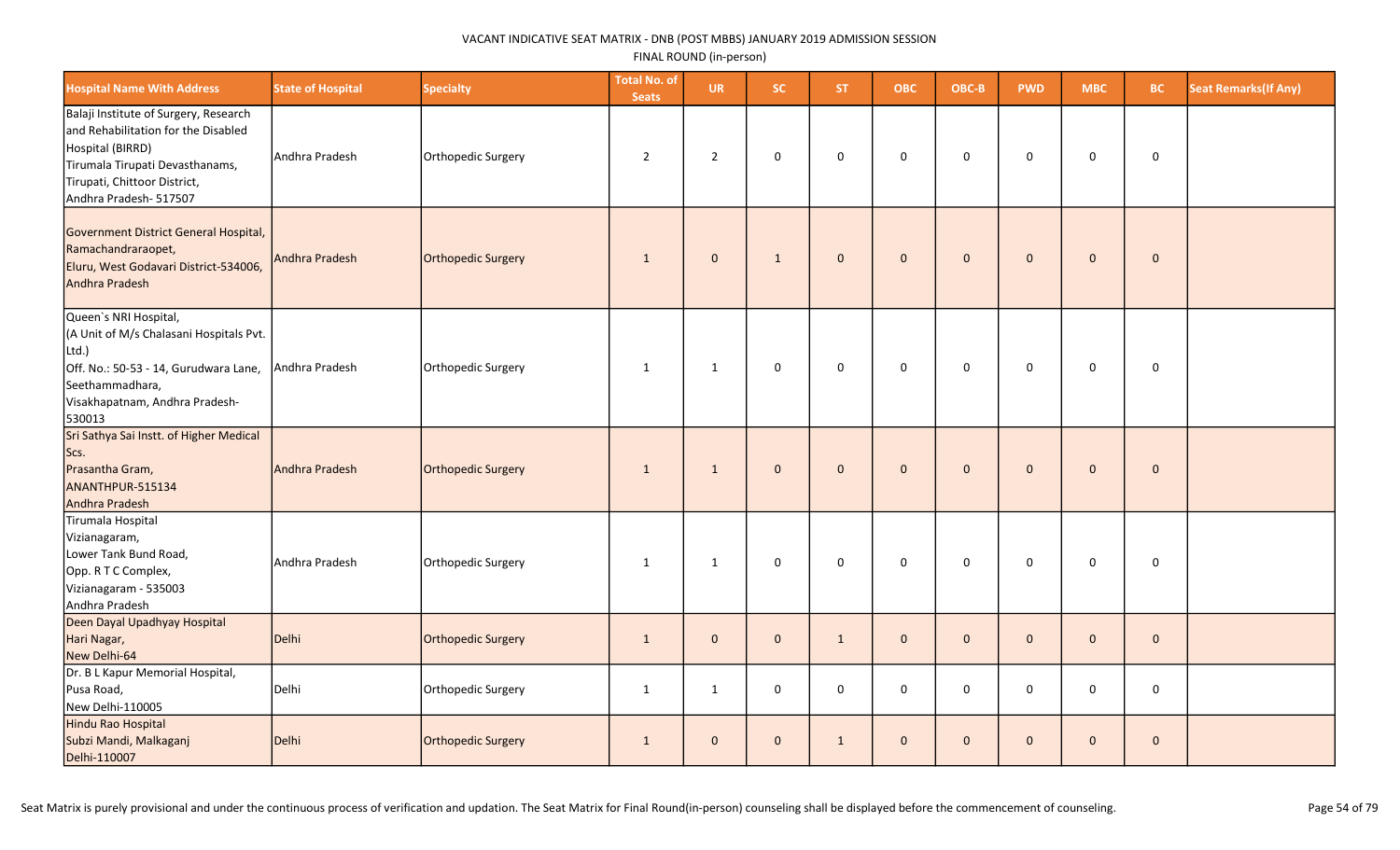| <b>Hospital Name With Address</b>                                                                 | <b>State of Hospital</b> | <b>Specialty</b>   | <b>Total No. of</b><br><b>Seats</b> | <b>UR</b>      | SC.          | ST.          | <b>OBC</b>          | OBC-B        | <b>PWD</b>   | <b>MBC</b>   | BC.                 | <b>Seat Remarks (If Any)</b> |
|---------------------------------------------------------------------------------------------------|--------------------------|--------------------|-------------------------------------|----------------|--------------|--------------|---------------------|--------------|--------------|--------------|---------------------|------------------------------|
| Maharaja Agarsen Hospital<br>Rohtak Road, West Punjabi Bagh<br>New Delhi-110026                   | Delhi                    | Orthopedic Surgery | 1                                   | 1              | $\mathsf 0$  | $\mathbf 0$  | $\mathsf{O}\xspace$ | $\pmb{0}$    | $\mathbf 0$  | $\mathbf 0$  | $\mathsf{O}\xspace$ |                              |
| Mata Chanan Devi Hospital<br>C-1 Janakpuri,<br>New Delhi - 58                                     | Delhi                    | Orthopedic Surgery | $\mathbf{1}$                        | $\mathbf{1}$   | $\mathbf{0}$ | $\mathbf{0}$ | $\mathbf{0}$        | $\mathbf{0}$ | $\Omega$     | $\mathbf{0}$ | $\mathbf{0}$        |                              |
| Shri Balaji Action Medical Institute,<br>FC-34, A-4,<br>Paschim Vihar,<br>New Delhi - 110063      | Delhi                    | Orthopedic Surgery | 1                                   | 1              | $\mathsf 0$  | $\mathsf 0$  | $\mathbf 0$         | $\mathsf 0$  | $\mathbf 0$  | $\mathbf 0$  | $\mathsf 0$         |                              |
| Sir Ganga Ram Hospital<br>Rajinder Nagar,<br>New Delhi-60                                         | Delhi                    | Orthopedic Surgery | $\overline{2}$                      | $\overline{2}$ | $\mathbf 0$  | $\mathbf{0}$ | $\mathbf 0$         | $\mathbf 0$  | $\mathbf{0}$ | $\mathbf 0$  | $\mathbf 0$         |                              |
| Zydus Hospital<br>Near Sola Bridge,<br>S G Highway,<br>Ahmedabad-380054<br>Gujarat                | Gujarat                  | Orthopedic Surgery | 1                                   | 1              | $\mathsf 0$  | $\mathbf 0$  | $\mathbf 0$         | $\mathsf 0$  | $\mathsf 0$  | $\mathbf 0$  | $\mathbf 0$         |                              |
| Asian Institute of Medical Sciences<br>Sector 21-A, Badkal Flyover Road,<br>Faridabad,<br>Haryana | Haryana                  | Orthopedic Surgery | 1                                   | $\mathbf{1}$   | $\mathbf 0$  | $\mathbf{0}$ | $\mathbf{0}$        | $\mathbf 0$  | $\mathbf{0}$ | $\mathbf{0}$ | $\mathbf 0$         |                              |
| Bokaro General Hospital<br>Bokaro Steel City,<br>BOKARO-01<br>Jharkhand                           | Jharkhand                | Orthopedic Surgery | $\overline{2}$                      | $\mathbf{1}$   | $\mathbf 0$  | 1            | $\mathbf 0$         | $\mathbf 0$  | $\mathbf 0$  | 0            | 0                   |                              |
| Apollo Hospital<br>154/11, Opp. I.I.M.,<br>Bannerghatta Road,<br>Bangalore-560076<br>Karnataka    | Karnataka                | Orthopedic Surgery | 1                                   | $\mathbf{1}$   | $\mathbf 0$  | $\mathbf{0}$ | $\mathbf{0}$        | $\mathbf 0$  | $\mathbf{0}$ | $\mathbf{0}$ | $\mathbf 0$         |                              |
| BGS Global Hospital,<br>67, Uttrahalli Road,<br>Kengeri,<br>Bangalore-560060<br>Karnataka         | Karnataka                | Orthopedic Surgery | 1                                   | $\mathbf{1}$   | 0            | $\mathbf 0$  | 0                   | $\mathbf 0$  | $\mathbf 0$  | 0            | 0                   |                              |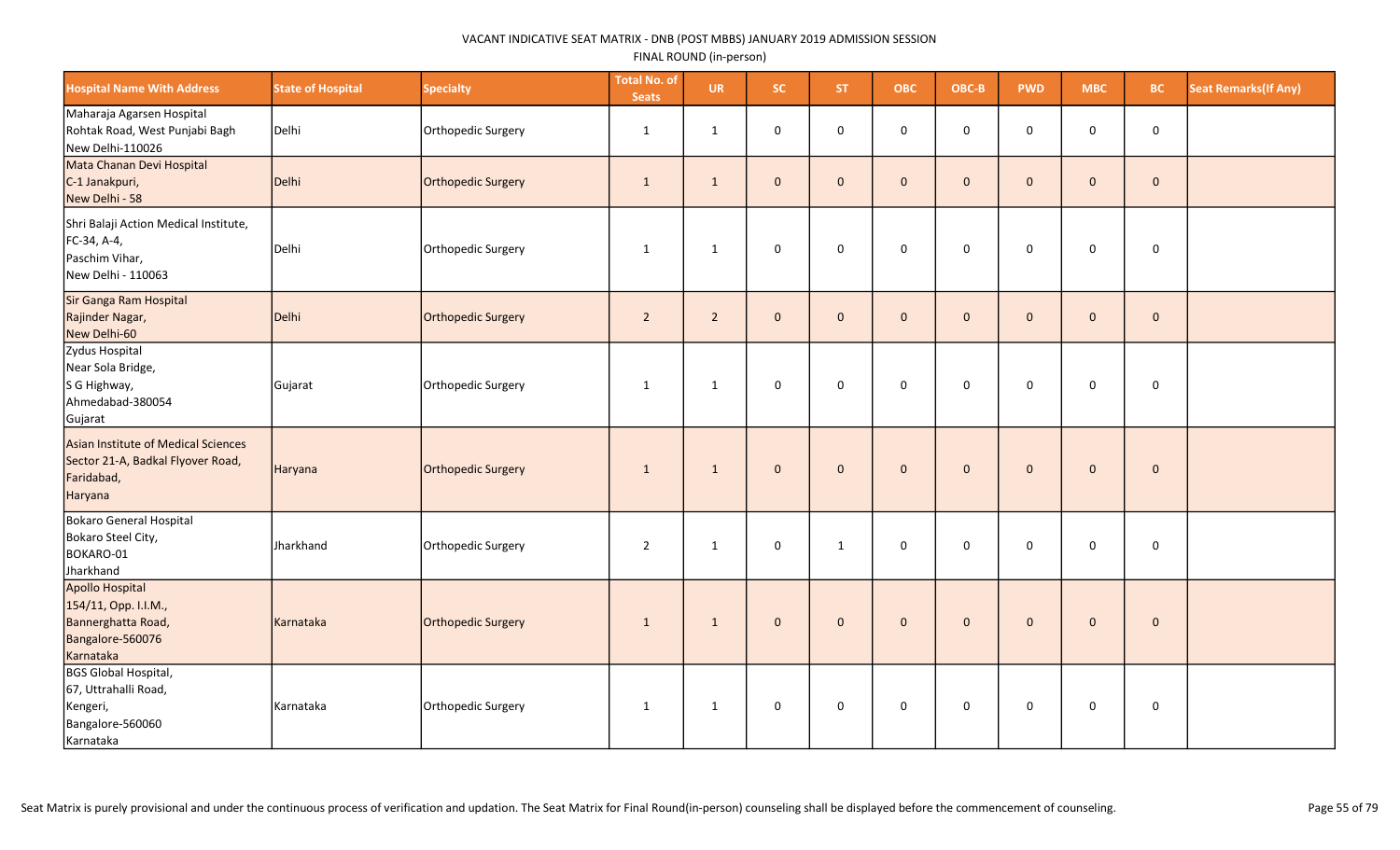| <b>Hospital Name With Address</b>                                                                | <b>State of Hospital</b> | <b>Specialty</b>   | <b>Total No. of</b><br><b>Seats</b> | <b>UR</b>    | SC.          | <b>ST</b>    | <b>OBC</b>          | OBC-B               | <b>PWD</b>   | <b>MBC</b>   | <b>BC</b>           | <b>Seat Remarks(If Any)</b>                                                            |
|--------------------------------------------------------------------------------------------------|--------------------------|--------------------|-------------------------------------|--------------|--------------|--------------|---------------------|---------------------|--------------|--------------|---------------------|----------------------------------------------------------------------------------------|
| <b>District Hospital</b><br>Killa Road,<br>Dharwad - 580008<br>Karnataka                         | Karnataka                | Orthopedic Surgery | $\mathbf{1}$                        | $\mathbf 0$  | $\mathbf{0}$ | $\mathbf{0}$ | $\mathbf{1}$        | $\mathbf 0$         | $\mathbf{0}$ | $\mathbf 0$  | $\mathbf{0}$        | Candidate has to execute a<br>compulsary service bond<br>during Joining this hospital. |
| Sparsh Super Specialty Hospital<br>#4/1, Tumkur Road,<br>Yeshwanthpur,<br>Bangalore - 560022     | Karnataka                | Orthopedic Surgery | $\mathbf{1}$                        | $\mathbf{1}$ | $\Omega$     | $\mathbf{0}$ | $\mathsf{O}\xspace$ | $\mathsf{O}\xspace$ | $\Omega$     | $\mathbf 0$  | $\mathsf{O}\xspace$ |                                                                                        |
| St. Martha's Hospital<br>5-Nruputhunga Rd,<br>Bangalore-01<br>Karnataka                          | Karnataka                | Orthopedic Surgery | $\mathbf{1}$                        | $\mathbf{1}$ | $\mathbf 0$  | $\mathbf{0}$ | $\mathbf 0$         | $\mathbf 0$         | $\mathbf 0$  | $\mathbf 0$  | $\mathbf 0$         |                                                                                        |
| District Hospital<br>Court Road,<br>Palakkad - 678001                                            | Kerala                   | Orthopedic Surgery | $\mathbf{1}$                        | $\mathbf{1}$ | $\mathbf 0$  | $\mathbf 0$  | 0                   | $\mathsf 0$         | $\mathbf 0$  | $\mathsf 0$  | 0                   |                                                                                        |
| Aster Aadhar Hospital<br>R.S. No. 628 B Ward near shastri nagar Maharashtra<br>Kolhapur - 416012 |                          | Orthopedic Surgery | 1                                   | $\mathbf{1}$ | $\mathbf{0}$ | $\Omega$     | $\mathbf{0}$        | $\pmb{0}$           | $\mathbf{0}$ | $\mathbf{0}$ | $\mathbf 0$         |                                                                                        |
| Bhabha Atomic Research Centre &<br>Hospital,<br>Anushakti Nagar,<br>MUMBAI-94<br>Maharashtra     | Maharashtra              | Orthopedic Surgery | $\mathbf{1}$                        | $\mathbf 0$  | $\mathbf{1}$ | $\mathbf 0$  | $\mathsf{O}\xspace$ | $\mathbf 0$         | 0            | $\mathbf 0$  | $\mathbf 0$         |                                                                                        |
| Dr. Babasaheb Ambedkar Central<br>Railway Hospital<br>Byculla,<br>Mumbai-27<br>Maharashtra       | Maharashtra              | Orthopedic Surgery | $\mathbf{1}$                        | $\mathbf{1}$ | $\mathbf{0}$ | $\mathbf{0}$ | $\mathbf{0}$        | $\mathbf{0}$        | $\mathbf{0}$ | $\mathbf{0}$ | $\mathbf{0}$        |                                                                                        |
| Holy Spirit Hospital<br>Mahakali Road,<br>Andheri (East),<br>Mumbai-400093<br>Maharashtra        | Maharashtra              | Orthopedic Surgery | $\mathbf{1}$                        | $\mathbf{1}$ | $\mathbf 0$  | $\mathbf 0$  | 0                   | $\mathsf 0$         | $\mathbf 0$  | $\mathbf 0$  | $\mathbf 0$         |                                                                                        |
| K B Bhabha Municipal General Hospital<br>Bandra (West),<br>Mumbai 50<br>Maharashtra              | Maharashtra              | Orthopedic Surgery | $\mathbf{1}$                        | $\mathbf{0}$ | $\mathbf{1}$ | $\mathbf{0}$ | $\mathbf{0}$        | $\mathbf 0$         | $\mathbf{0}$ | $\mathbf{0}$ | $\mathbf{0}$        |                                                                                        |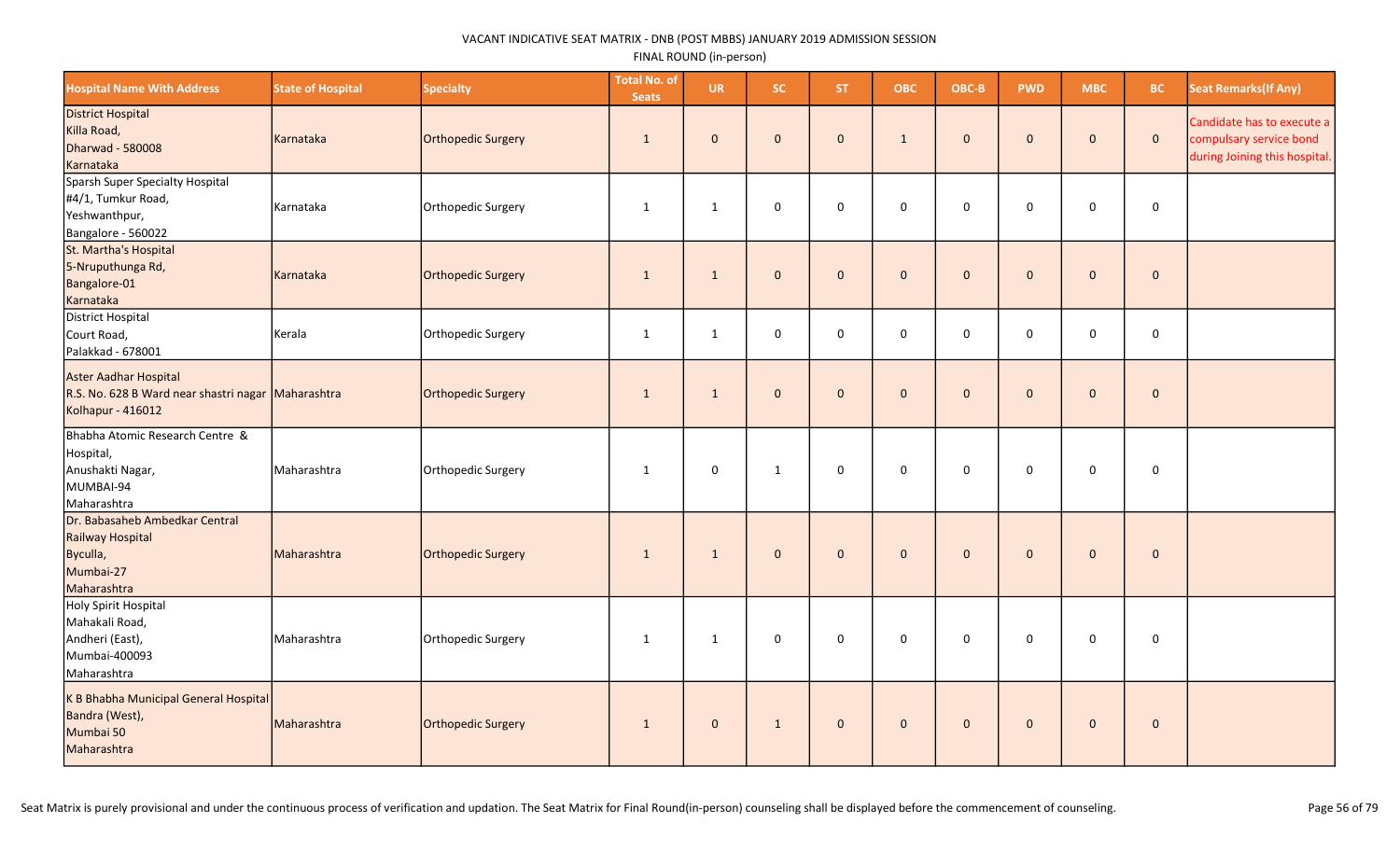| <b>Hospital Name With Address</b>                                                                                                                            | <b>State of Hospital</b> | <b>Specialty</b>   | <b>Total No. of</b><br><b>Seats</b> | <b>UR</b>    | <b>SC</b>    | ST.          | <b>OBC</b>   | OBC-B        | <b>PWD</b>   | <b>MBC</b>          | <b>BC</b>    | <b>Seat Remarks (If Any)</b> |
|--------------------------------------------------------------------------------------------------------------------------------------------------------------|--------------------------|--------------------|-------------------------------------|--------------|--------------|--------------|--------------|--------------|--------------|---------------------|--------------|------------------------------|
| Kokilaben Dhirubhai Ambani Hospital<br>& Medical Research Institute<br>Achyutrao Patwardhan Marg,<br>4 Bunglows,<br>Andheri (w),<br>Mumbai-51<br>Maharashtra | Maharashtra              | Orthopedic Surgery | 1                                   | $\mathbf{1}$ | $\mathbf 0$  | $\mathbf 0$  | $\mathbf 0$  | $\mathbf 0$  | $\mathbf 0$  | $\mathbf 0$         | $\mathbf 0$  |                              |
| Post Graduate Institute of Swasthiyog<br>Pratishtan,<br>Extension Area, Station Road,<br>MIRAJ<br>Maharashtra                                                | Maharashtra              | Orthopedic Surgery | $\mathbf{1}$                        | $\mathbf{1}$ | $\mathbf{0}$ | $\mathbf{0}$ | $\mathbf{0}$ | $\mathbf 0$  | $\mathbf{0}$ | $\mathsf{O}\xspace$ | $\mathbf 0$  |                              |
| Indira Gandhi Govt. General Hospital &<br>PG Institute<br>PONDICHERRY - 605001<br>Pondicherry                                                                | Pondicherry              | Orthopedic Surgery | $\mathbf{1}$                        | $\mathbf{1}$ | $\mathbf 0$  | 0            | $\mathbf 0$  | 0            | 0            | 0                   | 0            |                              |
| Dhanwantri Hospital & Research<br>Centre<br>67/56-A, Near Mandara Bus Stand,<br>New Sanganer Road,<br>Mansarovar,<br>Jaipur-20<br>Rajasthan                  | Rajasthan                | Orthopedic Surgery | $\mathbf{1}$                        | $\mathbf{1}$ | $\mathbf{0}$ | $\mathbf{0}$ | $\mathbf{0}$ | $\mathbf{0}$ | $\mathbf{0}$ | $\mathbf 0$         | $\mathbf{0}$ |                              |
| Ganga Medical Centre & Hospital Pvt.<br>Ltd.<br>313, Mettupalayam Road,<br>Coimbatore- 641043                                                                | <b>Tamil Nadu</b>        | Orthopedic Surgery | 1                                   | $\mathbf{1}$ | 0            | 0            | $\mathbf 0$  | 0            | 0            | 0                   | 0            |                              |
| <b>SRM Institutes for Medical Sciences</b><br>No. 1, Jawaharlal Nehru Salai,<br>100 ft Road, Vadapalani,<br>Chennai - 600026<br><b>Tamil Nadu</b>            | Tamil Nadu               | Orthopedic Surgery | $\mathbf{1}$                        | 1            | $\mathbf{0}$ | $\mathbf{0}$ | $\mathbf{0}$ | $\mathbf 0$  | $\mathbf{0}$ | $\mathbf 0$         | $\mathbf{0}$ |                              |
| Dr Shyama Prasad Mukherjee (Civil)<br>Hospital<br>4-A, Park Road, Hazratganj,<br>Lucknow - 226001                                                            | <b>Uttar Pradesh</b>     | Orthopedic Surgery | $\mathbf{1}$                        | $\mathbf{1}$ | $\mathbf 0$  | 0            | $\mathbf 0$  | 0            | $\mathbf 0$  | 0                   | $\mathbf 0$  |                              |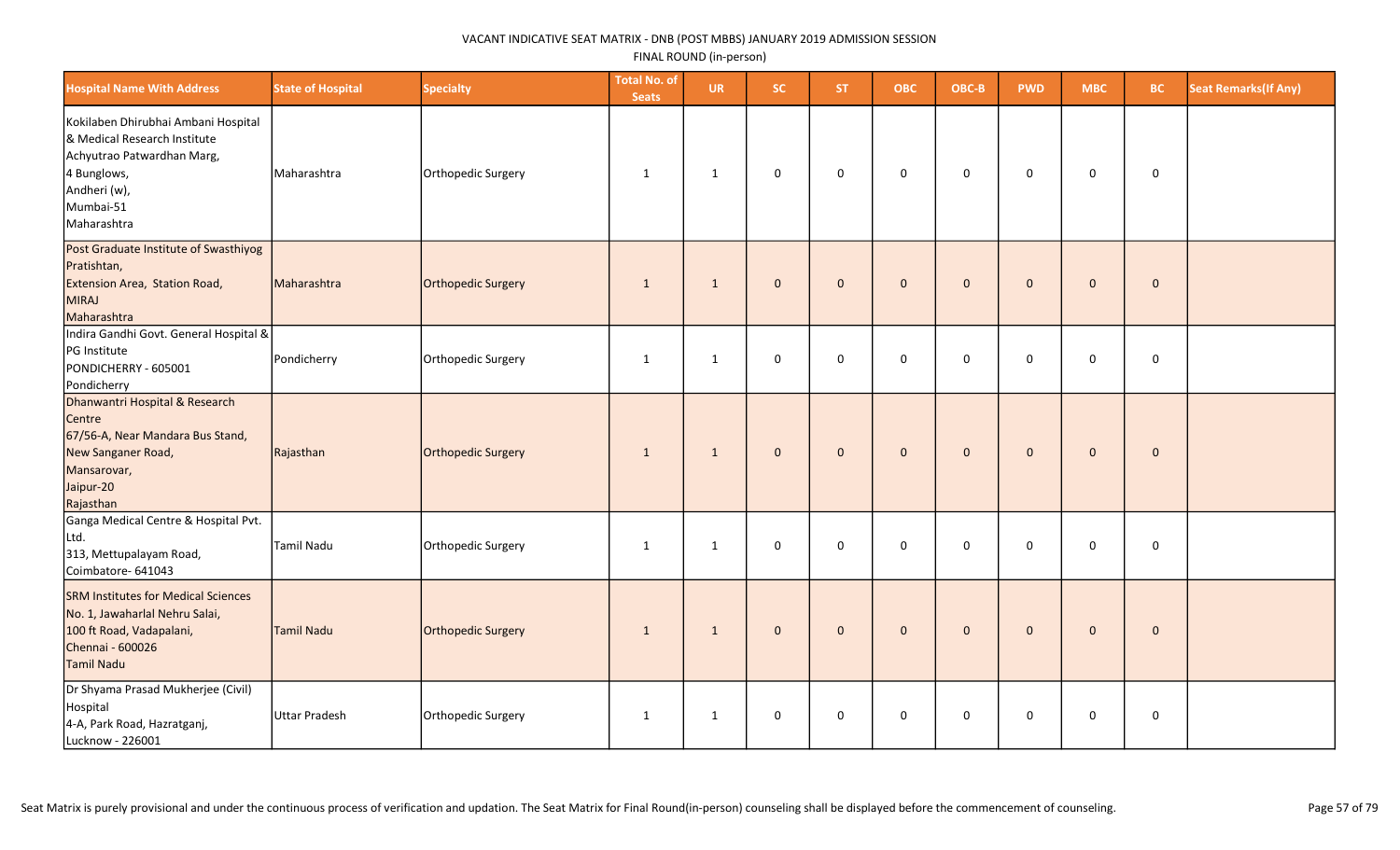| <b>Hospital Name With Address</b>                                                                                                      | <b>State of Hospital</b> | <b>Specialty</b>                              | <b>Total No. of</b><br><b>Seats</b> | <b>UR</b>    | <b>SC</b>    | <b>ST</b>    | <b>OBC</b>          | OBC-B        | <b>PWD</b>   | <b>MBC</b>   | BC.         | <b>Seat Remarks (If Any)</b> |
|----------------------------------------------------------------------------------------------------------------------------------------|--------------------------|-----------------------------------------------|-------------------------------------|--------------|--------------|--------------|---------------------|--------------|--------------|--------------|-------------|------------------------------|
| Dr. Ram Manohar Lohia Combined<br>Hospital<br>Vibhutikhand, Gomtinagar,<br>Lucknow<br>Uttar Pradesh                                    | Uttar Pradesh            | Orthopedic Surgery                            | $\mathbf{1}$                        | $\mathbf{1}$ | $\mathbf{0}$ | $\mathbf{0}$ | $\mathbf{0}$        | $\mathbf{0}$ | $\mathbf{0}$ | $\mathbf{0}$ | $\mathbf 0$ |                              |
| Vivekananda Polyclinic<br>Vivekananda puram,<br>Lucknow - 7<br>Uttar Pradesh                                                           | <b>Uttar Pradesh</b>     | Orthopedic Surgery                            | $\mathbf{1}$                        | $\mathbf{1}$ | 0            | $\Omega$     | $\mathsf 0$         | $\Omega$     | $\Omega$     | 0            | $\mathsf 0$ |                              |
| Lilavati Hospital & Res. Centre<br>A-791, Bandra Reclaimation,<br>Bandra West,<br>Mumbai - 50<br>Maharashtra                           | Maharashtra              | Paediatric Surgery (Direct 6 Years<br>Course) | $\mathbf{1}$                        | 1            | $\mathbf{0}$ | $\mathbf{0}$ | $\mathbf{0}$        | $\mathbf{0}$ | $\mathbf{0}$ | $\mathbf{0}$ | $\mathbf 0$ |                              |
| Sushrut Jadhav Kinder Chirurgie<br>Charitable Trust,<br>8750, Vishrambag,<br>Sangli-416415<br>Maharashtra                              | Maharashtra              | Paediatric Surgery (Direct 6 Years<br>Course) | $\mathbf{1}$                        | $\mathbf{1}$ | 0            | $\mathbf 0$  | $\mathbf 0$         | $\mathbf 0$  | $\mathbf 0$  | 0            | $\mathsf 0$ |                              |
| Andhra Hospital<br>C.V.R. Complex,<br>Prakasham Road,<br>Governor Pet,<br>Vijaywada-520002<br>Andhra Pradesh                           | Andhra Pradesh           | Paediatrics                                   | $\mathbf{1}$                        | $\mathbf{1}$ | $\mathbf 0$  | $\mathbf 0$  | $\mathbf 0$         | $\mathbf{0}$ | $\mathbf{0}$ | $\mathbf 0$  | $\mathbf 0$ |                              |
| Sri Ramachandra Children's & Dental<br>Hospital,<br>D. No.: 13-7-1, 6th Lane, Gunturuvari<br>Thota,<br>Guntur-522001<br>Andhra Praedsh | Andhra Pradesh           | Paediatrics                                   | $\mathbf{1}$                        | 1            | 0            | $\mathsf 0$  | $\mathsf{O}\xspace$ | $\mathbf 0$  | $\mathbf 0$  | $\mathsf 0$  | $\pmb{0}$   |                              |
| Apollo Hospital<br>(Unit International Hospital)<br>Lotus Tower, G S Road,<br>Guwahati - 781005<br>Assam                               | Assam                    | Paediatrics                                   | $\mathbf{1}$                        | $\mathbf{1}$ | $\mathbf 0$  | $\mathbf 0$  | $\pmb{0}$           | $\mathbf{0}$ | $\mathbf 0$  | $\mathbf 0$  | $\pmb{0}$   |                              |
| Government Multi Specialty Hospital<br>Sector - 16,<br><b>CHANDIGARH</b>                                                               | Chandigarh               | Paediatrics                                   | 1                                   | 0            | $\mathbf{1}$ | $\mathbf 0$  | $\pmb{0}$           | $\mathbf 0$  | $\mathbf 0$  | 0            | $\pmb{0}$   |                              |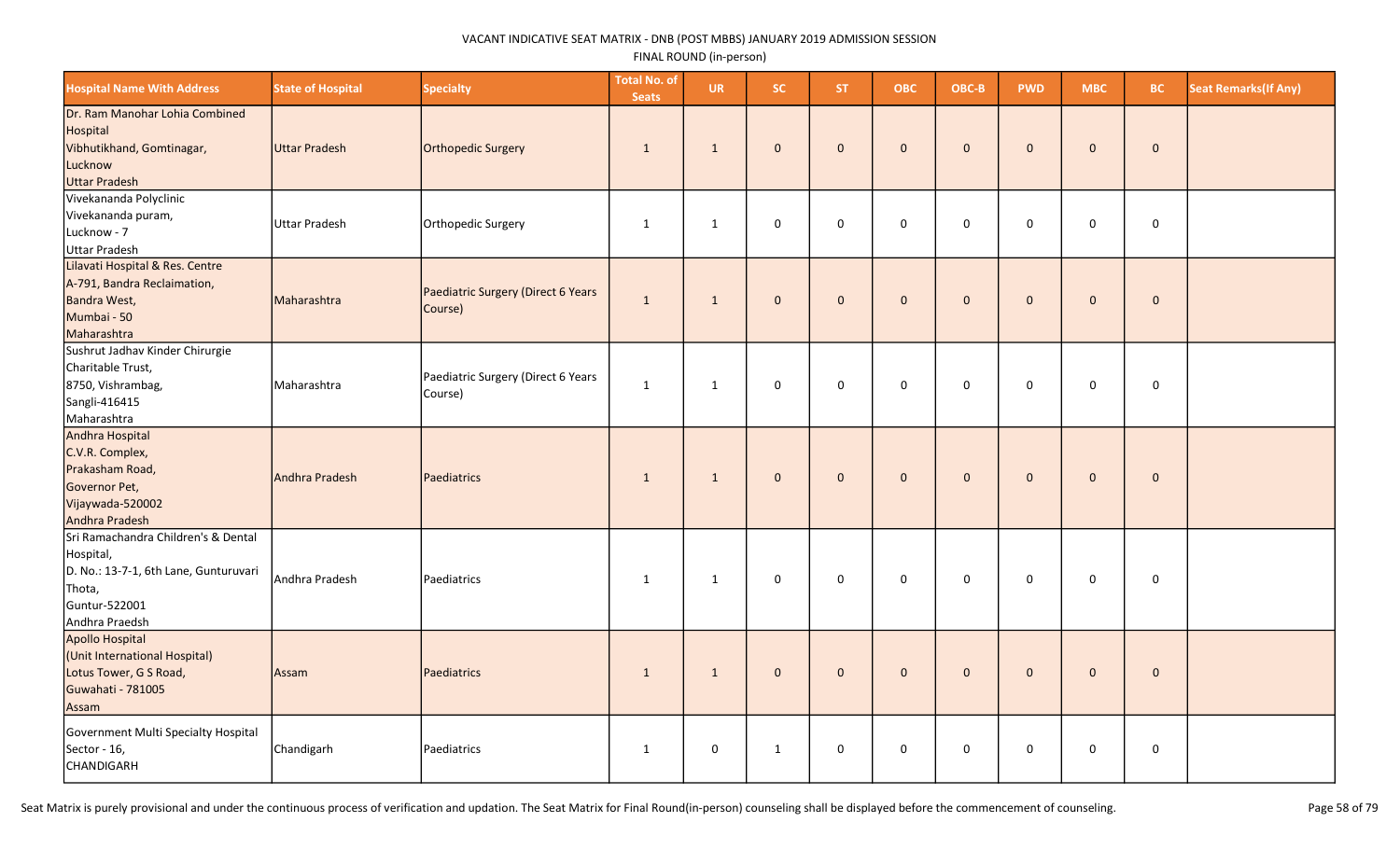| <b>Hospital Name With Address</b>                                                                                                                                | <b>State of Hospital</b> | <b>Specialty</b> | <b>Total No. of</b><br><b>Seats</b> | <b>UR</b>      | SC.          | <b>ST</b>    | <b>OBC</b>     | OBC-B        | <b>PWD</b>   | <b>MBC</b>   | <b>BC</b>   | <b>Seat Remarks (If Any)</b> |
|------------------------------------------------------------------------------------------------------------------------------------------------------------------|--------------------------|------------------|-------------------------------------|----------------|--------------|--------------|----------------|--------------|--------------|--------------|-------------|------------------------------|
| <b>Bhattar Hospitals</b><br>(Balgopal Children Hospital & Research<br>Institute)<br>Byron Bazaar, Opposite Aashirwad<br>Bhavan,<br>Raipur-492001<br>Chhattisgarh | Chhattisgarh             | Paediatrics      | 1                                   | $\mathbf{1}$   | $\mathbf 0$  | $\mathbf{0}$ | $\mathbf{0}$   | $\mathbf 0$  | $\mathbf{0}$ | $\mathbf 0$  | $\bf{0}$    |                              |
| Batra Hospital and Medical Research<br>Centre<br>1, Tuglakabad Institutional Area,<br>Mehrauli Badarpu Road,<br>New Delhi-110062                                 | Delhi                    | Paediatrics      | $\overline{2}$                      | $\overline{2}$ | $\mathsf 0$  | $\mathbf 0$  | $\mathbf 0$    | $\mathsf 0$  | $\mathbf 0$  | 0            | $\mathbf 0$ |                              |
| Deen Dayal Upadhyay Hospital<br>Hari Nagar,<br>New Delhi-64                                                                                                      | Delhi                    | Paediatrics      | $\mathbf{1}$                        | $\mathbf 0$    | $\mathbf 0$  | $\mathbf{0}$ | $\mathbf{1}$   | $\mathbf 0$  | $\Omega$     | $\mathbf{0}$ | $\mathbf 0$ |                              |
| Hindu Rao Hospital<br>Subzi Mandi, Malkaganj<br>Delhi-110007                                                                                                     | Delhi                    | Paediatrics      | 1                                   | 0              | 0            | $\mathbf 0$  | 1              | $\mathbf 0$  | $\mathbf 0$  | 0            | $\mathbf 0$ |                              |
| Holy Family Hospital<br>Okhla,<br>New Delhi-25                                                                                                                   | Delhi                    | Paediatrics      | $\overline{2}$                      | $\overline{2}$ | $\mathbf{0}$ | $\mathbf{0}$ | $\mathbf{0}$   | $\mathbf{0}$ | $\Omega$     | $\mathbf 0$  | $\mathbf 0$ |                              |
| Max Super Specialty Hospital<br>FC-50, C and D Block<br>Shalimar Bagh<br>New Delhi-110088                                                                        | Delhi                    | Paediatrics      | 1                                   | 1              | $\mathsf 0$  | $\mathbf 0$  | $\mathbf 0$    | $\mathbf 0$  | $\mathbf{0}$ | $\mathbf 0$  | $\mathbf 0$ |                              |
| Sanjay Gandhi Memorial Hospital,<br>Mangol Puri,<br>S Block,<br>New Delhi-110083                                                                                 | Delhi                    | Paediatrics      | $\overline{2}$                      | $\mathbf 0$    | $\mathbf 0$  | $\mathbf{0}$ | $\overline{2}$ | $\mathbf 0$  | $\Omega$     | $\mathbf 0$  | $\mathbf 0$ |                              |
| St. Stephen's Hospital,<br>Tees Hazari,<br>New Delhi-7                                                                                                           | Delhi                    | Paediatrics      | $\mathbf{1}$                        | $\mathbf{1}$   | $\mathsf 0$  | $\mathbf 0$  | $\mathbf 0$    | $\mathsf 0$  | $\mathsf 0$  | 0            | $\mathbf 0$ |                              |
| Tirath Ram Shah Hospital<br>2, R. B. Ishwar Das Sahney Lane,<br>Rajpur Road,<br>Delhi-54                                                                         | Delhi                    | Paediatrics      | $\mathbf{1}$                        | $\mathbf{1}$   | $\mathbf{0}$ | $\mathbf{0}$ | $\mathbf{0}$   | $\mathbf{0}$ | $\mathbf{0}$ | $\mathbf 0$  | $\mathbf 0$ |                              |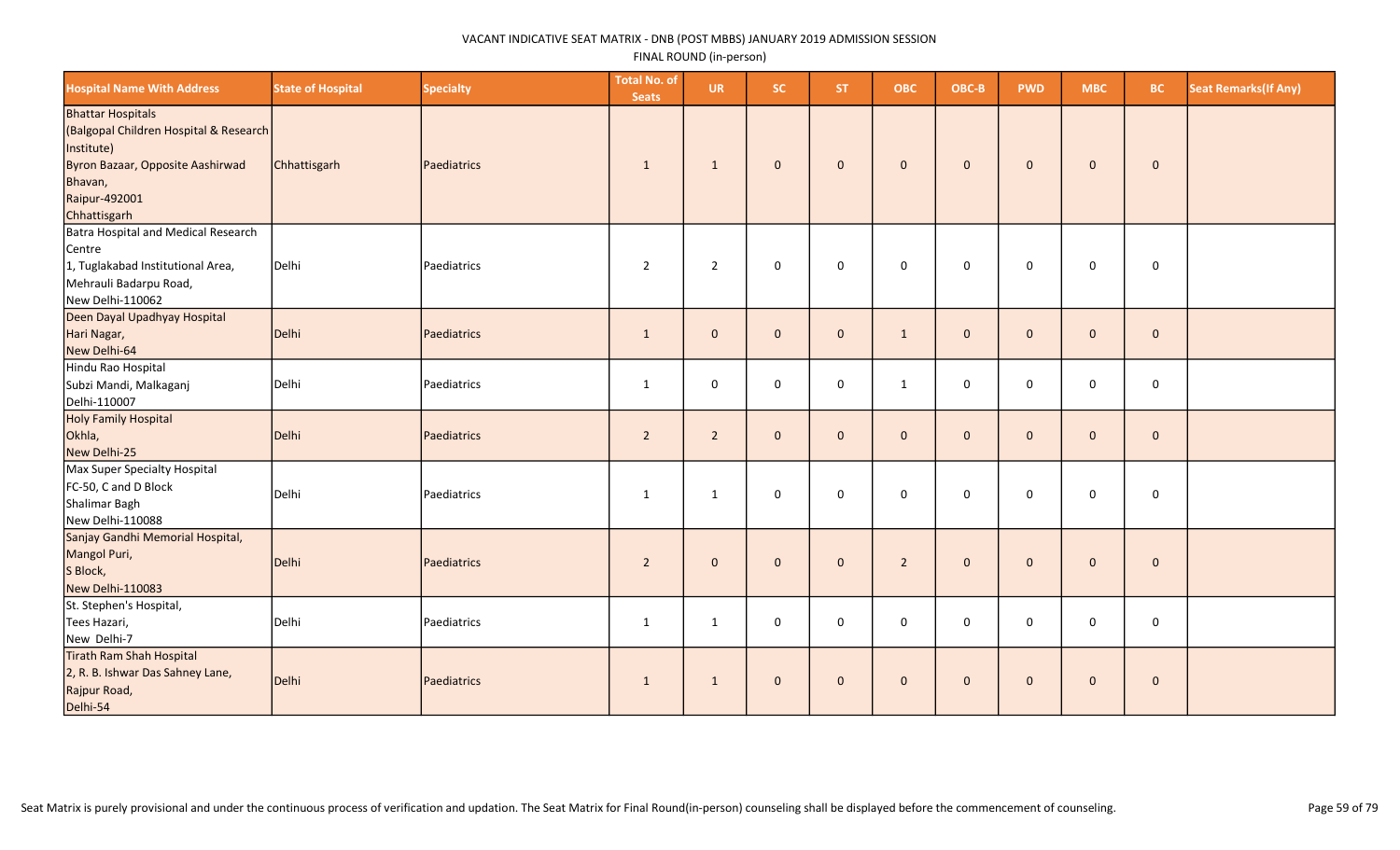| <b>Hospital Name With Address</b>                                                                                                          | <b>State of Hospital</b> | <b>Specialty</b> | <b>Total No. of</b><br><b>Seats</b> | <b>UR</b>    | <b>SC</b>    | ST.          | <b>OBC</b>   | OBC-B        | <b>PWD</b>   | <b>MBC</b>   | BC.          | <b>Seat Remarks (If Any)</b>                                                           |
|--------------------------------------------------------------------------------------------------------------------------------------------|--------------------------|------------------|-------------------------------------|--------------|--------------|--------------|--------------|--------------|--------------|--------------|--------------|----------------------------------------------------------------------------------------|
| K.G. Patel Children Hospital & Jayodia<br>Research Institute<br>Jalaram Marg, Kareli Baug,<br>BARODA-18<br>Gujarat                         | Gujarat                  | Paediatrics      | $\mathbf{1}$                        | 1            | 0            | $\mathbf 0$  | $\mathsf 0$  | $\mathbf 0$  | $\mathbf 0$  | 0            | $\mathbf 0$  |                                                                                        |
| Nirmal Hospital Pvt. Ltd.<br><b>Ring Road,</b><br>Surat - 395002<br>Gujarat                                                                | Gujarat                  | Paediatrics      | 1                                   | 1            | $\mathbf{0}$ | $\mathbf{0}$ | $\mathbf{0}$ | $\mathbf{0}$ | $\mathbf{0}$ | $\mathbf{0}$ | $\mathbf{0}$ |                                                                                        |
| Asian Institute of Medical Sciences<br>Sector 21-A, Badkal Flyover Road,<br>Faridabad,<br>Haryana                                          | Haryana                  | Paediatrics      | 1                                   | $\mathbf{1}$ | 0            | $\mathbf 0$  | $\mathbf 0$  | $\mathbf 0$  | 0            | $\mathbf 0$  | $\mathbf 0$  |                                                                                        |
| C.S.I. Holdsworth Memorial Hospital<br>Post Box-38<br>Mysore-21<br>Karnataka                                                               | Karnataka                | Paediatrics      | $\mathbf{1}$                        | $\mathbf{1}$ | $\mathbf 0$  | $\mathbf 0$  | $\mathbf 0$  | $\mathbf 0$  | $\mathbf 0$  | $\mathbf 0$  | $\pmb{0}$    |                                                                                        |
| District Hospital<br>B H Road,<br>Tumakuru,<br>Karnataka                                                                                   | Karnataka                | Paediatrics      | $\mathbf{1}$                        | $\mathbf 0$  | $\mathbf{1}$ | $\mathbf 0$  | $\mathbf 0$  | $\mathbf 0$  | $\mathbf 0$  | $\mathbf 0$  | $\mathbf 0$  | Candidate has to execute a<br>compulsary service bond<br>during Joining this hospital. |
| <b>District Hospital</b><br>Killa Road,<br>Dharwad - 580008<br>Karnataka                                                                   | Karnataka                | Paediatrics      | 1                                   | $\mathbf{1}$ | $\mathbf{0}$ | $\mathbf{0}$ | $\mathbf{0}$ | $\mathbf{0}$ | $\mathbf{0}$ | $\mathbf{0}$ | $\mathbf 0$  | Candidate has to execute a<br>compulsary service bond<br>during Joining this hospital. |
| Rainbow Childrens Hospital<br>Sy. No. 8/5, Marathahalli K R Puram<br>Outer ring road,<br>Doddanekundi, Marathahalli,<br>Bengaluru - 560037 | Karnataka                | Paediatrics      | 1                                   | $\mathbf{1}$ | 0            | $\mathbf 0$  | $\mathbf 0$  | $\mathbf 0$  | $\mathbf 0$  | $\mathbf 0$  | $\mathbf 0$  |                                                                                        |
| Rangadore Memorial Hospital<br>1st Cross, Shankarapuram,<br>basavanagudi,<br>Bangalore-560004,<br>Karnataka                                | Karnataka                | Paediatrics      | $\mathbf{1}$                        | $\mathbf{1}$ | $\mathbf{0}$ | $\mathbf 0$  | $\mathbf 0$  | $\mathbf{0}$ | $\mathbf{0}$ | $\mathbf 0$  | $\mathbf 0$  |                                                                                        |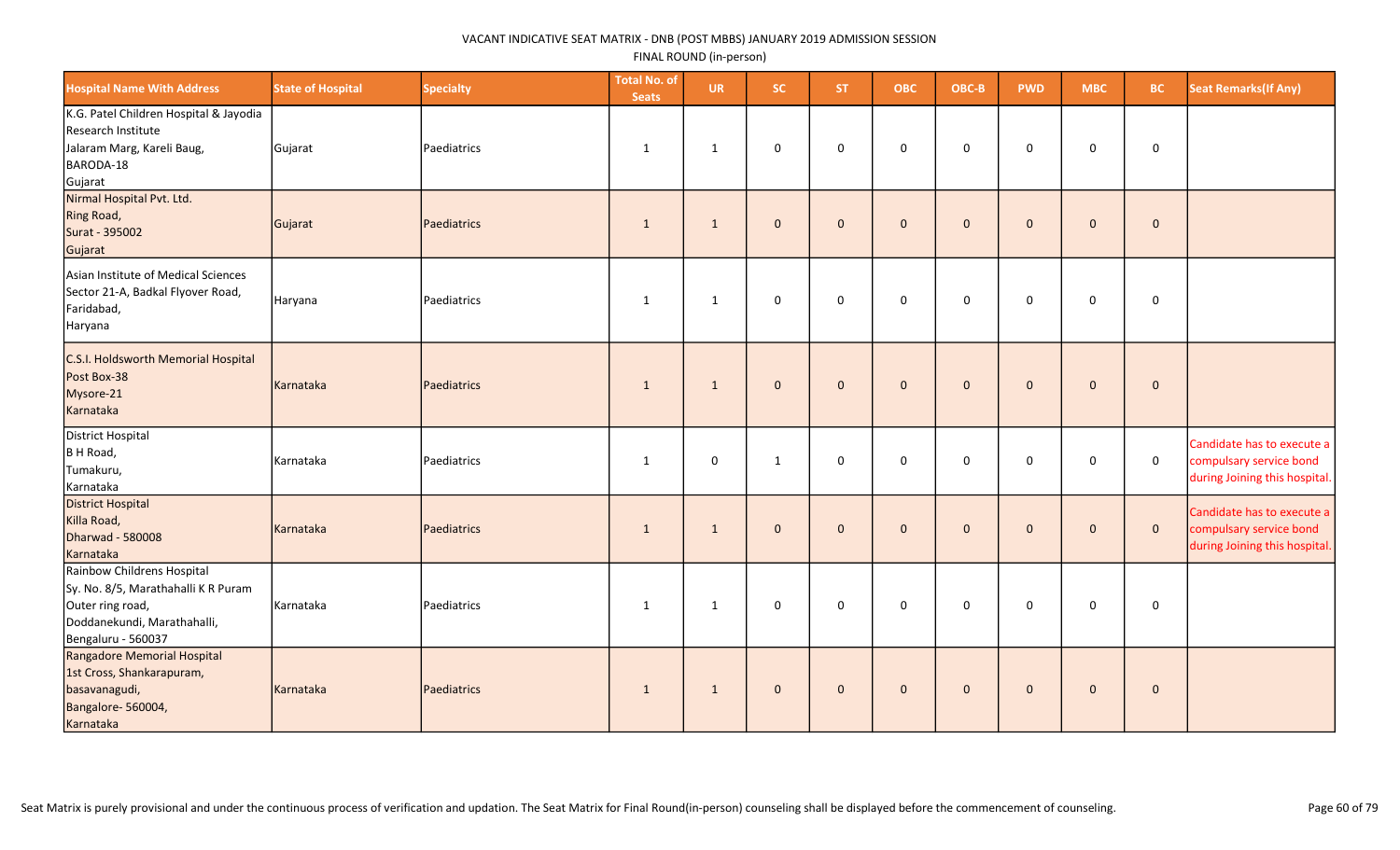| <b>Hospital Name With Address</b>                                                                                                                                              | <b>State of Hospital</b> | <b>Specialty</b> | <b>Total No. of</b><br><b>Seats</b> | <b>UR</b>    | SC.          | <b>ST</b>    | <b>OBC</b>   | OBC-B       | <b>PWD</b>   | <b>MBC</b>          | <b>BC</b>           | <b>Seat Remarks (If Any)</b> |
|--------------------------------------------------------------------------------------------------------------------------------------------------------------------------------|--------------------------|------------------|-------------------------------------|--------------|--------------|--------------|--------------|-------------|--------------|---------------------|---------------------|------------------------------|
| Sakra World Hospital<br>(A Unit of Takshasila Hospitals<br>Operating Private Limited)<br>No. 52/2, 52/3, Devarabeesanahalli,<br>Varthur Hobli, Bangalore - 560103<br>Karnataka | Karnataka                | Paediatrics      | 1                                   | 1            | $\mathbf 0$  | $\mathbf 0$  | 0            | $\mathbf 0$ | $\mathbf 0$  | $\mathbf 0$         | 0                   |                              |
| <b>Ananthapuri Hospitals and Research</b><br>Institute<br>Chacka NH Bypass,<br>Thiruvananthapuram<br><b>Kerala-695024</b>                                                      | Kerala                   | Paediatrics      | $\mathbf{1}$                        | $\mathbf{1}$ | $\mathbf{0}$ | $\mathbf{0}$ | $\mathbf 0$  | $\mathbf 0$ | $\Omega$     | $\mathbf{0}$        | $\mathbf{0}$        |                              |
| Kannur Medical College Hospital<br>Anjarakandy Po,<br>Kannur - 670612                                                                                                          | Kerala                   | Paediatrics      | $\mathbf{1}$                        | $\mathbf{1}$ | $\pmb{0}$    | $\mathbf 0$  | 0            | $\mathsf 0$ | $\mathbf 0$  | $\mathsf{O}\xspace$ | $\mathbf 0$         |                              |
| Kerala Institute of Medical Sciences<br>P B No.1, Anayara P O,<br>Trivandrum,<br>Kerala                                                                                        | Kerala                   | Paediatrics      | $\overline{1}$                      | $\mathbf{1}$ | $\mathbf 0$  | $\mathbf{0}$ | $\mathbf{0}$ | $\mathbf 0$ | $\mathbf{0}$ | $\mathbf{0}$        | $\mathbf 0$         |                              |
| Rajagiri Hospital,<br>Chunangamveli<br>Aluva - 683112<br>Kerala                                                                                                                | Kerala                   | Paediatrics      | $\mathbf{1}$                        | $\mathbf{1}$ | $\mathsf 0$  | $\mathbf 0$  | $\mathbf 0$  | $\mathbf 0$ | $\mathbf 0$  | $\mathsf{O}\xspace$ | $\mathsf{O}\xspace$ |                              |
| Choithram Hospital and Research<br>Centre<br>Manik Bagh Road,<br><b>INDORE-14</b><br>Madhya Pradesh                                                                            | Madhya Pradesh           | Paediatrics      | $\mathbf{1}$                        | $\mathbf{1}$ | $\mathbf{0}$ | $\mathbf{0}$ | $\mathbf 0$  | $\mathbf 0$ | $\mathbf{0}$ | $\mathbf{0}$        | $\mathbf 0$         |                              |
| Apollo Hospital<br>Parsik Hill Road, Plot no 13,<br>Sector 23, CBD Belapur,<br>Navi Mumbai - 400614                                                                            | Maharashtra              | Paediatrics      | $\mathbf{1}$                        | 1            | $\mathbf 0$  | $\mathbf 0$  | 0            | $\mathbf 0$ | 0            | 0                   | 0                   |                              |
| Deenanath Mangeshkar Hospital and<br><b>Research Centre</b><br>Erandwane,<br>Pune - 411004<br>Maharashtra                                                                      | Maharashtra              | Paediatrics      | $\mathbf{1}$                        | $\mathbf{1}$ | $\mathbf 0$  | $\mathbf{0}$ | $\mathbf{0}$ | $\mathbf 0$ | $\mathbf{0}$ | $\mathbf{0}$        | $\mathbf{0}$        |                              |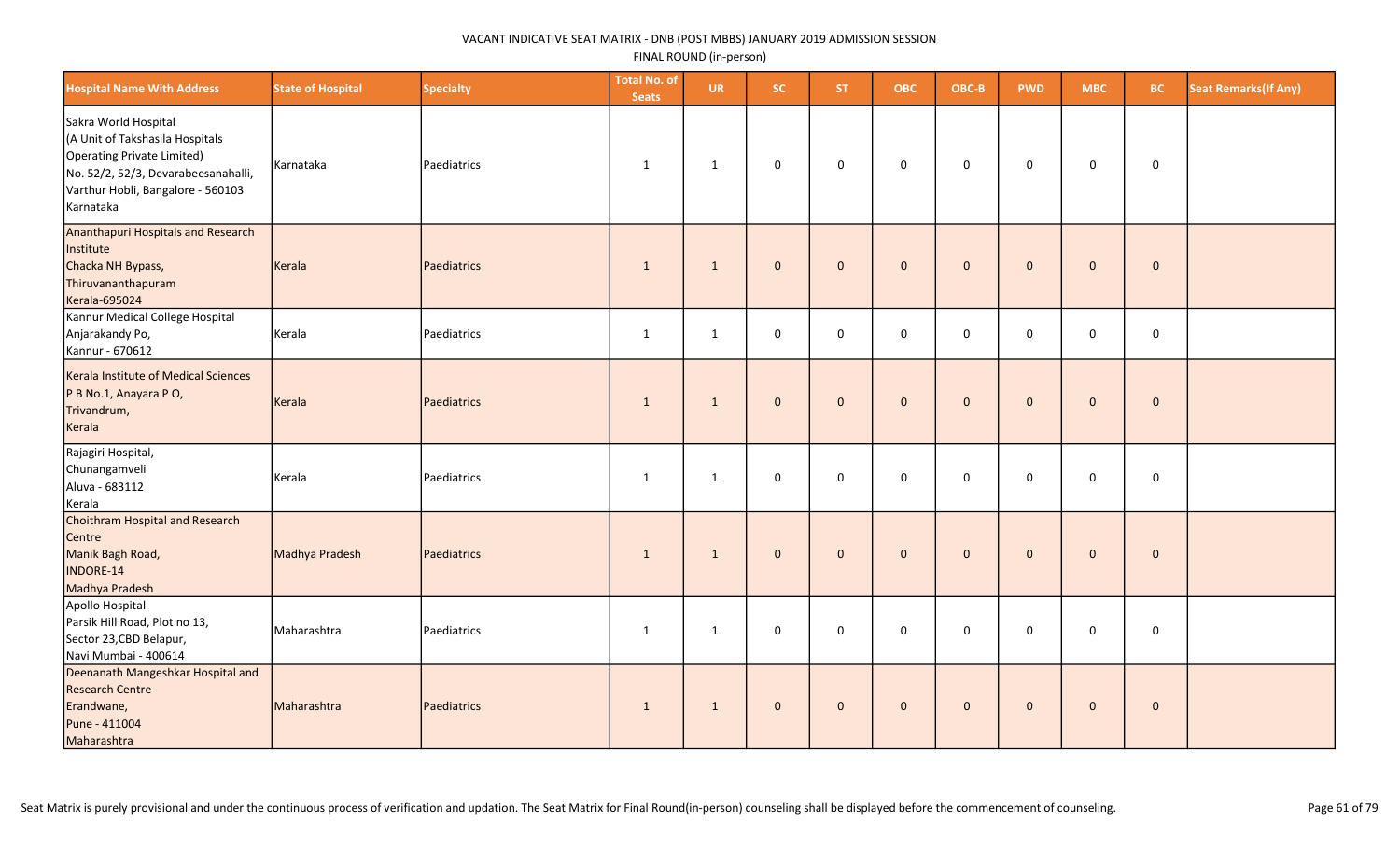| <b>Hospital Name With Address</b>                                                                                                                                                                                     | <b>State of Hospital</b> | <b>Specialty</b> | <b>Total No. of</b><br><b>Seats</b> | <b>UR</b>      | SC.          | <b>ST</b>      | <b>OBC</b>   | OBC-B        | <b>PWD</b>   | <b>MBC</b>   | <b>BC</b>    | <b>Seat Remarks (If Any)</b> |
|-----------------------------------------------------------------------------------------------------------------------------------------------------------------------------------------------------------------------|--------------------------|------------------|-------------------------------------|----------------|--------------|----------------|--------------|--------------|--------------|--------------|--------------|------------------------------|
| Dr. L H Hiranandani Hospital<br>Hillside Avenue,<br>Hiranandani Gardens,<br>Powai,<br>Mumbai-400076,<br>Maharashtra                                                                                                   | Maharashtra              | Paediatrics      | $\mathbf{1}$                        | $\mathbf{1}$   | 0            | $\Omega$       | $\mathbf 0$  | 0            | $\mathbf 0$  | 0            | $\mathbf 0$  |                              |
| Dr. Panjabrao Alias Bhausaheb<br>Deshmukh<br>Memorial Medical College,<br>Shivaji Nagar,<br><b>AMRAVATI - 444603</b><br>Maharashtra                                                                                   | Maharashtra              | Paediatrics      | $\overline{2}$                      | $\overline{2}$ | $\mathbf{0}$ | $\overline{0}$ | $\mathbf 0$  | $\mathbf{0}$ | $\mathbf{0}$ | $\mathbf{0}$ | $\mathbf 0$  |                              |
| Dr. R N Cooper Municipal General<br>Hospital<br>(Associated with H B T<br>(Hinduhridaysamrat Balasaheb<br>Thackeray) medical college)<br>North South Road No.1,<br>Vile Parle (West),<br>Mumbai-400056<br>Maharashtra | Maharashtra              | Paediatrics      | $\overline{2}$                      | $\mathbf{1}$   | 0            | $\mathbf 0$    | $\mathbf{1}$ | $\mathbf 0$  | $\mathbf 0$  | 0            | $\mathbf 0$  |                              |
| Fortis Hospital<br>Mulund Goregaon Link Road,<br>Mumbai-400078<br>Maharashtra                                                                                                                                         | Maharashtra              | Paediatrics      | $\overline{2}$                      | $\overline{2}$ | $\mathbf{0}$ | $\overline{0}$ | $\mathbf 0$  | $\mathbf{0}$ | $\mathbf{0}$ | $\mathbf{0}$ | $\mathbf 0$  |                              |
| Holy Spirit Hospital<br>Mahakali Road,<br>Andheri (East),<br>Mumbai-400093<br>Maharashtra                                                                                                                             | Maharashtra              | Paediatrics      | 1                                   | 1              | 0            | $\mathbf 0$    | $\mathbf 0$  | $\mathbf 0$  | $\Omega$     | $\mathbf 0$  | $\mathbf 0$  |                              |
| Jagjivan Ram Railway Hospital<br>Maratha Mandir Road<br>Mumbai Central-08<br>Maharashtra                                                                                                                              | Maharashtra              | Paediatrics      | $\mathbf{1}$                        | $\mathbf{0}$   | $\mathbf{1}$ | $\mathbf{0}$   | $\mathbf 0$  | $\mathbf{0}$ | $\mathbf{0}$ | $\mathbf 0$  | $\mathbf{0}$ |                              |
| Jaslok Hospital & Res. Centre<br>15, Deshmukh Marg,<br>Mumbai-26<br>Maharashtra                                                                                                                                       | Maharashtra              | Paediatrics      | $\mathbf{1}$                        | $\mathbf{1}$   | 0            | $\mathbf 0$    | 0            | $\mathbf 0$  | $\mathbf 0$  | $\mathbf 0$  | $\mathbf 0$  |                              |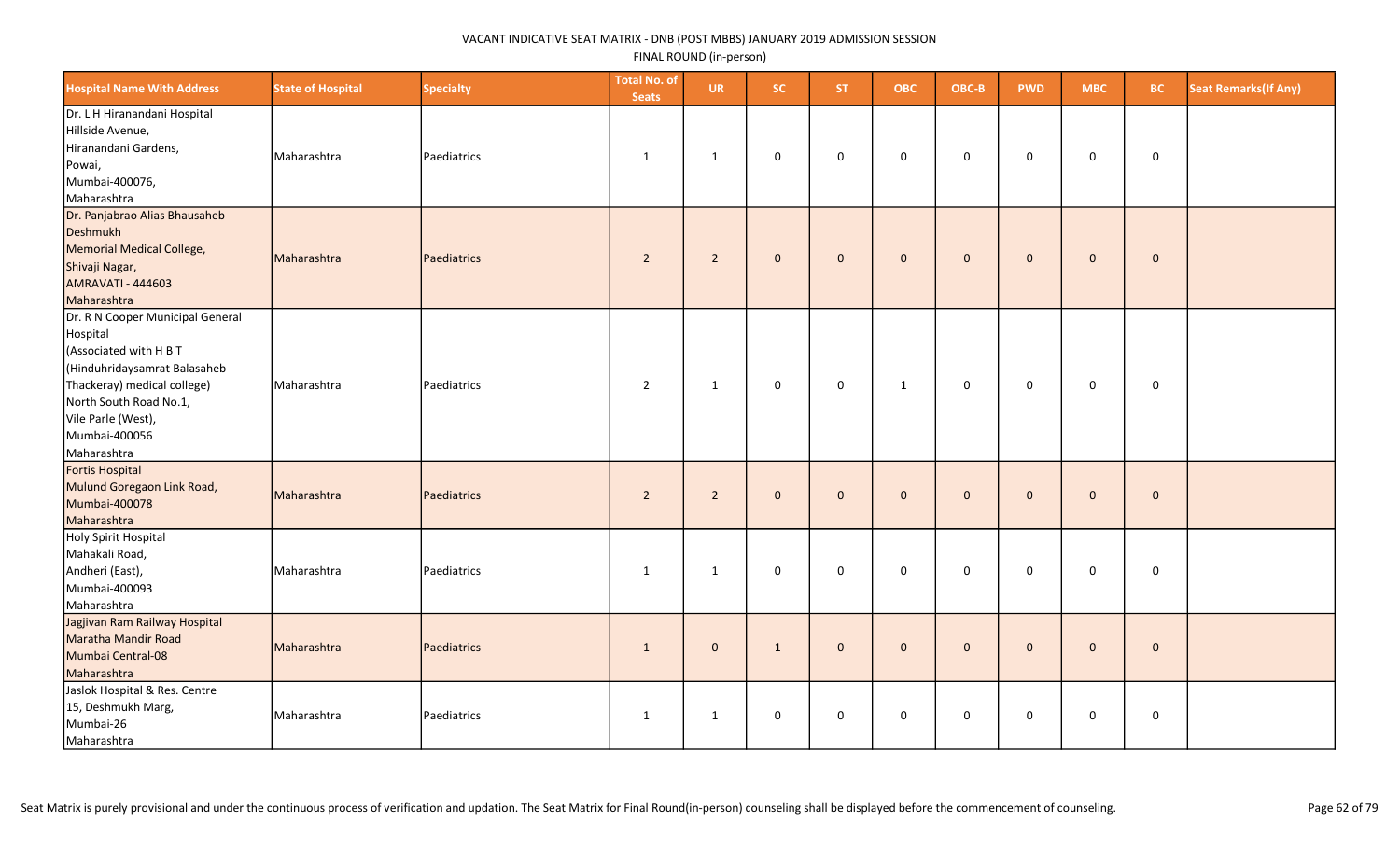| <b>Hospital Name With Address</b>                                                                                                                            | <b>State of Hospital</b> | <b>Specialty</b>   | <b>Total No. of</b><br><b>Seats</b> | <b>UR</b>      | SC.          | <b>ST</b>    | <b>OBC</b>   | OBC-B        | <b>PWD</b>   | <b>MBC</b>  | <b>BC</b>    | <b>Seat Remarks (If Any)</b> |
|--------------------------------------------------------------------------------------------------------------------------------------------------------------|--------------------------|--------------------|-------------------------------------|----------------|--------------|--------------|--------------|--------------|--------------|-------------|--------------|------------------------------|
| Jupiter Hospital<br>Eastern Express Highway,<br>Thane-400601<br>Maharashtra                                                                                  | Maharashtra              | Paediatrics        | 1                                   | $\mathbf{1}$   | $\mathbf{0}$ | $\mathbf 0$  | $\mathbf{0}$ | $\mathbf 0$  | $\mathbf 0$  | $\mathbf 0$ | $\mathbf 0$  |                              |
| K.E.M. Hospital,<br>489, Rasta Peth,<br>Sardar Moodliar Road,<br>Pune-411011<br>Maharashtra                                                                  | Maharashtra              | Paediatrics        | $\overline{2}$                      | 1              | $\mathbf 0$  | 1            | 0            | 0            | $\mathbf 0$  | $\mathbf 0$ | $\mathbf 0$  |                              |
| Kokilaben Dhirubhai Ambani Hospital<br>& Medical Research Institute<br>Achyutrao Patwardhan Marg,<br>4 Bunglows,<br>Andheri (w),<br>Mumbai-51<br>Maharashtra | Maharashtra              | Paediatrics        | $\mathbf{1}$                        | $\mathbf{1}$   | $\mathbf 0$  | $\mathbf 0$  | $\pmb{0}$    | $\mathbf 0$  | $\mathbf{0}$ | $\mathbf 0$ | $\pmb{0}$    |                              |
| Noble Hospital<br>153, Magarpatta City Road,<br>Hadapsar, Pune -411013<br>Maharashtra                                                                        | Maharashtra              | Paediatrics        | 1                                   | $\mathbf{1}$   | $\mathbf 0$  | 0            | 0            | $\mathbf 0$  | $\mathbf 0$  | 0           | $\mathbf 0$  |                              |
| P.D. Hinduja National Hospital<br>and Medical Research Centre,<br>Veer Savarkar Marg, Mahim,<br>Mumbai-400016<br>Maharashtra                                 | Maharashtra              | Paediatrics        | $\mathbf{1}$                        | $\mathbf{1}$   | $\mathbf 0$  | $\mathbf 0$  | $\mathbf 0$  | $\pmb{0}$    | $\mathbf{0}$ | $\mathbf 0$ | $\mathbf 0$  |                              |
| Rajarshee Chhatrapati Shahu Maharaj<br>Govt. Med. College,<br>Dasara Chowk,<br>Kolhapur<br>Maharashtra                                                       | Maharashtra              | Paediatrics        | $\mathbf{1}$                        | $\mathsf{O}$   | $\mathbf{1}$ | $\mathbf 0$  | $\mathbf 0$  | $\mathbf 0$  | $\mathbf 0$  | $\mathbf 0$ | $\mathbf 0$  |                              |
| <b>Ruby Hall Clinic</b><br>(Grant Medical Foundation)<br>40 Sassoon Road<br>Pune -411001<br>Maharashtra                                                      | Maharashtra              | <b>Paediatrics</b> | $\mathbf{1}$                        | $\mathbf{1}$   | $\mathbf{0}$ | $\mathbf{0}$ | $\mathbf{0}$ | $\mathbf{0}$ | $\mathbf{0}$ | $\mathbf 0$ | $\mathbf{0}$ |                              |
| Civil Hospital<br>Dawrpui, Aizawl, Mizoram                                                                                                                   | Mizoram                  | Paediatrics        | $\overline{2}$                      | $\overline{2}$ | $\mathbf 0$  | 0            | 0            | $\mathbf 0$  | 0            | 0           | 0            |                              |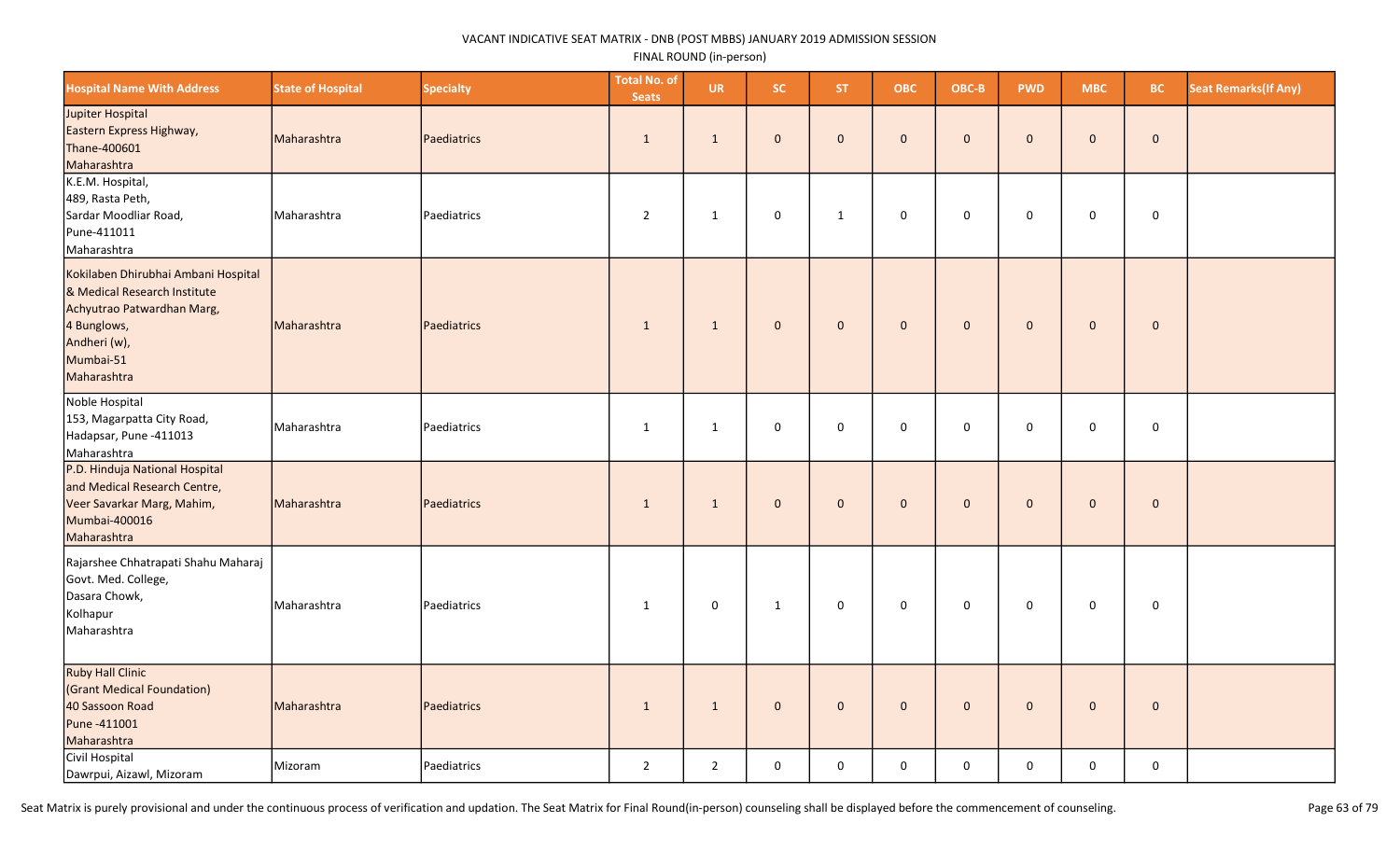| <b>Hospital Name With Address</b>                                                                                                                   | <b>State of Hospital</b> | <b>Specialty</b> | <b>Total No. of</b><br><b>Seats</b> | <b>UR</b>    | <b>SC</b>    | ST.          | <b>OBC</b>   | OBC-B        | <b>PWD</b>   | <b>MBC</b>   | <b>BC</b>    | <b>Seat Remarks (If Any)</b>                                                           |
|-----------------------------------------------------------------------------------------------------------------------------------------------------|--------------------------|------------------|-------------------------------------|--------------|--------------|--------------|--------------|--------------|--------------|--------------|--------------|----------------------------------------------------------------------------------------|
| Rajiv Gandhi Government Women and<br>Children Hospital,<br>(Formerly Indira Gandhi. General<br>Hospital)<br>Ellapillaichavady,<br>Puducherry-605011 | Pondicherry              | Paediatrics      | $\mathbf{1}$                        | $\mathbf{1}$ | $\mathbf{0}$ | $\mathbf{0}$ | $\mathbf 0$  | $\mathbf{0}$ | $\mathbf{0}$ | $\mathbf{0}$ | $\mathbf 0$  |                                                                                        |
| JBMM District Hospital<br>Ram Bagh Phatak, Nandan Cinema<br>Chowk<br>Amritsar - 143001                                                              | Punjab                   | Paediatrics      | 1                                   | 1            | 0            | $\mathbf 0$  | $\mathbf 0$  | $\mathbf 0$  | $\mathbf 0$  | 0            | $\mathbf 0$  | Candidate has to execute a<br>compulsary service bond<br>during Joining this hospital. |
| Santokbha Durlabhji Memorial<br>Hospital<br>cum Medical Research Institute,<br>Bhawani Singh Marg,<br>JAIPUR, Rajasthan-302015                      | Rajasthan                | Paediatrics      | $\mathbf{1}$                        | $\mathbf{1}$ | $\mathbf{0}$ | $\mathbf 0$  | $\mathbf 0$  | $\mathbf{0}$ | $\mathbf{0}$ | $\mathbf{0}$ | $\pmb{0}$    |                                                                                        |
| Dr. Rangarajan Memorial hospital<br>(Sundaram Medical Foundation)<br>4th Avenue, Santhi Colony,<br>Anna Nagar,<br>CHENNAI-600040<br>Tamil Nadu      | Tamil Nadu               | Paediatrics      | 1                                   | $\mathbf{1}$ | 0            | $\mathbf 0$  | $\mathsf 0$  | $\mathbf 0$  | $\mathbf 0$  | $\mathbf 0$  | $\mathbf 0$  |                                                                                        |
| Government Kamaraj Hospital,<br>SP Koil Street<br>Chidambaram - 608001<br>Cuddalore (DT)                                                            | Tamil Nadu               | Paediatrics      | $\mathbf{1}$                        | $\mathbf{0}$ | $\mathbf{0}$ | $\mathbf{0}$ | $\mathbf{0}$ | $\mathbf{0}$ | $\mathbf{0}$ | $\mathbf 0$  | $\mathbf{1}$ |                                                                                        |
| S. K. S. Hospital<br>No. 23, SKS Hospital Road,<br>Alagapuram,<br>SALEM - 636004<br>Tamil Nadu                                                      | Tamil Nadu               | Paediatrics      | $\mathbf{1}$                        | $\mathbf{1}$ | 0            | $\mathsf 0$  | $\mathsf 0$  | 0            | 0            | $\mathbf 0$  | $\pmb{0}$    |                                                                                        |
| Aditya Hospital<br>4-1-16, Adjacent Endowments Office,<br>Tilak Road, Abids,<br>Hyderabad-500001<br>Telangana                                       | Telangana                | Paediatrics      | $\mathbf{1}$                        | $\mathbf{1}$ | $\mathbf 0$  | $\mathbf 0$  | $\mathbf 0$  | $\mathbf{0}$ | $\mathbf 0$  | $\mathbf{0}$ | $\mathbf{0}$ |                                                                                        |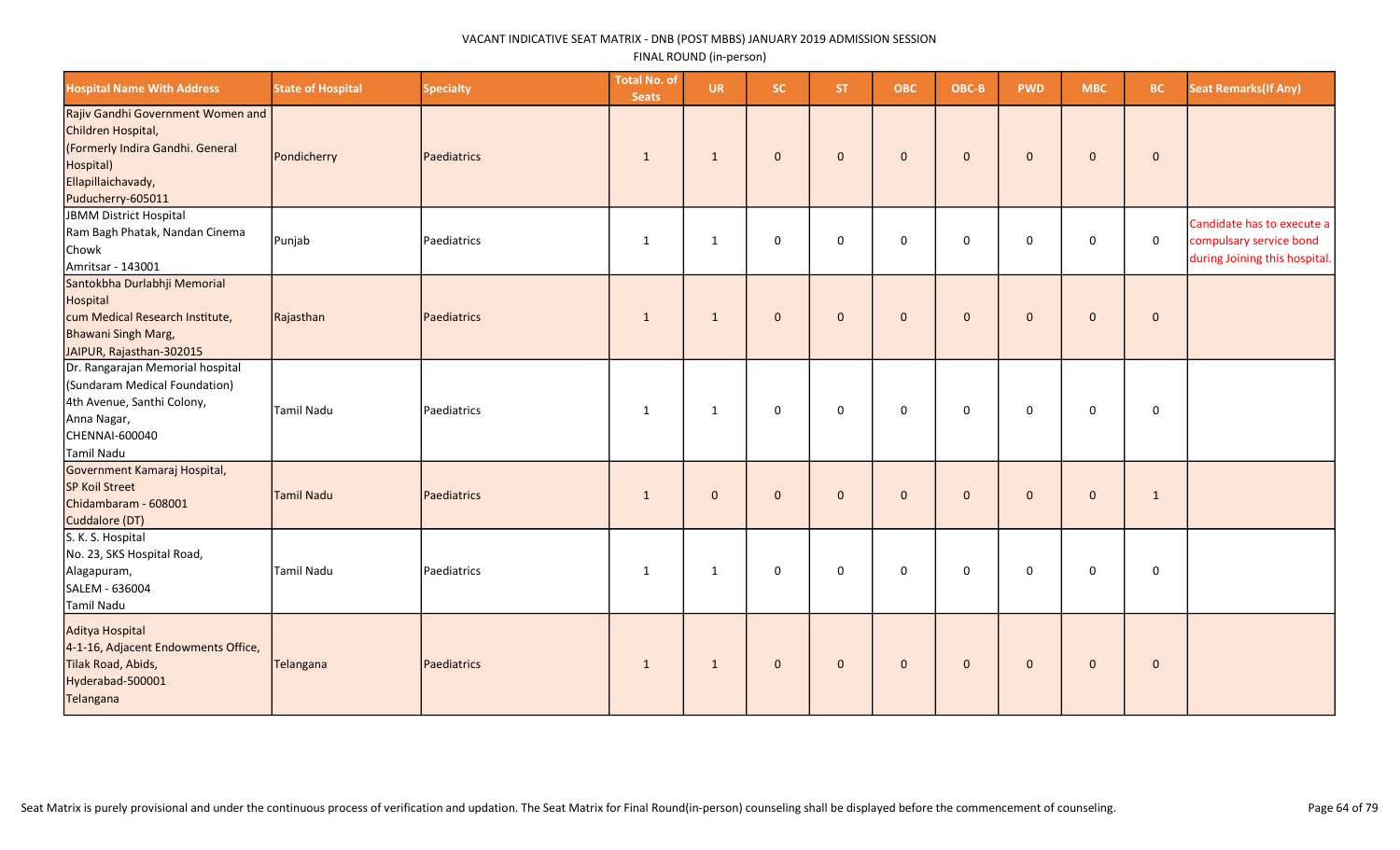| <b>Hospital Name With Address</b>                                                                                                  | <b>State of Hospital</b> | <b>Specialty</b>   | <b>Total No. of</b><br><b>Seats</b> | <b>UR</b>      | SC.          | <b>ST</b>    | <b>OBC</b>   | OBC-B        | <b>PWD</b>   | <b>MBC</b>          | <b>BC</b>   | <b>Seat Remarks (If Any)</b>                                                           |
|------------------------------------------------------------------------------------------------------------------------------------|--------------------------|--------------------|-------------------------------------|----------------|--------------|--------------|--------------|--------------|--------------|---------------------|-------------|----------------------------------------------------------------------------------------|
| Ankura Hospital for Women and<br>Children,<br>55 & 56 7th Phase KPHB JNTU-Hi Tech<br>City Road,<br>Hyderabad - 500085<br>Telangana | Telangana                | Paediatrics        | 1                                   | 1              | $\mathbf 0$  | $\mathsf 0$  | $\pmb{0}$    | $\mathbf 0$  | $\mathsf 0$  | $\mathsf{O}\xspace$ | $\pmb{0}$   |                                                                                        |
| District Hospital<br>Beside Bus Stand,<br>Gollaguda, Nalgonda District - 508001<br>Telangana                                       | Telangana                | <b>Paediatrics</b> | $\mathbf{1}$                        | $\mathbf{1}$   | $\mathbf{0}$ | $\mathbf{0}$ | $\mathbf{0}$ | $\mathbf{0}$ | $\mathbf{0}$ | $\mathbf{0}$        | $\mathbf 0$ |                                                                                        |
| <b>ESIC Medical College Hospital and</b><br>Super Specialty Hospital,<br>Sanath Nagar,<br>Hyderabad - 500038                       | Telangana                | Paediatrics        | $\mathbf{1}$                        | $\mathbf 0$    | 0            | $\mathbf 0$  | $\mathbf{1}$ | $\mathsf 0$  | $\mathbf 0$  | 0                   | $\mathsf 0$ | Candidate has to execute a<br>compulsary service bond<br>during Joining this hospital. |
| Krishna Institute of Medical Sciences<br>1-8-31/1, Minister Road,<br>Secunderabad - 500003<br>Telangana                            | Telangana                | Paediatrics        | $\mathbf{1}$                        | $\mathbf{1}$   | $\mathbf{0}$ | $\mathbf{0}$ | $\mathbf{0}$ | $\mathbf{0}$ | $\mathbf{0}$ | $\mathbf{0}$        | $\mathbf 0$ |                                                                                        |
| Little Stars Children's Hospital<br>Plot No: 30, Nagarjuna hills Panjagutta Telangana<br>Hyderabad - 500082                        |                          | Paediatrics        | $\overline{2}$                      | $\overline{2}$ | 0            | $\mathbf 0$  | $\mathbf 0$  | $\mathbf 0$  | $\mathbf 0$  | 0                   | $\mathbf 0$ |                                                                                        |
| NICE Hospital for Newborns & Children<br>10-2-247 & 248, Shanti Nagar,<br>Masab Tank,<br>Hyderabad-500057<br>Telangana             | Telangana                | Paediatrics        | $\mathbf{1}$                        | $\mathbf{1}$   | $\mathbf 0$  | $\mathbf 0$  | $\mathbf 0$  | $\mathbf 0$  | $\pmb{0}$    | $\mathbf 0$         | $\pmb{0}$   |                                                                                        |
| Pragna Children's Hospital<br>6-3-347/22/B/1,<br>Dwarakapuri Colony,<br>Near Saibaba Temple,<br>Punjagutta, Hyderabad<br>Telangana | Telangana                | Paediatrics        | $\overline{2}$                      | $\overline{2}$ | $\mathbf 0$  | $\mathbf 0$  | $\pmb{0}$    | $\mathbf 0$  | $\mathbf 0$  | $\mathsf{O}\xspace$ | $\pmb{0}$   |                                                                                        |
| Yashoda Hospital<br>Behind Hari Hara Kala Bhawan,<br>S.P. Road, Secunderabad - 500003<br>Telangana                                 | Telangana                | Paediatrics        | $\mathbf{1}$                        | $\mathbf{1}$   | $\mathbf 0$  | $\mathbf 0$  | $\mathbf 0$  | $\pmb{0}$    | $\mathbf 0$  | $\pmb{0}$           | $\pmb{0}$   |                                                                                        |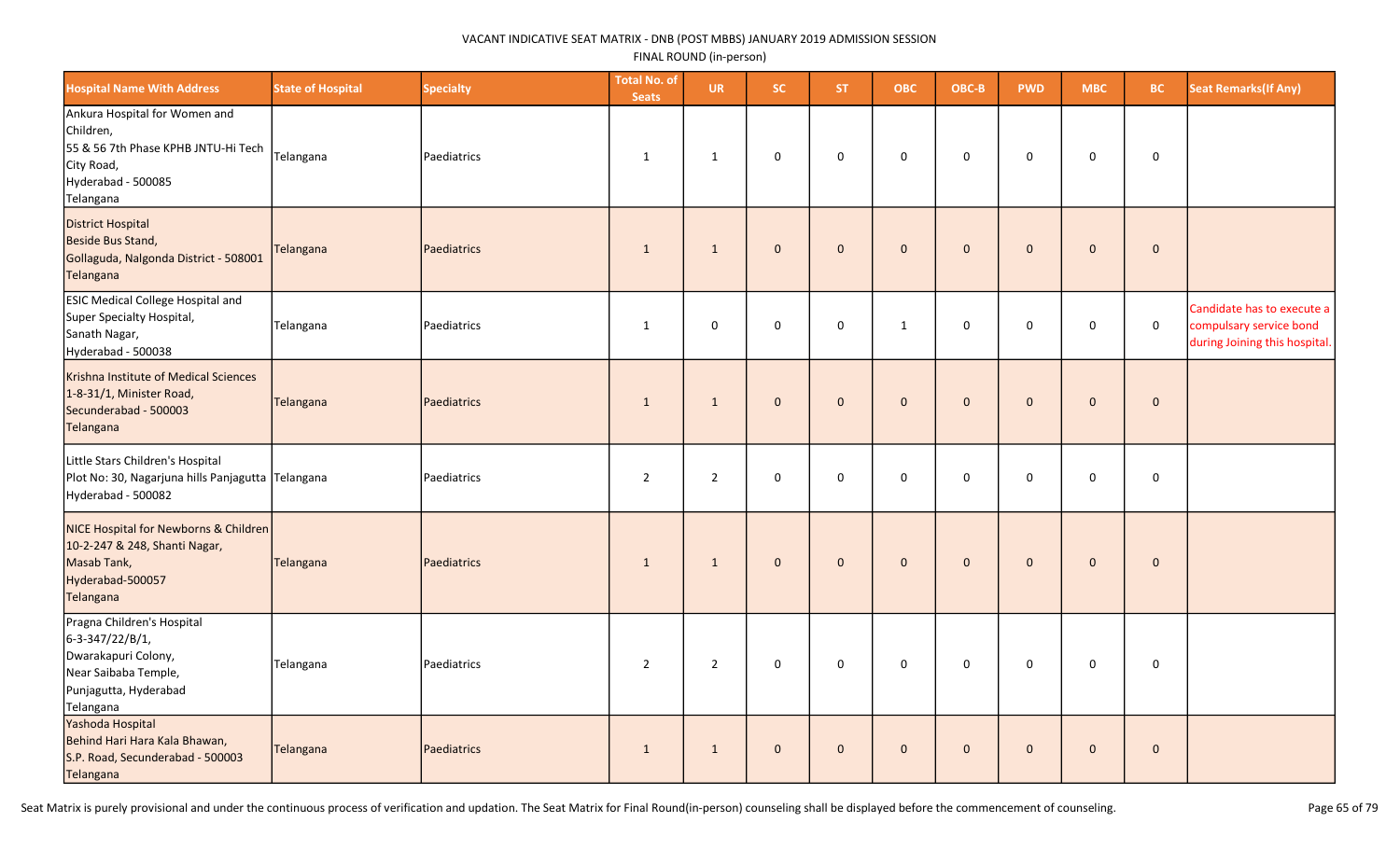| <b>Hospital Name With Address</b>                                                                                                             | <b>State of Hospital</b> | <b>Specialty</b> | <b>Total No. of</b><br><b>Seats</b> | <b>UR</b>      | SC.          | <b>ST</b>    | <b>OBC</b>   | OBC-B        | <b>PWD</b>   | <b>MBC</b>          | <b>BC</b>           | <b>Seat Remarks (If Any)</b> |
|-----------------------------------------------------------------------------------------------------------------------------------------------|--------------------------|------------------|-------------------------------------|----------------|--------------|--------------|--------------|--------------|--------------|---------------------|---------------------|------------------------------|
| Yashoda Super Speciality Hospital<br>Nalgonda X Road, Malakpet,<br>Hyderabad-500036<br>Telangana                                              | Telangana                | Paediatrics      | $\overline{2}$                      | $\overline{2}$ | $\mathsf 0$  | $\mathbf 0$  | $\mathbf 0$  | $\mathbf 0$  | $\mathbf 0$  | 0                   | $\mathbf 0$         |                              |
| Vivekananda Polyclinic<br>Vivekananda puram,<br>Lucknow - 7<br><b>Uttar Pradesh</b>                                                           | Uttar Pradesh            | Paediatrics      | 1                                   | $\mathbf{1}$   | $\mathbf{0}$ | $\mathbf{0}$ | $\mathbf{0}$ | $\mathbf 0$  | $\Omega$     | $\mathbf{0}$        | $\mathbf{0}$        |                              |
| Durgapur Steel Plant Hospital<br>Durgapur,<br><b>West Bengal</b>                                                                              | <b>West Bengal</b>       | Paediatrics      | $\overline{2}$                      | $\overline{2}$ | $\mathsf 0$  | $\mathbf 0$  | $\mathbf 0$  | $\mathsf 0$  | $\mathbf 0$  | $\mathbf 0$         | $\mathbf 0$         |                              |
| The Calcutta Medical Research<br>Institute<br>7/2-Diamond Harbour Rd,<br>KOLKATA-27<br><b>West Bengal</b>                                     | <b>West Bengal</b>       | Paediatrics      | $\overline{2}$                      | $\overline{2}$ | $\mathbf 0$  | $\mathbf{0}$ | $\mathbf{0}$ | $\mathbf 0$  | $\mathbf{0}$ | $\mathbf{0}$        | $\mathbf 0$         |                              |
| J.L.N. Main Hosp. & Res. Centre<br>Bhilai Steel Plant,<br>BHILAI-01<br>Chhatisgarh                                                            | Chhattisgarh             | Pathology        | $\overline{2}$                      | $\overline{2}$ | $\mathsf 0$  | $\mathbf 0$  | $\mathbf 0$  | $\mathbf 0$  | $\mathbf 0$  | 0                   | $\mathsf 0$         |                              |
| Hindu Rao Hospital<br>Subzi Mandi, Malkaganj<br>Delhi-110007                                                                                  | Delhi                    | Pathology        | $\mathbf{1}$                        | $\mathbf{0}$   | $\mathbf{1}$ | $\mathbf{0}$ | $\mathbf{0}$ | $\mathbf{0}$ | $\mathbf{0}$ | $\mathbf{0}$        | $\mathbf 0$         |                              |
| Max Super Specialty Hospital<br>1, Press Enclave Road,<br>Saket,<br>New Delhi-110017                                                          | Delhi                    | Pathology        | 3                                   | 3              | $\mathsf 0$  | $\mathbf 0$  | $\mathbf 0$  | $\mathbf 0$  | $\mathbf 0$  | 0                   | $\mathsf{O}\xspace$ |                              |
| National Institute of Pathology<br>(Indian Council of Medical Research)<br>Safdarjung Hospital Campus<br>Post Box No-4909<br>New Delhi-110029 | Delhi                    | Pathology        | $\mathbf{1}$                        | $\mathbf{1}$   | $\mathbf 0$  | $\mathbf{0}$ | $\mathbf 0$  | $\mathbf 0$  | $\Omega$     | $\mathbf 0$         | $\pmb{0}$           |                              |
| Northern Railway Central Hospital<br>Near Connaught Place,<br>New Delhi-1                                                                     | Delhi                    | Pathology        | 1                                   | $\mathbf 0$    | $\mathsf 0$  | $\mathbf 0$  | $\mathbf{1}$ | $\mathbf 0$  | $\mathsf 0$  | $\mathsf{O}\xspace$ | $\mathsf{O}\xspace$ |                              |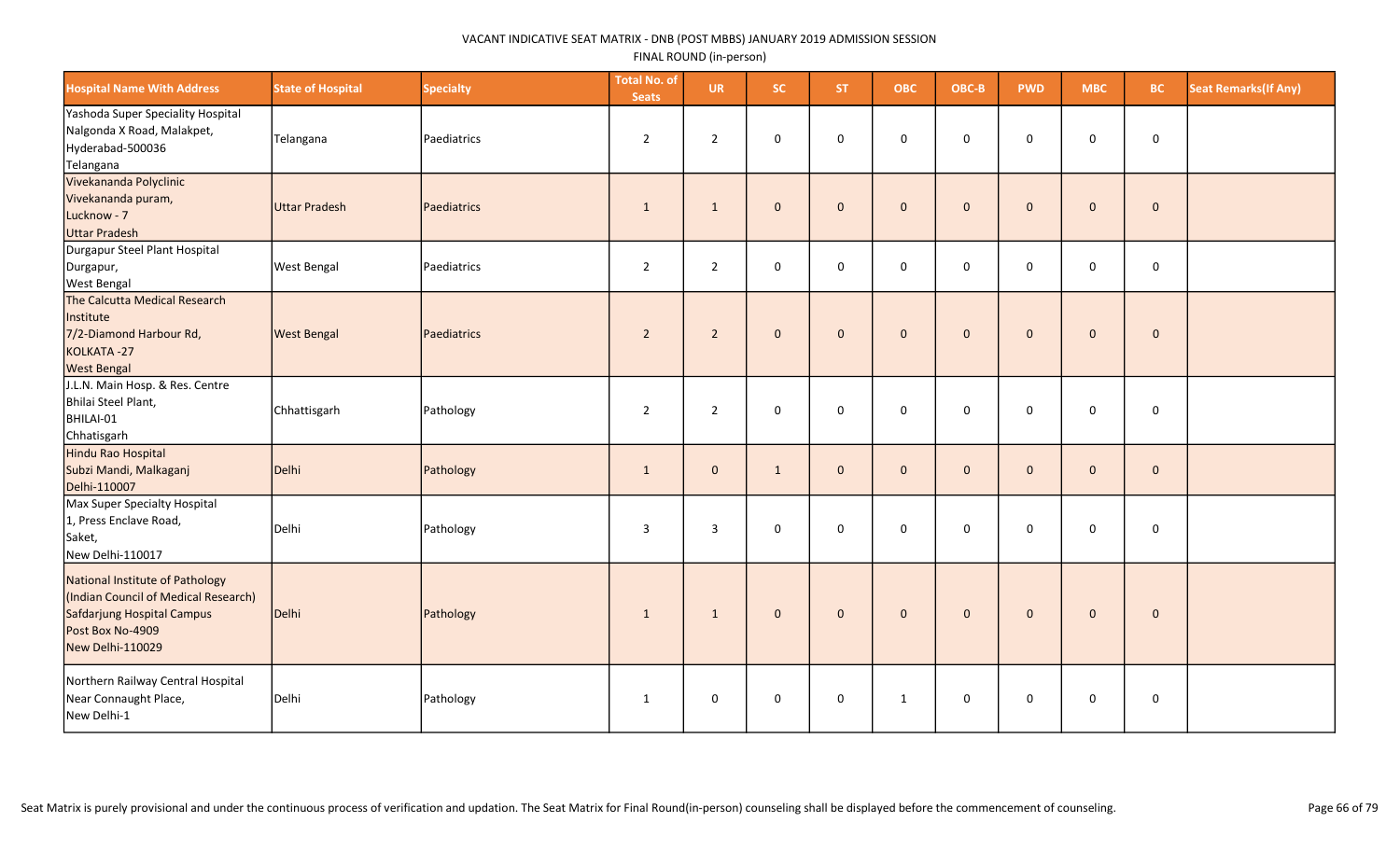| <b>Hospital Name With Address</b>                                                                                                                                                                                     | <b>State of Hospital</b> | <b>Specialty</b> | <b>Total No. of</b><br><b>Seats</b> | <b>UR</b>      | <b>SC</b>           | ST.          | <b>OBC</b>   | OBC-B        | <b>PWD</b>   | <b>MBC</b>          | <b>BC</b>   | <b>Seat Remarks (If Any)</b> |
|-----------------------------------------------------------------------------------------------------------------------------------------------------------------------------------------------------------------------|--------------------------|------------------|-------------------------------------|----------------|---------------------|--------------|--------------|--------------|--------------|---------------------|-------------|------------------------------|
| Sanjay Gandhi Memorial Hospital,<br>Mangol Puri,<br>S Block,<br>New Delhi-110083                                                                                                                                      | Delhi                    | Pathology        | $\overline{2}$                      | $\overline{2}$ | $\mathbf{0}$        | $\mathbf{0}$ | $\mathbf{0}$ | $\mathbf{0}$ | $\mathbf{0}$ | $\mathbf{0}$        | $\mathbf 0$ |                              |
| St. Stephen's Hospital,<br>Tees Hazari,<br>New Delhi-7                                                                                                                                                                | Delhi                    | Pathology        | $\overline{2}$                      | $\overline{2}$ | $\mathsf{O}\xspace$ | $\mathbf 0$  | $\mathbf 0$  | $\mathbf 0$  | 0            | 0                   | $\mathbf 0$ |                              |
| HealthCare Global Specialty Hospital,<br>(Formerly Bangalore Institute of<br>Oncology)<br>44-45/2, 2nd Cross,<br>Raja Rammohan Roy Extension,<br>Bangalore-560027<br>Karnataka                                        | Karnataka                | Pathology        | $\mathbf{1}$                        | $\mathbf{1}$   | $\mathbf 0$         | $\mathbf{0}$ | $\mathbf{0}$ | $\mathbf{0}$ | $\mathbf{0}$ | $\mathbf 0$         | $\mathbf 0$ |                              |
| Lakeshore Hospital & Research Centre<br>NH 47 - Bye Pass, Nettoor P.O.,<br>Maradu, KOCHI - 682040<br>Kerala                                                                                                           | Kerala                   | Pathology        | $\mathbf{1}$                        | $\mathbf{1}$   | 0                   | $\mathbf 0$  | $\mathbf 0$  | $\mathbf 0$  | $\mathbf 0$  | $\mathsf{O}\xspace$ | $\mathbf 0$ |                              |
| <b>Malabar Cancer Centre</b><br>Moozhikkara P O, Kodiyeri,<br>Thalassery, Kannur,<br>Kerala                                                                                                                           | Kerala                   | Pathology        | $\mathbf{1}$                        | $\mathbf{1}$   | $\mathbf 0$         | $\mathbf{0}$ | $\mathbf 0$  | $\mathbf{0}$ | $\mathbf{0}$ | $\mathbf 0$         | $\pmb{0}$   |                              |
| Malabar Institute of Medical Sciences<br>Mini Bye Pass, Govindapuram P.o,<br>KOZHIKODE-673016<br>Kerala                                                                                                               | Kerala                   | Pathology        | 1                                   | 1              | 0                   | 0            | $\mathsf 0$  | $\mathsf 0$  | 0            | 0                   | $\mathbf 0$ |                              |
| Dr. R N Cooper Municipal General<br>Hospital<br>(Associated with H B T<br>(Hinduhridaysamrat Balasaheb<br>Thackeray) medical college)<br>North South Road No.1,<br>Vile Parle (West),<br>Mumbai-400056<br>Maharashtra | Maharashtra              | Pathology        | $\mathbf{1}$                        | $\mathbf{1}$   | $\mathbf 0$         | $\mathbf 0$  | $\mathbf 0$  | $\mathbf 0$  | $\mathbf 0$  | $\mathbf 0$         | $\pmb{0}$   |                              |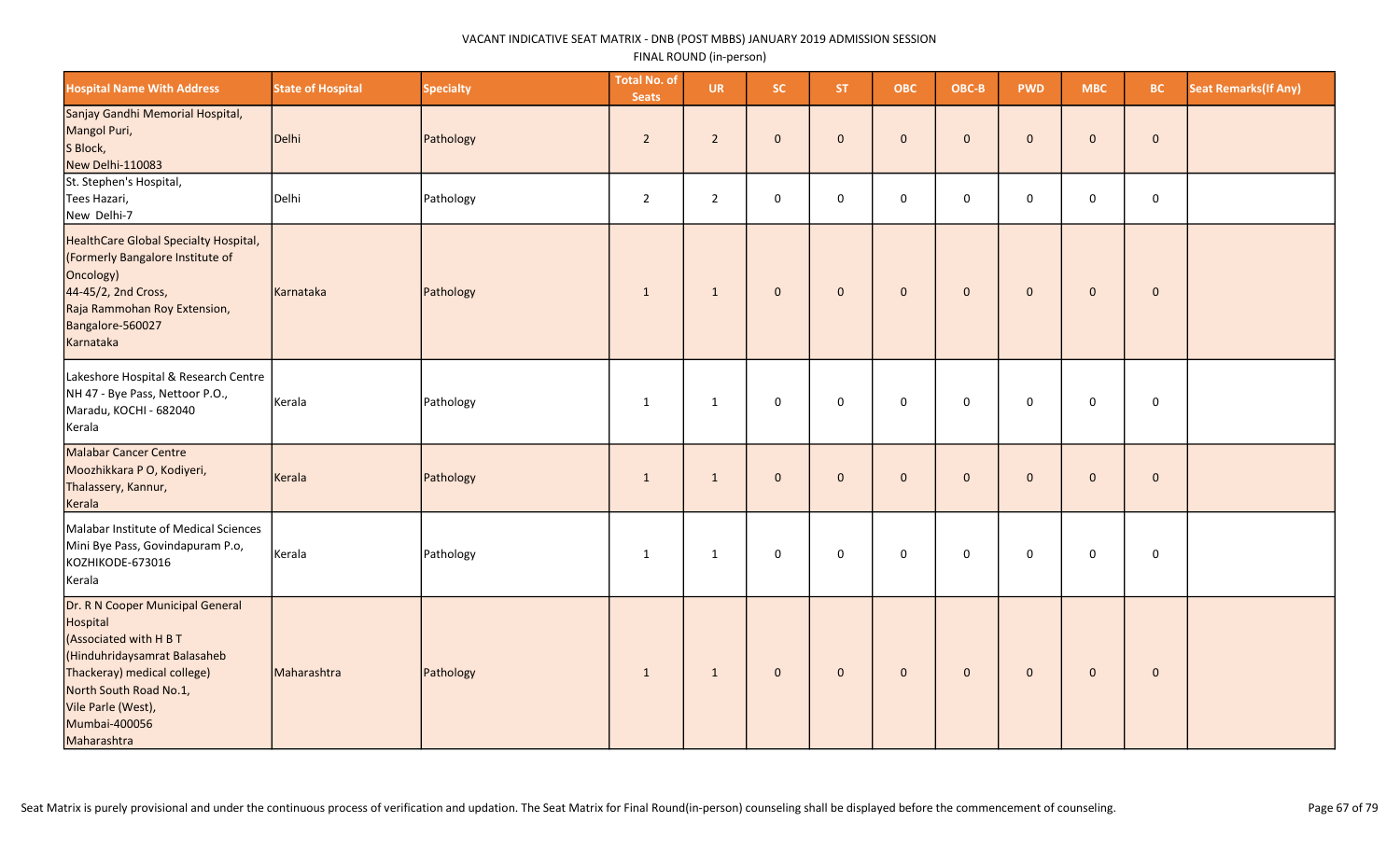| <b>Hospital Name With Address</b>                                                                                    | <b>State of Hospital</b> | <b>Specialty</b> | <b>Total No. of</b><br><b>Seats</b> | <b>UR</b>    | SC           | <b>ST</b>      | <b>OBC</b>          | OBC-B        | <b>PWD</b>   | <b>MBC</b>   | <b>BC</b>   | <b>Seat Remarks (If Any)</b> |
|----------------------------------------------------------------------------------------------------------------------|--------------------------|------------------|-------------------------------------|--------------|--------------|----------------|---------------------|--------------|--------------|--------------|-------------|------------------------------|
| Jehangir Hospital<br>32, Sassoon Road,<br>Pune-411001<br>Maharashtra                                                 | Maharashtra              | Pathology        | 1                                   | 1            | $\mathbf 0$  | $\mathbf 0$    | $\mathbf 0$         | $\mathbf 0$  | $\mathbf 0$  | $\mathbf 0$  | $\mathbf 0$ |                              |
| Prince Aly Khan Hospital<br>Aga Hall, Nesbit Road,<br>Mazagaon,<br>Mumbai-400010<br>Maharashtra                      | Maharashtra              | Pathology        | 1                                   | $\mathbf{1}$ | $\mathbf{0}$ | $\mathbf{0}$   | $\mathbf 0$         | $\mathbf{0}$ | $\mathbf{0}$ | $\mathbf{0}$ | $\mathbf 0$ |                              |
| Rajarshee Chhatrapati Shahu Maharaj<br>Govt. Med. College,<br>Dasara Chowk,<br>Kolhapur<br>Maharashtra               | Maharashtra              | Pathology        | $\mathbf{1}$                        | $\mathbf 0$  | $\pmb{0}$    | $\mathbf{1}$   | $\mathsf{O}\xspace$ | $\mathsf 0$  | $\mathbf 0$  | $\mathbf 0$  | $\mathbf 0$ |                              |
| <b>Ruby Hall Clinic</b><br>(Grant Medical Foundation)<br>40 Sassoon Road<br>Pune -411001<br>Maharashtra              | Maharashtra              | Pathology        | $\mathbf{1}$                        | $\mathbf{1}$ | $\mathbf 0$  | $\mathbf{0}$   | $\mathbf{0}$        | $\mathbf{0}$ | $\mathbf{0}$ | $\mathbf{0}$ | $\mathbf 0$ |                              |
| Saifee Hospital<br>Post Box 3771, 15/17,<br>Maharshi Karve Marg,<br>Mumbai - 400004<br>Maharashtra                   | Maharashtra              | Pathology        | $\mathbf{1}$                        | $\mathbf{1}$ | 0            | $\mathbf 0$    | $\mathbf 0$         | $\mathbf 0$  | 0            | $\mathbf 0$  | $\mathbf 0$ |                              |
| Apollo Hospital<br>Plot No. 251<br>Sainik School Road<br>Unit-15, Bhubaneshwar<br>Orissa-751005                      | Orissa                   | Pathology        | $\mathbf{1}$                        | $\mathbf{1}$ | $\mathbf 0$  | $\overline{0}$ | $\mathbf{0}$        | $\mathbf{0}$ | $\mathbf{0}$ | $\mathbf{0}$ | $\mathbf 0$ |                              |
| Ispat General Hospital<br>Rourkela Steel Plant,<br><b>ROURKELA - 769005</b><br>Orissa                                | Orissa                   | Pathology        | $\overline{2}$                      | $\mathbf{1}$ | $\mathbf 0$  | $\Omega$       | $\mathbf{1}$        | $\mathbf{0}$ | $\mathbf 0$  | $\mathbf 0$  | $\mathbf 0$ |                              |
| Bhagwan Mahavir Cancer Hospital &<br><b>Research Centre</b><br>Jawahar Lal Nehru Marg,<br>Jaipur-302017<br>Rajasthan | Rajasthan                | Pathology        | 1                                   | $\mathbf{1}$ | $\mathbf 0$  | $\overline{0}$ | $\mathbf 0$         | $\mathbf{0}$ | $\mathbf{0}$ | $\mathbf 0$  | $\mathbf 0$ |                              |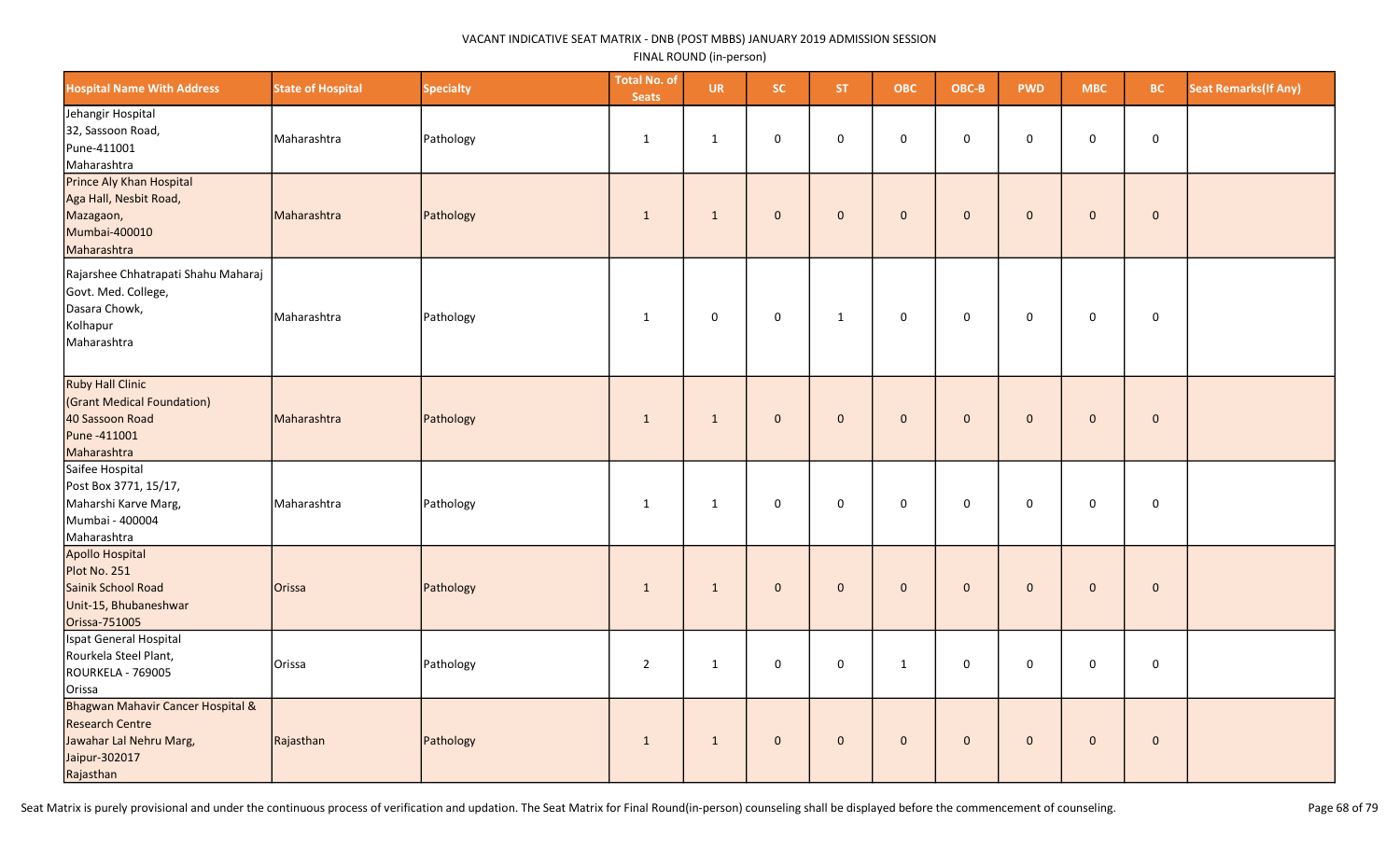| <b>Hospital Name With Address</b>                                                                                                                            | <b>State of Hospital</b> | <b>Specialty</b>                        | <b>Total No. of</b><br><b>Seats</b> | <b>UR</b>      | SC.          | ST.          | <b>OBC</b>   | OBC-B        | <b>PWD</b>   | <b>MBC</b>          | BC.         | <b>Seat Remarks (If Any)</b> |
|--------------------------------------------------------------------------------------------------------------------------------------------------------------|--------------------------|-----------------------------------------|-------------------------------------|----------------|--------------|--------------|--------------|--------------|--------------|---------------------|-------------|------------------------------|
| Santokbha Durlabhji Memorial<br>Hospital<br>cum Medical Research Institute,<br>Bhawani Singh Marg,<br>JAIPUR, Rajasthan-302015                               | Rajasthan                | Pathology                               | $\overline{2}$                      | $\overline{2}$ | 0            | $\mathbf 0$  | 0            | 0            | $\mathbf 0$  | 0                   | $\mathbf 0$ |                              |
| Indo-American Cancer<br>Institute & Research Centre<br>Road No.14, Banjara Hills,<br>Hyderabad-500034                                                        | Telangana                | Pathology                               | $\mathbf{1}$                        | $\mathbf{1}$   | $\mathbf{0}$ | $\mathbf 0$  | $\mathbf 0$  | $\mathbf 0$  | $\mathbf 0$  | $\mathbf{0}$        | $\mathbf 0$ |                              |
| Krishna Institute of Medical Sciences<br>1-8-31/1, Minister Road,<br>Secunderabad - 500003<br>Telangana                                                      | Telangana                | Pathology                               | $\mathbf{1}$                        | $\mathbf{1}$   | 0            | $\mathbf 0$  | $\mathsf 0$  | 0            | $\mathsf 0$  | $\mathbf 0$         | $\mathsf 0$ |                              |
| <b>Balrampur Hospital</b><br>Golaganj<br>Lucknow - 226018                                                                                                    | Uttar Pradesh            | Pathology                               | $\mathbf{1}$                        | $\mathbf{1}$   | $\mathbf{0}$ | $\mathbf 0$  | $\pmb{0}$    | $\mathbf{0}$ | $\mathbf{0}$ | $\mathbf 0$         | $\pmb{0}$   |                              |
| Regency Hospital<br>A-2, Sarvodaya Nagar,<br>Kanpur-208005<br>Uttar Pradesh                                                                                  | Uttar Pradesh            | Pathology                               | $\mathbf 2$                         | $\overline{2}$ | 0            | $\mathbf 0$  | 0            | $\mathbf 0$  | 0            | $\mathbf 0$         | $\mathsf 0$ |                              |
| College of Medicine and JNM Hospital<br>P. O.: Kalyani District,<br>Nadia-741235 West Bengal                                                                 | <b>West Bengal</b>       | Pharmacology                            | $\mathbf{1}$                        | $\mathbf 0$    | $\mathbf 0$  | $\mathbf{0}$ | $\mathbf{1}$ | $\mathbf 0$  | $\mathbf{0}$ | $\mathsf{O}\xspace$ | $\mathbf 0$ |                              |
| Kokilaben Dhirubhai Ambani Hospital<br>& Medical Research Institute<br>Achyutrao Patwardhan Marg,<br>4 Bunglows,<br>Andheri (w),<br>Mumbai-51<br>Maharashtra | Maharashtra              | Physical Medicine and<br>Rehabilitation | $\mathbf{1}$                        | $\mathbf{1}$   | 0            | $\mathsf 0$  | $\mathbf 0$  | 0            | $\mathbf 0$  | $\mathsf{O}\xspace$ | $\pmb{0}$   |                              |
| Swami Vivekanand National Institute<br>of Rehabilitation Trg & Res.<br>Olatpur, PO Bairoi, Distt.-Cuttack-<br>754010<br>Orissa                               | Orissa                   | Physical Medicine and<br>Rehabilitation | $\overline{4}$                      | $\overline{2}$ | $\mathbf 0$  | $\mathbf{1}$ | $\mathbf{1}$ | $\mathbf{0}$ | $\mathbf 0$  | $\mathbf 0$         | $\mathbf 0$ |                              |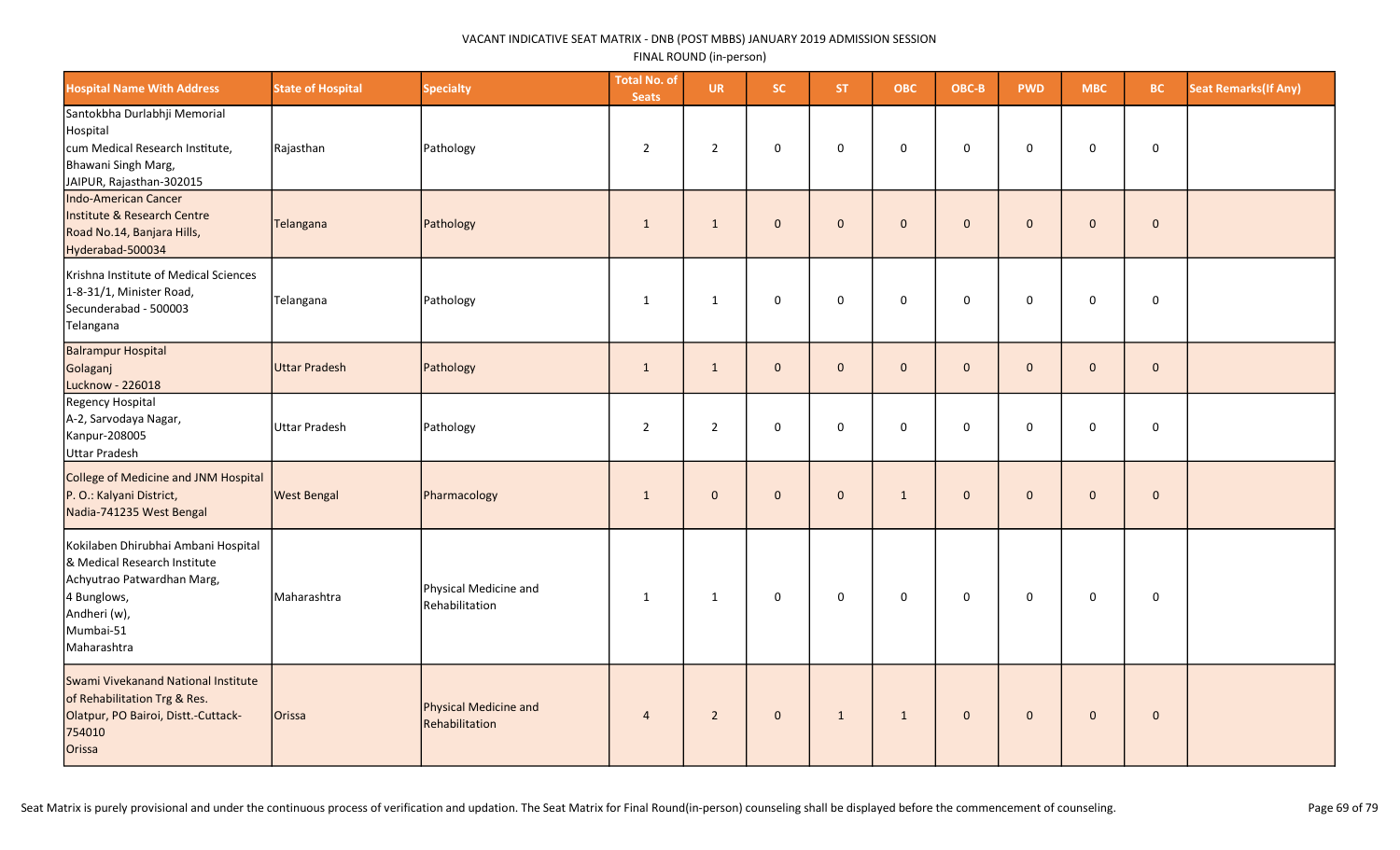| <b>Hospital Name With Address</b>                                                                                                                           | <b>State of Hospital</b> | <b>Specialty</b>                                  | <b>Total No. of</b><br><b>Seats</b> | <b>UR</b>      | SC.          | ST.          | <b>OBC</b>   | OBC-B        | <b>PWD</b>   | <b>MBC</b>   | <b>BC</b>    | <b>Seat Remarks (If Any)</b> |
|-------------------------------------------------------------------------------------------------------------------------------------------------------------|--------------------------|---------------------------------------------------|-------------------------------------|----------------|--------------|--------------|--------------|--------------|--------------|--------------|--------------|------------------------------|
| National Institute of Locomotor<br>Disabilities (Divyangjan)<br>B.T. Rd, Bund Hoogly,<br>KOLKATA-90<br><b>West Bengal</b>                                   | <b>West Bengal</b>       | Physical Medicine and<br>Rehabilitation           | $\mathbf{1}$                        | $\mathbf{1}$   | 0            | $\mathbf 0$  | $\mathbf 0$  | $\mathbf 0$  | $\mathbf 0$  | $\mathbf 0$  | $\mathsf 0$  |                              |
| Sambhu Nath Pandit Hospital<br>11, Lala Lajpat Rai Sarani,<br>Kolkata-20<br><b>West Bengal</b>                                                              | <b>West Bengal</b>       | Physical Medicine and<br>Rehabilitation           | $\sqrt{2}$                          | $\overline{2}$ | $\mathbf{0}$ | $\mathbf{0}$ | $\mathbf{0}$ | $\mathbf{0}$ | $\Omega$     | $\mathbf{0}$ | $\mathbf 0$  |                              |
| College of Medicine and JNM Hospital<br>P. O.: Kalyani District,<br>Nadia-741235 West Bengal                                                                | <b>West Bengal</b>       | Physiology                                        | $\mathbf 2$                         | $\mathbf{1}$   | $\mathbf{1}$ | $\mathbf 0$  | 0            | $\mathbf 0$  | $\mathsf 0$  | 0            | $\mathsf 0$  |                              |
| Sparsh Hospital<br>29/P2, The Narayana Health City,<br>Bommasandra, Hosur Road,<br>Kittignahalli Village, Attibele,<br>Hobli, Bangalore-560099<br>Karnataka | Karnataka                | <b>Plastic Surgery (Direct 6 Years</b><br>Course) | $\mathbf{1}$                        | $\mathbf{1}$   | $\mathbf{0}$ | $\mathbf{0}$ | $\mathbf{0}$ | $\mathbf 0$  | $\mathbf{0}$ | $\mathbf 0$  | $\mathbf{0}$ |                              |
| Shija Hospitals & Res. Instiute<br>Langol,<br>Imphal - 795004<br>Manipur                                                                                    | Manipur                  | Plastic Surgery (Direct 6 Years<br>Course)        | $\mathbf{1}$                        | 1              | $\mathbf 0$  | $\mathbf{0}$ | $\Omega$     | $\mathbf 0$  | $\Omega$     | $\mathbf 0$  | $\mathbf 0$  |                              |
| Apollo Hospital<br>Room No. 306, Office of the Director<br>of Medical Education<br>Jubilee Hills,<br>Hyderabad-500033,<br>Telangana                         | Telangana                | Plastic Surgery (Direct 6 Years<br>Course)        | $\mathbf{1}$                        | $\mathbf{1}$   | $\mathbf{0}$ | $\mathbf{0}$ | $\mathbf{0}$ | $\mathbf{0}$ | $\mathbf{0}$ | $\mathbf 0$  | $\mathbf 0$  |                              |
| Vijayawada Institute of Mental Health<br>and Neuro Sciences (VIMHANS),<br>V.V. Rao Street, Suryaraopet,<br>Vijayawada - 520002<br>Andhra Pradesh            | Andhra Pradesh           | Psychiatry                                        | $\mathbf{1}$                        | $\mathbf{1}$   | 0            | $\mathsf 0$  | $\mathbf 0$  | $\mathsf 0$  | $\mathsf 0$  | $\mathbf 0$  | $\mathsf 0$  |                              |
| Hospital for Mental Health<br>Near Jeevan Bharti School,<br>Karelibaugh, Vadodara - 390018                                                                  | Gujarat                  | Psychiatry                                        | $\mathbf{1}$                        | 1              | $\mathbf{0}$ | $\mathbf{0}$ | $\mathbf{0}$ | $\mathbf{0}$ | $\mathbf{0}$ | $\mathbf{0}$ | $\mathbf{0}$ |                              |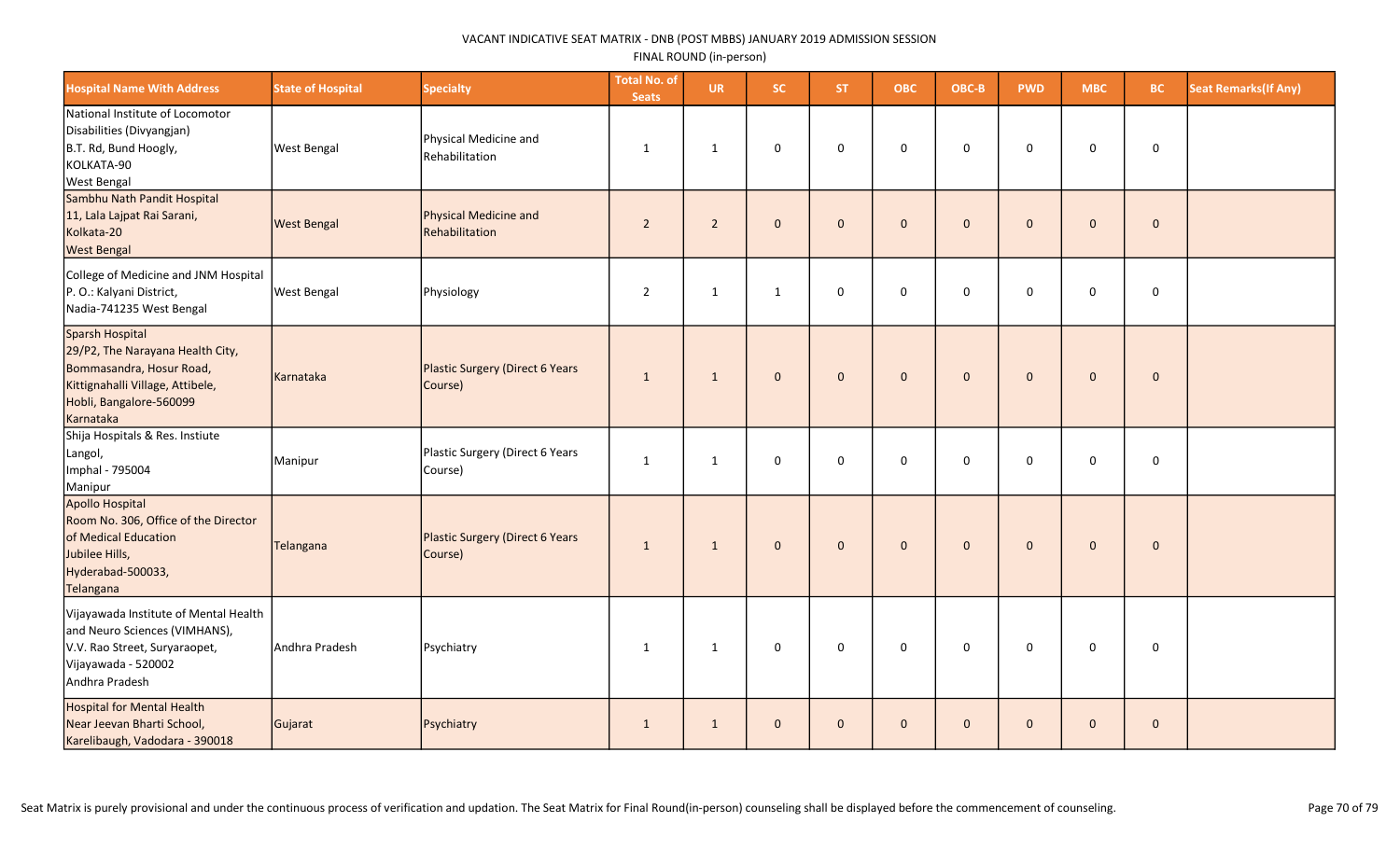| <b>Hospital Name With Address</b>                                                                                         | <b>State of Hospital</b> | <b>Specialty</b> | <b>Total No. of</b><br><b>Seats</b> | <b>UR</b>    | SC.          | <b>ST</b>    | <b>OBC</b>   | OBC-B       | <b>PWD</b>   | <b>MBC</b>   | <b>BC</b>    | <b>Seat Remarks (If Any)</b> |
|---------------------------------------------------------------------------------------------------------------------------|--------------------------|------------------|-------------------------------------|--------------|--------------|--------------|--------------|-------------|--------------|--------------|--------------|------------------------------|
| Spandan Nursing Home,<br>No.546/46, 6th Main,<br>4th Block, Rajajinagar,<br>Bangalore-560010                              | Karnataka                | Psychiatry       | $\mathbf{1}$                        | $\mathbf{1}$ | $\mathbf 0$  | $\mathbf 0$  | 0            | $\mathsf 0$ | 0            | 0            | $\mathsf 0$  |                              |
| Government Mental Health Centre<br>Kuthiravattom<br>Kozhikode - 673016                                                    | Kerala                   | Psychiatry       | $\mathbf{1}$                        | $\mathbf{1}$ | $\mathbf{0}$ | $\mathbf{0}$ | $\mathbf 0$  | $\mathbf 0$ | $\mathbf{0}$ | $\mathbf 0$  | $\mathbf 0$  |                              |
| Mental Health Centre<br>Peoorkada PO,<br>THIRUVANANDAPURAM-05<br>Kerala                                                   | Kerala                   | Psychiatry       | 1                                   | 1            | $\mathbf 0$  | $\mathbf 0$  | 0            | $\mathbf 0$ | $\mathbf 0$  | $\mathsf{O}$ | $\mathbf 0$  |                              |
| Bhabha Atomic Research Centre &<br>Hospital,<br>Anushakti Nagar,<br>MUMBAI-94<br>Maharashtra                              | Maharashtra              | Psychiatry       | $\mathbf{1}$                        | $\mathbf{1}$ | $\mathbf{0}$ | $\mathbf{0}$ | $\mathbf{0}$ | $\mathbf 0$ | $\mathbf{0}$ | $\mathbf 0$  | $\mathbf{0}$ |                              |
| K.J. Somaiya Medical College<br>Eastern Highway, Sion,<br>Mumbai-400022<br>Maharashtra                                    | Maharashtra              | Psychiatry       | 1                                   | $\mathbf{1}$ | $\mathbf 0$  | $\mathbf 0$  | 0            | $\mathsf 0$ | 0            | 0            | $\mathbf 0$  |                              |
| Masina Hospital<br>Sant Savta Marg,<br>Byculla,<br>Mumbai-400027<br>Maharashtra                                           | Maharashtra              | Psychiatry       | $\mathbf{1}$                        | $\mathbf{1}$ | $\mathbf{0}$ | $\mathbf{0}$ | $\mathbf 0$  | $\mathbf 0$ | $\mathbf{0}$ | $\mathbf 0$  | $\pmb{0}$    |                              |
| Schizophrenia Research Foundation<br>R/7A, North Main Road,<br>Anna Nagar (West Extn.),<br>Chennai - 600101<br>Tamil Nadu | Tamil Nadu               | Psychiatry       | 1                                   | $\mathbf{1}$ | $\mathbf 0$  | $\mathbf 0$  | $\mathbf 0$  | $\mathbf 0$ | $\mathbf 0$  | $\mathbf 0$  | 0            |                              |
| Indira Gandhi Institute of Medical<br>Sciences<br>Sheikhpura,<br>PATNA-14<br>Bihar                                        | Bihar                    | Radio Diagnosis  | $\mathbf{1}$                        | $\mathbf 0$  | $\mathbf{1}$ | $\mathbf 0$  | $\mathbf 0$  | $\mathbf 0$ | $\mathbf{0}$ | $\mathbf 0$  | $\mathbf 0$  |                              |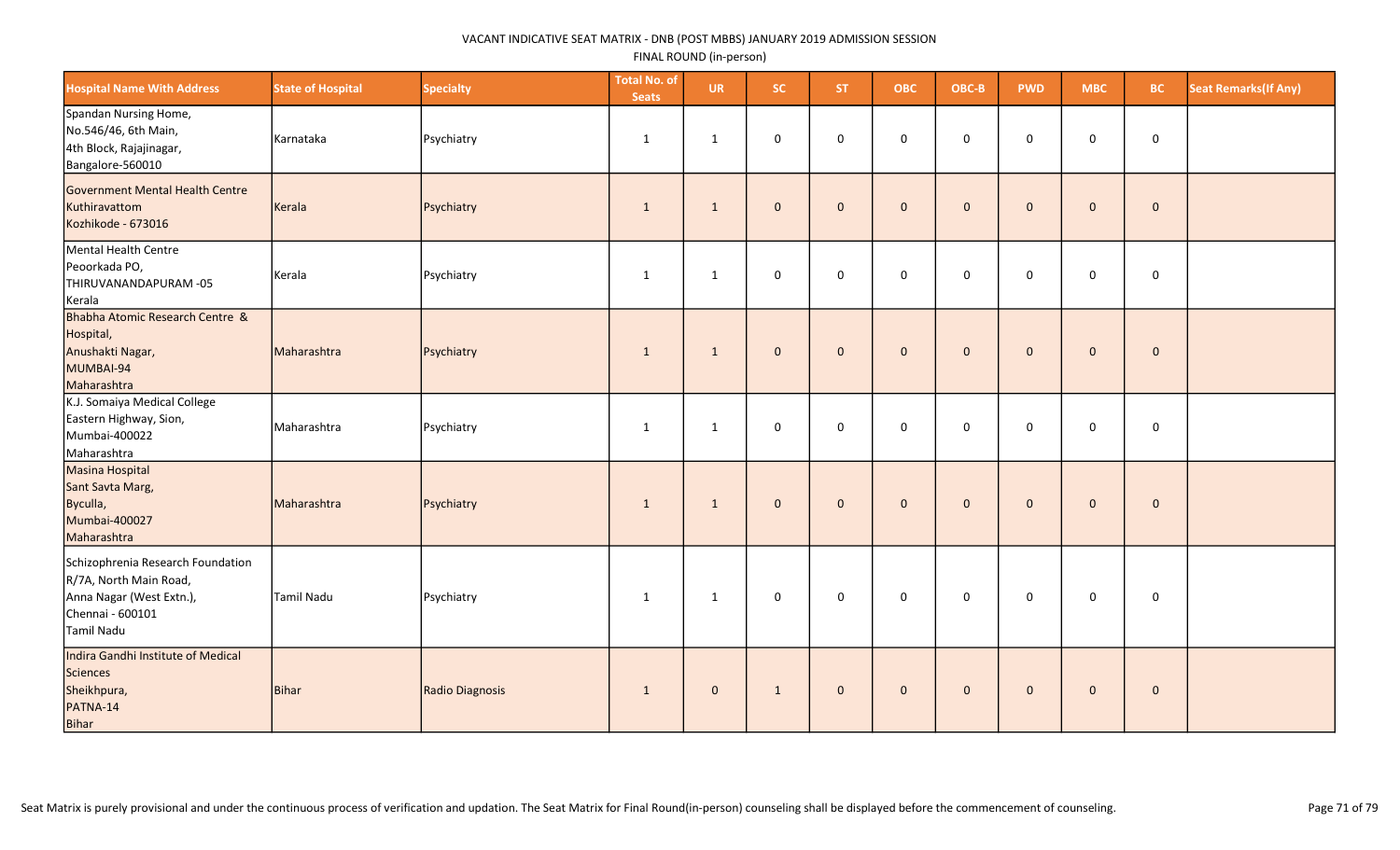| <b>Hospital Name With Address</b>                                                                                                                                                     | <b>State of Hospital</b> | <b>Specialty</b>       | <b>Total No. of</b><br><b>Seats</b> | <b>UR</b>      | <b>SC</b>    | ST.          | <b>OBC</b>   | OBC-B        | <b>PWD</b>   | <b>MBC</b>   | BC.         | <b>Seat Remarks (If Any)</b> |
|---------------------------------------------------------------------------------------------------------------------------------------------------------------------------------------|--------------------------|------------------------|-------------------------------------|----------------|--------------|--------------|--------------|--------------|--------------|--------------|-------------|------------------------------|
| Ramkrishna Care Hospital<br>Aurobindo Enclave, Pachpedhi Naka,<br>Dhamtari Road, N. H. 43,<br>Raipur-492001<br>Chhattisgarh                                                           | Chhattisgarh             | Radio Diagnosis        | $\overline{2}$                      | $\overline{2}$ | 0            | $\mathbf 0$  | $\mathsf 0$  | $\mathbf 0$  | $\mathbf 0$  | 0            | $\pmb{0}$   |                              |
| Dr. B L Kapur Memorial Hospital,<br>Pusa Road,<br>New Delhi-110005                                                                                                                    | Delhi                    | <b>Radio Diagnosis</b> | $\overline{2}$                      | $\overline{2}$ | $\mathbf 0$  | $\mathbf{0}$ | $\mathbf 0$  | $\mathbf{0}$ | $\mathbf{0}$ | $\mathbf{0}$ | $\mathbf 0$ |                              |
| Indraprastha Apollo Hospital<br>Delhi Mathura Road,<br>Sarita Vihar,<br>New Delhi - 110076                                                                                            | Delhi                    | Radio Diagnosis        | $\mathbf{1}$                        | $\mathbf{1}$   | 0            | $\mathbf 0$  | $\mathbf 0$  | $\mathbf 0$  | $\mathbf 0$  | 0            | $\pmb{0}$   |                              |
| Instt. of Nuclear Medicine & Allied<br>Sciences<br>Timarpur, Delhi                                                                                                                    | Delhi                    | Radio Diagnosis        | $\mathbf{1}$                        | $\mathbf{1}$   | $\mathbf{0}$ | $\mathbf 0$  | $\mathbf 0$  | $\mathbf{0}$ | $\mathbf{0}$ | $\mathbf{0}$ | $\mathbf 0$ |                              |
| Max Super Specialty Hospital<br>(A unit of Balaji Medical & Diagnostic<br>Research Centre)<br>108A, Opp Sanchar Apartments,<br>IP Extension, Patparganj,<br>New Delhi-110092<br>Delhi | Delhi                    | Radio Diagnosis        | $\mathbf{1}$                        | $\mathbf{1}$   | 0            | $\mathbf 0$  | $\mathbf 0$  | $\mathbf 0$  | 0            | 0            | 0           |                              |
| Max Super Specialty Hospital<br>1, Press Enclave Road,<br>Saket,<br>New Delhi-110017                                                                                                  | Delhi                    | Radio Diagnosis        | $\mathbf{1}$                        | $\mathbf{1}$   | $\mathbf{0}$ | $\mathbf 0$  | $\mathbf 0$  | $\mathbf{0}$ | $\mathbf{0}$ | $\mathbf 0$  | $\mathbf 0$ |                              |
| Sir Ganga Ram Hospital<br>Rajinder Nagar,<br>New Delhi-60                                                                                                                             | Delhi                    | Radio Diagnosis        | $\mathbf{1}$                        | $\mathbf{1}$   | 0            | $\mathbf 0$  | $\mathbf 0$  | $\mathbf 0$  | $\mathbf 0$  | 0            | $\mathsf 0$ |                              |
| St. Stephen's Hospital,<br>Tees Hazari,<br>New Delhi-7                                                                                                                                | Delhi                    | <b>Radio Diagnosis</b> | $\overline{2}$                      | $\overline{2}$ | $\mathbf{0}$ | $\mathbf{0}$ | $\mathbf{0}$ | $\mathbf{0}$ | $\mathbf{0}$ | $\mathbf{0}$ | $\mathbf 0$ |                              |
| Paras HospitalS<br>C-1, Sushant Lok Phase -I,<br>Gurgaon - 122002<br>Haryana                                                                                                          | Haryana                  | Radio Diagnosis        | $\mathbf{1}$                        | 1              | 0            | $\mathbf 0$  | $\mathsf 0$  | $\mathbf 0$  | $\mathbf 0$  | 0            | $\pmb{0}$   |                              |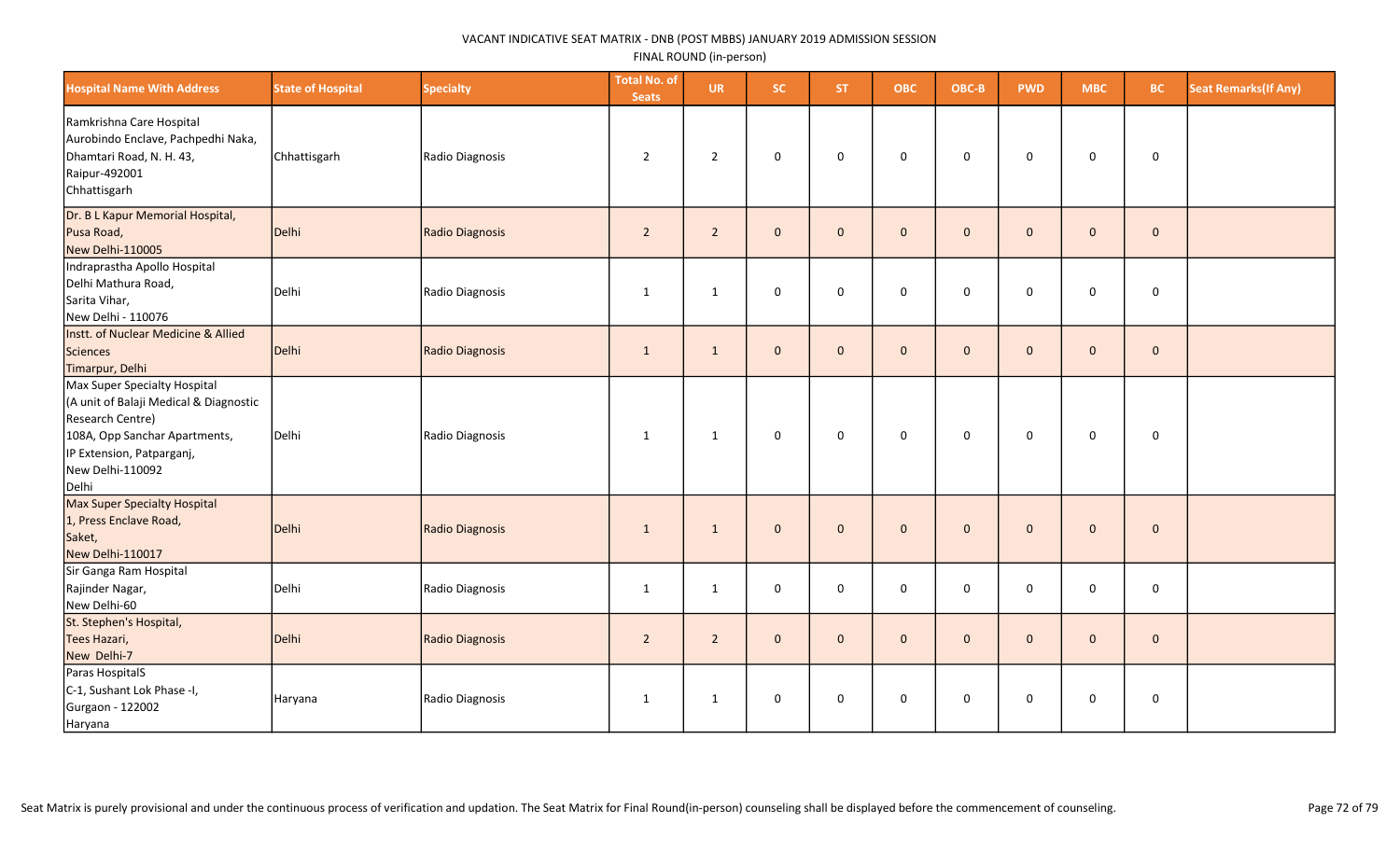| <b>Hospital Name With Address</b>                                                                                                 | <b>State of Hospital</b> | <b>Specialty</b> | <b>Total No. of</b><br><b>Seats</b> | <b>UR</b>      | <b>SC</b>           | ST.          | <b>OBC</b>  | OBC-B        | <b>PWD</b>   | <b>MBC</b>          | <b>BC</b>   | <b>Seat Remarks (If Any)</b>                                                           |
|-----------------------------------------------------------------------------------------------------------------------------------|--------------------------|------------------|-------------------------------------|----------------|---------------------|--------------|-------------|--------------|--------------|---------------------|-------------|----------------------------------------------------------------------------------------|
| Fortis Hospitals<br>154/9, Opp. IIMB Bannerghatta Road,<br>Bangalore - 560076<br>Karnataka                                        | Karnataka                | Radio Diagnosis  | $\mathbf{1}$                        | $\mathbf{1}$   | $\mathbf 0$         | $\mathbf 0$  | $\mathbf 0$ | $\mathbf 0$  | $\mathbf{0}$ | $\mathbf 0$         | $\pmb{0}$   |                                                                                        |
| Aster Medcity,<br>Kuttisahib Road, Near Kothas Bridge,<br>South Chittoor P.O.,<br>Cheranalloor,<br>Kochi-682027<br>Kerala         | Kerala                   | Radio Diagnosis  | 1                                   | $\mathbf{1}$   | $\mathbf 0$         | $\mathbf{0}$ | $\mathbf 0$ | $\mathbf 0$  | $\mathbf 0$  | $\mathbf 0$         | $\mathsf 0$ |                                                                                        |
| Kunhitharuvai Memorial Charitable<br>Trust (KMCT) Medical College Hospital<br>Manassery P O, Mukkam<br>Calicut - 673602<br>Kerala | Kerala                   | Radio Diagnosis  | $\mathbf{1}$                        | $\mathbf{1}$   | $\mathbf 0$         | $\mathbf 0$  | $\mathbf 0$ | $\pmb{0}$    | $\mathbf 0$  | $\mathbf 0$         | $\mathbf 0$ |                                                                                        |
| Apollo Hospital<br>Parsik Hill Road, Plot no 13,<br>Sector 23, CBD Belapur,<br>Navi Mumbai - 400614                               | Maharashtra              | Radio Diagnosis  | $\overline{2}$                      | $\overline{2}$ | $\mathbf 0$         | $\mathbf 0$  | $\mathbf 0$ | $\mathbf 0$  | $\Omega$     | 0                   | $\pmb{0}$   |                                                                                        |
| <b>Breach Candy Hospital Trust</b><br>60-A,<br>Bhulabhai Desai Road,<br>Mumbai-400026<br>Maharashtra                              | Maharashtra              | Radio Diagnosis  | $\overline{2}$                      | $\overline{2}$ | $\mathbf 0$         | $\mathbf{0}$ | $\mathbf 0$ | $\mathbf{0}$ | $\mathbf{0}$ | $\mathbf 0$         | $\mathbf 0$ |                                                                                        |
| Jaslok Hospital & Res. Centre<br>15, Deshmukh Marg,<br>Mumbai-26<br>Maharashtra                                                   | Maharashtra              | Radio Diagnosis  | $\mathbf{1}$                        | $\mathbf{1}$   | $\mathsf{O}\xspace$ | $\mathbf 0$  | $\mathbf 0$ | $\mathsf 0$  | $\Omega$     | $\mathsf{O}\xspace$ | $\pmb{0}$   |                                                                                        |
| Guru Gobind Singh Medical College &<br>Hospital<br>Sadiq Road,<br>Faridkot - 151203<br>Punjab                                     | Punjab                   | Radio Diagnosis  | $\mathbf{1}$                        | $\mathbf 0$    | $\mathbf{1}$        | $\mathbf 0$  | $\mathbf 0$ | $\mathbf 0$  | $\mathbf{0}$ | $\mathbf 0$         | $\mathbf 0$ | Candidate has to execute a<br>compulsary service bond<br>during Joining this hospital. |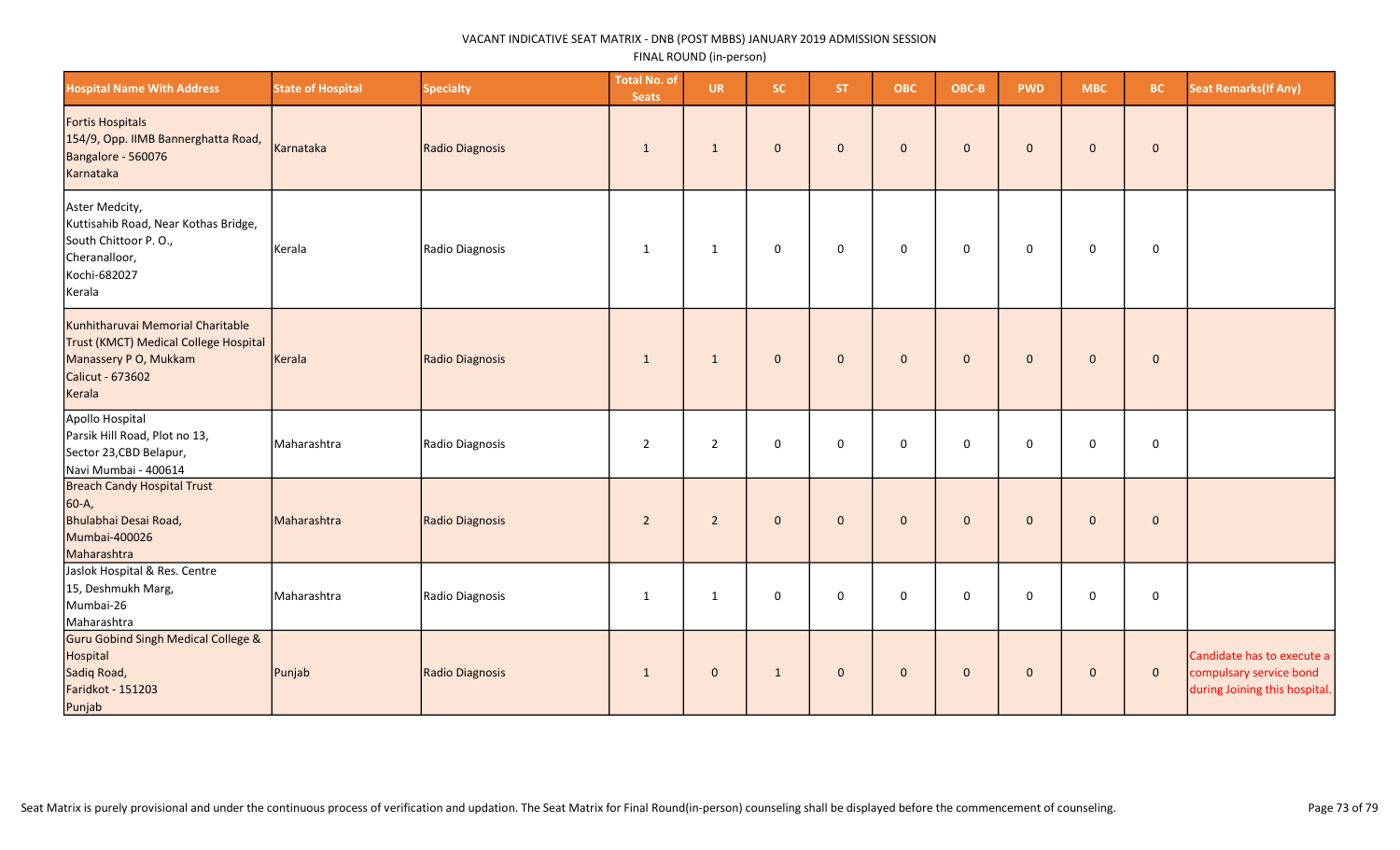| <b>Hospital Name With Address</b>                                                                                                                                 | <b>State of Hospital</b> | <b>Specialty</b> | <b>Total No. of</b><br><b>Seats</b> | <b>UR</b>      | <b>SC</b>    | ST.          | <b>OBC</b>          | OBC-B        | <b>PWD</b>   | <b>MBC</b>          | BC.         | <b>Seat Remarks (If Any)</b> |
|-------------------------------------------------------------------------------------------------------------------------------------------------------------------|--------------------------|------------------|-------------------------------------|----------------|--------------|--------------|---------------------|--------------|--------------|---------------------|-------------|------------------------------|
| Santokbha Durlabhji Memorial<br>Hospital<br>cum Medical Research Institute,<br>Bhawani Singh Marg,<br>JAIPUR, Rajasthan-302015                                    | Rajasthan                | Radio Diagnosis  | $\mathbf{1}$                        | $\mathbf{1}$   | 0            | $\mathbf 0$  | 0                   | 0            | $\mathsf 0$  | $\mathbf 0$         | $\mathsf 0$ |                              |
| Vadamalayan Hospital,<br>15, Jawahar Road,<br>Chokkikulam,<br>Madurai-625002<br>Tamil Nadu                                                                        | Tamil Nadu               | Radio Diagnosis  | $\mathbf{1}$                        | $\mathbf{1}$   | $\mathbf{0}$ | $\mathbf{0}$ | $\mathbf 0$         | $\mathbf 0$  | $\mathbf 0$  | $\mathbf{0}$        | $\mathbf 0$ |                              |
| Krishna Institute of Medical Sciences<br>1-8-31/1, Minister Road,<br>Secunderabad - 500003<br>Telangana                                                           | Telangana                | Radio Diagnosis  | $\mathbf{1}$                        | $\mathbf{1}$   | $\mathbf 0$  | $\mathbf 0$  | $\mathsf{O}\xspace$ | 0            | $\mathbf 0$  | $\mathsf{O}\xspace$ | $\mathbf 0$ |                              |
| Yashoda Super Speciality Hospital<br>Raj Bhavan Road, Somajiguda,<br>Hyderabad-500082<br>Telangana                                                                | Telangana                | Radio Diagnosis  | $\mathbf{1}$                        | $\mathbf{1}$   | $\mathbf{0}$ | $\mathbf{0}$ | $\mathbf{0}$        | $\mathbf{0}$ | $\mathbf 0$  | $\mathbf{0}$        | $\mathbf 0$ |                              |
| Vivekananda Polyclinic<br>Vivekananda puram,<br>Lucknow - 7<br>Uttar Pradesh                                                                                      | Uttar Pradesh            | Radio Diagnosis  | $\overline{2}$                      | $\overline{2}$ | 0            | $\mathbf 0$  | $\mathsf{O}\xspace$ | 0            | 0            | $\mathsf{O}\xspace$ | $\pmb{0}$   |                              |
| Rabindranath Tagore International<br>Institute of Cardiac Sciences<br>Premises No.1489, 124, Mukundapur,<br>E M Bypass,<br>KOLKATA - 700099<br><b>West Bengal</b> | <b>West Bengal</b>       | Radio Diagnosis  | $\mathbf{1}$                        | $\mathbf{1}$   | $\mathbf{0}$ | $\mathbf{0}$ | $\mathbf{0}$        | $\mathbf{0}$ | $\mathbf{0}$ | $\mathbf{0}$        | $\mathbf 0$ |                              |
| Mahatma Gandhi Cancer Hospital and<br>Research Institute<br>Plot No. 1, Sector - 7,<br>MVP Colony,<br>Visakhapatnam-530017<br>Andhra Pradesh                      | Andhra Pradesh           | Radio Therapy    | $\mathbf{1}$                        | $\mathbf{1}$   | 0            | $\mathbf 0$  | 0                   | 0            | $\mathbf 0$  | $\mathbf 0$         | $\mathbf 0$ |                              |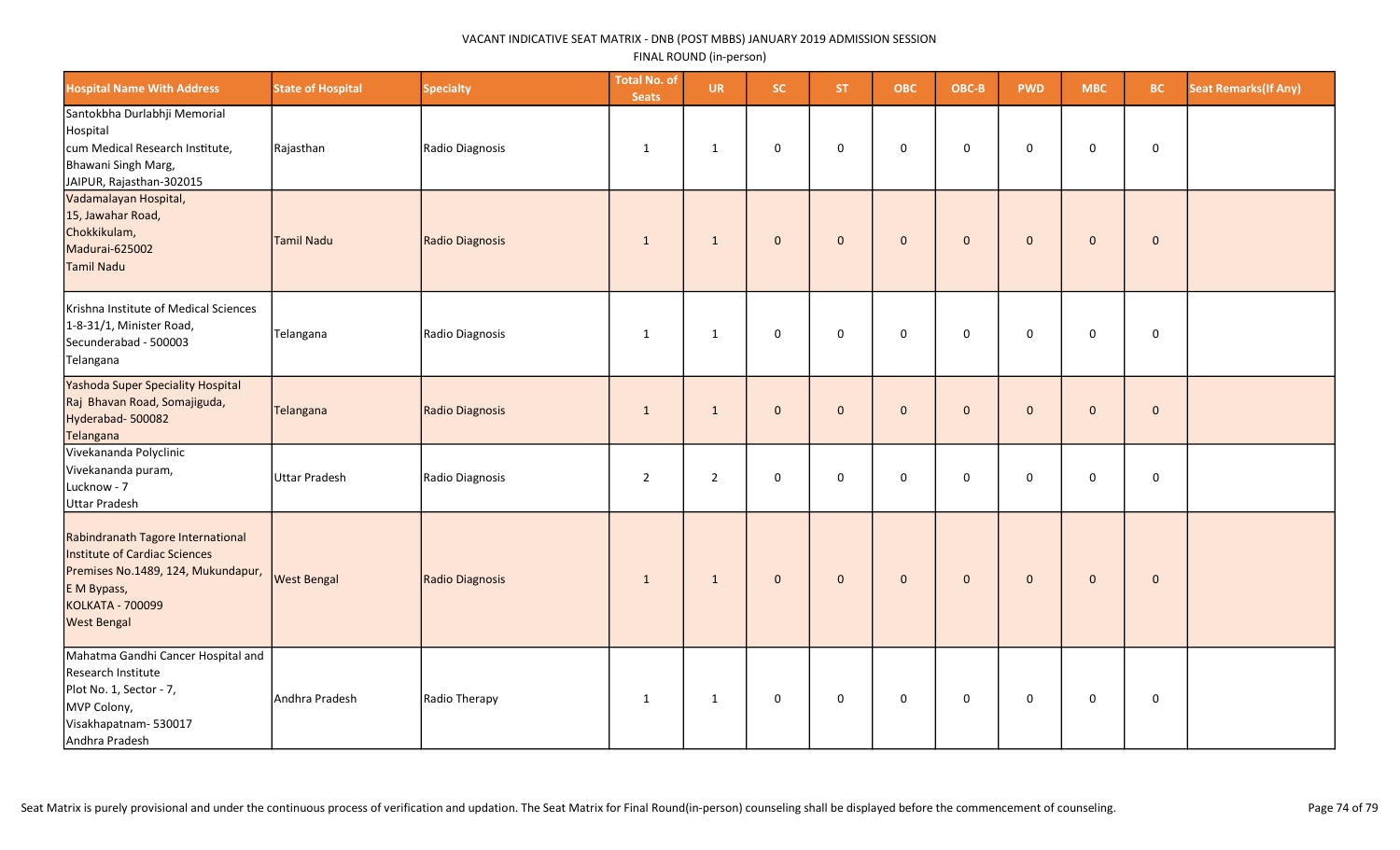| <b>Hospital Name With Address</b>                                                                                                                                    | <b>State of Hospital</b> | <b>Specialty</b> | <b>Total No. of</b><br><b>Seats</b> | <b>UR</b>      | SC.          | <b>ST</b>    | <b>OBC</b>          | OBC-B        | <b>PWD</b>   | <b>MBC</b>          | <b>BC</b>           | <b>Seat Remarks (If Any)</b> |
|----------------------------------------------------------------------------------------------------------------------------------------------------------------------|--------------------------|------------------|-------------------------------------|----------------|--------------|--------------|---------------------|--------------|--------------|---------------------|---------------------|------------------------------|
| Mahavir Cancer Sansthan<br>Phulwari Sharif,<br>PATNA-801505<br>Bihar                                                                                                 | <b>Bihar</b>             | Radio Therapy    | $2^{\circ}$                         | $2^{\circ}$    | $\mathbf{0}$ | $\mathbf{0}$ | $\mathbf{0}$        | $\mathbf{0}$ | $\Omega$     | $\mathbf{0}$        | $\mathbf{0}$        |                              |
| <b>Batra Hospital and Medical Research</b><br>Centre<br>1, Tuglakabad Institutional Area,<br>Mehrauli Badarpu Road,<br>New Delhi-110062                              | Delhi                    | Radio Therapy    | 1                                   | $\mathbf{1}$   | $\mathbf 0$  | $\mathbf 0$  | 0                   | $\mathbf 0$  | $\mathbf 0$  | $\mathbf 0$         | $\mathbf 0$         |                              |
| <b>Bharat Cancer Hospital and Research</b><br>Institute<br>Surat - Bardoli Road,<br>Saroli, Surat- 395010<br>Gujarat                                                 | Gujarat                  | Radio Therapy    | $\mathbf{1}$                        | $\mathbf{1}$   | $\mathbf{0}$ | $\mathbf{0}$ | $\mathbf{0}$        | $\mathbf 0$  | $\mathbf{0}$ | $\mathbf 0$         | $\mathbf{0}$        |                              |
| <b>HCG Cancer Centre,</b><br>Sola Science City Road,<br>Nr. Sola Bridge,<br>S G Highway,<br>Ahmedabad - 380060<br>Gujarat                                            | Gujarat                  | Radio Therapy    | $\mathbf{1}$                        | $\mathbf{1}$   | $\mathsf 0$  | $\mathsf 0$  | $\pmb{0}$           | $\mathbf 0$  | $\mathbf 0$  | $\mathsf{O}\xspace$ | $\mathsf{O}\xspace$ |                              |
| Sri Shankara Cancer Hospital and<br><b>Research centre</b><br>Shankara Math Premises,<br>1st cross, Shankarapuram,<br>Basavanagudi,<br>Bangalore-560004<br>Karnataka | Karnataka                | Radio Therapy    | $\overline{2}$                      | $\overline{2}$ | $\mathbf 0$  | $\mathbf 0$  | $\mathbf 0$         | $\mathbf 0$  | $\mathbf{0}$ | $\mathbf 0$         | $\mathbf 0$         |                              |
| Caritas Hospital<br>Thellakom P. O Kottayam - 686630<br>Kerala                                                                                                       | Kerala                   | Radio Therapy    | $\mathbf{1}$                        | $\mathbf{1}$   | $\mathbf 0$  | $\Omega$     | $\mathbf 0$         | $\mathbf 0$  | $\Omega$     | $\mathbf 0$         | $\mathbf 0$         |                              |
| <b>Inlaks and Budhrani Hospital,</b><br>7-9, Koregaon Park,<br>Pune, Maharashtra-411001                                                                              | Maharashtra              | Radio Therapy    | $\mathbf{1}$                        | $\mathbf{1}$   | $\mathbf{0}$ | $\mathbf{0}$ | $\mathbf{0}$        | $\mathbf{0}$ | $\Omega$     | $\mathbf{0}$        | $\mathbf{0}$        |                              |
| Apollo Hospital<br>21Greams lane,<br>Off Greams Rd,<br>Chennai - 06<br>Tamil Nadu                                                                                    | <b>Tamil Nadu</b>        | Radio Therapy    | $\mathbf{1}$                        | $\mathbf{1}$   | $\pmb{0}$    | $\mathbf 0$  | $\mathsf{O}\xspace$ | $\mathbf 0$  | $\mathbf 0$  | $\mathsf{O}\xspace$ | $\mathsf{O}$        |                              |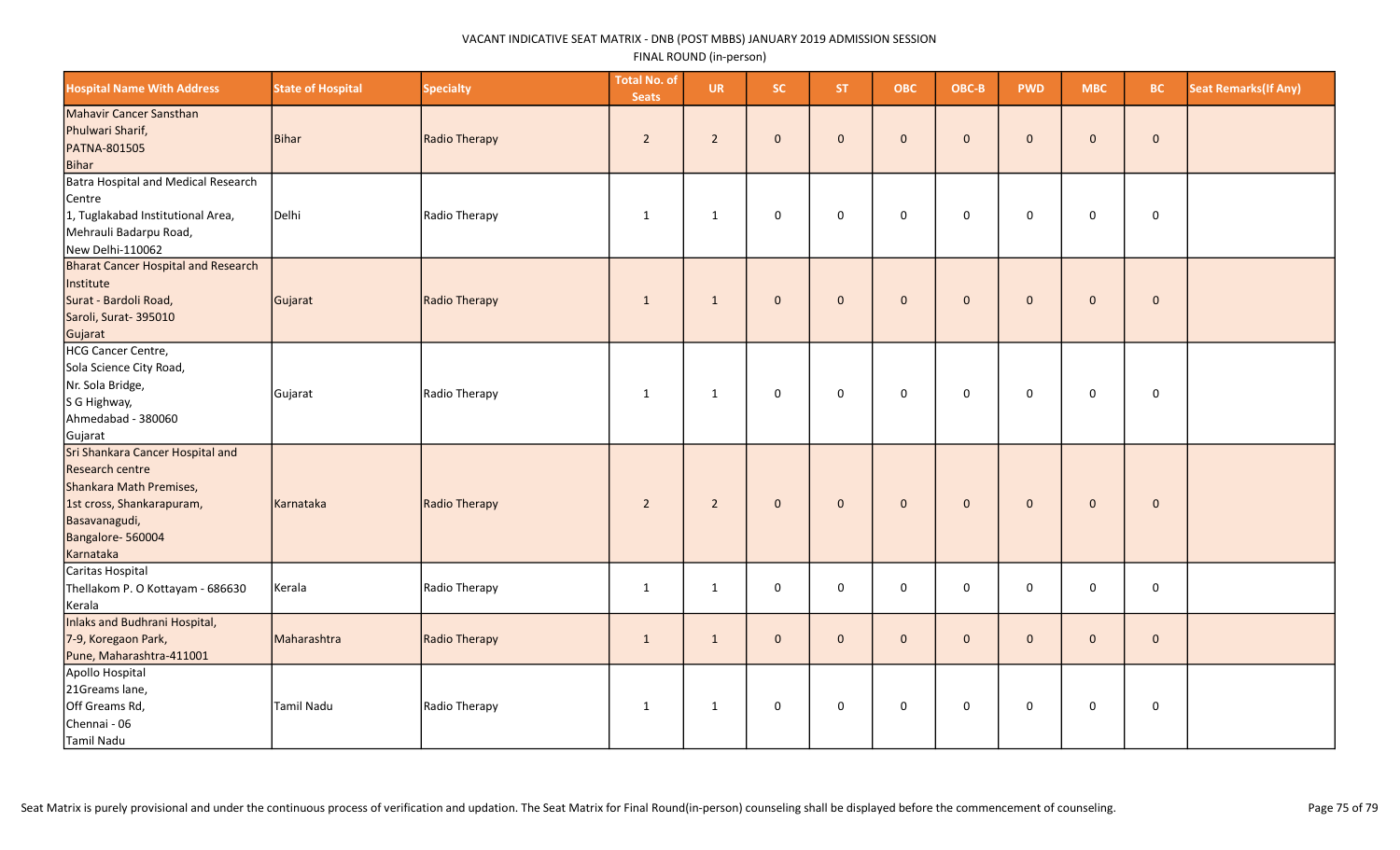| <b>Hospital Name With Address</b>                                                                                                                 | <b>State of Hospital</b> | <b>Specialty</b> | <b>Total No. of</b><br><b>Seats</b> | <b>UR</b>    | <b>SC</b>    | ST.          | <b>OBC</b>   | OBC-B        | <b>PWD</b>   | <b>MBC</b>   | <b>BC</b>   | <b>Seat Remarks (If Any)</b> |
|---------------------------------------------------------------------------------------------------------------------------------------------------|--------------------------|------------------|-------------------------------------|--------------|--------------|--------------|--------------|--------------|--------------|--------------|-------------|------------------------------|
| Shanmuga Hospital & Salem Cancer<br>Institute,<br>24, Saradha College Road,<br>Salem-636007<br>Tamil Nadu                                         | Tamil Nadu               | Radio Therapy    | -1                                  | $\mathbf{1}$ | $\mathbf{0}$ | $\mathbf{0}$ | $\mathbf{0}$ | $\mathbf{0}$ | $\mathbf{0}$ | $\mathbf 0$  | $\pmb{0}$   |                              |
| Krishna Institute of Medical Sciences<br>1-8-31/1, Minister Road,<br>Secunderabad - 500003<br>Telangana                                           | Telangana                | Radio Therapy    | $\mathbf{1}$                        | 1            | $\mathbf 0$  | $\mathbf 0$  | $\mathbf 0$  | $\mathbf 0$  | $\mathbf 0$  | $\mathbf 0$  | $\mathbf 0$ |                              |
| Omega Hospitals,<br>Road No. 12, Banjara Hills,<br>Hyderabad-500034,<br>Telangana                                                                 | Telangana                | Radio Therapy    | $\mathbf{1}$                        | $\mathbf{1}$ | $\mathbf{0}$ | $\mathbf{0}$ | $\mathbf{0}$ | $\mathbf{0}$ | $\mathbf{0}$ | $\mathbf 0$  | $\mathbf 0$ |                              |
| Kamla Nehru Memorial Hospital<br>1, Hasgimpur Road,<br>ALLAHABAD - 2<br><b>Uttar Pradesh</b>                                                      | Uttar Pradesh            | Radio Therapy    | 1                                   | 1            | 0            | $\mathbf 0$  | 0            | $\mathbf 0$  | $\mathbf 0$  | $\mathbf 0$  | $\mathbf 0$ |                              |
| Max Super Specialty Hospital<br>(Formerly Pushpanjali Crosslay<br>Hospital),<br>W-3, Sector-1,<br>Vaishali,<br>NCR-201012<br><b>Uttar Pradesh</b> | Uttar Pradesh            | Radio Therapy    | $\mathbf{1}$                        | $\mathbf{1}$ | $\mathbf{0}$ | $\mathbf{0}$ | $\mathbf{0}$ | $\mathbf{0}$ | $\mathbf{0}$ | $\mathbf{0}$ | $\mathbf 0$ |                              |
| Chittaranjan National Cancer Institute,<br>37- S.P. Mukherjee Road,<br>KOLKATA - 26<br>West Bengal                                                | <b>West Bengal</b>       | Radio Therapy    | 1                                   | $\mathbf 0$  | $\mathbf{1}$ | $\mathbf 0$  | $\mathbf 0$  | $\mathbf 0$  | $\mathbf 0$  | 0            | $\mathbf 0$ |                              |
| Ruby General Hospital<br>Kasba, Golpark,<br>E M Byapass,<br>Kolkata - 700107<br><b>West Bengal</b>                                                | <b>West Bengal</b>       | Radio Therapy    | $\mathbf{1}$                        | $\mathbf{1}$ | $\mathbf{0}$ | $\mathbf{0}$ | $\mathbf{0}$ | $\mathbf{0}$ | $\mathbf{0}$ | $\mathbf{0}$ | $\pmb{0}$   |                              |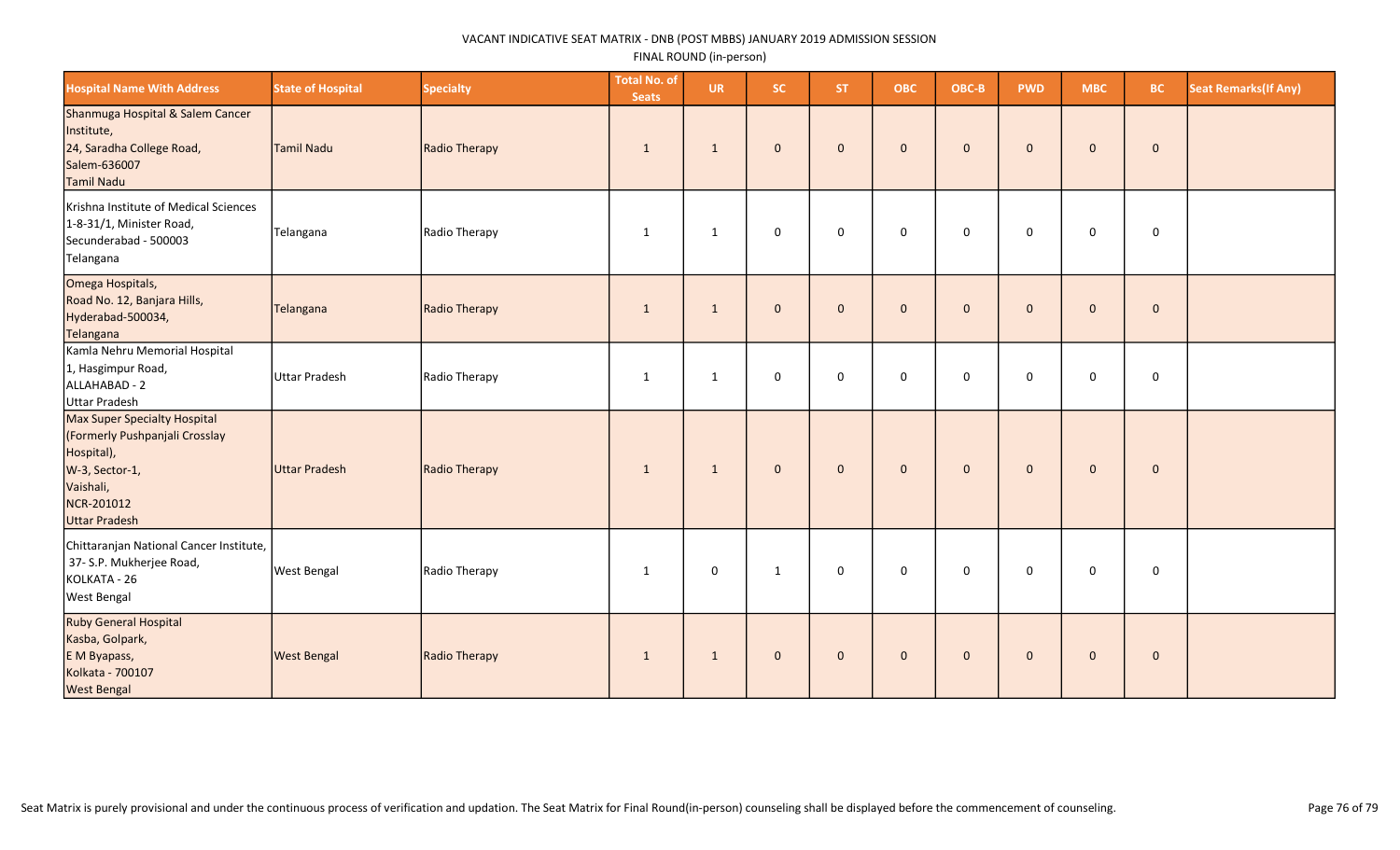| <b>Hospital Name With Address</b>                                                                                                                                                 | <b>State of Hospital</b> | <b>Specialty</b>            | <b>Total No. of</b><br><b>Seats</b> | <b>UR</b>      | SC.          | <b>ST</b>    | <b>OBC</b>     | OBC-B        | <b>PWD</b>   | <b>MBC</b>   | <b>BC</b>    | <b>Seat Remarks (If Any)</b> |
|-----------------------------------------------------------------------------------------------------------------------------------------------------------------------------------|--------------------------|-----------------------------|-------------------------------------|----------------|--------------|--------------|----------------|--------------|--------------|--------------|--------------|------------------------------|
| Saroj Gupta Cancer Centre Welfare<br>Home & Res. Institute<br>M.G.Road, Thakurpurkar,<br>KOLKATA-63<br><b>West Bengal</b>                                                         | <b>West Bengal</b>       | Radio Therapy               | $\mathbf{1}$                        | $\mathbf{1}$   | 0            | $\mathbf 0$  | $\mathbf 0$    | 0            | $\mathbf 0$  | 0            | 0            |                              |
| J.L.N. Main Hosp. & Res. Centre<br>Bhilai Steel Plant,<br>BHILAI-01<br>Chhatisgarh                                                                                                | Chhattisgarh             | <b>Respiratory Diseases</b> | $\mathbf{1}$                        | $\mathbf{1}$   | $\mathbf{0}$ | $\mathbf{0}$ | $\mathbf{0}$   | $\mathbf{0}$ | $\mathbf{0}$ | $\mathbf{0}$ | $\mathbf 0$  |                              |
| Fortis Hospital<br>Sector B, Pocket-1,<br>Aruna Asaf Ali Road, Vasant Kunj,<br>New Delhi-110070                                                                                   | Delhi                    | <b>Respiratory Diseases</b> | $\mathbf{1}$                        | $\mathbf{1}$   | $\mathbf 0$  | $\mathbf 0$  | 0              | $\mathbf 0$  | $\mathbf 0$  | 0            | 0            |                              |
| Indraprastha Apollo Hospital<br>Delhi Mathura Road,<br>Sarita Vihar,<br>New Delhi - 110076                                                                                        | Delhi                    | <b>Respiratory Diseases</b> | $\overline{3}$                      | $\overline{3}$ | $\mathbf{0}$ | $\mathbf{0}$ | $\mathbf{0}$   | $\mathbf{0}$ | $\mathbf{0}$ | $\mathbf 0$  | $\mathbf{0}$ |                              |
| National Institute of Tuberculosis and<br><b>Respiratory Diseases</b><br>(Formerly Known as L.R.S. Instt. of T.B. Delhi<br>& Allied Scs)<br>Sri Aurobindo Marg,<br>New Delhi - 30 |                          | <b>Respiratory Diseases</b> | $\overline{4}$                      | $\mathbf{1}$   | $\mathbf 0$  | $\mathbf 0$  | 3              | $\mathsf 0$  | $\mathbf 0$  | 0            | $\pmb{0}$    |                              |
| Rajan Babu Institute of Pulmonary<br>Medicine and Tuberculosis<br>GTB Nagar, Kingsway Camp,<br>Delhi-9                                                                            | Delhi                    | <b>Respiratory Diseases</b> | $\overline{3}$                      | $\overline{2}$ | $\mathbf 0$  | $\mathbf{0}$ | $\mathbf 0$    | $\mathbf 0$  | $\mathbf{1}$ | $\pmb{0}$    | $\mathbf 0$  |                              |
| St. Stephen's Hospital,<br>Tees Hazari,<br>New Delhi-7                                                                                                                            | Delhi                    | <b>Respiratory Diseases</b> | $\mathbf{1}$                        | $\mathbf{1}$   | $\Omega$     | $\Omega$     | 0              | $\mathbf 0$  | $\mathbf 0$  | 0            | 0            |                              |
| Cosmopolitan Hospital<br>Murinjapalam, Pattom PO,<br>TRIVANDRUM-04<br>Kerala                                                                                                      | Kerala                   | <b>Respiratory Diseases</b> | $\mathbf{1}$                        | $\mathbf{1}$   | $\mathbf{0}$ | $\mathbf{0}$ | $\overline{0}$ | $\mathbf{0}$ | $\mathbf{0}$ | $\mathbf 0$  | $\mathbf 0$  |                              |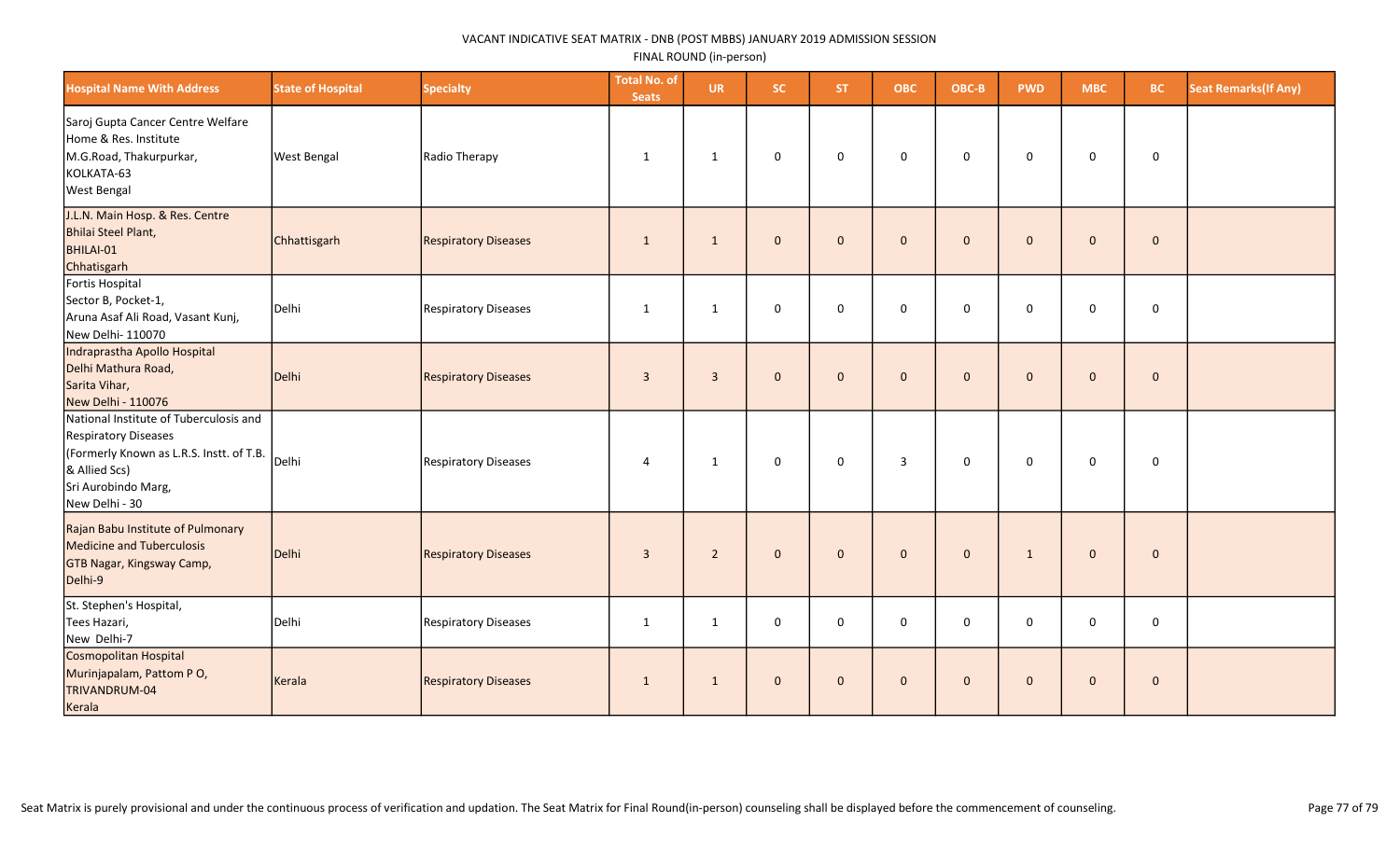| <b>Hospital Name With Address</b>                                                                                                   | <b>State of Hospital</b> | <b>Specialty</b>            | <b>Total No. of</b><br><b>Seats</b> | <b>UR</b>      | SC.          | <b>ST</b>    | <b>OBC</b>   | OBC-B        | <b>PWD</b>   | <b>MBC</b>   | <b>BC</b>   | <b>Seat Remarks (If Any)</b> |
|-------------------------------------------------------------------------------------------------------------------------------------|--------------------------|-----------------------------|-------------------------------------|----------------|--------------|--------------|--------------|--------------|--------------|--------------|-------------|------------------------------|
| Kerala Institute of Medical Sciences<br>P B No.1, Anayara P O,<br>Trivandrum,<br>Kerala                                             | Kerala                   | Respiratory Diseases        | 1                                   | $\overline{1}$ | 0            | $\Omega$     | $\mathbf 0$  | $\mathbf 0$  | $\Omega$     | 0            | $\mathsf 0$ |                              |
| K.E.M. Hospital,<br>489, Rasta Peth,<br>Sardar Moodliar Road,<br>Pune-411011<br>Maharashtra                                         | Maharashtra              | <b>Respiratory Diseases</b> | $\mathbf{1}$                        | $\mathbf{1}$   | $\mathbf{0}$ | $\mathbf{0}$ | $\mathbf{0}$ | $\mathbf{0}$ | $\Omega$     | $\mathbf 0$  | $\mathbf 0$ |                              |
| Lilavati Hospital & Res. Centre<br>A-791, Bandra Reclaimation,<br>Bandra West,<br>Mumbai - 50<br>Maharashtra                        | Maharashtra              | Respiratory Diseases        | $\mathbf{1}$                        | $\mathbf{1}$   | $\mathsf 0$  | $\mathbf 0$  | $\mathbf 0$  | $\mathbf 0$  | $\mathbf 0$  | $\mathbf 0$  | $\mathsf 0$ |                              |
| P.D. Hinduja National Hospital<br>and Medical Research Centre,<br>Veer Savarkar Marg, Mahim,<br>Mumbai-400016<br>Maharashtra        | Maharashtra              | <b>Respiratory Diseases</b> | 1                                   | $\mathbf{1}$   | $\mathbf{0}$ | $\mathbf{0}$ | $\mathbf{0}$ | $\mathbf{0}$ | $\Omega$     | $\mathbf{0}$ | $\mathbf 0$ |                              |
| Ispat General Hospital<br>Rourkela Steel Plant,<br><b>ROURKELA - 769005</b><br>Orissa                                               | Orissa                   | Respiratory Diseases        | 1                                   | $\mathbf{1}$   | 0            | 0            | $\mathbf 0$  | $\mathbf 0$  | 0            | 0            | 0           |                              |
| Apollo Hospital<br>Room No. 306, Office of the Director<br>of Medical Education<br>Jubilee Hills,<br>Hyderabad-500033,<br>Telangana | Telangana                | <b>Respiratory Diseases</b> | $\mathbf{1}$                        | $\mathbf{1}$   | $\mathbf{0}$ | $\mathbf{0}$ | $\mathbf{0}$ | $\mathbf{0}$ | $\mathbf{0}$ | $\mathbf{0}$ | $\mathbf 0$ |                              |
| Krishna Institute of Medical Sciences<br>1-8-31/1, Minister Road,<br>Secunderabad - 500003<br>Telangana                             | Telangana                | <b>Respiratory Diseases</b> | 1                                   | $\mathbf{1}$   | $\mathsf 0$  | $\Omega$     | $\Omega$     | $\mathsf 0$  | $\Omega$     | $\Omega$     | $\mathsf 0$ |                              |
| Dr Shyama Prasad Mukherjee (Civil)<br>Hospital<br>4-A, Park Road, Hazratganj,<br>Lucknow - 226001                                   | Uttar Pradesh            | <b>Respiratory Diseases</b> | 1                                   | $\mathbf{1}$   | $\mathbf 0$  | $\mathbf{0}$ | $\mathbf{0}$ | $\mathbf 0$  | $\Omega$     | $\mathbf{0}$ | $\mathbf 0$ |                              |